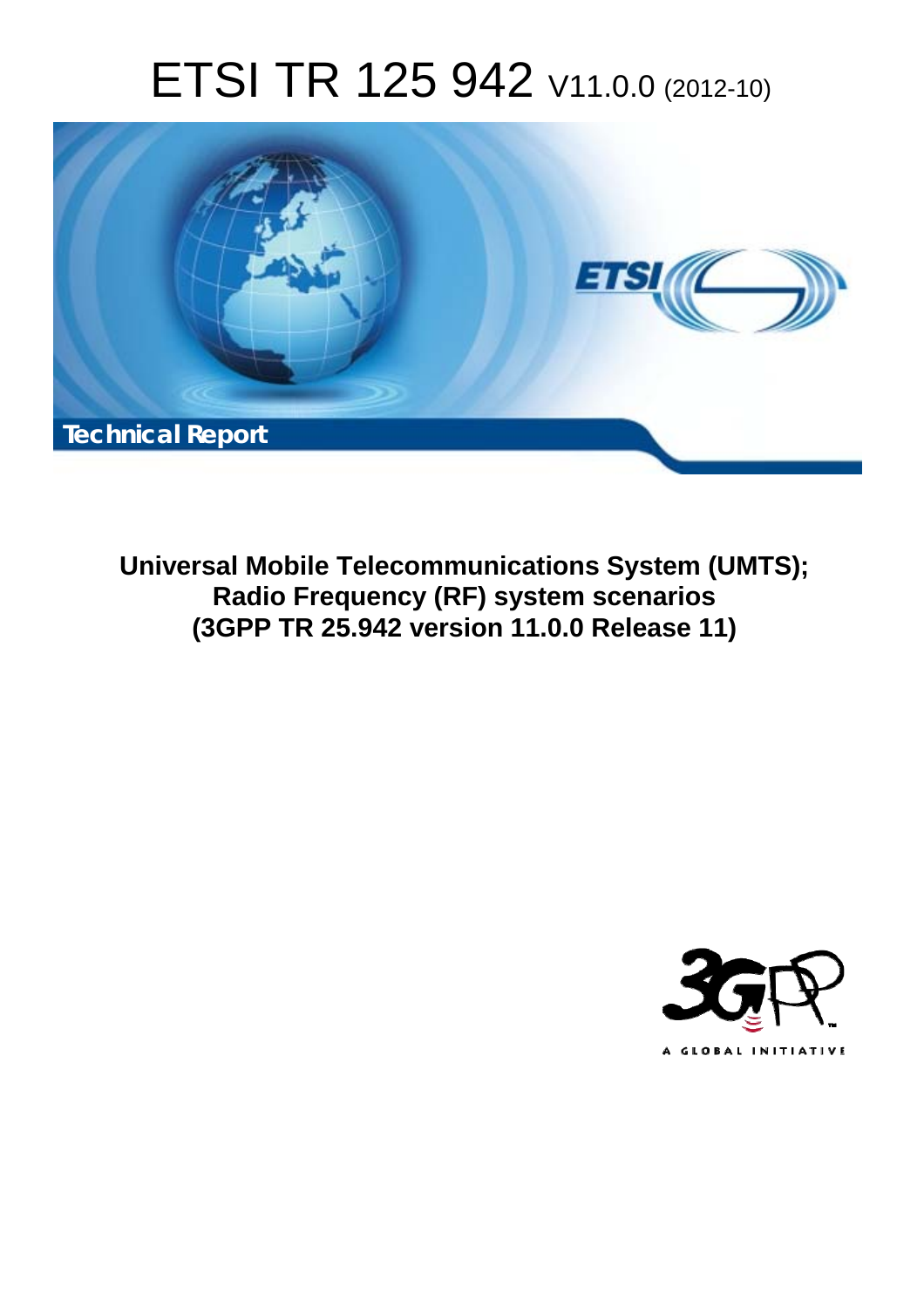Reference RTR/TSGR-0425942vb00

> Keywords UMTS

### *ETSI*

#### 650 Route des Lucioles F-06921 Sophia Antipolis Cedex - FRANCE

Tel.: +33 4 92 94 42 00 Fax: +33 4 93 65 47 16

Siret N° 348 623 562 00017 - NAF 742 C Association à but non lucratif enregistrée à la Sous-Préfecture de Grasse (06) N° 7803/88

### *Important notice*

Individual copies of the present document can be downloaded from: [http://www.etsi.org](http://www.etsi.org/)

The present document may be made available in more than one electronic version or in print. In any case of existing or perceived difference in contents between such versions, the reference version is the Portable Document Format (PDF). In case of dispute, the reference shall be the printing on ETSI printers of the PDF version kept on a specific network drive within ETSI Secretariat.

Users of the present document should be aware that the document may be subject to revision or change of status. Information on the current status of this and other ETSI documents is available at <http://portal.etsi.org/tb/status/status.asp>

If you find errors in the present document, please send your comment to one of the following services: [http://portal.etsi.org/chaircor/ETSI\\_support.asp](http://portal.etsi.org/chaircor/ETSI_support.asp)

### *Copyright Notification*

No part may be reproduced except as authorized by written permission. The copyright and the foregoing restriction extend to reproduction in all media.

> © European Telecommunications Standards Institute 2012. All rights reserved.

DECT<sup>™</sup>, PLUGTESTS<sup>™</sup>, UMTS<sup>™</sup> and the ETSI logo are Trade Marks of ETSI registered for the benefit of its Members. **3GPP**TM and **LTE**™ are Trade Marks of ETSI registered for the benefit of its Members and of the 3GPP Organizational Partners.

**GSM**® and the GSM logo are Trade Marks registered and owned by the GSM Association.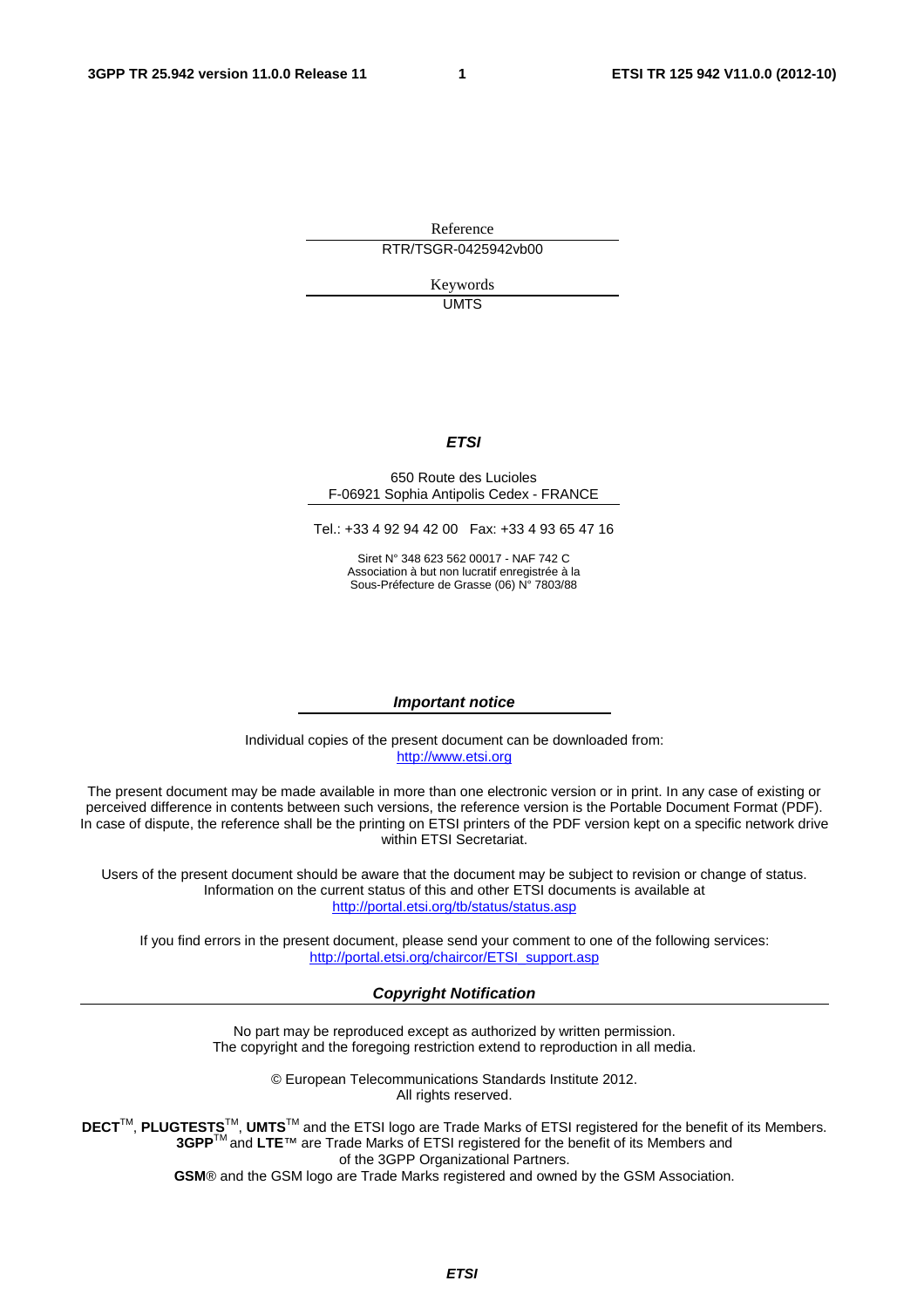## Intellectual Property Rights

IPRs essential or potentially essential to the present document may have been declared to ETSI. The information pertaining to these essential IPRs, if any, is publicly available for **ETSI members and non-members**, and can be found in ETSI SR 000 314: *"Intellectual Property Rights (IPRs); Essential, or potentially Essential, IPRs notified to ETSI in respect of ETSI standards"*, which is available from the ETSI Secretariat. Latest updates are available on the ETSI Web server [\(http://ipr.etsi.org](http://webapp.etsi.org/IPR/home.asp)).

Pursuant to the ETSI IPR Policy, no investigation, including IPR searches, has been carried out by ETSI. No guarantee can be given as to the existence of other IPRs not referenced in ETSI SR 000 314 (or the updates on the ETSI Web server) which are, or may be, or may become, essential to the present document.

## Foreword

This Technical Report (TR) has been produced by ETSI 3rd Generation Partnership Project (3GPP).

The present document may refer to technical specifications or reports using their 3GPP identities, UMTS identities or GSM identities. These should be interpreted as being references to the corresponding ETSI deliverables.

The cross reference between GSM, UMTS, 3GPP and ETSI identities can be found under [http://webapp.etsi.org/key/queryform.asp.](http://webapp.etsi.org/key/queryform.asp)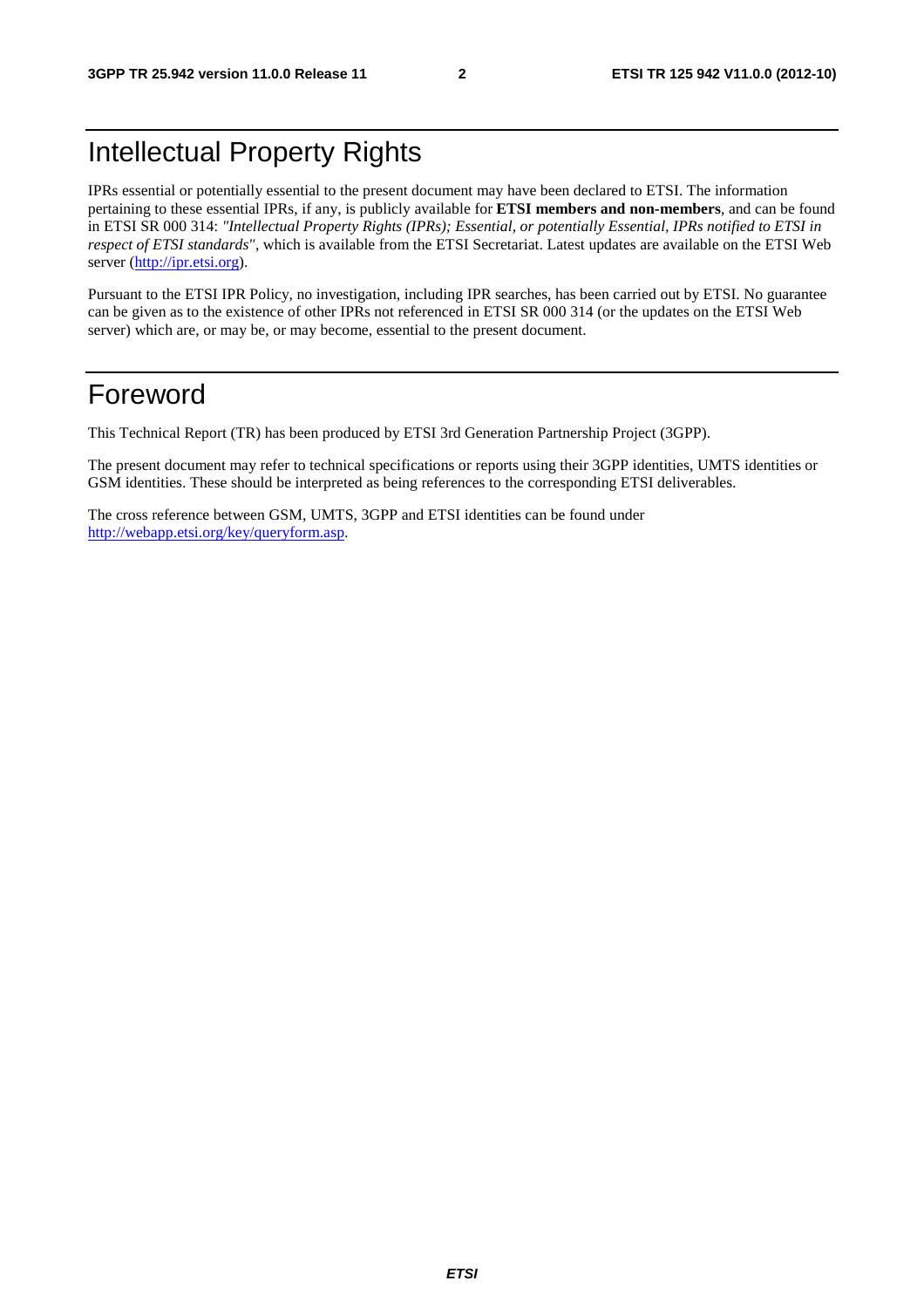$\mathbf{3}$ 

## Contents

| 1                  |  |  |  |  |
|--------------------|--|--|--|--|
| 2                  |  |  |  |  |
| 3                  |  |  |  |  |
| 3.1                |  |  |  |  |
| 3.2<br>3.3         |  |  |  |  |
| 4                  |  |  |  |  |
| 4.1                |  |  |  |  |
| 4.1.1              |  |  |  |  |
| 4.1.1.1            |  |  |  |  |
| 4.1.1.2            |  |  |  |  |
| 4.2                |  |  |  |  |
| 4.2.1              |  |  |  |  |
| 4.2.2              |  |  |  |  |
| 4.2.3              |  |  |  |  |
| 4.3                |  |  |  |  |
| 4.4<br>4.4.1       |  |  |  |  |
| 4.4.2              |  |  |  |  |
| 4.5                |  |  |  |  |
|                    |  |  |  |  |
| 5                  |  |  |  |  |
| 5.1<br>5.1.1       |  |  |  |  |
| 5.1.1.1            |  |  |  |  |
| 5.1.1.2            |  |  |  |  |
| 5.1.1.3            |  |  |  |  |
| 5.1.2              |  |  |  |  |
| 5.1.2.1            |  |  |  |  |
| 5.1.3              |  |  |  |  |
| 5.1.3.1            |  |  |  |  |
| 5.1.3.1.1          |  |  |  |  |
| 5.1.3.1.2          |  |  |  |  |
| 5.1.3.2            |  |  |  |  |
| 5.1.3.2.1          |  |  |  |  |
| 5.1.3.2.2          |  |  |  |  |
| 5.1.3.3            |  |  |  |  |
| 5.1.4              |  |  |  |  |
| 5.1.4.1            |  |  |  |  |
| 5.1.4.2<br>5.1.4.3 |  |  |  |  |
| 5.1.5              |  |  |  |  |
| 5.1.5.1            |  |  |  |  |
| 5.1.5.2            |  |  |  |  |
| 5.1.6              |  |  |  |  |
| 5.1.6.1            |  |  |  |  |
| 5.1.6.1.1          |  |  |  |  |
| 5.1.6.1.2          |  |  |  |  |
| 5.1.6.2            |  |  |  |  |
| 5.1.6.2.1          |  |  |  |  |
| 5.1.6.2.2          |  |  |  |  |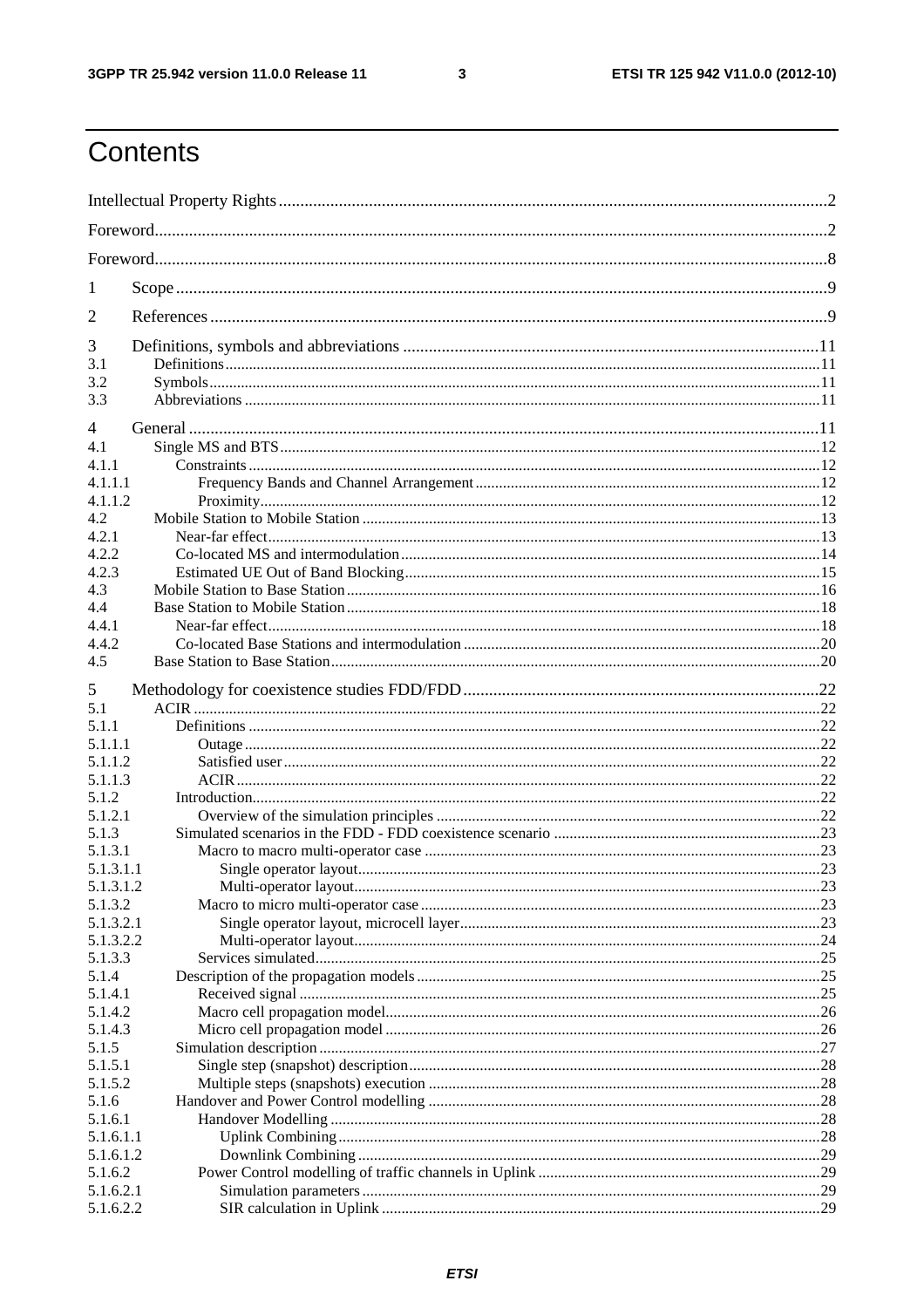| 5.1.6.2.3   |                                                                                                 |  |
|-------------|-------------------------------------------------------------------------------------------------|--|
| 5.1.6.3     |                                                                                                 |  |
| 5.1.6.3.1   |                                                                                                 |  |
| 5.1.6.3.2   |                                                                                                 |  |
| 5.1.6.3.3   |                                                                                                 |  |
| 5.1.6.3.4   |                                                                                                 |  |
| 5.1.7       |                                                                                                 |  |
| 5.1.7.1     |                                                                                                 |  |
| 5.1.7.1.1   |                                                                                                 |  |
| 5.1.7.1.2   |                                                                                                 |  |
| 5.1.7.1.3   |                                                                                                 |  |
| 5.1.7.2     |                                                                                                 |  |
| 5.1.7.2.1   |                                                                                                 |  |
| 5.1.7.2.2   |                                                                                                 |  |
| 5.1.7.2.3   |                                                                                                 |  |
| 5.1.7.3     |                                                                                                 |  |
| 5.1.8       |                                                                                                 |  |
| 5.1.9       |                                                                                                 |  |
| 5.1.9.1     |                                                                                                 |  |
| 5.2         |                                                                                                 |  |
| 5.2.1       |                                                                                                 |  |
| 5.2.2       |                                                                                                 |  |
| 5.2.3       | Assumptions for macro-micro simulation scenario with 1 and 2 Km interfering macro cell radius37 |  |
| 5.2.4       |                                                                                                 |  |
| 6           |                                                                                                 |  |
| 6.1         |                                                                                                 |  |
| 6.1.1       |                                                                                                 |  |
| 6.1.1.1     |                                                                                                 |  |
| 6.1.1.2     |                                                                                                 |  |
| 6.1.1.3     |                                                                                                 |  |
| 6.1.1.4     |                                                                                                 |  |
| 6.1.1.5     |                                                                                                 |  |
| 6.1.2       |                                                                                                 |  |
| 6.1.2.1     |                                                                                                 |  |
| 6.1.2.2     |                                                                                                 |  |
| 6.1.2.3     |                                                                                                 |  |
| 6.1.3       |                                                                                                 |  |
| 6.1.3.1     |                                                                                                 |  |
| 6.1.3.2     |                                                                                                 |  |
| 6.1.3.3     |                                                                                                 |  |
| 6.1.4       |                                                                                                 |  |
| 6.1.4.1     |                                                                                                 |  |
| 6.1.4.2     |                                                                                                 |  |
| 6.1.4.3     |                                                                                                 |  |
| 6.1.5       |                                                                                                 |  |
| 6.2         |                                                                                                 |  |
| 6.2.1       |                                                                                                 |  |
| 6.2.2       |                                                                                                 |  |
| 6.2.2.1     |                                                                                                 |  |
| 6.2.2.2     |                                                                                                 |  |
| 7           |                                                                                                 |  |
| 7.1         |                                                                                                 |  |
| 7.2         |                                                                                                 |  |
| 7.3         |                                                                                                 |  |
| 7.4         |                                                                                                 |  |
| 7.4.1       |                                                                                                 |  |
| 7.4.1.1     |                                                                                                 |  |
| 7.4.1.2     |                                                                                                 |  |
| 7.4.1.2.1   |                                                                                                 |  |
| 7.4.1.2.1.1 |                                                                                                 |  |
|             |                                                                                                 |  |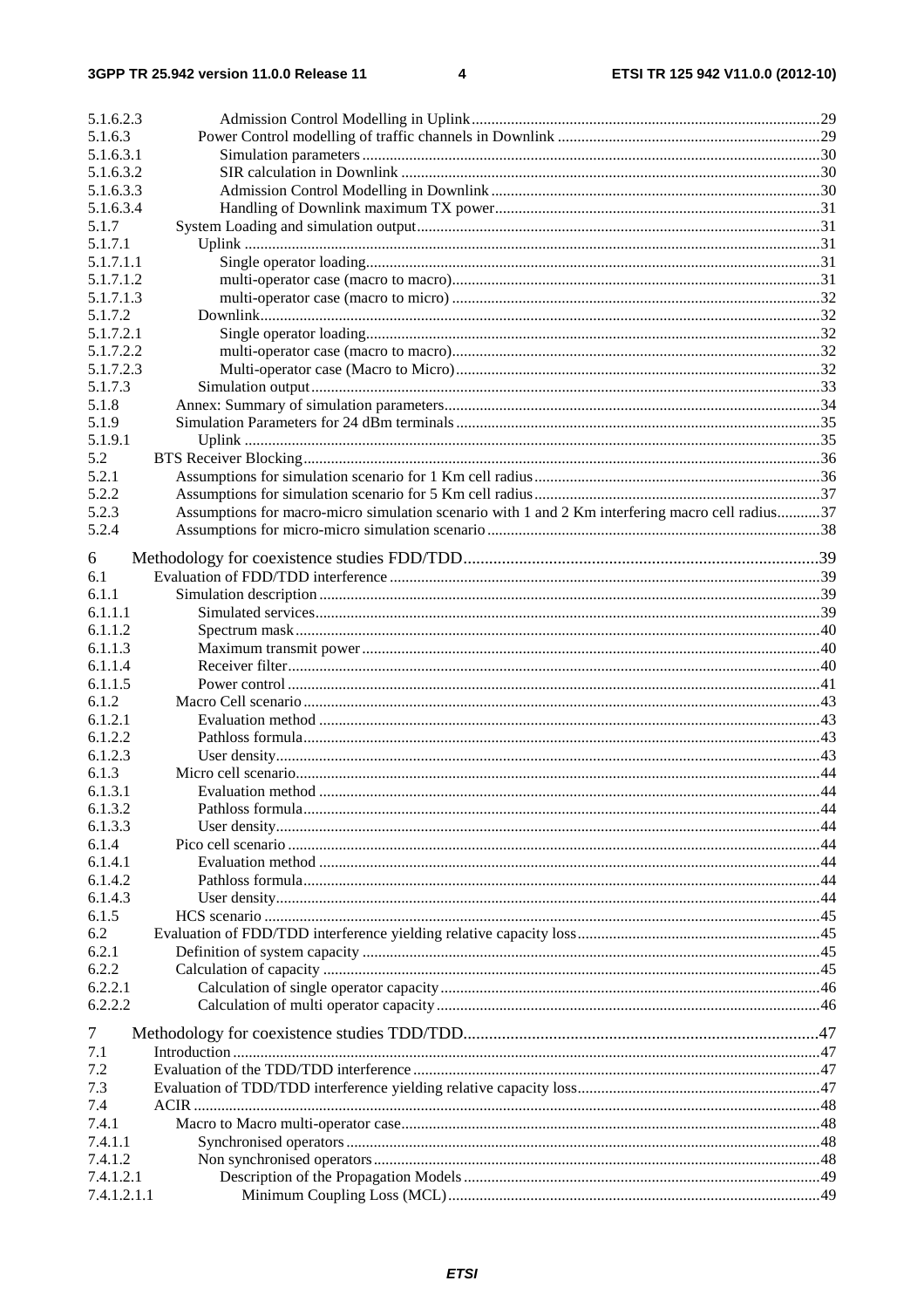| 7.4.1.2.1.2 |                                                                                               |  |
|-------------|-----------------------------------------------------------------------------------------------|--|
| 7.4.1.2.1.3 |                                                                                               |  |
| 7.4.1.2.1.4 |                                                                                               |  |
| 7.4.2       |                                                                                               |  |
|             |                                                                                               |  |
| 7A          | Methodology for coexistence studies of UTRA FDD with other radio technologies 51              |  |
| 7A.1        |                                                                                               |  |
| 7A.2        |                                                                                               |  |
| 7A.3        |                                                                                               |  |
| 7A.4        |                                                                                               |  |
| 7A.5        |                                                                                               |  |
| 8           |                                                                                               |  |
| 8.1         |                                                                                               |  |
| 8.1.1       |                                                                                               |  |
| 8.1.1.1     |                                                                                               |  |
| 8.1.1.2     |                                                                                               |  |
| 8.1.1.3     |                                                                                               |  |
| 8.1.1.4     |                                                                                               |  |
|             |                                                                                               |  |
| 8.1.2       |                                                                                               |  |
| 8.1.2.1     |                                                                                               |  |
| 8.1.2.2     |                                                                                               |  |
| 8.1.3       |                                                                                               |  |
| 8.1.3.1     |                                                                                               |  |
| 8.1.3.2     |                                                                                               |  |
| 8.1.3.3     | Simulation Results for macro-micro simulation scenario with 1 and 2 Km interfering macro cell |  |
|             |                                                                                               |  |
| 8.1.4       |                                                                                               |  |
| 8.1.5       |                                                                                               |  |
| 8.1.5.1     |                                                                                               |  |
| 8.1.5.2     |                                                                                               |  |
| 8.1.5.2.1   |                                                                                               |  |
| 8.1.5.2.2   |                                                                                               |  |
| 8.1.5.3     |                                                                                               |  |
| 8.1.5.3.1   |                                                                                               |  |
| 8.2         |                                                                                               |  |
| 8.2.1       |                                                                                               |  |
| 8.2.1.1     |                                                                                               |  |
| 8.2.1.2     |                                                                                               |  |
| 8.2.2       |                                                                                               |  |
| 8.2.2.1     |                                                                                               |  |
| 8.3         |                                                                                               |  |
| 8.3.1       |                                                                                               |  |
| 8.3.1.1     |                                                                                               |  |
| 8.3.1.2     |                                                                                               |  |
| 8.3.2       |                                                                                               |  |
| 8.3.2.1     |                                                                                               |  |
| 8.3.3       |                                                                                               |  |
| 8.3.3.1     |                                                                                               |  |
| 8.3.3.1.1   |                                                                                               |  |
| 8.3.3.1.2   |                                                                                               |  |
| 8.3.3.2     |                                                                                               |  |
| 8.4         |                                                                                               |  |
| 8.4.1       |                                                                                               |  |
| 8.4.2       |                                                                                               |  |
| 8.4.2.1     |                                                                                               |  |
| 8.4.2.2     |                                                                                               |  |
| 8.4.3       |                                                                                               |  |
| 8.4.3.1     |                                                                                               |  |
| 8.4.3.2     |                                                                                               |  |
| 8.4.3.2.1   |                                                                                               |  |
| 8.4.3.2.2   |                                                                                               |  |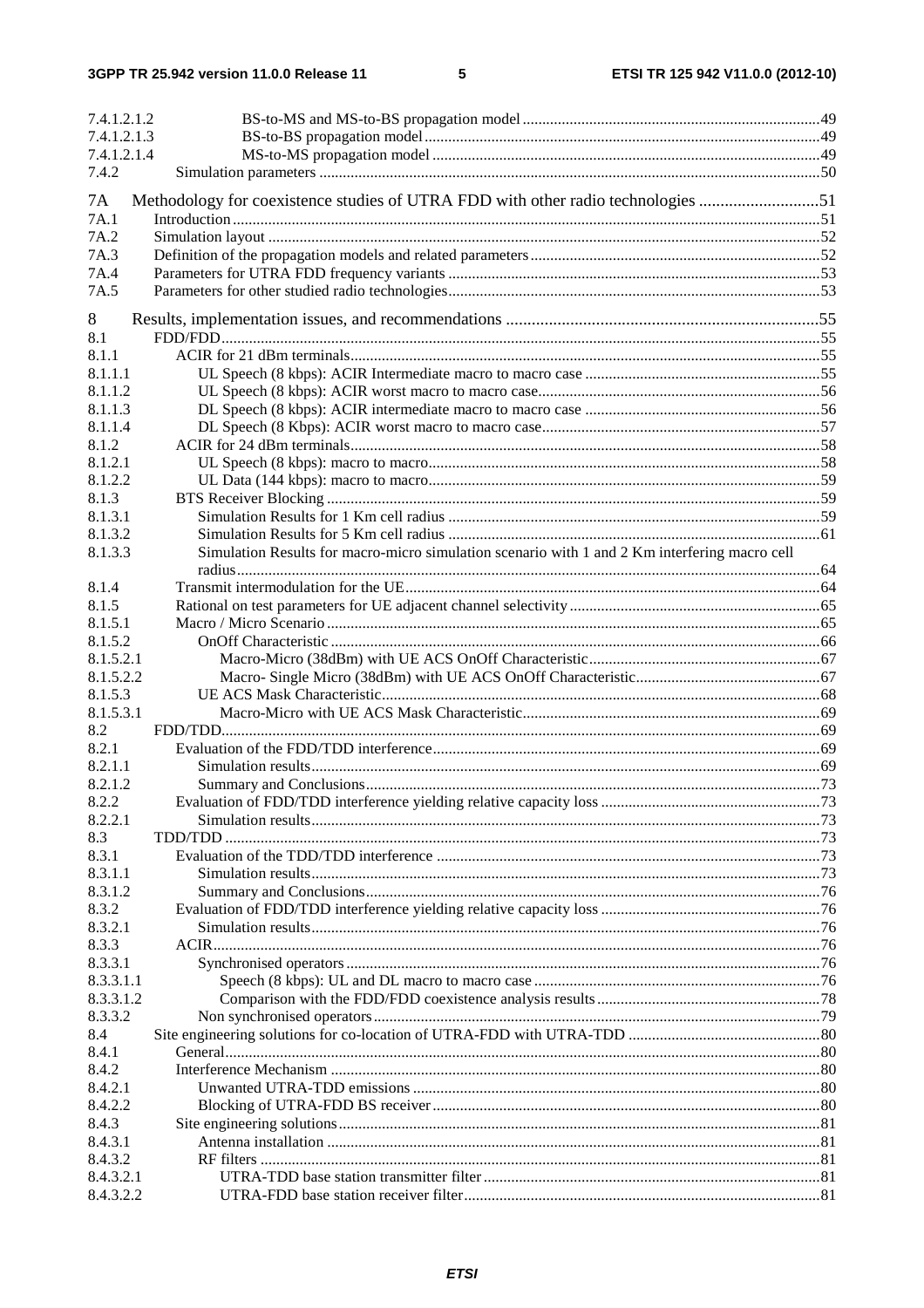### $\bf 6$

| 8.4.4     |  |
|-----------|--|
| 8.4.4.1   |  |
| 8.4.4.2   |  |
| 8.4.4.3   |  |
| 8.4.4.4   |  |
| 9         |  |
| 9.1       |  |
| 9.1.1     |  |
| 9.1.2     |  |
| 9.1.2.1   |  |
| 9.1.2.2   |  |
| 9.1.2.3   |  |
| 9.1.2.3.1 |  |
| 9.1.2.3.2 |  |
| 9.1.2.3.3 |  |
| 9.1.2.3.4 |  |
| 9.1.2.3.5 |  |
| 9.1.2.3.6 |  |
| 9.1.2.4   |  |
|           |  |
| 9.1.2.5   |  |
| 9.1.3     |  |
| 9.1.3.1   |  |
| 9.1.3.2   |  |
| 9.1.3.3   |  |
| 9.1.4     |  |
| 9.1.5     |  |
| 9.1.6     |  |
| 10        |  |
| 10.1      |  |
| 10.2      |  |
| 10.2.1    |  |
| 10.2.2    |  |
| 10.3      |  |
|           |  |
| 11        |  |
| 11.1      |  |
| 11.1.1    |  |
| 11.1.2    |  |
| 11.1.3    |  |
| 11.1.4    |  |
| 11.2      |  |
| 11.2.1    |  |
| 11.2.2    |  |
| 12        |  |
| 12.1      |  |
| 12.2      |  |
| 12.3      |  |
| 12.3.1    |  |
| 12.3.2    |  |
| 12.3.3    |  |
| 12.3.4    |  |
| 12.3.4.1  |  |
| 12.3.4.2  |  |
| 12.3.4.3  |  |
| 12.3.5    |  |
| 12.4      |  |
|           |  |
| 13        |  |
| 13.1      |  |
| 13.1.1    |  |
| 13.1.2    |  |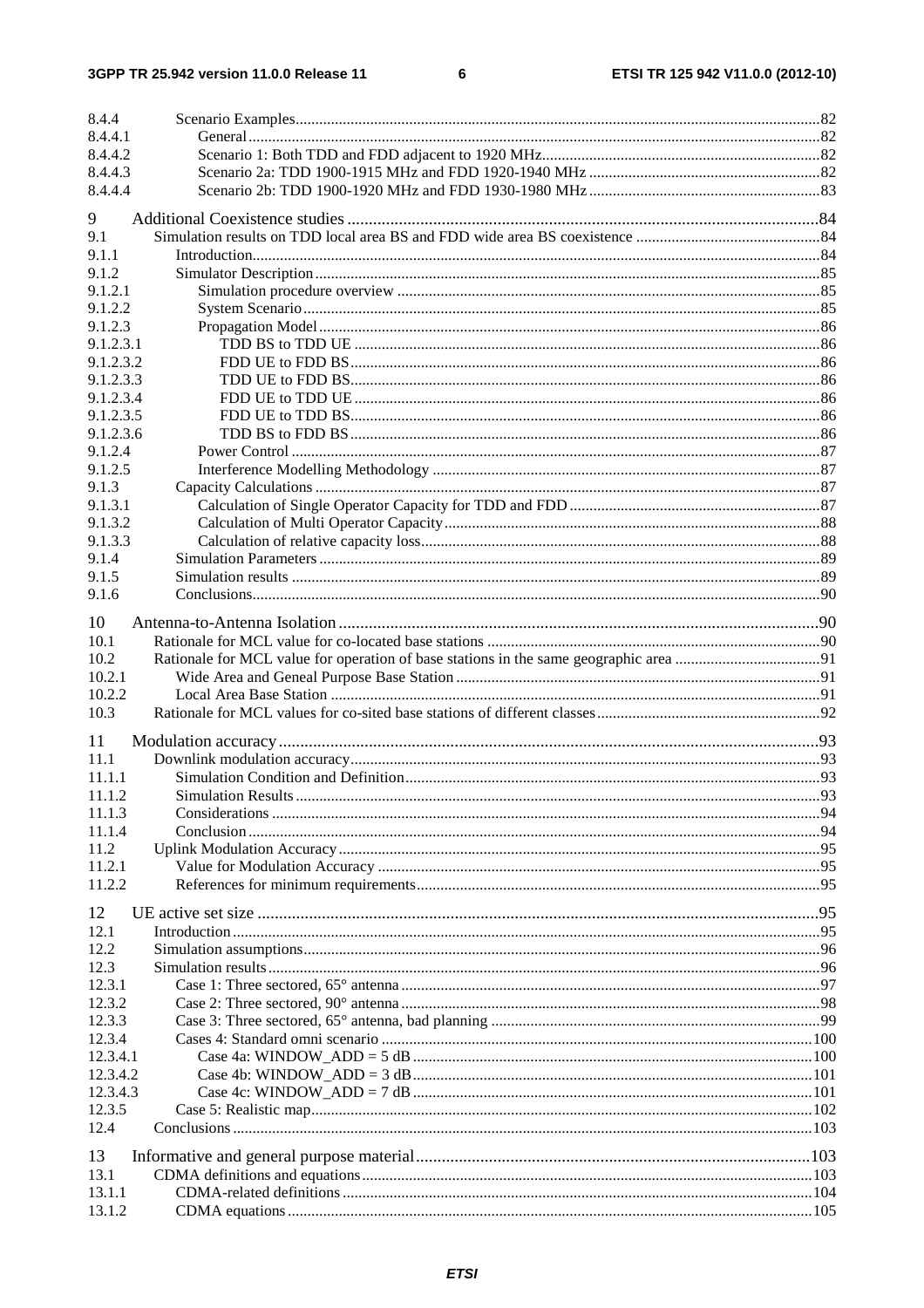| <b>Annex A:</b>          |  |
|--------------------------|--|
|                          |  |
| 15.4.2.2                 |  |
| 15.4.2.1                 |  |
| 15.4.2                   |  |
| 15.4.1                   |  |
| 15.4                     |  |
| 15.3.1.4                 |  |
| 15.3.1.3                 |  |
| 15.3.1.2                 |  |
| 15.3.1.1                 |  |
| 15.3.1                   |  |
| 15.3                     |  |
| 15.2.4                   |  |
| 15.2.3.2                 |  |
| 15.2.3.1                 |  |
| 15.2.3                   |  |
| 15.2.1.2<br>15.2.2       |  |
| 15.2.1.1                 |  |
| 15.2.1                   |  |
| 15.2                     |  |
| 15.1.1                   |  |
| 15.1                     |  |
| 15                       |  |
|                          |  |
| 14.2.3.4                 |  |
| 14.2.3.3                 |  |
| 14.2.3.2                 |  |
| 14.2.3.1                 |  |
| 14.2.3                   |  |
| 14.2.2.2                 |  |
| 14.2.2.1                 |  |
| 14.2.2                   |  |
| 14.2.1                   |  |
| 14.2                     |  |
| 14.1.2.2.5               |  |
| 14.1.2.2.3<br>14.1.2.2.4 |  |
| 14.1.2.2.2               |  |
|                          |  |
| 14.1.2.2<br>14.1.2.2.1   |  |
| 14.1.2.1                 |  |
| 14.1.2                   |  |
| 14.1.1                   |  |
| 14.1                     |  |
| 14                       |  |
|                          |  |
| 13.2                     |  |
| 13.1.2.4                 |  |
| 13.1.2.3                 |  |
| 13.1.2.2                 |  |
| 13.1.2.1                 |  |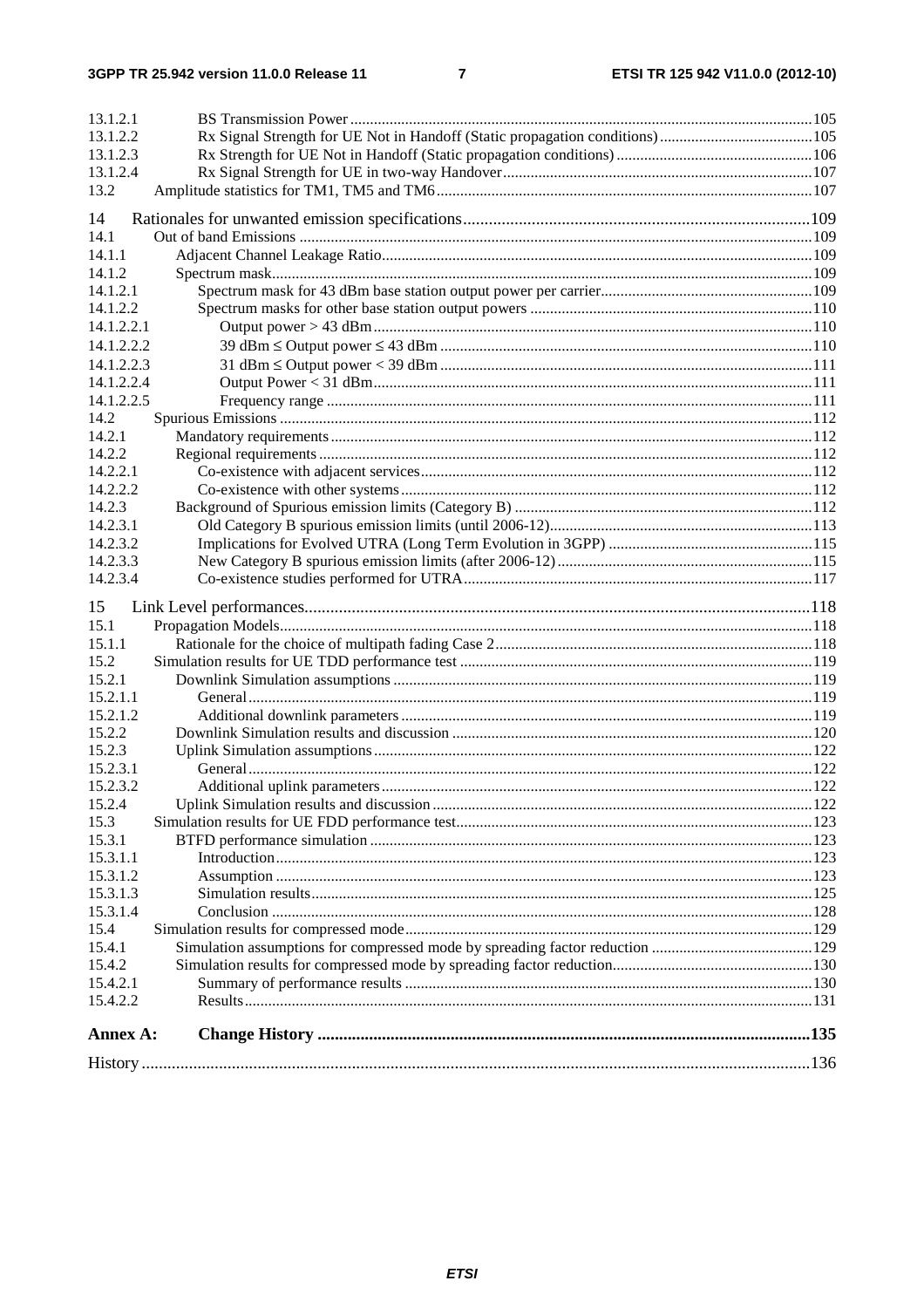## Foreword

This Technical Report has been produced by the  $3<sup>rd</sup>$  Generation Partnership Project (3GPP).

The contents of the present document are subject to continuing work within the TSG and may change following formal TSG approval. Should the TSG modify the contents of the present document, it will be re-released by the TSG with an identifying change of release date and an increase in version number as follows:

Version x.y.z

where:

- x the first digit:
	- 1 presented to TSG for information;
	- 2 presented to TSG for approval;
	- 3 or greater indicates TSG approved document under change control.
- y the second digit is incremented for all changes of substance, i.e. technical enhancements, corrections, updates, etc.
- z the third digit is incremented when editorial only changes have been incorporated in the document.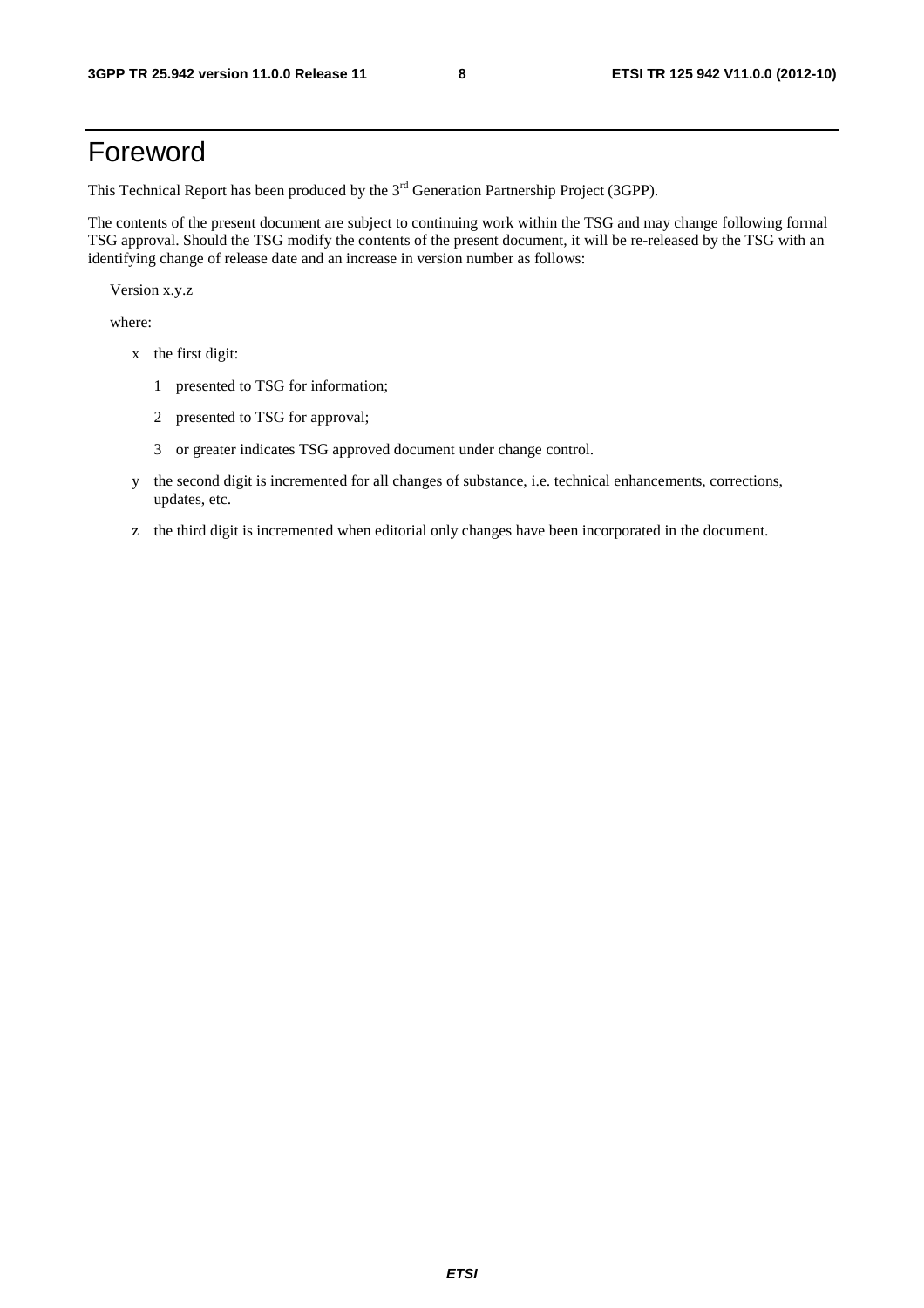## 1 Scope

During the UTRA standards development, the physical layer parameters will be decided using system scenarios, together with implementation issues, reflecting the environments that UTRA will be designed to operate in.

## 2 References

The following documents contain provisions which, through reference in this text, constitute provisions of the present document.

- References are either specific (identified by date of publication, edition number, version number, etc.) or non-specific.
- For a specific reference, subsequent revisions do not apply.
- For a non-specific reference, the latest version applies. In the case of a reference to a 3GPP document (including a GSM document), a non-specific reference implicitly refers to the latest version of that document *in the same Release as the present document*.
- [1] 3GPP TS 25.101: "Universal Mobile Telecommunications System (UMTS); UE Radio Transmission and Reception (FDD)".
- [2] 3GPP TS 25.102: "Universal Mobile Telecommunications System (UMTS); UTRA (UE) TDD; Radio Transmission and Reception".
- [3] 3GPP TS 25.104: "Universal Mobile Telecommunications System (UMTS); UTRA (BS) FDD; Radio transmission and Reception".
- [4] 3GPP TS 25.105:"Universal Mobile Telecommunications System (UMTS); UTRA (BS) TDD; Radio transmission and Reception".
- [5] Tdoc SMG2 UMTS L1 5/98: "UTRA system simulations for the multi-operator case", Oslo, Norway, 1-2 April 1998.
- [6] Tdoc SMG2 UMTS L1 100, 101/98 (1998): "Adjacent Channel Interference in UTRA system, revision 1".
- [7] Tdoc SMG2 UMTS L1 465/98: "Balanced approach to evaluating UTRA adjacent Channel protection equirements", Stockholm, 14-16 October 98.
- [8] Tdoc SMG2 UMTS L1 694/98: "The relationship between downlink ACS and uplink ACP in UTRA system", Espoo Finland, 14-18 December 1998.
- [9] ETSI TR 101 112 (V3.1.0): "Universal Mobile Telecommunications System (UMTS); Selection procedures for the choice of radio transmission technologies of the UMTS (UMTS 30.03 version 3.1.0)".
- [10] Pizarrosa, M., Jimenez, J. (eds.): "Common Basis for Evaluation of ATDMA and CODIT System Concepts", MPLA/TDE/SIG5/DS/P/001/b1, September 95.
- [11] Concept Group Alpha Wideband Direct-Sequence CDMA, Evaluation document (Draft 1.0), Part 3: Detailed simulation results and parameters, ETSI SMG2#23, Bad Salzdetfurth, Germany, October 1-3, 1997.
- [12] TSG RAN WG4 TR 25.942 V 2.0.0 (1999) "RF System Scenarios"
- [13] TSG RAN WG4#3 Tdoc 96/99: "TDD/FDD co-existence summary of results", Siemens
- [14] TSG RAN WG4#6 Tdoc 419/99: "Simulation results on FDD/TDD co-existence including real receive filter and C/I based power control", Siemens.
- [15] TSG RAN WG4#7 Tdoc 568/99: "Interference of FDD MS (macro) to TDD (micro)", Siemens.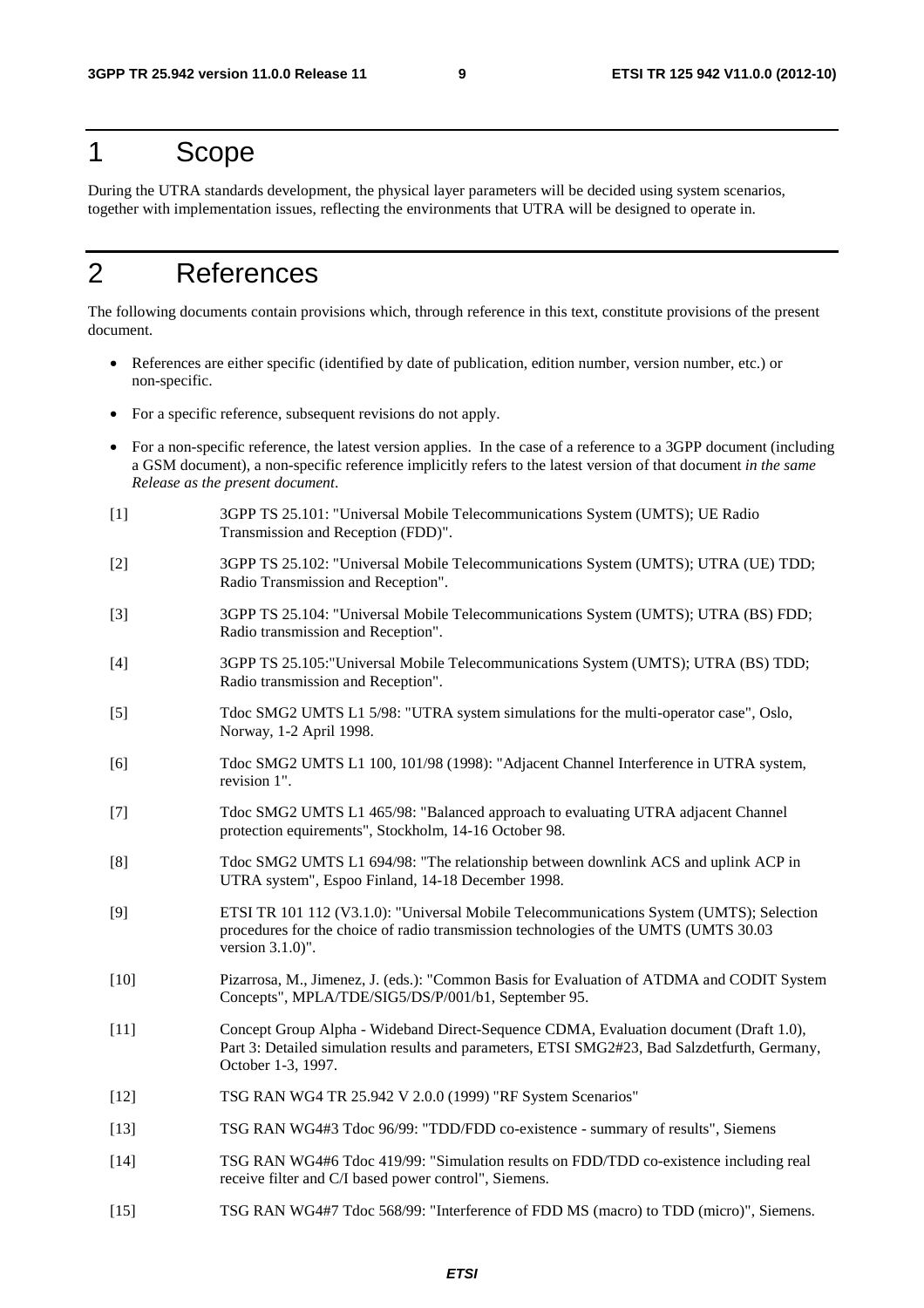- [16] ETSI TR 101 112 (V3.2.0): "Universal Mobile Telecommunications System (UMTS); Selection procedures for the choice of radio transmission technologies of the UMTS".
- [17] Evaluation Report for ETSI UMTS Terrestrial Radio Access (UTRA) ITU-R RTT Candidate (September 1998), Attachment 5.
- [18] J.E. Berg: "A Recursive Model For Street Microcell Path Loss Calculations", International Symposium on Personal Indoor and Mobile indoor Communications (PIMRC) '95, p 140 - 143, Toronto.
- [19] SMG2 UMTS L1 Tdoc 679/98: "Coupling Loss analysis for UTRA additional results", Siemens.
- [20] TSG RAN WG4#8 Tdoc 653/99: "Summary of results on FDD/TDD and TDD/TDD co-existence", Siemens.
- [21] Siemens: "UTRA TDD Link Level and System Level Simulation Results for ITU Submission", SMG2 UMTS-ITU, Tdoc S298W61 (September 1998).
- [22] TSG R4#6(99) 364: "ACIR simulation results for TDD mode: speech in UpLink and in DownLink" (July 1999).
- [23] ETSI STC SMG2 UMTS L1#9, Tdoc 679/98:"Coupling Loss Analysis for UTRA additional results".
- [24] ITU-R Recommendation P.452-8: "Prediction procedure for the evaluation of microwave interference between stations on the surface of the Earth at frequencies above about 0,7 GHz".
- [25] TSGR4#8(99)623: "Call admission criterion in UpLink for TDD mode".
- [26] SMG2 UMTS-ITU, Tdoc S298W61: "UTRA TDD Link Level and System Level Simulation Results for ITU Submission" (September 1998).
- [27] TS 25.942 V0.1.3 (1999-05), par.8.1: "RF System Scenarios", Alcatel, Ericsson, Nokia, NTT DoCoMo and Motorola: UL and DL ACIR simulations results.
- [28] 3GPP TAG RAN WG4 Tdoc 631/99: "Antenna-to-Antenna Isolation Measurements".
- [29] ETSI/STC SMG2 Tdoc 48/93: "Practical Measurement of Antenna Coupling Loss".
- [30] Tdoc R4-99677: "Comments on Modulation Accuracy and Code Domain Power," Motorola.
- [31] UMTS 30.03
- [32] ITU-R Recommendation SM.329: "Unwanted emissions in the spurious domain"
- [33] R4-061117: LS from ECC PT1 on "IMT-2000/UTRA Category B spurious emission limits".
- [34] 3GPP TR 25.913 V7.3.0 (2006-03), "Requirements for Evolved UTRA (E-UTRA) and Evolved UTRAN (E-UTRAN) (Release 7)".
- [35] "Adjacent Band Compatibility between UMTS and Other Services in the 2 GHz Band", ERC Report 65, Menton, May 1999, revised in Helsinki, November 1999.
- [36] ECC Report 082, "ECC Report; Compatibility Study for UMTS Operating Within the GSM 900 and GSM 1800 Frequency Bands", Roskilde, May 2006.
- [37] R4-082941, "Amplitude statistics for TM1, TM5 and TM6".
- [38] 3GPP TS 25.141, "Base Station (BS) conformance testing (FDD)".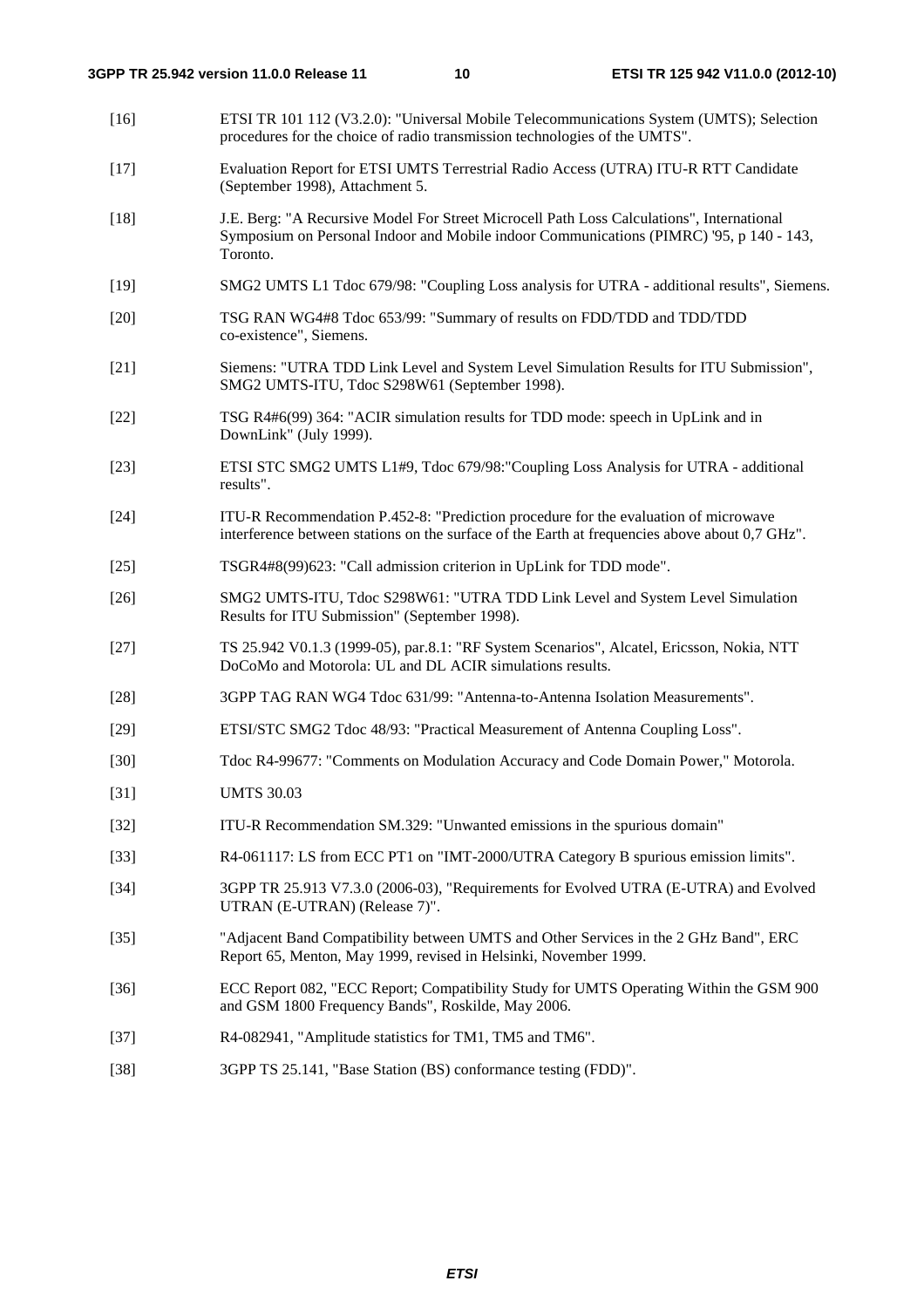## 3 Definitions, symbols and abbreviations

3.1 Definitions

(void)

## 3.2 Symbols

(void)

## 3.3 Abbreviations

For the purposes of the present document, the following abbreviations apply:

| <b>ACLR</b> | Adjacent Channel Leakage power Ratio |
|-------------|--------------------------------------|
| ACS         | <b>Adjacent Channel Slectivity</b>   |
| MC          | Monte-Carlo                          |
| <b>PC</b>   | Power Control                        |

## 4 General

The present document discusses system scenarios for UTRA operation primarily with respect to the radio transmission and reception. To develop the UTRA standard, all the relevant scenarios need to be considered for the various aspects of operation and the most critical cases identified. The process may then be iterated to arrive at final parameters that meet both service and implementation requirements.

Each scenario has four clauses:

- a) lists the system constraints such as the separation of the MS and BTS, coupling loss;
- b) lists those parameters that are affected by the constraints;
- c) describes the methodology to adopt in studying the scenario;
- d) lists the inputs required to examine the implications of the scenarios.

The following scenarios will be discussed for FDD and TDD modes (further scenarios will be added as and when identified):

- 1) Single MS, single BTS;
- 2) MS to MS;
- 3) MS to BS;
- 4) BS to MS;
- 5) BS to BS.

These scenarios will be considered for coordinated and uncoordinated operation. Parameters possibly influenced by the scenarios are listed in TS 25.101, TS 25.102, TS 25.104 and TS 25.105. These include, but are not limited to:

- out of band emissions;
- spurious emissions;
- intermodulation rejection;
- intermodulation between MS;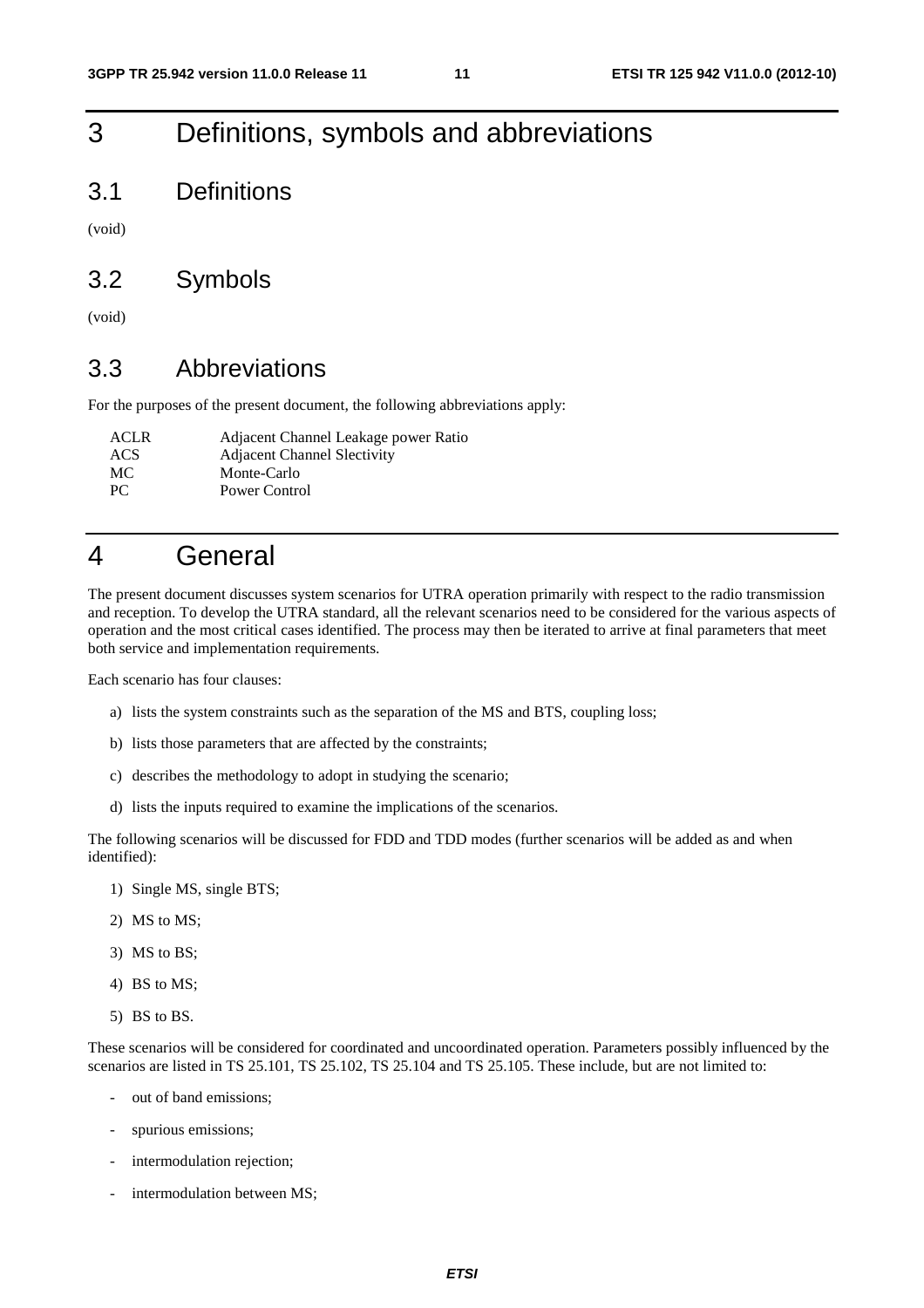- reference interference level:
- blocking.

The scenarios defined below are to be studied in order to define RF parameters and to evaluate corresponding carrier spacing values for various configurations. The following methodology should be used to derive these results.

Define spectrum masks for UTRA MS and BS, with associated constraints on PA.

Evaluate the ACP as a function of carrier spacing for each proposed spectrum mask.

Evaluate system capacity loss as a function of ACP for various system scenarios (need to agree on power control algorithm).

Establish the overall trade-off between carrier spacing and capacity loss, including considerations on PA constraints if required. Conclude on the optimal spectrum masks or eventually come back to the definition of spectrum masks to achieve a better performance/cost trade-off.

NOTE: Existence of UEs of power class 1 with maximum output power defined in TS 25.101 for FDD and in TS 25.102 for TDD should be taken into account when worst case scenarios are studied.

## 4.1 Single MS and BTS

### 4.1.1 Constraints

The main constraint is the physical separation of the MS and BTS. The extreme conditions are when the MS is close to or remote from the BTS.

### 4.1.1.1 Frequency Bands and Channel Arrangement

Void.

### 4.1.1.2 Proximity

### **Table 4.1: Examples of close proximity scenarios in urban and rural environments**

|                               | <b>Rural</b> | Urban           |               |                 |        |
|-------------------------------|--------------|-----------------|---------------|-----------------|--------|
|                               |              | <b>Building</b> | <b>Street</b> | pedestrian      | indoor |
| BTS antenna height, Hb (m)    | [20]         | [30]            | 15            | [6]             | `רי    |
| MS antennaheight, Hm (m)      | 1,5          | (15)            | 1,5           | 1,5             | 1,5    |
| Horizontal separation (m)     | [30]         | [30]            | 101           | Γ2              | ſ?     |
| BTS antenna gain, Gb (dB)     | ้171         | [17]            | [9]           | ſ5 <sup>.</sup> |        |
| MS antenna gain, Gm (dB)      | וסז          | וסז             | וסז           | l0.             |        |
| Path loss into building (dB)  |              |                 |               |                 |        |
| Cable/connector Loss (dB)     | 2            | າ               | 2             | っ               | ⌒      |
| Body Loss (dB)                | [1]          | 11              | [1]           |                 |        |
|                               |              |                 |               |                 |        |
| Path Loss - Antenna gain (dB) |              |                 |               |                 |        |

Path loss is assumed to be free space i.e.  $38.25 + 20 \log d$  (m) dB, where d is the length of the sloping line connecting the transmit and receive antennas.

Editor's note: This will be used to determine MCL.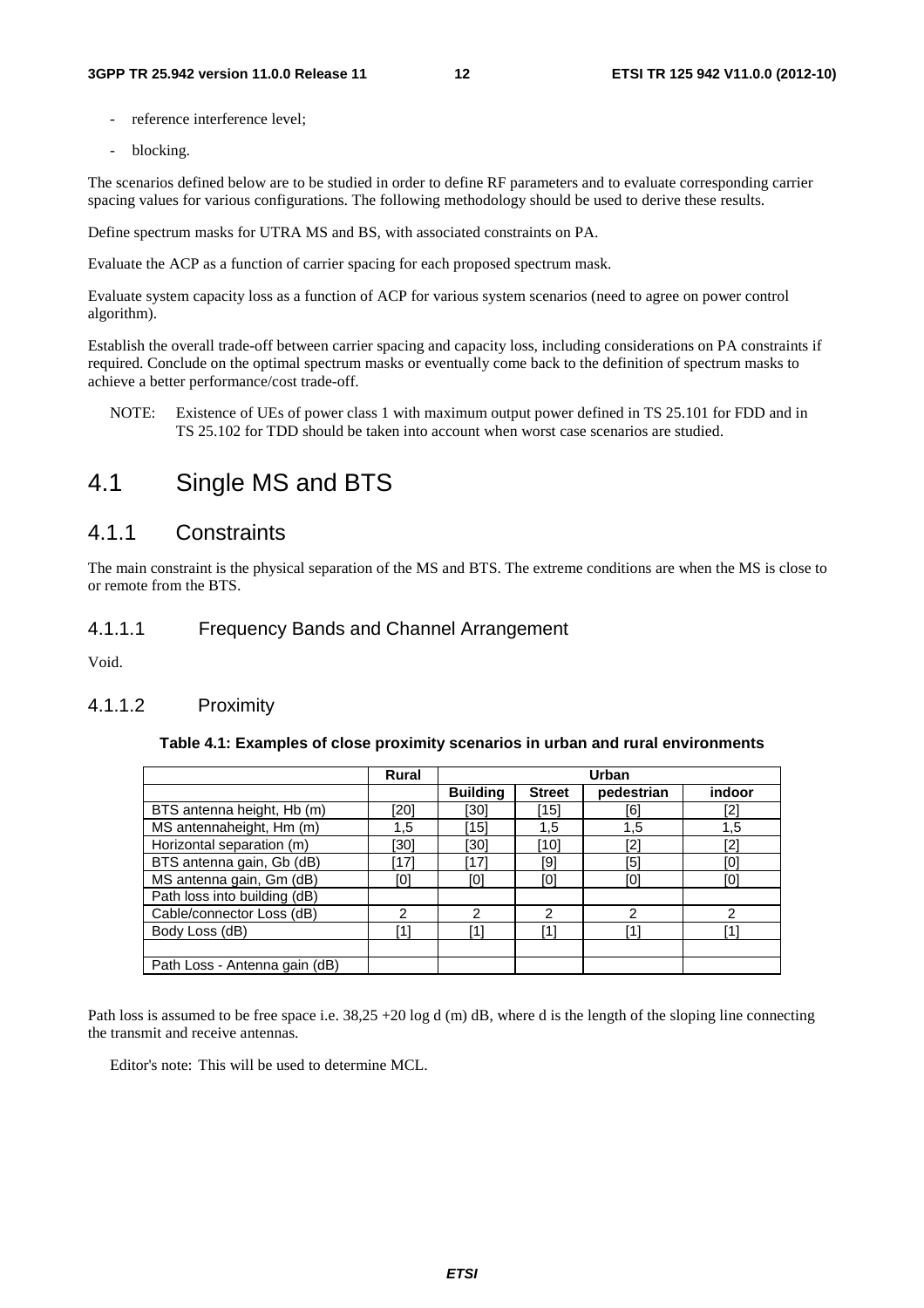## 4.2 Mobile Station to Mobile Station

### 4.2.1 Near-far effect

### **a) System constraints**

Dual mode operation of a terminal and hand-over between FDD and TDD are not considered here, since the hand-over protocols are assumed to avoid simultaneous transmission and reception in both modes.

The two mobile stations can potentially come very close to each other (less than 1m). However, the probability for this to occur is very limited and depends on deployment



**Figure 4.1: Possible MS to MS scenarios** 

NOTE: Both MS can operate in FDD or TDD mode.

### **b) Affected parameters**

[FDD and TDD] MS Out-of-band emissions.

[FDD and TDD] MS Spurious emissions.

[FDD and TDD] MS Blocking.

[FDD and TDD] MS Reference interference level.

### **c) Methodology**

The first approach is to calculate the minimum coupling loss between the two mobiles, taking into account a minimum separation distance. It requires to assume that the interfering mobile operates at maximum power and that the victim mobile operates 3 dB above sensitivity.

Another approach is to take into account the deployment of mobile stations in a dense environment, and to base the interference criterion on:

- the actual power received by the victim mobile station;
- the actual power transmitted by the interfering mobile station, depending on power control.

This approach gives as a result a probability of interference.

The second approach should be preferred, since the power control has a major impact in this scenario.

### **d) Inputs required**

For the first approach, a minimum distance separation and the corresponding path loss is necessary. For the second approach, mobile and base station densities, power control algorithm, and maximum acceptable probability of interference are needed.

Minimum separation distance: 5 m[ for outdoor, 1 m for indoor].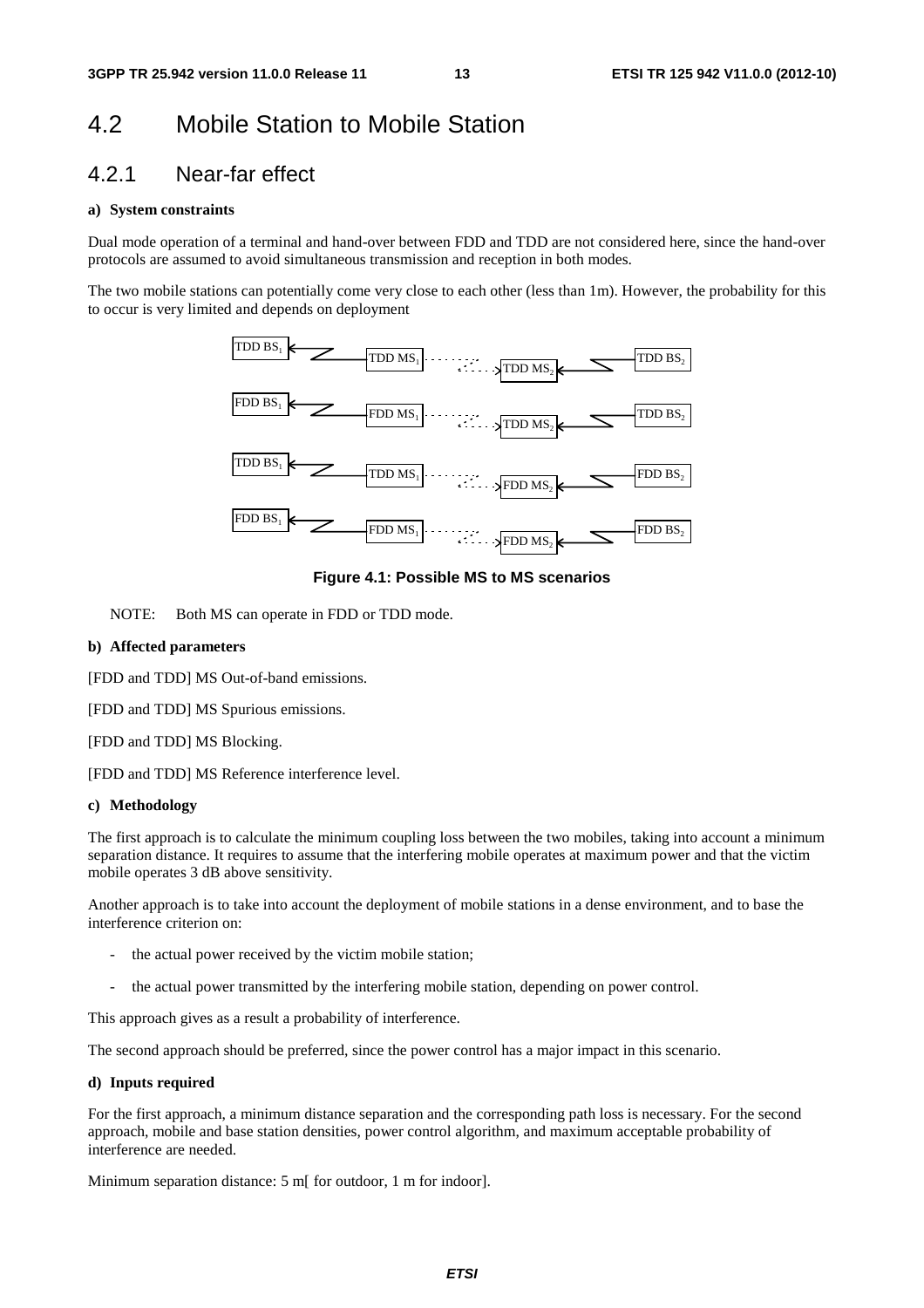Mobile station density: [TBD in relation with service, cell radius and system capacity]

Base station density: [cell radius equal to 4 km for rural, 0,5 km for urban or 0,1 km for indoor].

Power control algorithm: [TBD].

Maximum acceptable probability of interference: 2 %.

### **e) scenarios for coexistence studies**

The most critical case occurs at the edge of FDD and TDD bands. Other scenarios need to be considered for TDD operation in case different networks are not synchronised or are operating with different frame switching points.

FDD MS → TDD MS at 1 920 MHz (macro/micro, macro/pico).

TDD  $\text{MS} \rightarrow \text{FDD} \text{MS}$  at 1 920 MHz (micro/micro, pico/pico).

TDD  $\text{MS} \rightarrow \text{TDD} \text{MS}$  (micro/micro, pico/pico) for non synchronised networks.

These scenarios should be studied for the following services.

| `able | Δ |
|-------|---|
|-------|---|

| <b>Environment</b> | <b>Services</b>            |  |  |
|--------------------|----------------------------|--|--|
| l Rural Macro      | Speech, LCD 144            |  |  |
| Urban Micro/Macro  | Speech, LCD 384            |  |  |
| l Indoor Pico      | Speech, LCD 384, LCD 2 048 |  |  |

## 4.2.2 Co-located MS and intermodulation

### **a) System constraints**

Close mobile stations can produce intermodulation products, which can fall into mobile or base stations receiver bands. This can occur with MS operating in FDD and TDD modes, and the victim can be BS or MS operating in both modes.



**Figure 4.2: Possible collocated MS scenarios** 

### **b) Affected parameters**

[FDD and TDD] intermodulation between MS.

[FDD and TDD] MS and BS blocking.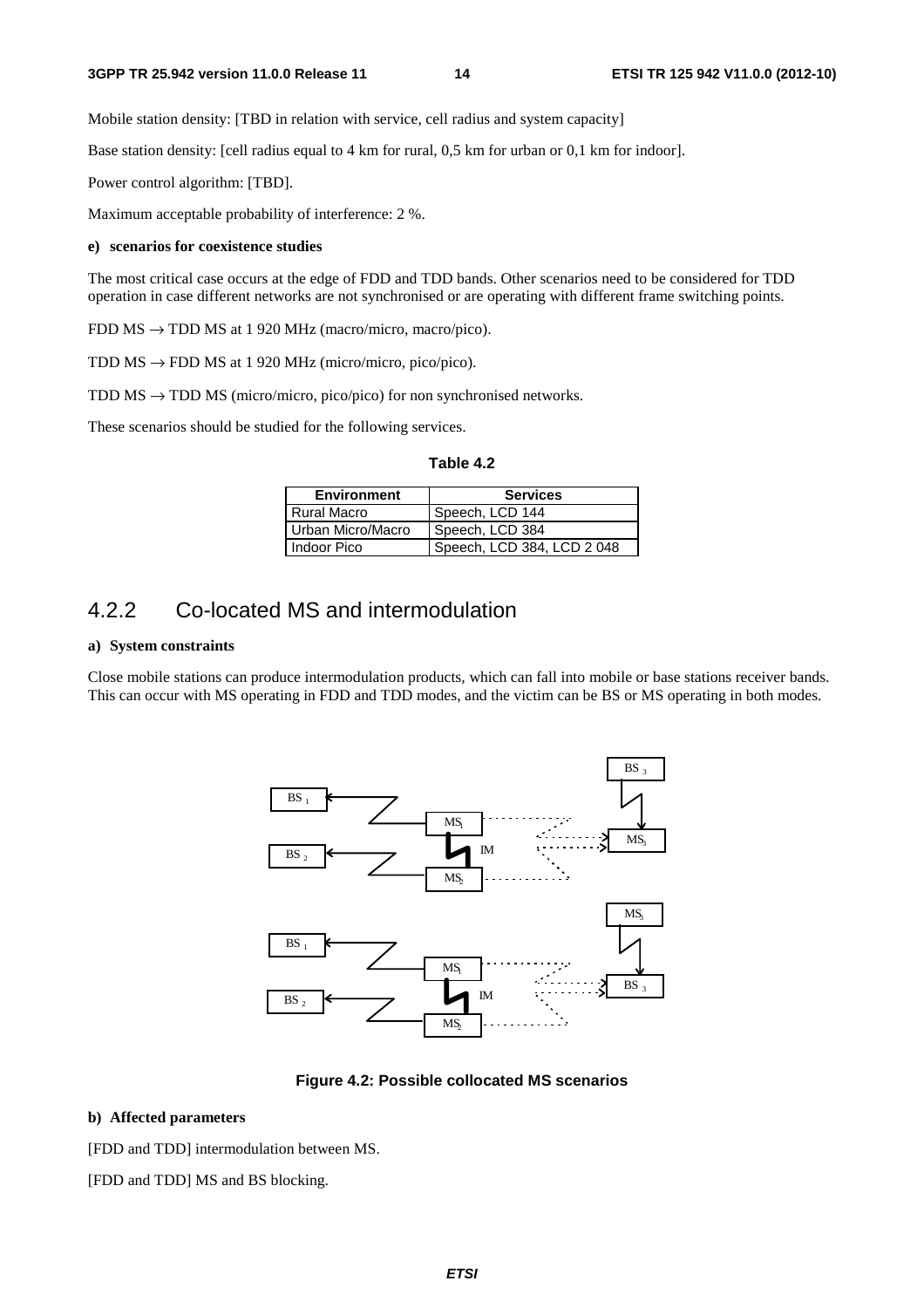[FDD and TDD] MS and BS reference interference level.

### **c) Methodology**

The first approach is to assume that the two mobile stations are collocated, and to derive the minimum coupling loss. It requires to assume that both mobiles are transmitting at maximum power.

Another approach can take into account the probability that the two mobiles come close to each other, in a dense environment, and to calculate the probability that the intermodulation products interfere with the receiver.

The second approach should be preferred.

### **d) Inputs required**

Minimum separation distance: 5 m[ for outdoor, 1 m for indoor]

Mobile station density: [TBD]

Base station density: [TBD in relation with MS density]

Power control algorithm: [TBD]

Maximum acceptable probability of interference: 2 %

## 4.2.3 Estimated UE Out of Band Blocking

In some cases, it is possible to determine the expected out of band blocking performance of the UE through the examination of simple UE-to-UE interference scenarios. This is particularly true in the UE transmit band where the performance of the duplexer in the receiver must be sufficient to protect the UE from it's own transmitter as well as from other nearby transmitters. During the development of the specifications for Band I, this method was used to derive a value for out of band blocking performance within the UE transmit band. However, as additional frequency bands have been added to the UMTS specifications the blocking values were specified to be similar to Band I but did not accurately reflect the actual transmit/receive duplex spacing for the additional bands.

For some bands it is assumed that only UMTS mobiles will be active in the UE transmit band. However, for other bands (for example Band II and Band V) other technologies may also be deployed and may be transmitting near to the UE. In the analysis below it is assumed that the UMTS UE is operating near its minimum sensitivity (i.e. <REFSENS>  $+ 3$  dB), the mobiles are separated by 1m, and that the antenna gain is 0 dBi for each device.

As an example, the impact to a UMTS UE receiver due to nearby GSM and UMTS transmitters is calculated below:

| <b>Band II (1900 MHz)</b>   |               | <b>UMTS Tx</b> | <b>GSM Tx</b> | <b>Comment</b> |
|-----------------------------|---------------|----------------|---------------|----------------|
| UE Max Transmit Power       | (a`           | 24 dBm         | 30 dBm        |                |
| Free Space Loss             | (b)           | 38 dB          | 38 dB         | meter          |
| Body Loss (total)           | (c)           | 2 dB           | 2 dB          | From Table 4.1 |
| Minimum Coupling Loss (MCL) | $(d)=(b)+(c)$ | 40dB           | 40dB          |                |
| Received Power Level        | (e)=(a)-(d)   | $-16$ dBm      | $-10$ dBm     |                |

#### **Table 4.2A**

In some cases, the body losses may be higher due to the close proximity of the users head and also due to blockage of the hand on the UE. For example, if body loss of 6 dB is included (3 dB per UE) then the blocking requirements become -20 and -14 for UMTS and GSM interferers, respectively. If body loss is increased to 12 dB (6 dB per UE) then the blocking requirements become -26 and -20 dBm for UMTS and GSM interferers, respectively. For data-only terminals there may be lower losses as the body blockage would be reduced and the antenna gain may be higher. Therefore, it is suggested to use -15 dBm as the UE receiver blocking level in the UE transmit band, similar to Band I.

Similar results are shown below for Band V: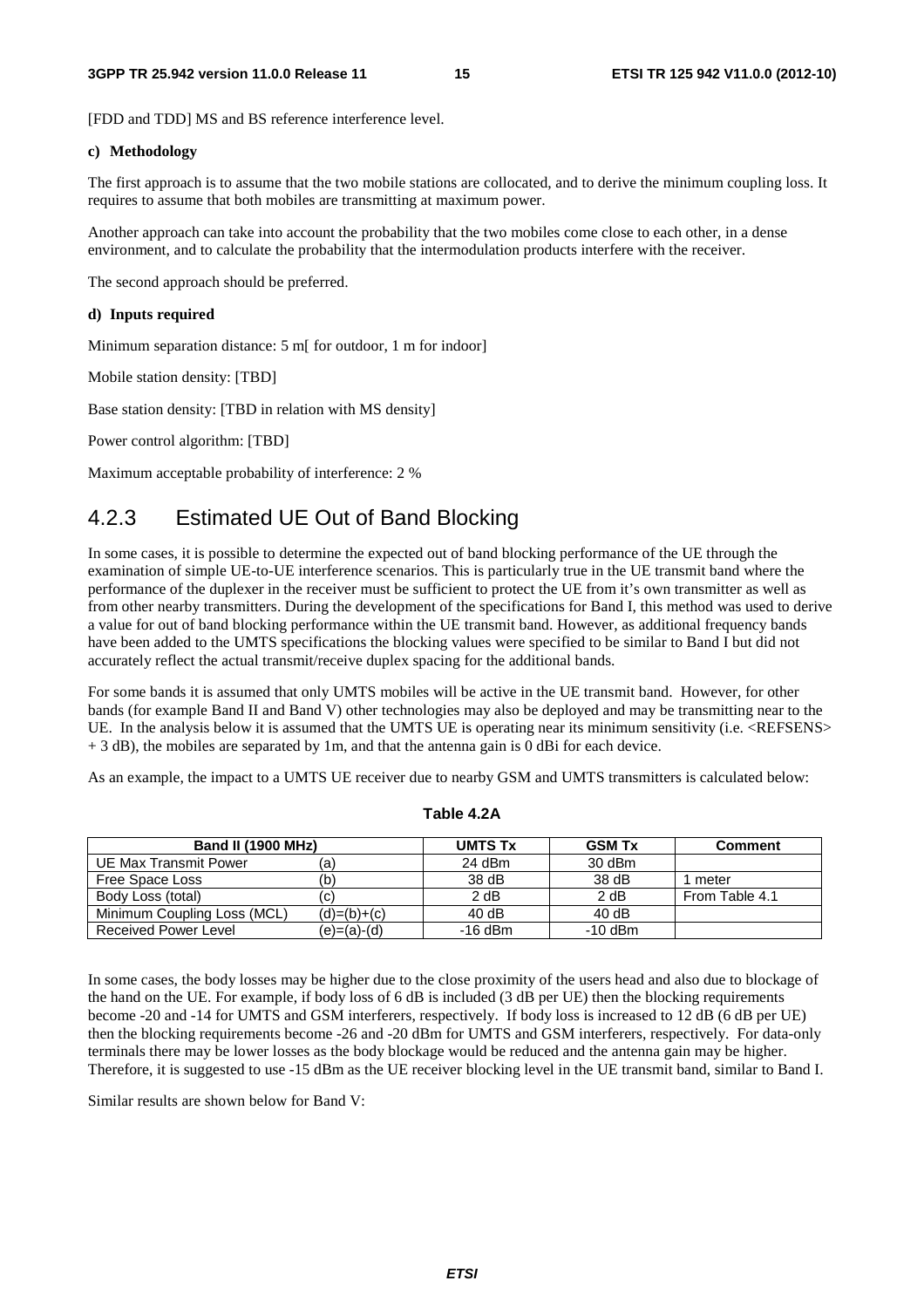| <b>Band V (850 MHz)</b>     | <b>UMTS Tx</b> | <b>GSM Tx</b> | <b>Comment</b> |                |
|-----------------------------|----------------|---------------|----------------|----------------|
| UE Max Transmit Power       | (a)            | 24 dBm        | 33 dBm         |                |
| Free Space Loss             | (b)            | 31 dB         | 31 dB          | meter          |
| Body Loss                   | (c)            | 2 dB          | 2 dB           | From Table 4.1 |
| Minimum Coupling Loss (MCL) | $(d)=(b)+(c)$  | 33 dB         | 33 dB          |                |
| Received Power Level        | (e)=(a)-(d)    | -9 dBm        | 0 dBm          |                |

| Table 4.2B |  |
|------------|--|
|------------|--|

As described above, the body losses may be higher in some cases. Also, in general the body losses may be higher for frequencies below 1 GHz as compared to the losses at 2 GHz. If body loss is increased to 6 dB (3 dB per UE) then the blocking requirements become -13 and -4 for UMTS and GSM interferers, respectively. If body loss is increased to 12 dB (6 dB per UE) then the blocking requirements become -19 and -10 dBm for UMTS and GSM interferers, respectively. Thus, for Band V it is suggested to also use -15 dBm as the UE receiver blocking level in the UE transmit band.

## 4.3 Mobile Station to Base Station

#### **a) System constraints**

A mobile station, when far away from its base station, transmits at high power. If it comes close to a receiving base station, interference can occur.

The separation distance between the interfering mobile station and the victim base station can be small, but not as small as between two mobile stations.

Both the mobile and the base stations can operate in FDD and TDD modes, thus four scenarios are to be considered, as shown in figure 4.3.



### **Figure 4.3: Possible MS to BS scenarios**

#### **b) Affected parameters**

[FDD and TDD] MS Out-of-band emissions.

[FDD and TDD] MS Spurious emissions.

[FDD and TDD] BS Blocking.

[FDD and TDD] BS Reference interference level.

### **c) Methodology**

The first approach is to assume that the mobile station transmits at maximum power, and to make calculations for a minimum distance separation. This approach is particularly well suited for the blocking phenomenon.

Another approach is to estimate the loss of uplink capacity at the level of the victim base station, due to the interfering power level coming from a distribution of interfering mobile stations. Those mobile stations are power controlled. A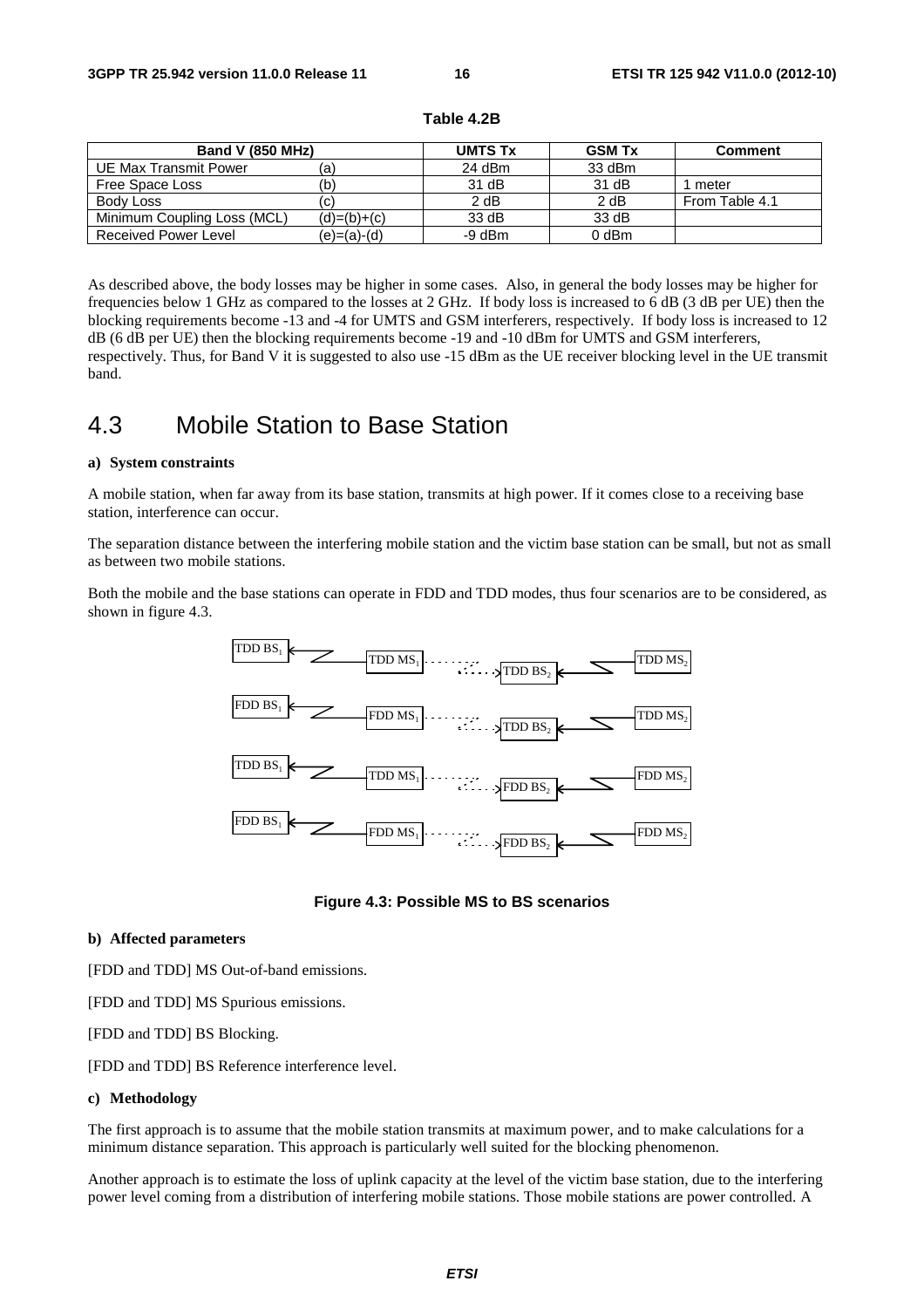hexagonal cell lay-out is considered for the BS deployment with specified cell radius. Large cell radius are chosen since they correspond to worst case scenarios for coexistence studies.

The second approach should be preferred.

With both approaches two specific cases are to be considered.

Both base stations  $(BS_1 \text{ and } BS_2)$  are co-located. This case occurs in particular when the same operator operates both stations (or one station with two carriers) on the same HCS layer.

The base stations are not co-located and uncoordinated. This case occurs between two operators, or between two layers.

### **d) Inputs required**

Minimum separation distance: [30 m for rural, 15 m for urban, 3 m for indoor].

Base station density: [cell radius equal to 4 km for rural/macro, 1,5 km for urban/macro, 0,5 km for urban/micro or 0,1 km for indoor/pico].

Interfering mobile station density: [TBD in relation with service, cell radius and system capacity].

Power control algorithm: [TBD].

Maximum acceptable loss of capacity: [10 %].

### **e) scenarios for coexistence studies**

Inter-operator guard band (uncoordinated deployment).

FDD macro/ FDD macro.

FDD macro/ FDD micro.

FDD macro/ FDD pico (indoor).

FDD micro/ FDD pico (indoor).

TDD macro/ TDD macro.

TDD macro/ TDD micro.

TDD macro/ TDD pico (indoor).

TDD micro/ TDD pico (indoor).

FDD macro/ TDD macro at 1 920 MHz.

FDD macro/ TDD micro at 1 920 MHz.

FDD macro/ TDD pico at 1 920 MHz.

FDD micro/ TDD micro at 1 920 MHz.

FDD micro/ TDD pico at 1 920 MHz.

Intra-operator guard bands.

FDD macro/ FDD macro (colocated).

FDD macro/ FDD micro.

FDD macro/ FDD pico (indoor).

FDD micro/ FDD pico (indoor).

TDD macro/ TDD macro.

TDD macro/ TDD micro.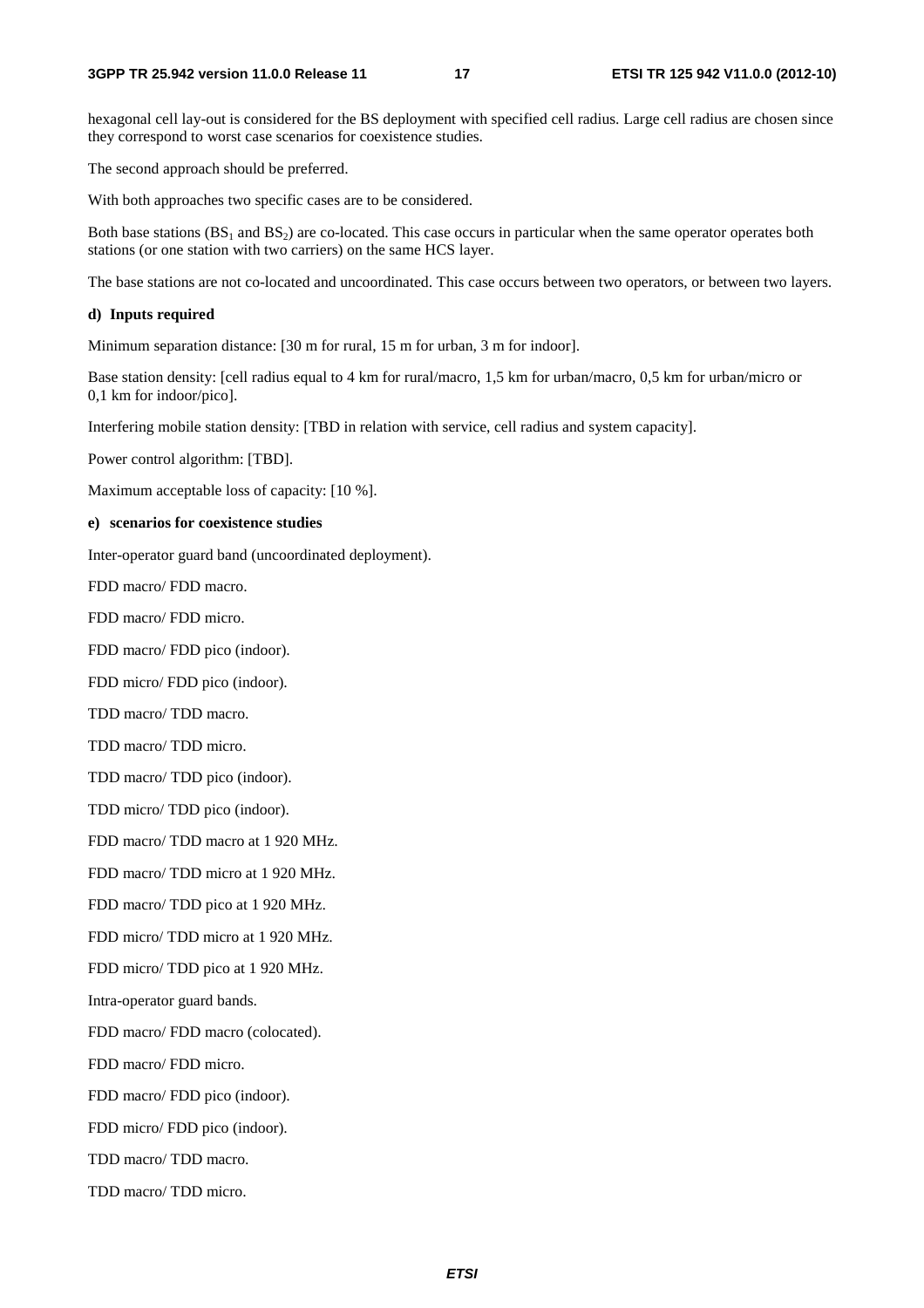TDD macro/ TDD pico (indoor).

TDD micro/ TDD pico (indoor).

FDD macro/ TDD macro at 1 920 MHz.

FDD macro/ TDD micro at 1 920 MHz.

FDD macro/ TDD pico at 1 920 MHz.

FDD micro/ TDD micro at 1 920 MHz.

FDD micro/ TDD pico at 1 920 MHz.

These scenarios should be studied for the following services.

| Table 4.3 |  |
|-----------|--|
|-----------|--|

| <b>Environment</b> | <b>Services</b>            |
|--------------------|----------------------------|
| <b>Rural Macro</b> | Speech, LCD 144            |
| Urban Micro/Macro  | Speech, LCD 384            |
| Indoor Pico        | Speech, LCD 384, LCD 2 048 |

## 4.4 Base Station to Mobile Station

## 4.4.1 Near-far effect

### **a) System constraints**

A mobile station, when far away from its base station, receives at minimum power. If it comes close to a transmitting base station, interference can occur.

The separation distance between the interfering base station and the victim mobile station can be small, but not as small as between two mobile stations.

Both the mobile and the base stations can operate in FDD and TDD modes, thus four scenarios are to be considered, as shown in figure 4.4.



### **Figure 4.4: Possible BS to MS scenarios**

### **b) Affected parameters**

[FDD and TDD] BS Out-of-band emissions.

[FDD and TDD] BS Spurious emissions.

[FDD and TDD] MS Blocking.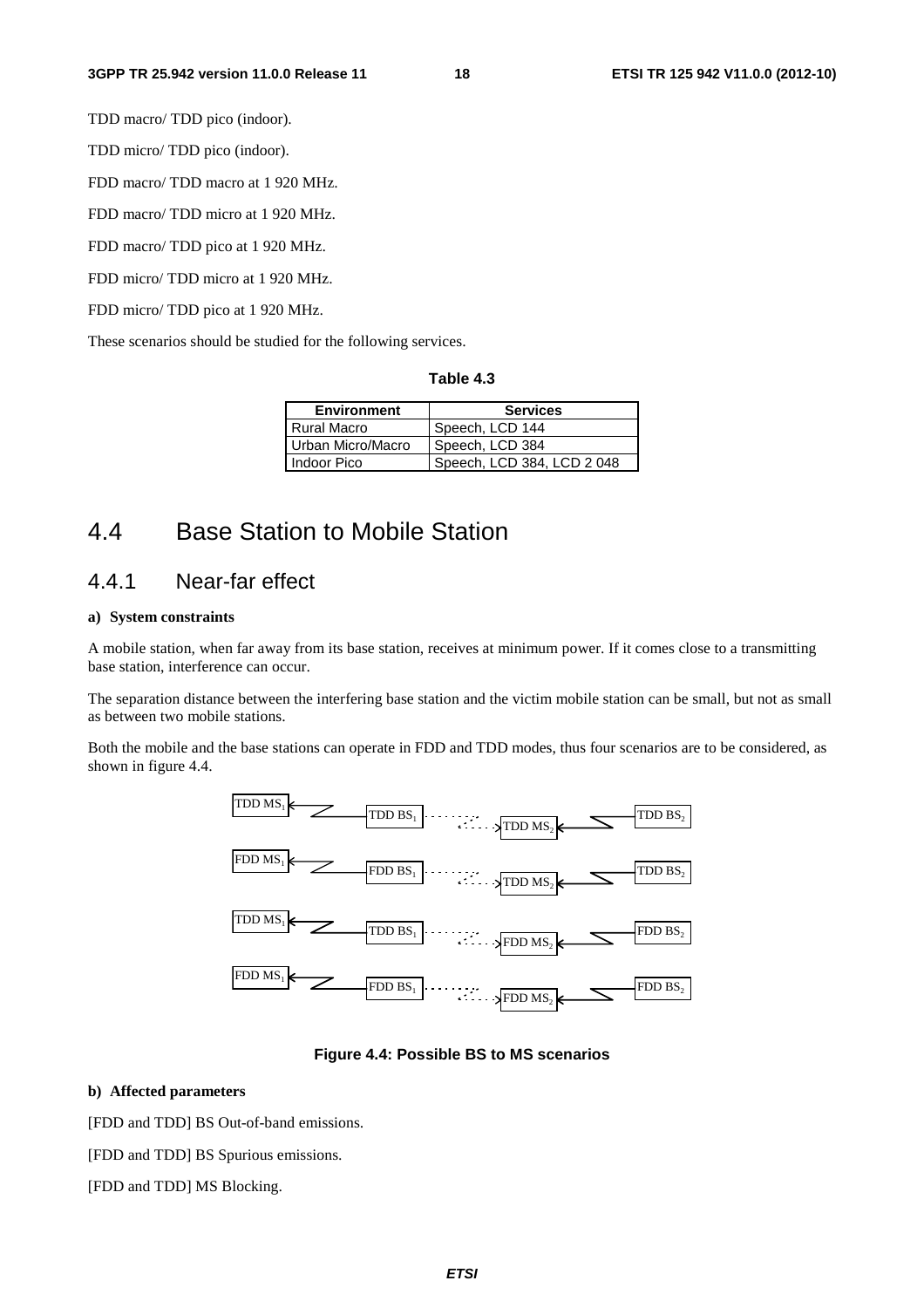[FDD and TDD] MS Reference interference level.

### **c) Methodology**

The first approach is to calculate the minimum coupling loss between the base station and the mobile, taking into account a minimum separation distance. It requires to assume that the mobile is operating 3 dB above sensitivity.

The second approach is to take into account the deployment of mobile stations in a dense environment, and to base the interference criterion on the actual power received by the victim mobile station. This approach gives a probability of interference. An hexagonal cell lay-out is considered for the BS deployment with specified cell radius. Large cell radius are chosen since they correspond to worst case scenarios for coexistence studies.

The second approach should be preferred.

### **d) Inputs required**

Minimum separation distance: [30 m for rural, 15 m for urban, 3 m for indoor].

Base station density: [cell radius equal to 4 km for rural/macro, 1,5 km for urban/macro, 0,5 km for urban/micro or 0,1 km for indoor/pico].

Victim mobile station density: [TBD in relation with service, cell radius and system capacity].

Downlink power control algorithm: [TBD].

Maximum acceptable probability of interference: 2 %.

### **e) scenarios for coexistence studies**

Inter-operator guard band (uncoordinated deployment).

FDD macro/ FDD macro.

TDD macro/ TDD macro.

TDD macro/ FDD macro at 1 920 MHz.

Intra-operator guard bands.

FDD macro/ FDD micro.

TDD macro/ TDD micro.

TDD macro/ FDD macro at 1 920 MHz.

These scenarios should be studied for the following services.

### **Table 4.4**

| <b>Environment</b> | <b>Services</b>            |  |
|--------------------|----------------------------|--|
| Rural Macro        | Speech, LCD 144            |  |
| Urban Micro/Macro  | Speech, LCD 384            |  |
| I Indoor Pico      | Speech, LCD 384, LCD 2 048 |  |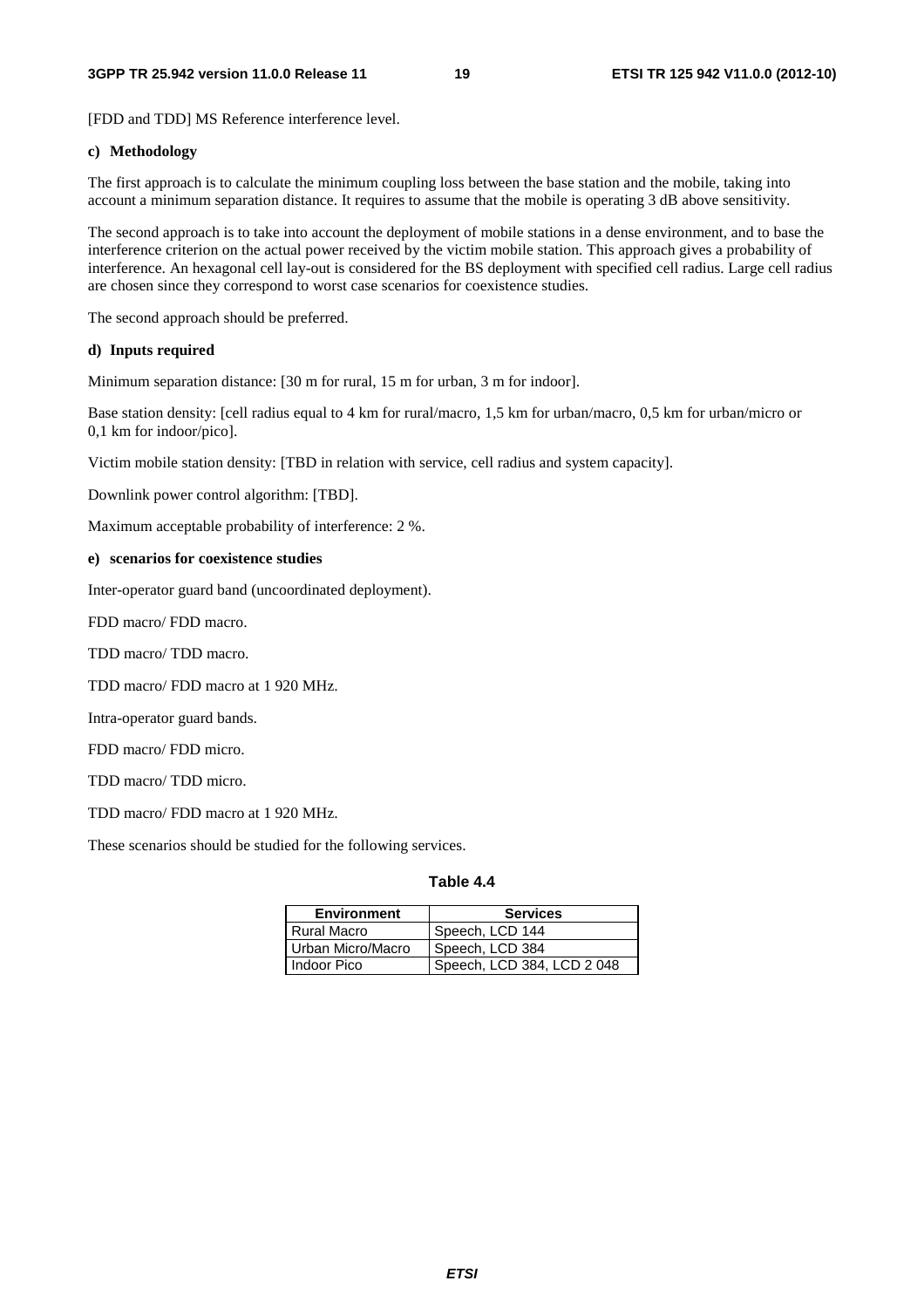## 4.4.2 Co-located Base Stations and intermodulation

### **a) System constraints**

Co-located base stations can produce intermodulation products, which can fall into mobile or base stations receiver bands. This can occur with BS operating in FDD and TDD modes, and the victim can be BS or MS operating in both modes.



**Figure 4.5: Possible collocated BS scenarios** 

### **b) Affected parameters**

[FDD and TDD] intermodulation between BS.

[FDD and TDD] MS and BS blocking.

[FDD and TDD] MS and BS reference interference level.

### **c) Methodology**

The first approach is to set a minimum separation distance between the two interfering base stations and the victim.

Another approach can take into account the probability that the intermodulation products interfere with the receiver, which does not necessarily receive at a fixed minimum level.

The second approach should be preferred.

### **d) Inputs required**

Minimum separation distance between the two BS and the victim: [30 m for rural, 15 m for urban, 3m for indoor].

Mobile station density: [TBD].

Base station density: [TBD in relation with MS density].

Power control algorithm: [TBD].

Maximum acceptable probability of interference: 2 %.

## 4.5 Base Station to Base Station

### **a) System constraints**

Interference from one base station to another can occur when both are co-sited, or when they are in close proximity with directional antenna. De-coupling between the BS can be achieved by correct site engineering on the same site, or by a large enough separation between two BS.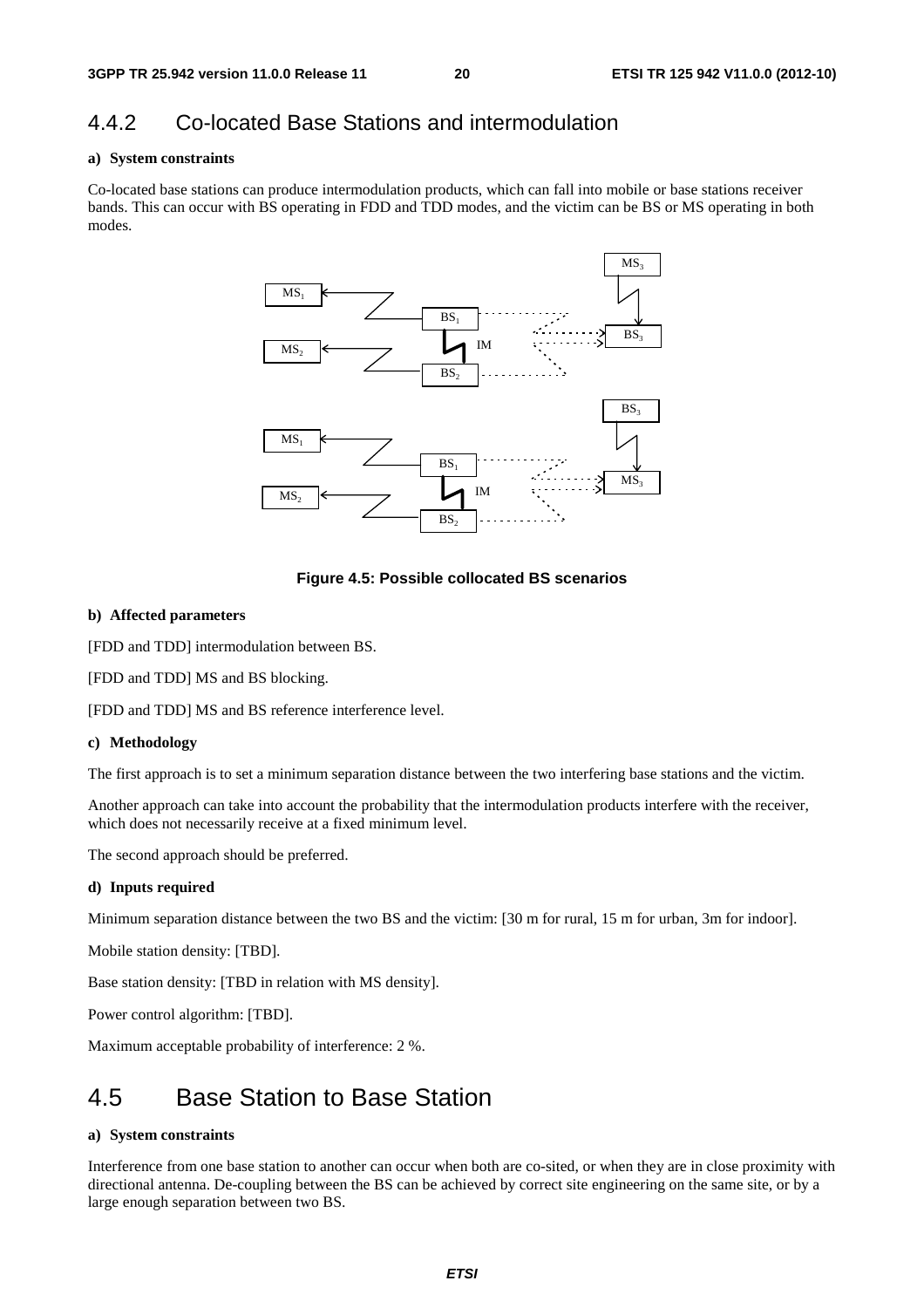#### **3GPP TR 25.942 version 11.0.0 Release 11 21 ETSI TR 125 942 V11.0.0 (2012-10)**

The base stations can operate either in FDD or TDD modes, as shown in Figure 4.6, but the scenarios also apply to coexistence with other systems.



### **Figure 4.6: Possible BS to BS scenarios**

### **b) Affected parameters**

[FDD and TDD] BS Out-of-band emissions.

[FDD and TDD] BS Spurious emissions.

[FDD and TDD] BS Blocking.

[FDD and TDD] BS Reference interference level.

### **c) Methodology**

This scenario appears to be fixed, and the minimum coupling loss could be here more appropriate than in other scenarios.

However, many factors are of statistical nature (number and position of mobile stations, power control behaviour, path losses, ...) and a probability of interference should here again be preferred.

### **d) Inputs required**

Minimum coupling between two base stations, that are co-located or in close proximity to each other: see sectin n Antenna to Antenna Isolation.

Mobile station density: [TBD in relation with service, cell radius and system capacity].

Base station density: [cell radius equal to 4 km for rural/macro, 1,5 km for urban/macro, 0,5 km for urban/micro or 0,1 km for indoor/pico].

Uplink and downlink power control algorithm: [TBD].

Maximum acceptable probability of interference: 2 %.

#### **e) scenarios for coexistence studies**

TDD BS  $\rightarrow$  FDD BS at 1 920 MHz (macro/micro, macro/pico).

TDD BS  $\rightarrow$  TDD BS (micro/micro, pico/pico) for non synchronised networks.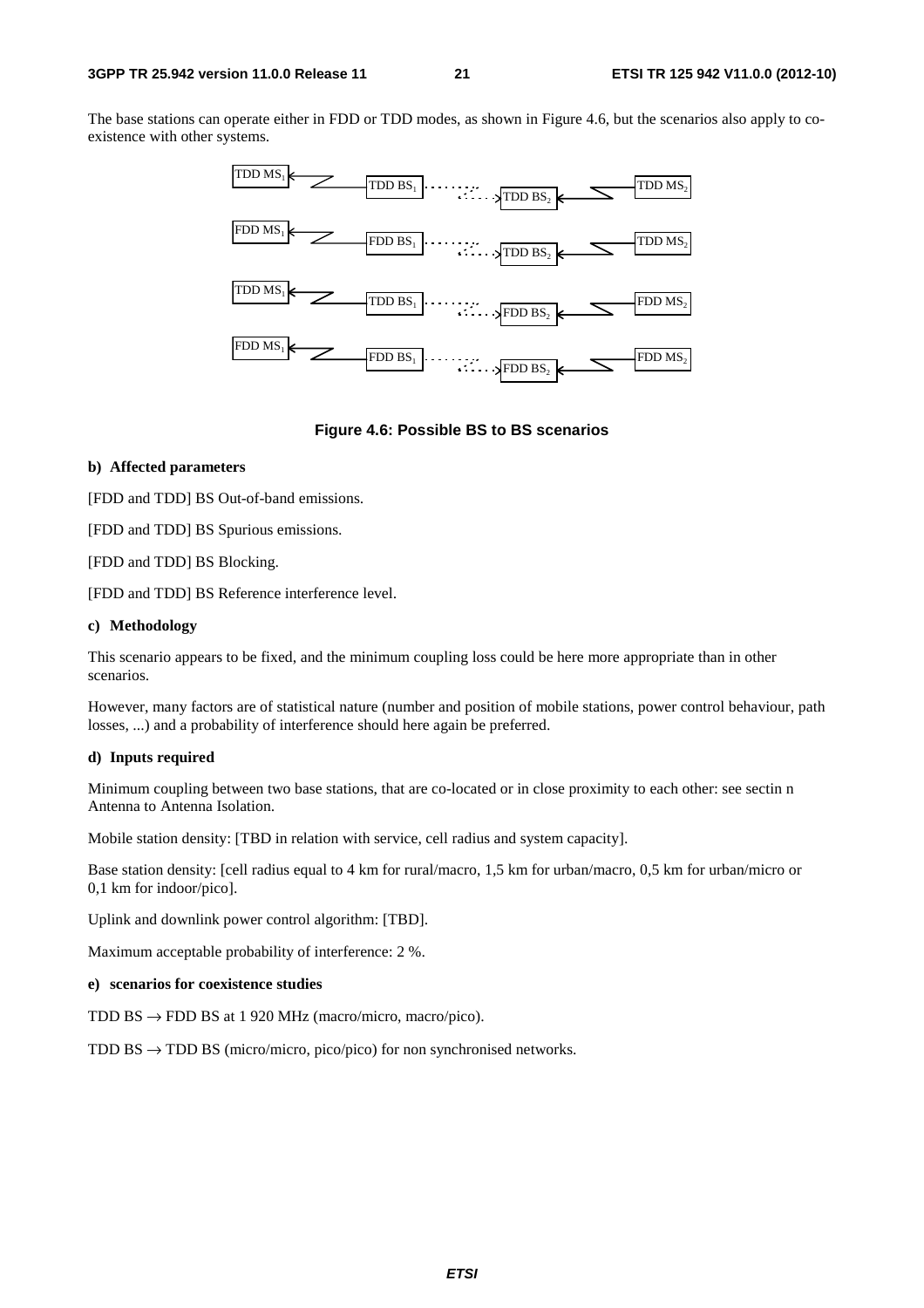These scenarios should be studied for the following services.

| <b>Environment</b> | <b>Services</b>            |
|--------------------|----------------------------|
| Rural Macro        | Speech, LCD 144            |
| Urban Micro/Macro  | Speech, LCD 384            |
| Indoor Pico        | Speech, LCD 384, LCD 2 048 |

**Table 4.5** 

## 5 Methodology for coexistence studies FDD/FDD

## 5.1 ACIR

### 5.1.1 Definitions

### 5.1.1.1 Outage

For the purpose of the present document, an outage occurs when, due to a limitation on the maximum TX power, the measured Eb/N0 of a connection is lower than the Eb/N0 target.

### 5.1.1.2 Satisfied user

A user is satisfied when the measured Eb/N0 of a connection at the end of a snapshot is higher than a value equal to Eb/N0 target -0,5 dB.

### 5.1.1.3 ACIR

The Adjacent Channel Interference Power Ratio (ACIR) is defined as the ratio of the total power transmitted from a source (base station or UE) to the total interference power affecting a victim receiver, resulting from both transmitter and receiver imperfections.

### 5.1.2 Introduction

In the past, (see reference /1, 2, 3/) different simulators were presented with the purpose to provide capacity results to evaluate the ACIR requirements for UE and BS; in each of them similar approach to simulations are taken.

In the present document a common simulation approach agreed in WG4 is then presented, in order to evaluate ACIR requirements for FDD to FDD coexistence analysis.

### 5.1.2.1 Overview of the simulation principles

Simulations are based on snapshots were users are randomly placed in a predefined deployment scenario; in each snapshot a power control loop is simulated until Eb/N0 target is reached; a simulation is made of several snapshots.

The measured Eb/N0 is obtained by the measured C/I multiplied by the Processing gain

UE's not able to reach the Eb/N0 target *at the end* of a PC loop are in outage; users able to reach at least (Eb/N0 -0,5 dB) at the end of a PC loop are considered satisfied; statistical data related to outage (satisfied users) are collected at the end of each snapshot.

Soft handover is modeled allowing a maximum of 2 BTS in the active set; the window size of the candidate set is equal to 3 dB, and the cells in the active set are chosen randomly from the candidate set; selection combining is used in the Uplink and Maximum Ratio Combining in DL.

Uplink and Downlink are simulated independently.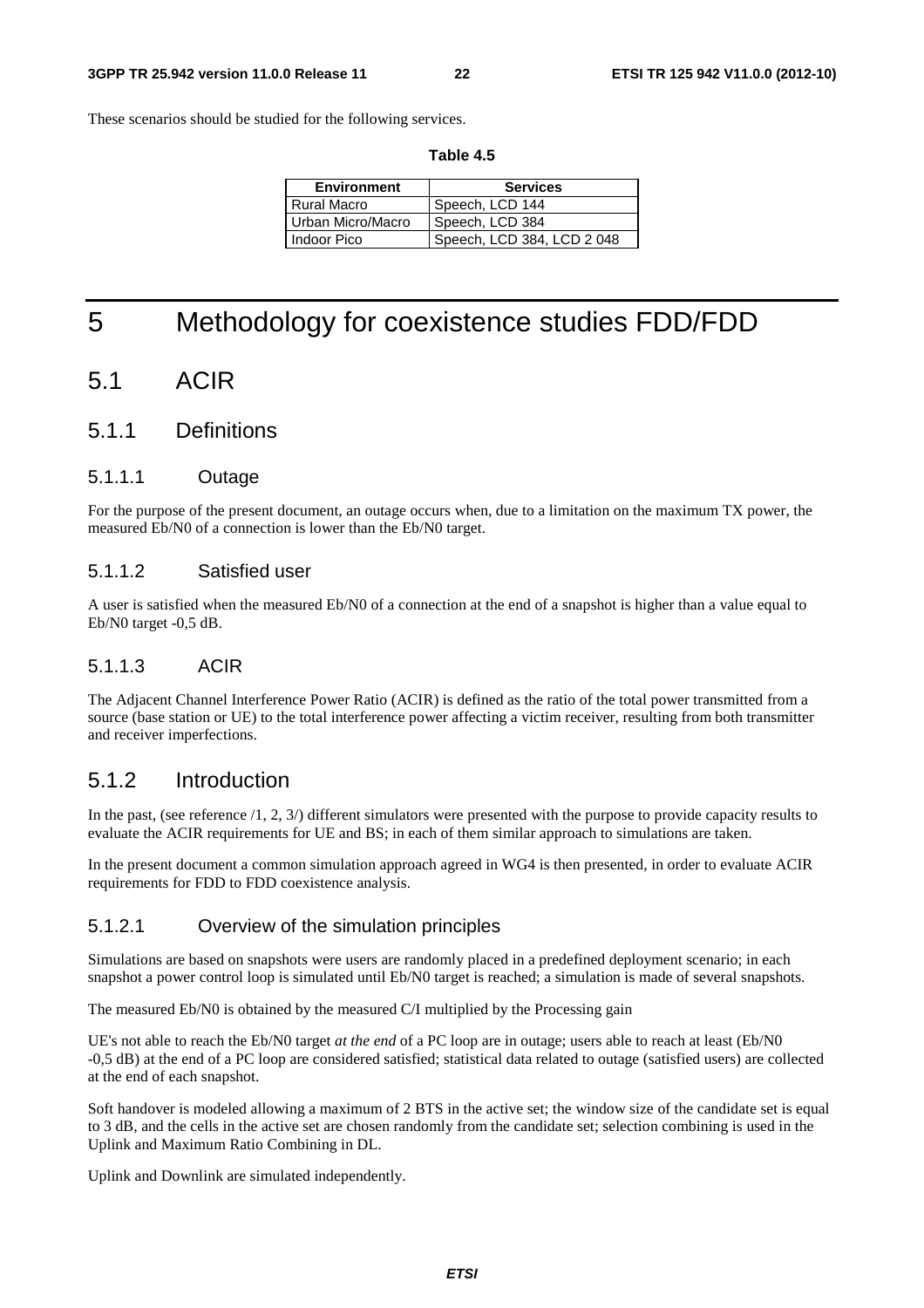### 5.1.3 Simulated scenarios in the FDD - FDD coexistence scenario

Different environments are considered: macro-cellular and micro-cellular environment.

Two coexistence cases are defined: macro to macro multi-operator case and macro to micro case.

### 5.1.3.1 Macro to macro multi-operator case

### 5.1.3.1.1 Single operator layout

Base stations are placed on a hexagonal grid with distance of 1 000 meters; the cell radius is then equal to 577 meters.

Base stations with Omni-directional antennas are placed in the middle of the cell.

The number of cells for each operator in the macro-cellular environment should be equal or higher than 19; 19 is considered a suitable number of cells when wrap around technique is used.



**Figure 4.7: Macro-cellular deployment** 

### 5.1.3.1.2 Multi-operator layout

In the multi-operator case, two base stations shifting of two operators are considered:

- (worst case scenario): 577 m base station shift;
- (intermediate case):  $577/2$  m base station shift selected.

The best case scenario (0 m shifting  $=$  co-located sites) is NOT considered.

### 5.1.3.2 Macro to micro multi-operator case

### 5.1.3.2.1 Single operator layout, microcell layer

Microcell deployment is a Manhattan deployment scenario.

Micro cell base stations are placed to Manhattan grid, so that base stations are placed to street crossings as proposed in /6/. Base stations are placed every second junction, see Figure 4.8.This is not a very intelligent network planning, but then sufficient amount of inter cell interference is generated with reasonable low number of micro cell base stations.

The parameters of the micro cells are the following:

- block size  $= 75$  m;
- road width  $= 15$  m;
- intersite distance between line of sight  $= 180$  m.

The number of micro cells in the micro-cellular scenario is 72.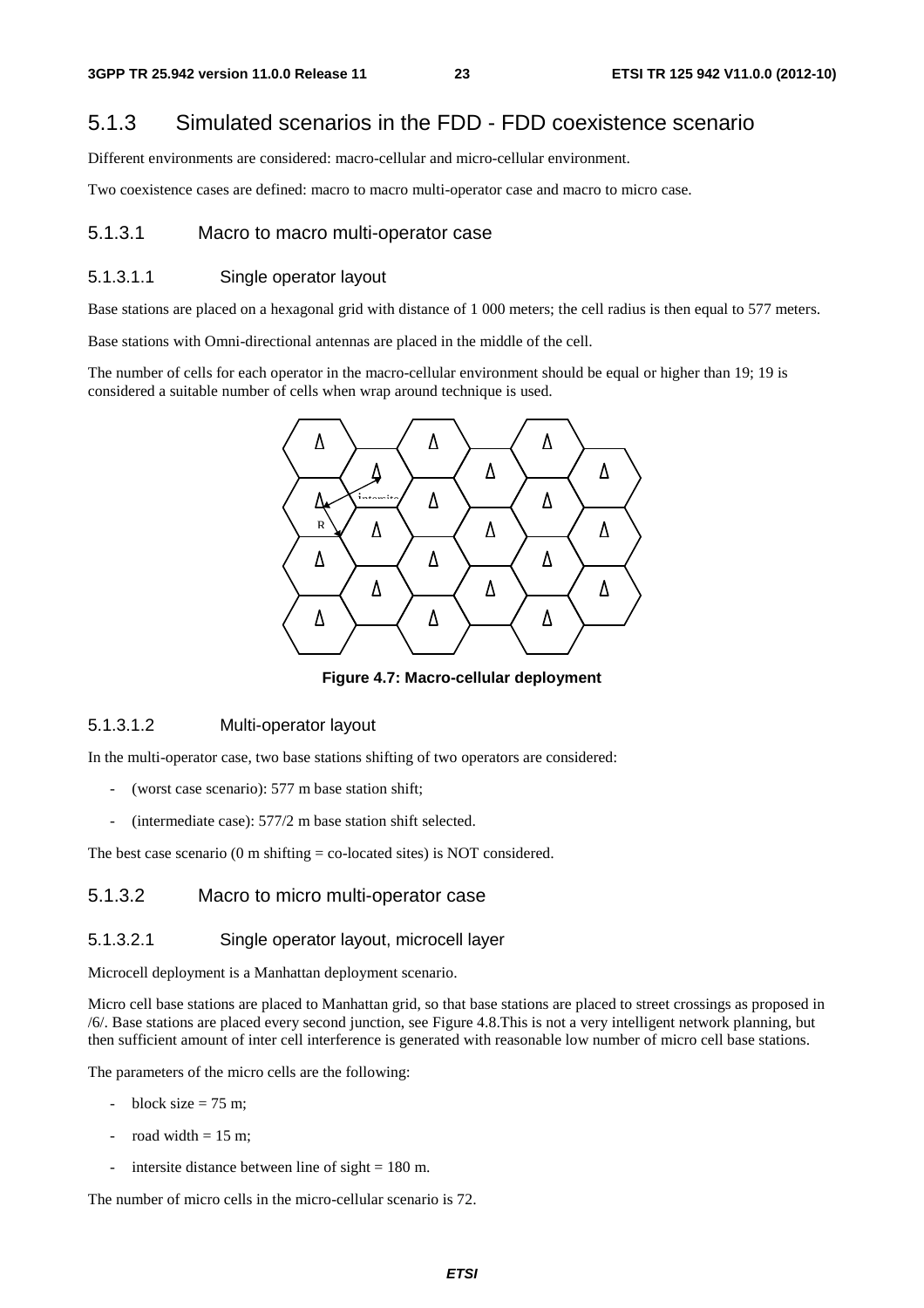

**Figure 4.8: Microcell deployment** 

### 5.1.3.2.2 Multi-operator layout

The microcell layout is as it was proposed earlier (72 BSs in every second street junction, block size 75 meters, road width 15 meters); macro cell radius is 577 meters (distance between BSs is 1 000 meter).

Cellular layout for HCS simulations is as shown in figure 4.9. This layout is selected in order to have large enough macro cells and low amount number of microcells so that computation times remain reasonable. Further, macro cell base station positions are selected so that as many conditions as possible can be studied (i.e. border conditions etc.), and handovers can always be done.

When interference is measured at macro cell base stations in uplink, same channel interference is measured **only** from those users connected to the observed base station. The measured same channel interference is then multiplied by 1/F. F is the ratio of intra-cell interference to total interference i.e.:

$$
F = I_{\text{intra}}(i) / ( I_{\text{intra}}(i) + I_{\text{inter}}(i))
$$

F is dependant on the assumed propagation model, however, several theoretical studies performed in the past have indicated that a typical value is around 0.6. An appropriate value for F can also be derived from specific macrocell-only simulations. Interference from micro cells to macro cell is measured by using wrap-around technique. Interference that a macro cell base station receives is then:

$$
I = ACIR^* I_{micro} + (1/F)^* I_{macro},
$$

where ACIR is the adjacent channel interference rejection ratio, and I<sub>macro</sub> is same channel interference measured from users connected to the base station.

When interference is measured in downlink, same channel and adjacent channel interference is measured from all base stations. When interference from micro cells is measured wrap-around technique is used.

When interference is measured at micro cells in uplink and downlink, same channel and adjacent channel interference is measured from all base stations. When same channel interference is measured wrap-around is used.

When simulation results are measured all micro cell users and those macro cell users that are area covered by micro cells are considered. It is also needed to plot figures depicting position of bad quality calls, in order to see how they are distributed in the network. In addition, noise rise should be measured at every base station and from that data a probability density function should be generated.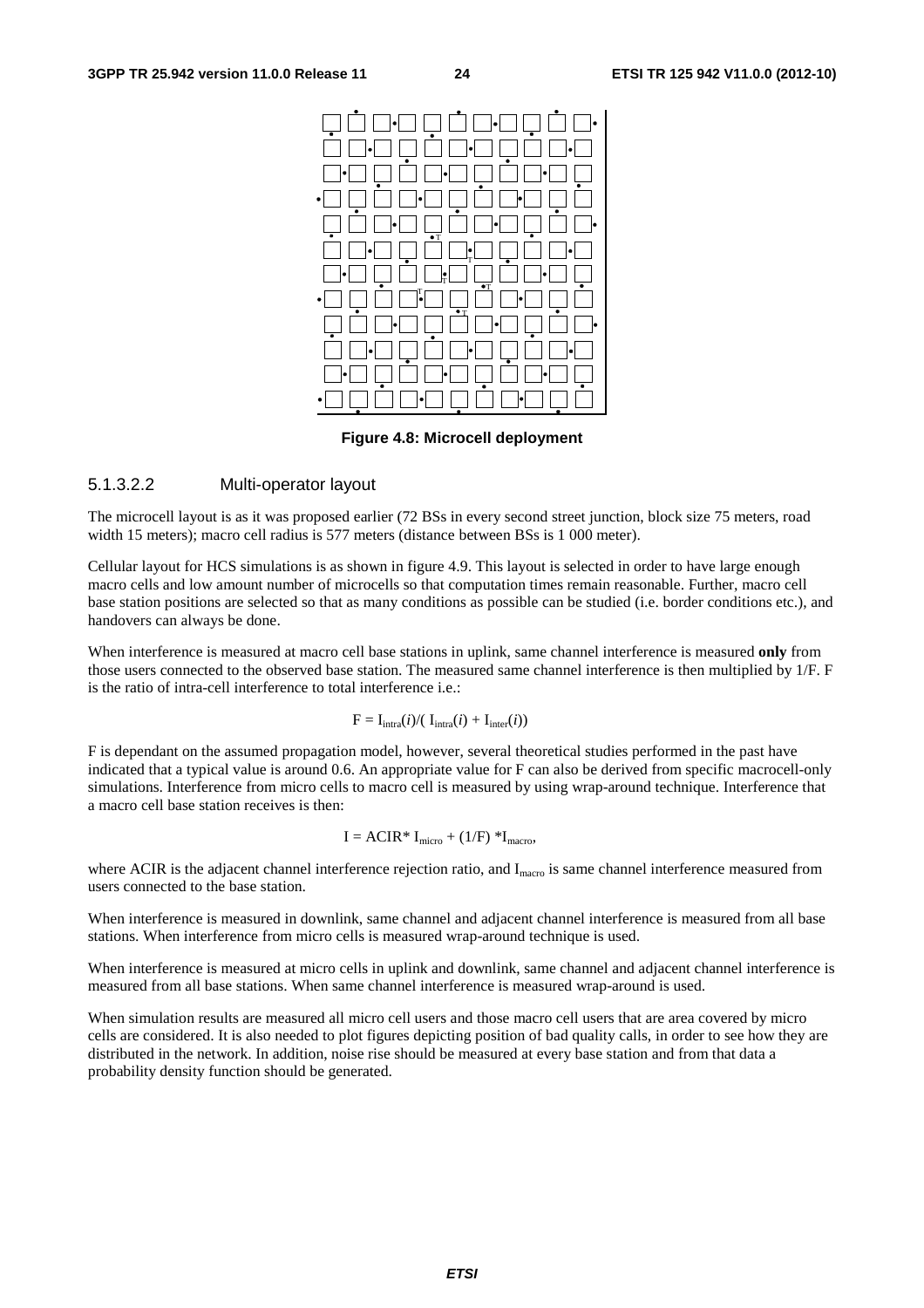

**Figure 4.9: Macro-to micro deployment** 

### 5.1.3.3 Services simulated

The following services are considered:

- speech 8 kbps;
- data 144 kbps.

Speech and data services are simulated in separate simulations, i.e. no traffic mix is simulated.

### 5.1.4 Description of the propagation models

Two propagation environments are considered in the ACIR analysis: macro-cellular and micro-cellular.

For each environment a propagation model is used to evaluate the propagation path loss due to the distance; propagation models are adopted from /5/ and presented in the following clauses for macro and micro cell environments.

### 5.1.4.1 Received signal

An important parameter to be defined is minimum coupling loss (MCL), i.e.: what is the minimum loss in signal due to fact that the base stations are always placed much higher than the UE(s).

Minimum Coupling Loss (MCL) is defined as the minimum distance loss including antenna gain measured between antenna connectors; the following values are assumed for MCL:

- 70 dB for the Macro-cellular environment;
- 53 dB for the Microcell environment.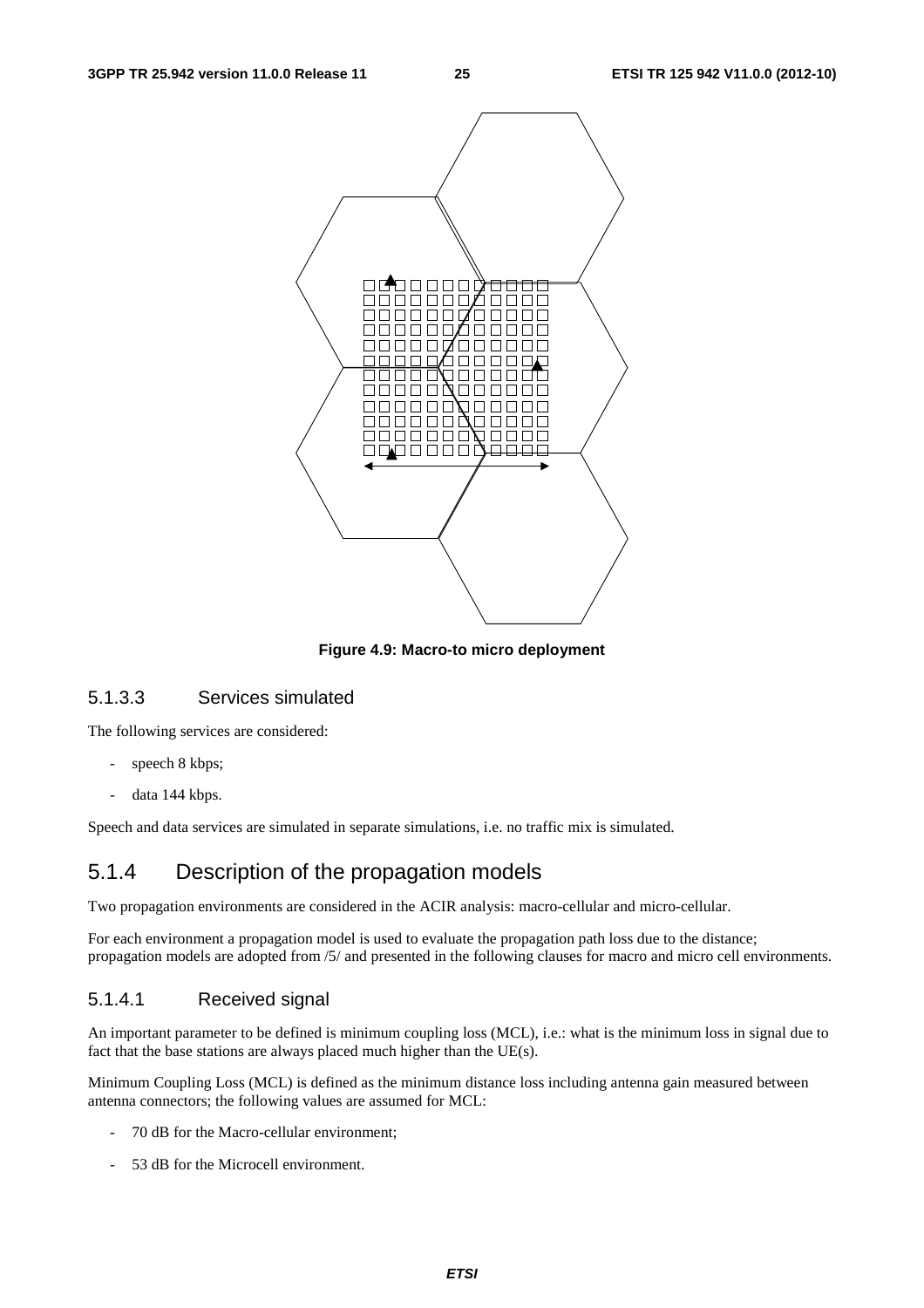#### **3GPP TR 25.942 version 11.0.0 Release 11 26 ETSI TR 125 942 V11.0.0 (2012-10)**

With the above definition, the received power in Down or Uplink can be expressed for the macro environment as:

$$
RX_PWR = TX_PWR - Max (pathloss\_macro - G_Tx - G_RX, MCL)
$$

and for the micro as:

$$
RX_PWR = TX_PWR - Max(pathloss\_micro - G_Tx - G_RX, MCL)
$$

where:

- RX PWR is the received signal power;
- TX\_PWR is the transmitted signal power;
- G\_Tx is the Tx antenna gain;
- G\_RX is the Rx antenna gain.

Within simulations it is assumed 11 dB antenna gain (including cable losses) in base station and 0 dB in UE.

### 5.1.4.2 Macro cell propagation model

Macro cell propagation model is applicable for the test scenarios in urban and suburban areas outside the high rise core where the buildings are of nearly uniform height /5/.

L=  $40(1-4x10-3Dhb)$  Log10(R)  $-18$ Log10(Dhb) + 21Log10(f) + 80 dB.

Where:

- R is the base station UE separation in kilometers;
- f is the carrier frequency of 2 000 MHz;
- Dhb is the base station antenna height, in meters, measured from the average rooftop level.

The base station antenna height is fixed at 15 meters above the average rooftop (Dhb  $= 15$  m). Considering a carrier frequency of 2000 MHz and a base station antenna height of 15 meters, the formula becomes:

 $L = 128.1 + 37.6$  Log10(R)

After L is calculated, log-normally distributed shadowing (LogF) with standard deviation of 10 dB should be added, so that the resulting pathloss is the following:

$$
Path loss\_macro = L + LogF
$$

- NOTE 1: L shall in no circumstances be less than free space loss. This model is valid for NLOS case only and describes worse case propagation.
- NOTE 2: The path loss model is valid for a range of Dhb from 0 to 50 meters.
- NOTE 3: This model is designed mainly for distance from few hundred meters to kilometers, and there are not very accurate for short distances.

### 5.1.4.3 Micro cell propagation model

Also the micro cell propagation model is adopted form /5/. This model is to be used for spectrum efficiency evaluations in urban environments modelled through a Manhattan-like structure, in order to properly evaluate the performance in microcell situations that will be common in European cities at the time of UMTS deployment.

The proposed model is a recursive model that calculates the path loss as a sum of LOS and NLOS segments. The shortest path along streets between the BS and the UE has to be found within the Manhattan environment.

The path loss in dB is given by the well-known formula:

$$
L = 20 \cdot \log_{10} \frac{4\pi d_n}{\lambda}
$$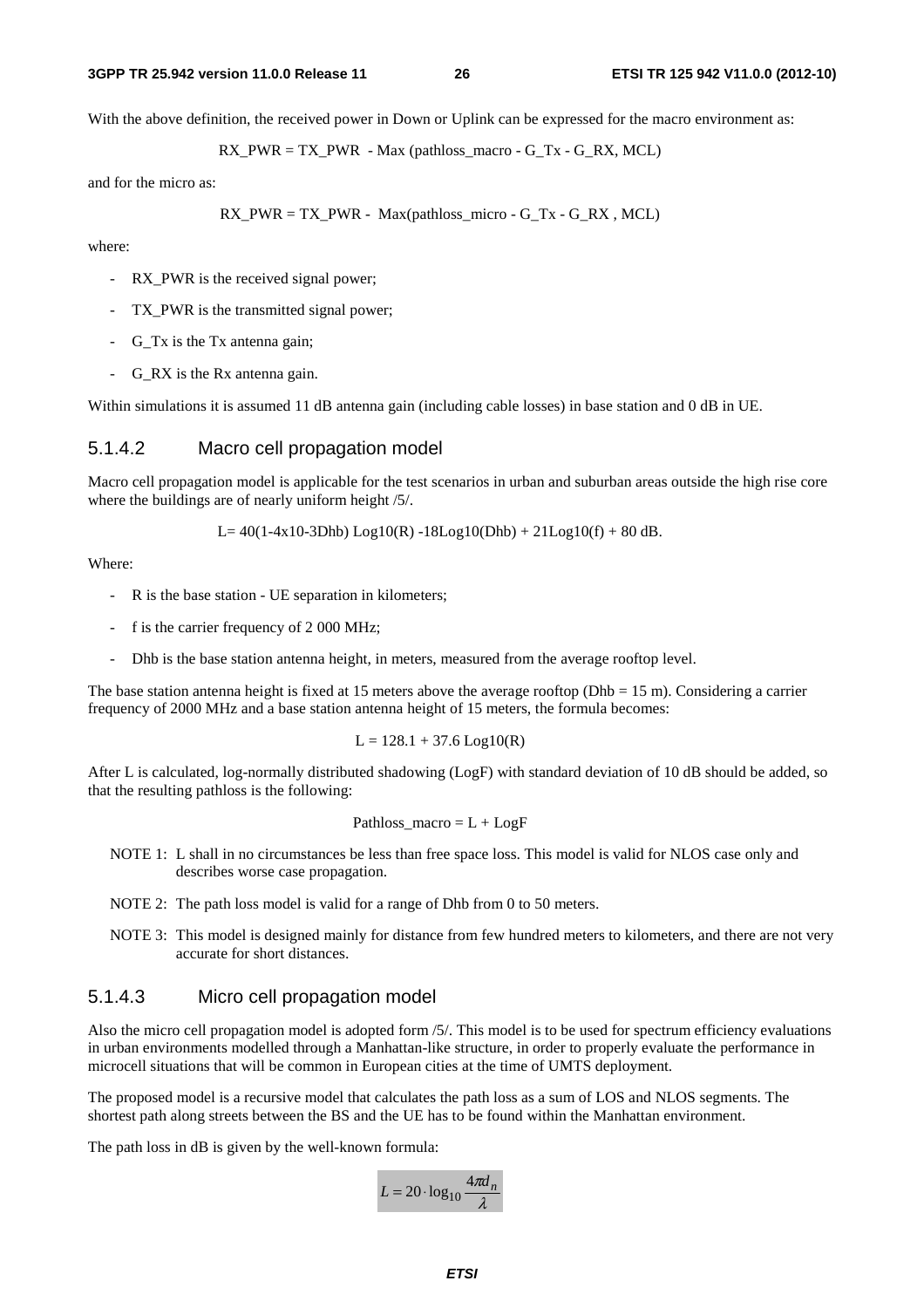Where:

- dn is the "illusory" distance;
- l is the wavelength;
- n is the number of straight street segments between BS and UE (along the shortest path).

The illusory distance is the sum of these street segments and can be obtained by recursively using the expressions  $k_n = k_{n-1} + d_{n-1} \cdot c$  and  $d_n = k_n \cdot s_{n-1} + d_{n-1}$  where c is a function of the angle of the street crossing. For a 90° street crossing the value c should be set to 0,5. Further, sn-1 is the length in meters of the last segment. A segment is a straight path. The initial values are set according to: k0 is set to 1 and d0 is set to 0. The illusory distance is obtained as the final dn when the last segment has been added.

The model is extended to cover the micro cell dual slope behavior, by modifying the expression to:

$$
L = 20 \cdot \log_{10}(\frac{4\pi d_n}{\lambda} \cdot D(\sum_{j=1}^{n} s_{j-1})) .
$$

Where:

$$
D(x) = \begin{cases} x / x_{br}, x > x_{br} \\ 1, x \le x_{br} \end{cases}.
$$

Before the break point xbr the slope is 2, after the break point it increases to 4. The break point xbr is set to 300 m. x is the distance from the transmitter to the receiver.

To take into account effects of propagation going above rooftops it is also needed to calculate the pathloss according to the shortest geographical distance. This is done by using the commonly known COST Walfish-Ikegami Model and with antennas below rooftops:

$$
L = 24 + 45 \log (d+20).
$$

Where:

- d is the shortest physical geographical distance from the transmitter to the receiver in metros.

The final pathloss value is the minimum between the path loss value from the propagation through the streets and the path loss based on the shortest geographical distance, plus the log-normally distributed shadowing (LogF) with standard deviation of 10 dB should be added:

Pathloss\_micro = min (Manhattan pathloss, macro path loss) + LogF.

NOTE: This pathloss model is valid for microcell coverage only with antenna located below rooftop. In case the urban structure would be covered by macrocells, the former pathloss model should be used.

### 5.1.5 Simulation description

Uplink and Downlink are simulated independently, i.e. one link only is considered in a single simulation.

A simulation consists of several simulation steps (snapshot) with the purpose to cover a large amount of all the possible UE placement in the network; in each simulation step, a single placement (amongst all the possible configuration) of the UEs in the network is considered.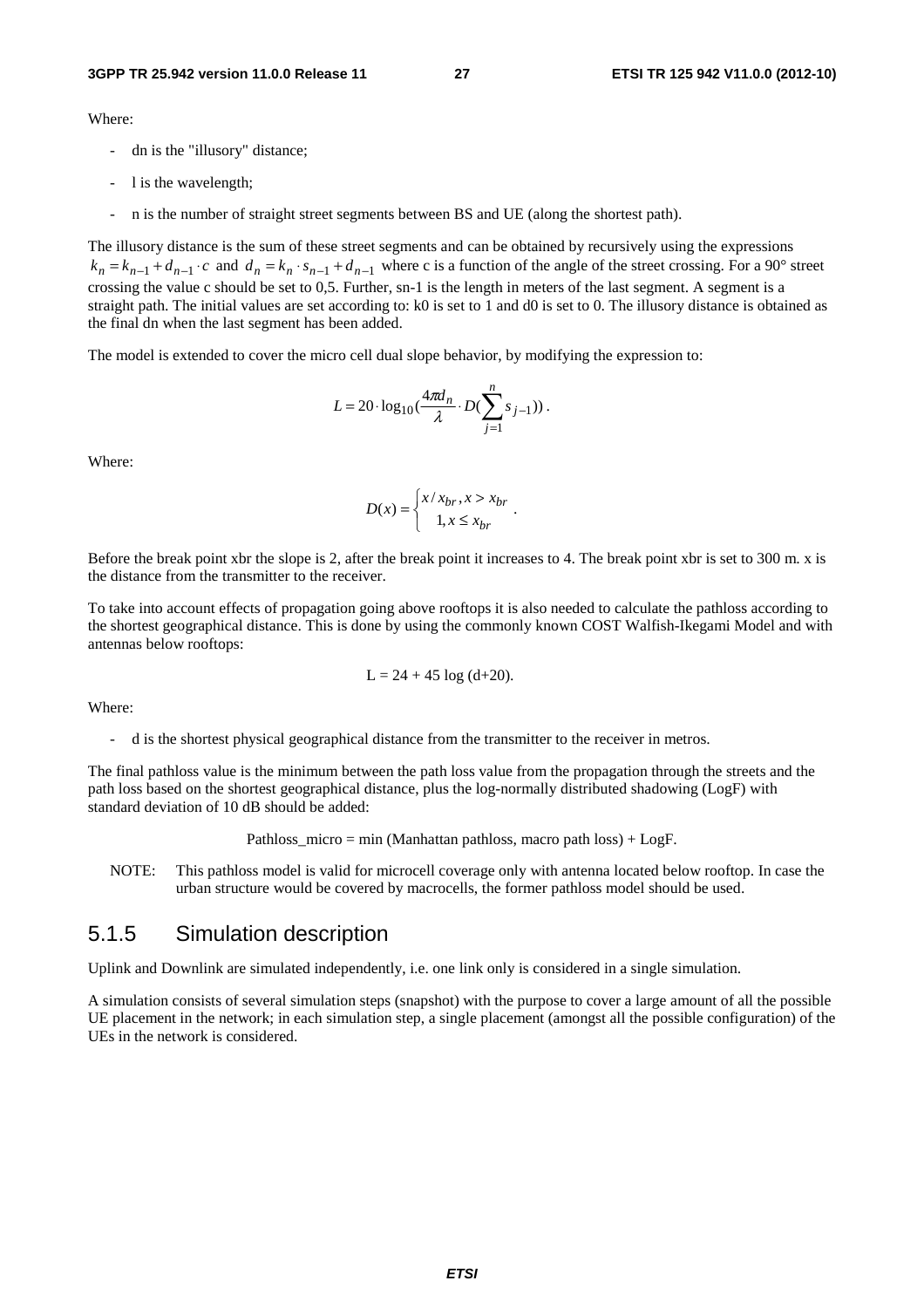### 5.1.5.1 Single step (snapshot) description

A simulation step (snapshot) constitutes of mobile placement, pathloss calculations, handover, power control and statistics collecting.

In particular:

- at the beginning of each simulation step, the UE(s) are distributed randomly across the network, according to a uniform distribution;
- for each UE, the operator (**in case of macro to macro simulation**) is selected randomly, so that the number of users per base stations is the same for both operators;
- after the placement, the pathloss between each UE and base station is calculated, adding the lognormal fading, and stored to a so-called G-matrix (Gain matrix).

Distance attenuation and lognormal fading are kept constant during the execution of a snapshot.

- Based on the Gain Matrix, the active base stations (transmitting base stations) are selected for each UE based on the **handover algorithm**.
- Then a stabilization period (**power control loop**) is started; during stabilization power control is executed so long that the used powers reach the level required for the required quality.

During the power control loop, the Gain Matrix remain constant.

- A sufficient number of power control commands in each power control loop is supposed to be higher than 150.
- At the end of a power control loop, statistical data are collected; UEs whose quality is below the target are considered to be in outage; UEs whose quality is higher the target -0,5 dB are considered to be satisfied.

### 5.1.5.2 Multiple steps (snapshots) execution

When a single step (snapshot) is finished, UE(s) are re-located to the system and the above processes are executed again. During a simulation, as many simulation steps (snapshots) are executed as required in order to achieve sufficient amount of local-mean-SIR values.

For 8 kbps speech service, a sufficient amount of snapshots is supposed to be 10 000 values or more; for data service, a higher number of snapshot is required, and a sufficient amount of snapshots is supposed to be 10 times the value used of 8 kbps speech.

As many local-mean-SIR values are obtained during one simulation step (snapshot) as UE(s) in the simulation. Outputs from a simulation are SIR-distribution, outage probability, capacity figures etc.

## 5.1.6 Handover and Power Control modelling

### 5.1.6.1 Handover Modelling

The handover model is a non-ideal soft handover. Active set for the UE is selected from a pool of base stations that are candidates for handover. The candidate set is composed from base stations whose pathloss is within handover margin, i.e.: base stations whose received pilot is stronger than the received pilot of the strongest base station subtracted by the handover margin.

A soft hand-over margin of 3 dB is assumed.

The active set of base stations is selected randomly from the candidate base stations; a single UE may be connected to maximum of 2 base stations simultaneously.

### 5.1.6.1.1 Uplink Combining

In the uplink, selection combining among active base stations is performed so that the frame with highest average SIR is used for statistics collecting purposes, while the other frames are discarded.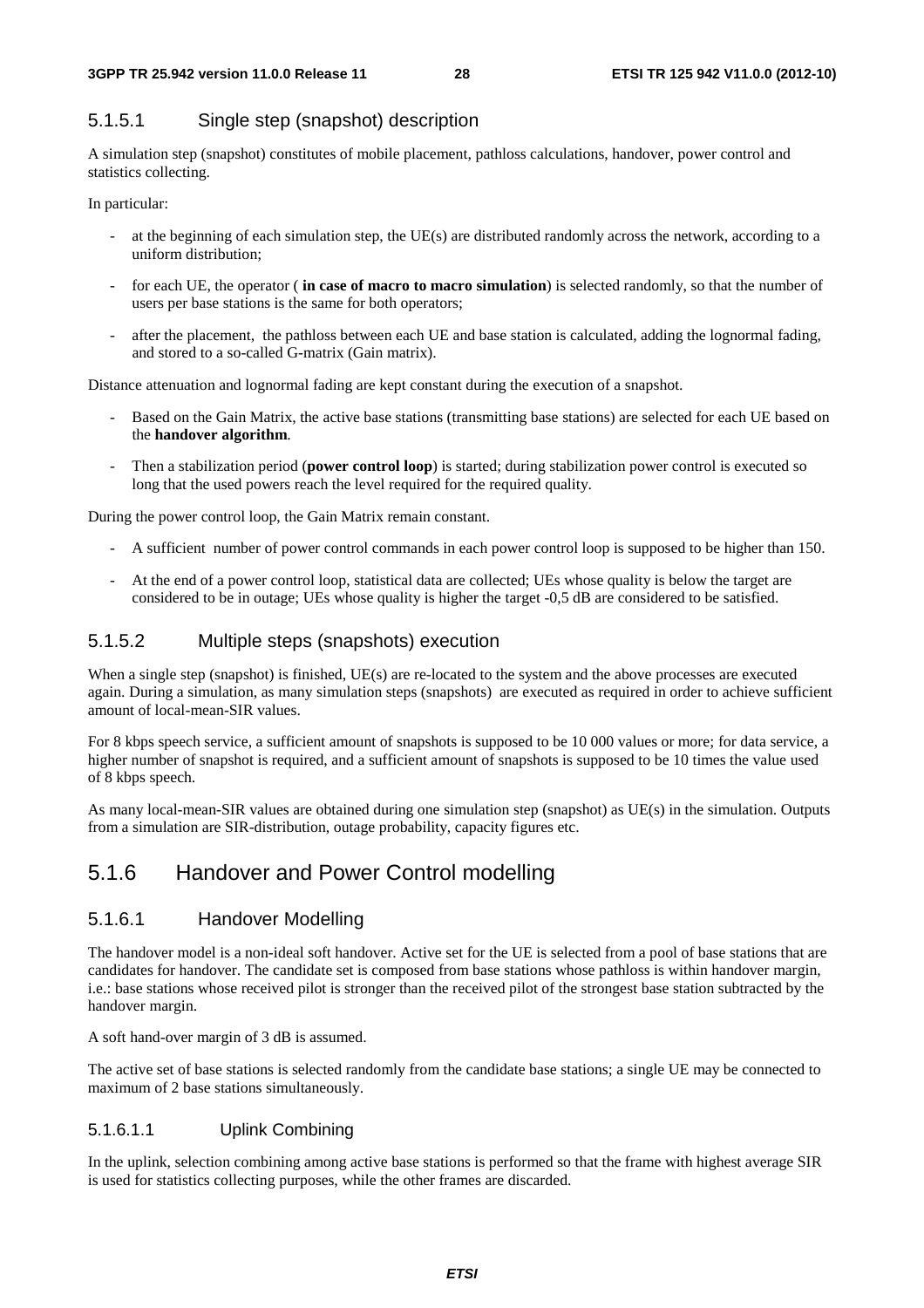### 5.1.6.1.2 Downlink Combining

In the downlink, macro diversity is modelled so that signal received from active base stations is summed together; maximal ratio combining is realized by summing measured SIR values together:

$$
SIR = \frac{C_1}{I_1 + N} + \frac{C_2}{I_2 + N}.
$$

### 5.1.6.2 Power Control modelling of traffic channels in Uplink

Power control is a simple SIR based fast inner loop power control.

Perfect power control is assumed, i.e.: during the power control loop each UE perfectly achieve the Eb/N0 target, assuming that the maximum TX power is not exceeded; with the assumption of perfect power control, PC error is assumed equal to 0 %, and PC delay is assumed to be 0 s.

UEs not able to achieve the Eb/N0 target at the end of a power control loop are considered in outage.

Initial TX power for the PC loop of UL Traffic Channel is based on path loss, thermal noise and 6 dB noise rise; however, the initial TX power should not affect the convergence process (PC loop) to the target Eb/N0.

### 5.1.6.2.1 Simulation parameters

#### *UE Max TX power:*

The maximum UE TX power is 21 dBm (both for speech and data), and UE power control range is 65 dBm; the minimum TX power is therefore -44 dBm.

*Uplink Eb/N0 target (form RTT submission);*

- macro-cellular environment: speech 6,1 dB, data 3,1 dB;
- micro-cellular environment: speech 3,3 dB, data 2,4 dB.

### 5.1.6.2.2 SIR calculation in Uplink

Local-mean SIR is calculated by dividing the received signal by the interference, and multiplying by the processing gain. Signals from the other users are summed together and seen as interference. Signal-to-interference-ratio will be:

$$
SIR_{UL} = \frac{G_P \cdot s}{(1-\beta) \cdot I_{OWN} + I_{OTHER} + N_0}
$$

Where S is the received signal, Gp is processing gain, Iown is interference generated by those users that are connected to the same base station that the observed user, Iother is interference from other cells, No is thermal noise and β is an interference reduction factor due to the use of, for example, Multi User Detection (MUD) in UL.

MUD is NOT included in these simulations, therefore  $\beta = 0$ .

Thermal noise is calculated for 4.096 MHz band by assuming 5 dB system noise figure. Thermal noise power is then equal to -103 dBm.

In the multi-operator case, Iother also includes the interference coming from the adjacent operator; the interference coming from the operator operating on the adjacent is decreased by ACIR dB.

### 5.1.6.2.3 Admission Control Modelling in Uplink

Admission control is not included in this kind of simulation.

### 5.1.6.3 Power Control modelling of traffic channels in Downlink

Power control is a simple SIR based fast inner loop power control.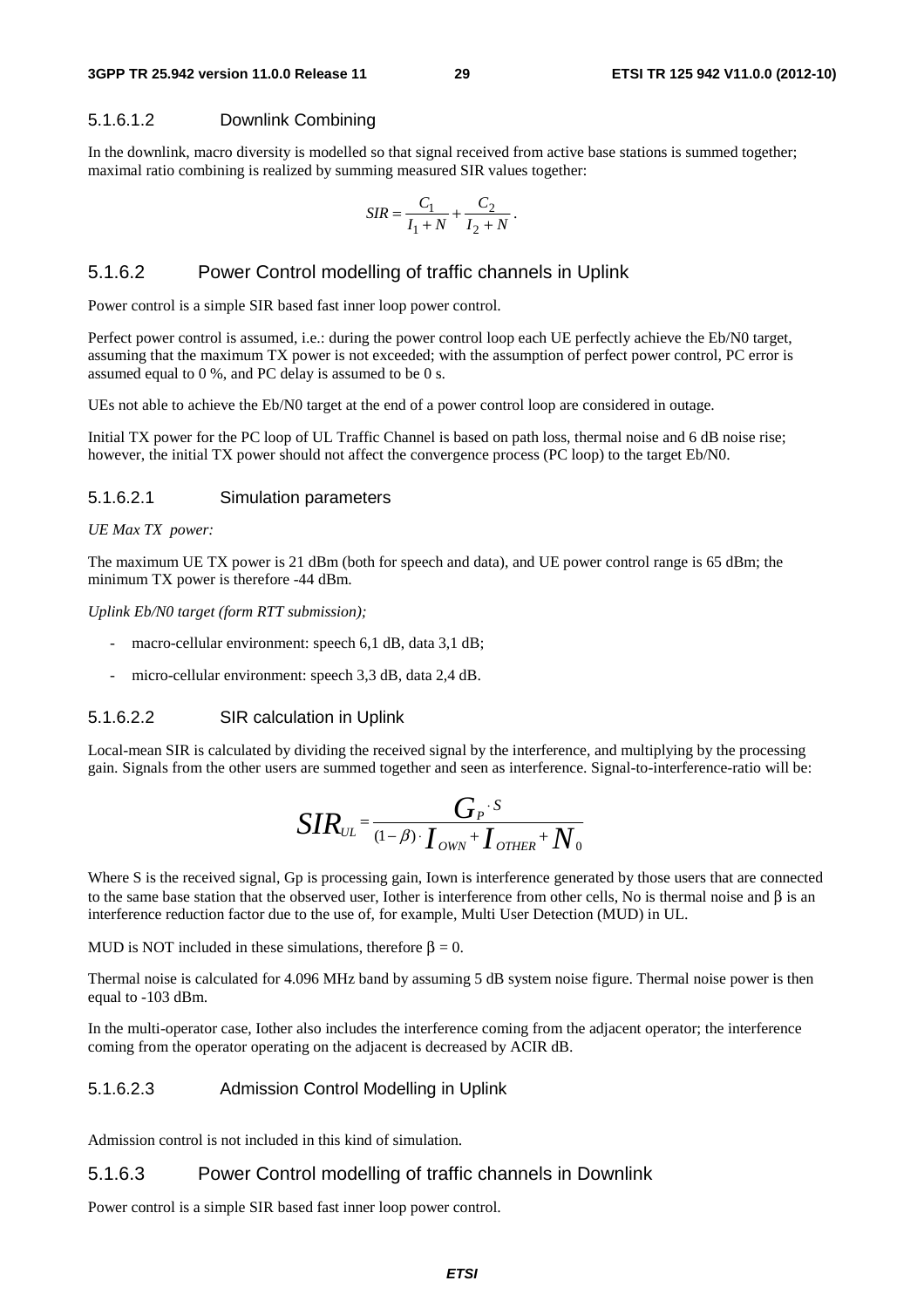Perfect power control is assumed, i.e.: during the power control loop each DL traffic channel perfectly achieve the Eb/N0 target, assuming that the maximum TX power is not exceeded; with the assumption of perfect power control, PC error is assumed equal to 0 %, and PC delay is assumed to be 0 s.

UEs whose DL traffic channel is not able to achieve the Eb/N0 target at the end of a power control loop are considered in outage.

Initial TX power for the PC loop of DL Traffic Channel is chosen randomly in the TX power range; however, the initial TX power should not affect the convergence process (PC loop) to the target Eb/N0.

### 5.1.6.3.1 Simulation parameters

#### *Traffic channel TX power:*

Working assumption for DL traffic channel power control range is 25 dBm, and the maximum power for each DL traffic channel is (both for speech and data) the following:

- Macro-cellular environment: 30 dBm;
- Micro-cellular environment: 20 dBm.

Downlink Eb/N0 target (from RTT submission):

- macro-cellular environment: speech 7,9 dB, data 2,5 dB with DL TX or RX diversity, 4,5 dB without diversity;
- micro-cellular environment: speech 6,1 dB, data 1,9 dB with DL TX or RX diversity.

### 5.1.6.3.2 SIR calculation in Downlink

Signal-to-interference-ratio in Downlink can be expressed as:

$$
SIR_{\scriptscriptstyle{DL}} = \frac{G_{\scriptscriptstyle{P}} \cdot s}{\alpha \cdot I_{\scriptscriptstyle{OWN}} + I_{\scriptscriptstyle{OTHER}} + N_{\scriptscriptstyle{0}}}
$$

Where S is the received signal, Gp is processing gain, Iown is interference generated by those users that are connected to the same base station that the observed user. Iother is interference from other cells, α is the orthogonality factor and No is thermal noise. Thermal noise is calculated for 4.096 MHz band by assuming 9 dB system noise figure. Thermal noise power is then equal to -99 dBm.

Iown includes also interference caused by perch channel and common channels.

Transmission powers for them are in total:

- macrocells: 30 dBm;
- microcells: 20 dBm.

The orthogonality factor takes into account the fact that the downlink is not perfectly orthogonal due to multipath propagation; an orthogonality factor of 0 corresponds to perfectly orthogonal intra-cell users while with the value of 1 the intra-cell interference has the same effect as inter-cell interference.

Assumed values for the orthogonality factor alpha are /1:

- macrocells: 0.4;
- microcells: 0,06.

In the multi-operator case Iother also includes the interference coming from the adjacent operator; the interference coming from the operator operating on the adjacent is decreases by ACIR dB.

### 5.1.6.3.3 Admission Control Modelling in Downlink

Admission control is not included in this kind of simulation.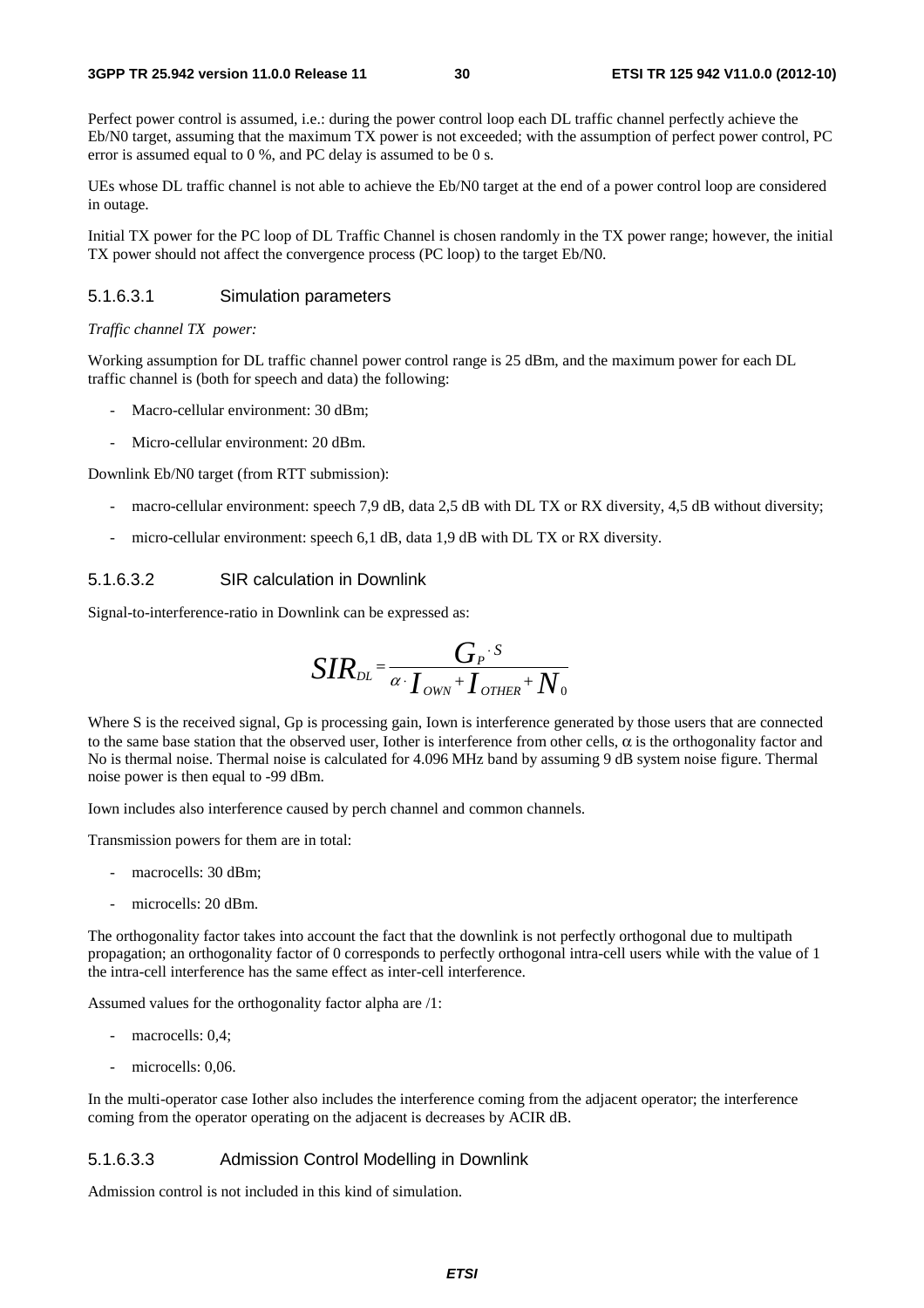### 5.1.6.3.4 Handling of Downlink maximum TX power

During WG4#2 the issue of DL BS TX power limitation was addressed, i.e.: the case when the sum of all DL traffic channels in a cell exceeds the maximum base station TX power.

The maximum base station TX power are the following:

- macrocells: 43 dBm;
- microcells: 33 dBm.

If in the PC loop of each snapshot the overall TX power of each BS is higher than the Maximum Power allowed, at a minimum for each simulation statistical data related to this event have to be collected to validate the results; based on these results, in the future a different approach could be used for DL.

The mechanism used to maintain the output level of the base station equal or below the maximum is quite similar to an analogue mechanism to protect the power amplifier.

At each iteration, the mobiles request more or less power, depending on their C/I values. A given base station will be requested to transmit the common channels and the sum of the TCHs for all the mobiles it is in communication with.

If this total output power exceeds the maximum allowed for the PA, an attenuation is applied in order to set the output power of the base station equal to its maximum level. In a similar way that an RF variable attenuator would operate, this attenuation is applied on the output signal with the exception of common channels, i.e. all the TCHs are reduced by this amount of attenuation.

The power of the TCH for a given mobile will be:

 $TCH(n+1) = TCH(n)$  +/- Step - RF\_Attenuation.

## 5.1.7 System Loading and simulation output

### 5.1.7.1 Uplink

### 5.1.7.1.1 Single operator loading

The number of users in the uplink in the single operator case is defined as N\_UL\_single.

It is evaluated according to a 6 dB noise rise over the thermal noise in the UL (6 dB noise rise is equivalent to 75 % of the Pole capacity of a CDMA system):

- a simulation is run with a predefined number of users, and at the end the average noise rise (over the thermal noise) is measured; if lower than 6 dB, the number of users is increased until the 6 dB noise rise is reached;
- the number of users corresponding to a 6 dB noise rise is here defined as *N\_UL\_single*.

### 5.1.7.1.2 multi-operator case (macro to macro)

The number of users in the uplink in the multi-operator case is defined as  $N$  UL multi:

- it is evaluated, as in the single case, according to a 6 dB noise rise over the thermal noise in the UL; a simulation is run with a predefined number of users, and at the end the average noise rise (over the thermal noise) is measured; if lower than 6 dB, the number of users is increased until the 6 dB noise rise is reached;
- the number of users corresponding to a 6 dB noise rise is here defined as *N\_UL\_multi*.

For a given value of ACIR, the obtained N\_UL\_multi is compared to N\_UL\_single to evaluate the capacity loss due to the presence of a second operator.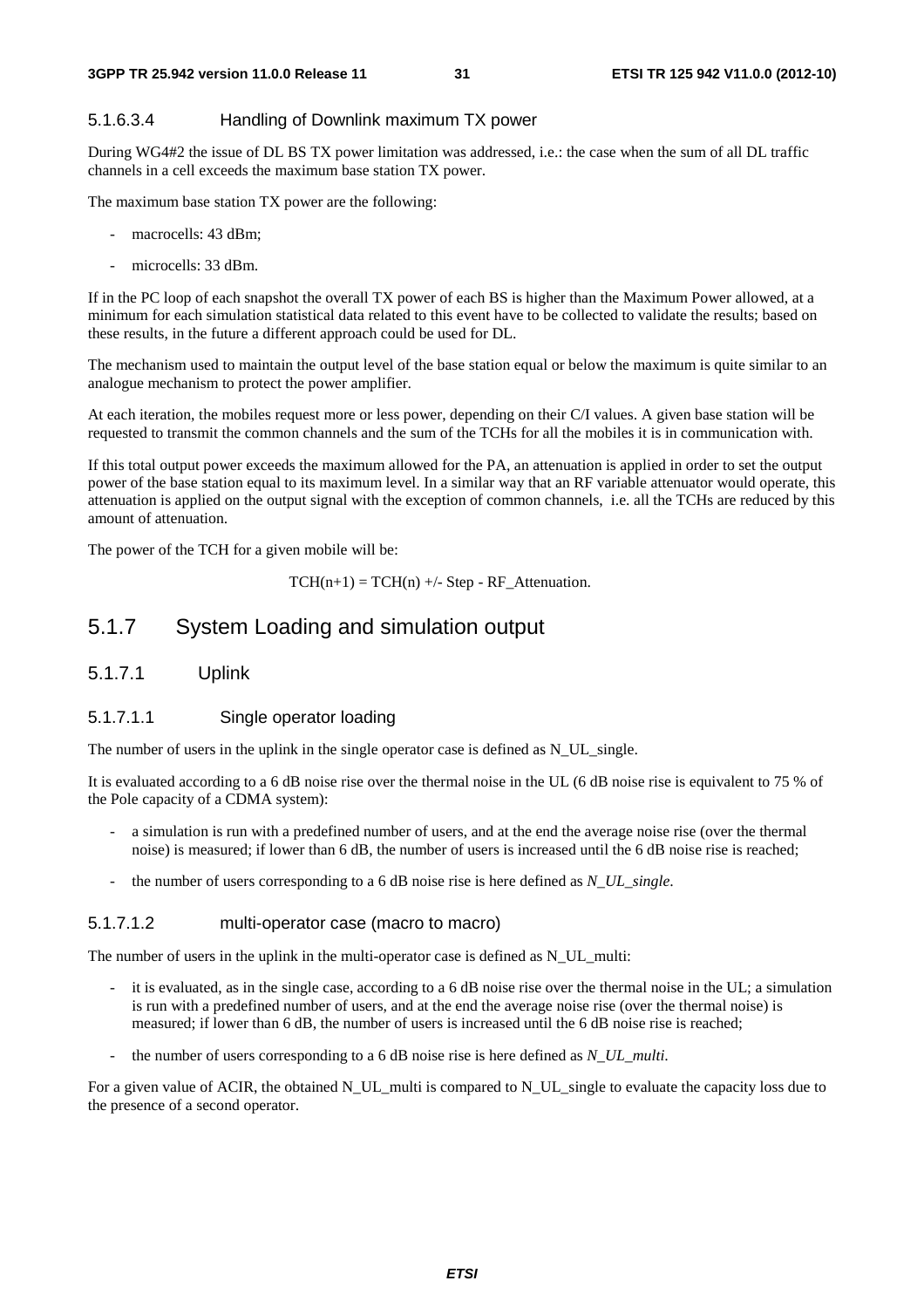### 5.1.7.1.3 multi-operator case (macro to micro)

It is very likely that noise rise does not change with the same amount for micro and macro cell layers if number of users is changed in the system. It is proposed that loading is selected with the following procedure.

Two different numbers of input users are included in the simulator:

- N\_users\_UL\_macro;
- N\_users\_UL\_micro:
	- 0) an ACIR value is selected;
	- 1) start a simulation (made of several snapshots) with an arbitrary number of N\_users\_UL\_micro and N\_users\_UL\_macro;
	- 2) measure the system loading;
	- 3) run another simulation (made of several snapshots) by increasing the number of users (i.e.: N\_users\_UL\_macro or micro) in the cell layer having lower noise rise than the layer-specific tthreshold, and decreasing number of users ((i.e. N\_users\_UL\_micro or macro) in the cell layer in which noise rise is higher than the layer-specific threshold etc. etc.;
	- 4) redo phases 1 and 2 until noise rise is equal to the specific threshold for both layers;
	- 5) when each layer reaches in average the noise rise threshold, the input values of N\_UL\_users\_UL\_macro and micro are taken as an output and compared to the valuse obtained in the single operator case for the ACIR value chosen at step 0.

Two Options (Option A and Option B) are investigated in relation with the noise rise threshold:

Option A:

the noise rise threshold for the macro layer is equal to 6 dB whilst the threshold for the microlayer is set to 20 dB. The noise rise is combination of interfernce coming from the micro and the macro cell layers. Micro and macro cell layers are interacting, i.e. micro cell interference affects to macro cell layer and viceversa.

#### Option B:

- the noise rise threshold is set to 6dB for both the macro and the micro layer, but the microcells are de-sensitized of 14 dB.

### 5.1.7.2 Downlink

### 5.1.7.2.1 Single operator loading

The number of users in the downlink for the single operator case is defined as N\_DL\_single.

Downlink simulations are done so that single operator network is loaded so that 95 % of the users achieve an Eb/No of at least (target Eb/No -0,5 dB) (i.e.: 95 % of users are satisfied) and supported number of users N\_DL\_single is then measured.".

### 5.1.7.2.2 multi-operator case (macro to macro)

In the multi operator case the networks is loaded so that 95 % of users are satisfied and the obtained number of user is defined as N\_DL\_multi.

For a given value of ACIR, the measured N\_DL\_multi is obtained and compared to the N\_DL\_single obtained in the single operator case.

### 5.1.7.2.3 Multi-operator case (Macro to Micro)

Similar reasoning to the UL case is applied.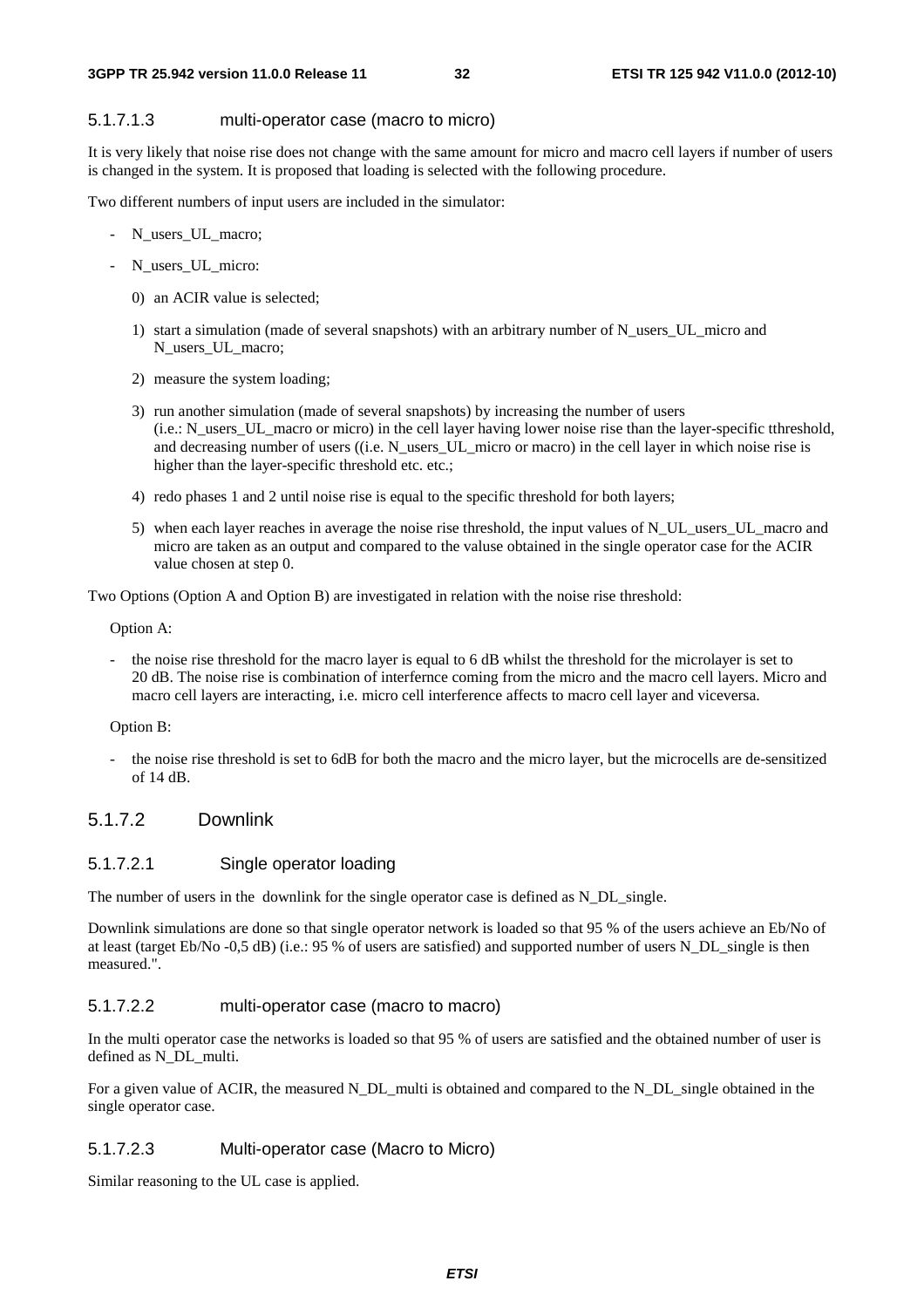### 5.1.7.3 Simulation output

The following output should be produced:

- capacity figures (N\_UL and N\_DL);
- DL and UL capacity vs ACIR in the multi-operator case (see Figure 5.1 for the macro to macro case);
- outage (non-satisfied users) distributions.



**Figure 5.1: Example of outage vs. ACIR (intermediate or worst case scenario layout)**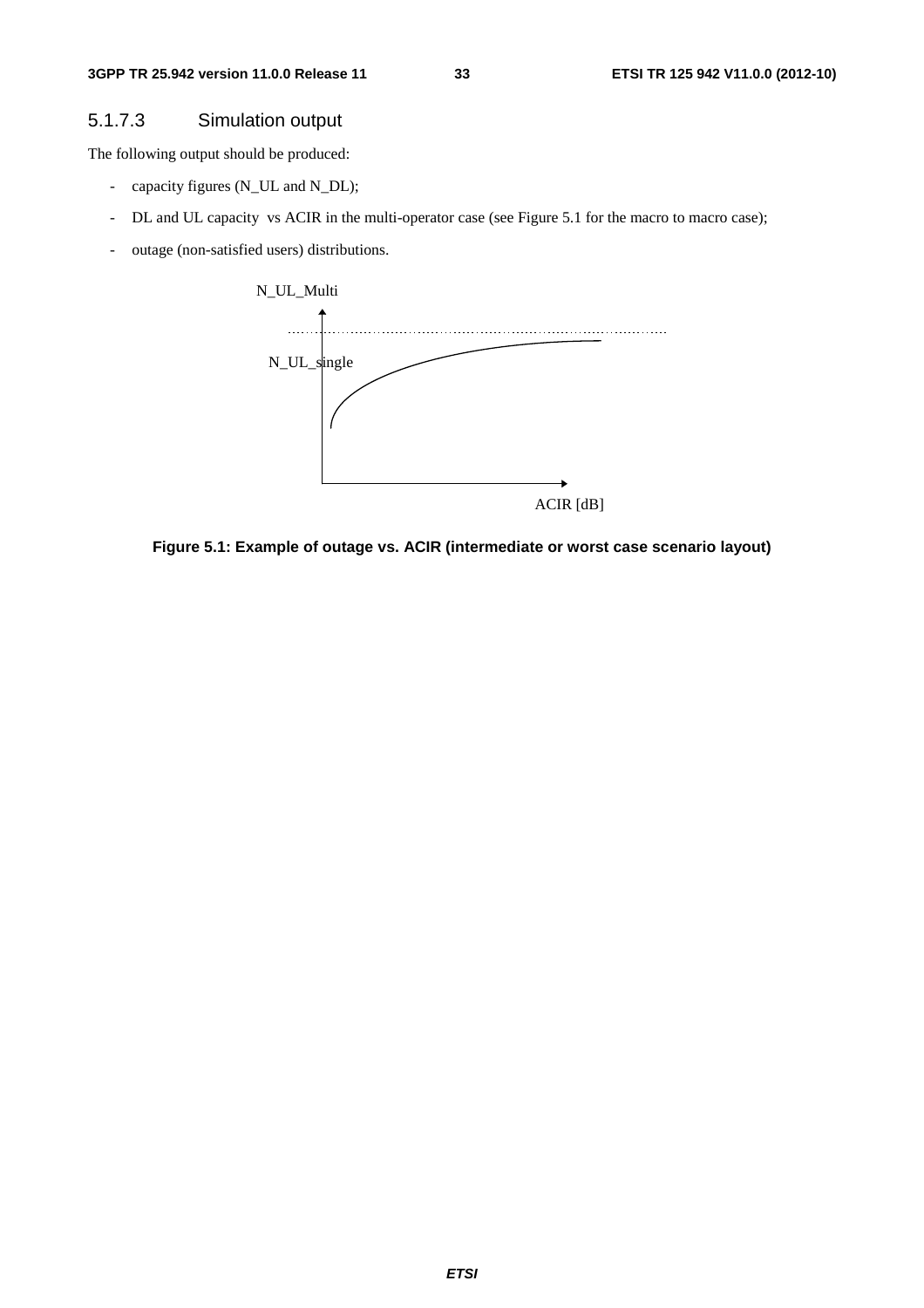## 5.1.8 Annex: Summary of simulation parameters

| able <b>b</b> |  |
|---------------|--|
|---------------|--|

| <b>Parameter</b>                         | <b>UL</b> value                                                               | <b>DL</b> value                                                                                   |
|------------------------------------------|-------------------------------------------------------------------------------|---------------------------------------------------------------------------------------------------|
| SIMULATION TYPE                          | snapshot                                                                      | snapshot                                                                                          |
|                                          |                                                                               |                                                                                                   |
| PROPAGATION PARAMETERS                   |                                                                               |                                                                                                   |
| MCL macro (including antenna<br>again)   | 70 dB                                                                         | 70 dB                                                                                             |
| MCL micro (including antenna again)      | 53 dB                                                                         | 53 dB                                                                                             |
| Antenna gain (including losses)          | 11 dBi                                                                        | 0 dBi                                                                                             |
|                                          | 0 dBi                                                                         | 11 dBi                                                                                            |
| Log Normal fade margin                   | 10dB                                                                          | 10dB                                                                                              |
| PC MODELLING                             |                                                                               |                                                                                                   |
| # of snapshots                           | > 10 000 for speech<br>> 10 * #of snapshot for<br>speech for 144 kbps service | > 10 000 for speech<br>> (10 * #_of_snapshot_for_speech in the<br>144 kbps case > 20 000 for data |
| #PC steps per snapshot                   | >150                                                                          | > 150                                                                                             |
| step size PC                             | perfect PC                                                                    | perfect PC                                                                                        |
| PC error                                 | $0\%$                                                                         | $0\%$                                                                                             |
| margin in respect with target C/I        | 0 dB                                                                          | 0 dB                                                                                              |
| <b>Initial TX power</b>                  | path loss and noise, 6 dB<br>noise rise                                       | random initial                                                                                    |
| Outage condition                         | Eb/N0 target not reached due<br>to lack of TX power                           | Eb/N0 target not reached due to lack of TX<br>power                                               |
| Satisfied user                           |                                                                               | measured Eb/N0 higher than Eb/N0 target<br>$-0.5$ dB                                              |
| HANDOVER MODELING                        |                                                                               |                                                                                                   |
| Handover threshold for candidate set     | $\overline{3}$ dB                                                             |                                                                                                   |
| active set                               | $\mathfrak{p}$                                                                |                                                                                                   |
| Choice of cells in the active step       | random                                                                        |                                                                                                   |
| Combining                                | selection                                                                     | Maximum ratio combining                                                                           |
| <b>NOISE PARAMETERS</b>                  |                                                                               |                                                                                                   |
| noise figure                             | 5 dB                                                                          | 9 dB                                                                                              |
| Receiving bandwidth                      | 4.096 MHz proposed                                                            | 4.096 MHz proposed                                                                                |
| noise power                              | -103 dBm proposed                                                             | -99 dBm proposed                                                                                  |
| <b>TX POWER</b>                          |                                                                               |                                                                                                   |
| Maximum BTS power                        |                                                                               | 43 dBm macro<br>33 dBm micro                                                                      |
| Common channel power                     |                                                                               | 30 dBm macro                                                                                      |
|                                          |                                                                               | 20 dBm micro                                                                                      |
| Maximum TX power speech                  | 21 dBm                                                                        | 30 dBm macro<br>20 dBm micro                                                                      |
| Maximum TX power data                    | 21 dBm                                                                        | 30 dBm macro<br>20 dBm micro                                                                      |
| Power control range                      | 65 dB                                                                         | 25 dB                                                                                             |
|                                          |                                                                               |                                                                                                   |
| HANDLING of DOWNLINK maximum<br>TX power |                                                                               |                                                                                                   |
|                                          |                                                                               | Problem identified, agreed to collect as a<br>minimum statstical data                             |
|                                          |                                                                               | A proposal from Nortel was made<br>TBD                                                            |
| ADMISSION CONTROL                        | Not included                                                                  | Not included                                                                                      |
| <b>USER DISTRIBUTION</b>                 |                                                                               | Random and uniform across the network                                                             |
|                                          |                                                                               |                                                                                                   |
| INTERFERENCE REDUCTION                   |                                                                               |                                                                                                   |
| <b>MUD</b>                               | Off                                                                           | N/A                                                                                               |
| non orthogonality factor macrocell       | N/A                                                                           | 0,4                                                                                               |
| non orthogonality microcell              | N/A                                                                           | 0,06                                                                                              |
|                                          |                                                                               |                                                                                                   |
| <b>COMMON CHANNEL</b>                    |                                                                               | Orthogonal                                                                                        |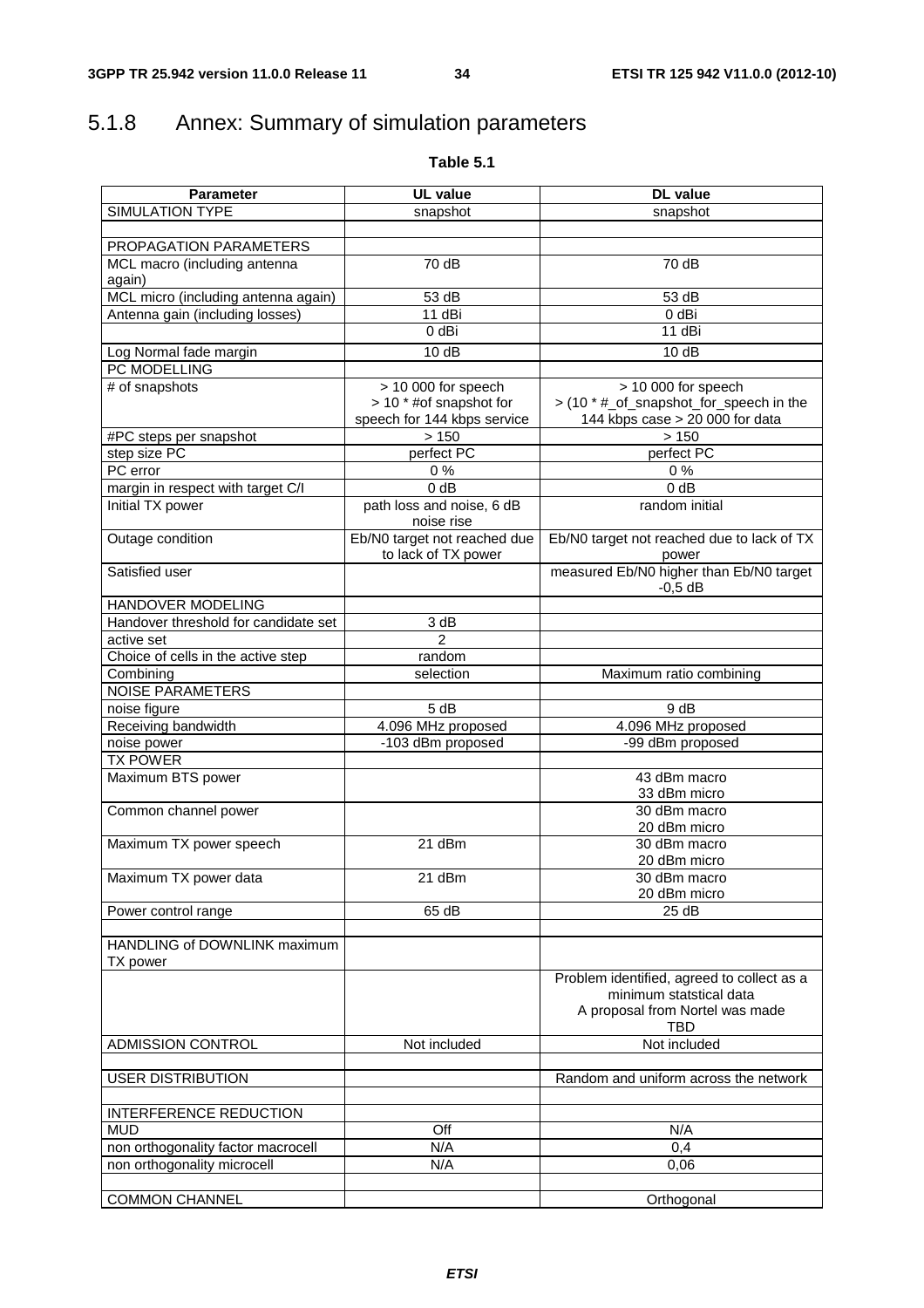| <b>Parameter</b>                  | <b>UL</b> value | <b>DL</b> value                           |
|-----------------------------------|-----------------|-------------------------------------------|
| <b>ORTHOGONALITY</b>              |                 |                                           |
| DEPLOYMENT SCENARIO               |                 |                                           |
| Macrocell                         |                 | Hexagonal with BTS in the middle of the   |
|                                   |                 | cell                                      |
| microcell                         |                 | Manhattan (from 30.03)                    |
| <b>BTS</b> type                   |                 | omnidirectional                           |
| Cell radius macro                 |                 | 577 macro                                 |
| Inter-site single operator        |                 | 1 000 macro                               |
| Cell radius micro                 |                 | block size = $75$ m, road 15 m            |
| Inter-site single micro           |                 | intersite between line of sight = 180 m   |
| Intersite shifting macro          |                 | 577 and 577/2 m                           |
| # of macro cells                  |                 | > 19 with wrap around technique)          |
| Intersite shifting macro-micro    |                 | see scenario                              |
| Number of cells per each operator |                 | see scenario                              |
| Wrap around technique             |                 | Should be used                            |
| SIMULATED SERVICES                |                 |                                           |
| bit-rate speech                   | 8 kbps          | 8 kbps                                    |
| Activity factor speech            | 100 %           | 100 %                                     |
| Multipath environment macro       | Vehicular macro | Vehicular macro                           |
| Eb/N0 target                      | 6.1 dB          | 7,9 dB                                    |
| Multipath environment macro       | Outdoor micro   | Outdoor micro                             |
| Eb/N0 target                      | 3.3 dB          | 6.1 dB                                    |
| Data rate                         | 144 kbps        | 144 kbps                                  |
| Activity factor speech            | 100 %           | 100 %                                     |
| Multipath environment macro       | Vehicular macro | Vehicular macro                           |
| Eb/N0 target                      | $3,1$ dB        | 2,5 dB with DL TX or RX diversity, 4,5 dB |
|                                   |                 | without diversity                         |
| Multipath environment macro       | Outdoor micro   | Outdoor micro                             |
| Eb/N0 target                      | $2,4$ dB        | 1,9 dB with DL TX or RX                   |

## 5.1.9 Simulation Parameters for 24 dBm terminals

### 5.1.9.1 Uplink

The only difference in respect with the parameters listed in the previous clauses are:

- 3,84 Mcps chip rate considered;
- 24 dBm Max TX power for the UE (results provided for 21 dBm terminals as well);
- 68 dB dynamic range for the power control;
- # of snapshots per each simulation (3 000).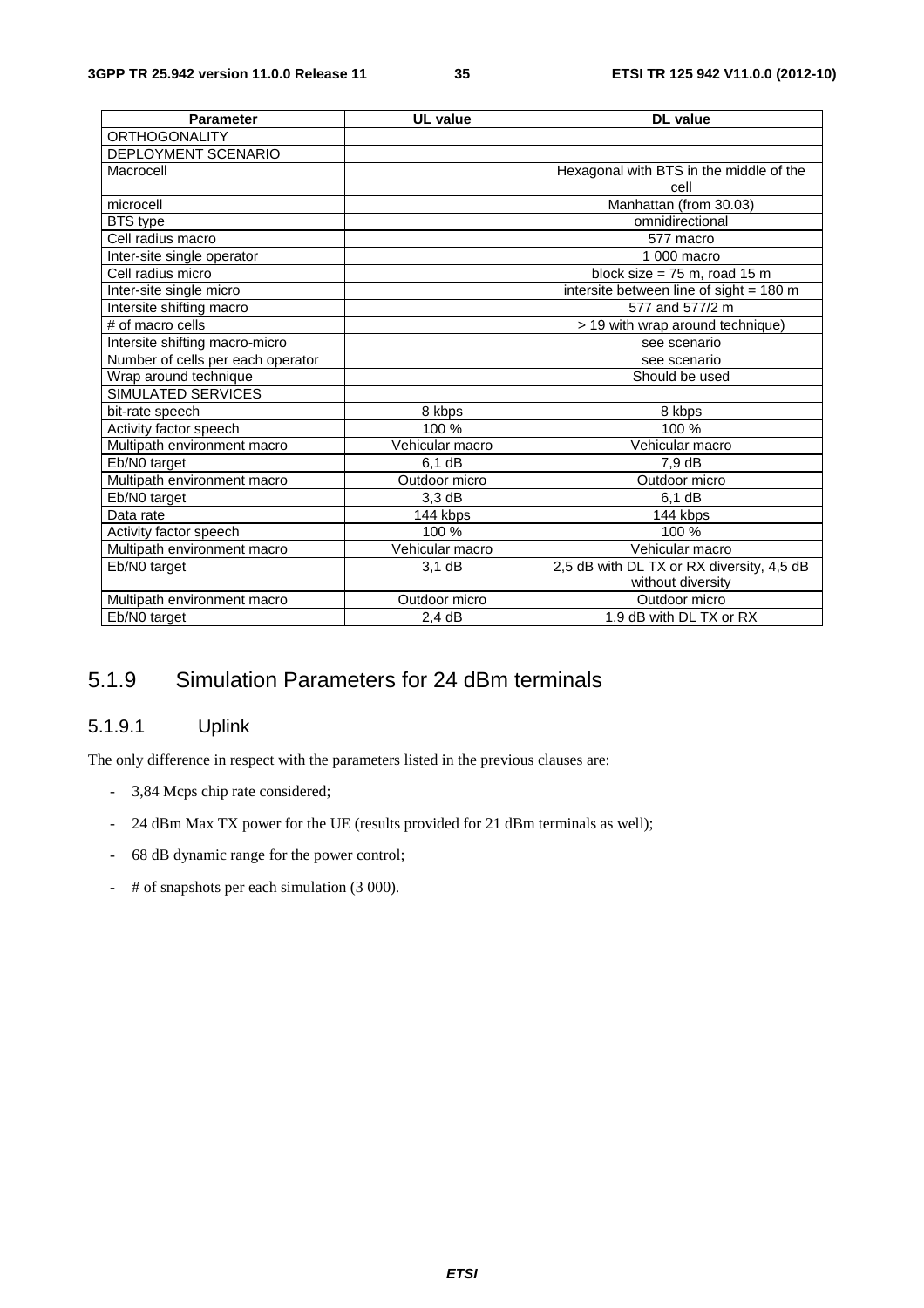Therefore, the considered parameters are:

| 70 dB                                                 |
|-------------------------------------------------------|
| 11 dBi                                                |
| 0 dBi                                                 |
| Standard Deviation of 10 dB                           |
| 3 0 0 0                                               |
| 3 dB                                                  |
| 5 dB                                                  |
| -103,16 dBm @ 3,84 MHz                                |
| 21 dBm/24 dBm                                         |
| 65 dB/68 dB                                           |
| 577 m (for both systems)                              |
| 1 000 m (for both systems)                            |
| Intermediate: (0,25 km, 0,14425 km) -> 0,289 km shift |
| Worst: (0,5 km, 0,2885 km) -> 0,577 km shift          |
| 8 kbps and 144 kbps                                   |
| 100 %                                                 |
| 6,1 dB (8 kbps), 3,1 dB (144 kbps)                    |
| $25 - 40$ dB                                          |
|                                                       |

**Table 5.2** 

# 5.2 BTS Receiver Blocking

The simulations are static Monte Carlo using a methodology consistent with that described in the clause on ACIR.

The simulations are constructed using two uncoordinated networks that are on different frequencies. The frequencies are assumed to be separated by 10 MHz to 15 MHz or more so that the BS receiver selectivity will not limit the simulation, and so that the UE spurious and noise performance will dominate over its adjacent channel performance. These are factors that distinguish a blocking situation from an adjacent channel situation in which significant BS receiver degradation can be caused at very low levels due to the poor ACP from the UE.

During each trial of the simulations, uniform drops of the UE are made, power levels are adapted, and data is recorded. A thousand such trials are made. From these results, CDF of the total signal appearing at the receivers' inputs have been constructed and are shown in the graphs inserted in the result clause.

# 5.2.1 Assumptions for simulation scenario for 1 Km cell radius

The primary assumptions made during the simulations are:

- 1) both networks are operated with the average number of users (50) that provide a 6 dB noise rise;
- 2) the two networks have maximal geographic offset (a worst case condition);
- 3) cell radius is 1 km;
- 4) maximum UE power is 21 dBm;
- 5) UE spurious and noise in a 4,1 MHz bandwidth is 46 dB;
- 6) BS selectivity is 100 dB (to remove its effect);
- 7) C/I requirement is –21 dB;
- 8) BS antenna gain is 11 dB;
- 9) UE antenna gain is 0 dB; and
- 10) minimum path loss is 70 dB excluding antenna gains.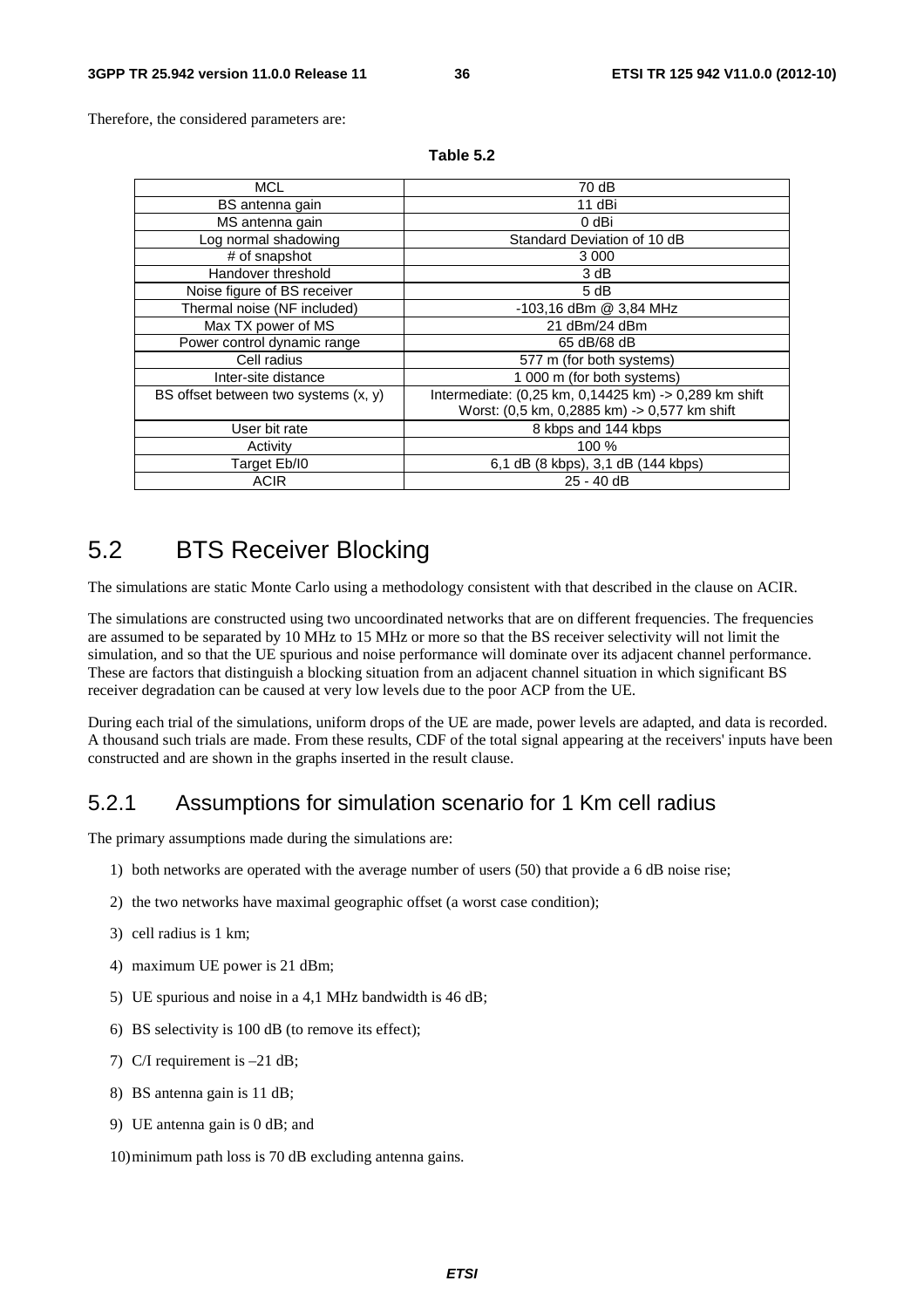### 5.2.2 Assumptions for simulation scenario for 5 Km cell radius

The primary assumptions that are common to all simulations are:

- 1) the two networks have maximal geographic offset (a worst case condition);
- 2) cell radius is 5 km;
- 3) UE spurious and noise in a channel bandwidth is 46 dB;
- 4) BS selectivity is 100 dB (to remove its effect);
- 5) BS antenna gain is 11 dB;
- 6) UE antenna gain is 0 dB;
- 7) minimum path loss is 70 dB including antenna gains. In addition;
- 8) for the speech simulations, maximum UE power is 21 dBm and the C/I requirement is –21 dB;
- 9) for the data simulations, maximum UE power is 33 dBm and the C/I requirement is  $-11.4$  dB.
- NOTE: This is different from the basic assumption in the ACIR clause, since its data power level is 21 dBm, just like the speech level.

# 5.2.3 Assumptions for macro-micro simulation scenario with 1 and 2 Km interfering macro cell radius

The primary assumptions that are common to all simulations are:

- 1) the topology of the multi-operator Macro-Micro scenario as in clause 5.1.3.2. Finite micro cell layer (Manhattan grid) overlaid by a much larger finite macro network (see Figure 5.2).
- 2) interfering macro cell radius is 1 or 2 km;
- 3) noise floor at BS receiver is –103 dBm for macro and –93 dBm for micro;
- 4) log-normal shadow fading standard deviation is 10 dB;
- 5) BS antenna gain is 11 dB;
- 6) UE antenna gain is 0 dB;
- 7) MCL is 70 dB for Macro and 53 dB for Micro (including antenna gains);
- 8) for the speech simulations, maximum UE power is 21 dBm and the micro cell C/I requirement is –23.5 dB;
- 9) for the data simulations, maximum UE power is 33 dBm and the micro C/I requirement is –12 dB.
- NOTE: This is different from the basic assumption in the ACIR clause, since its data power level is 21 dBm, just like the speech level.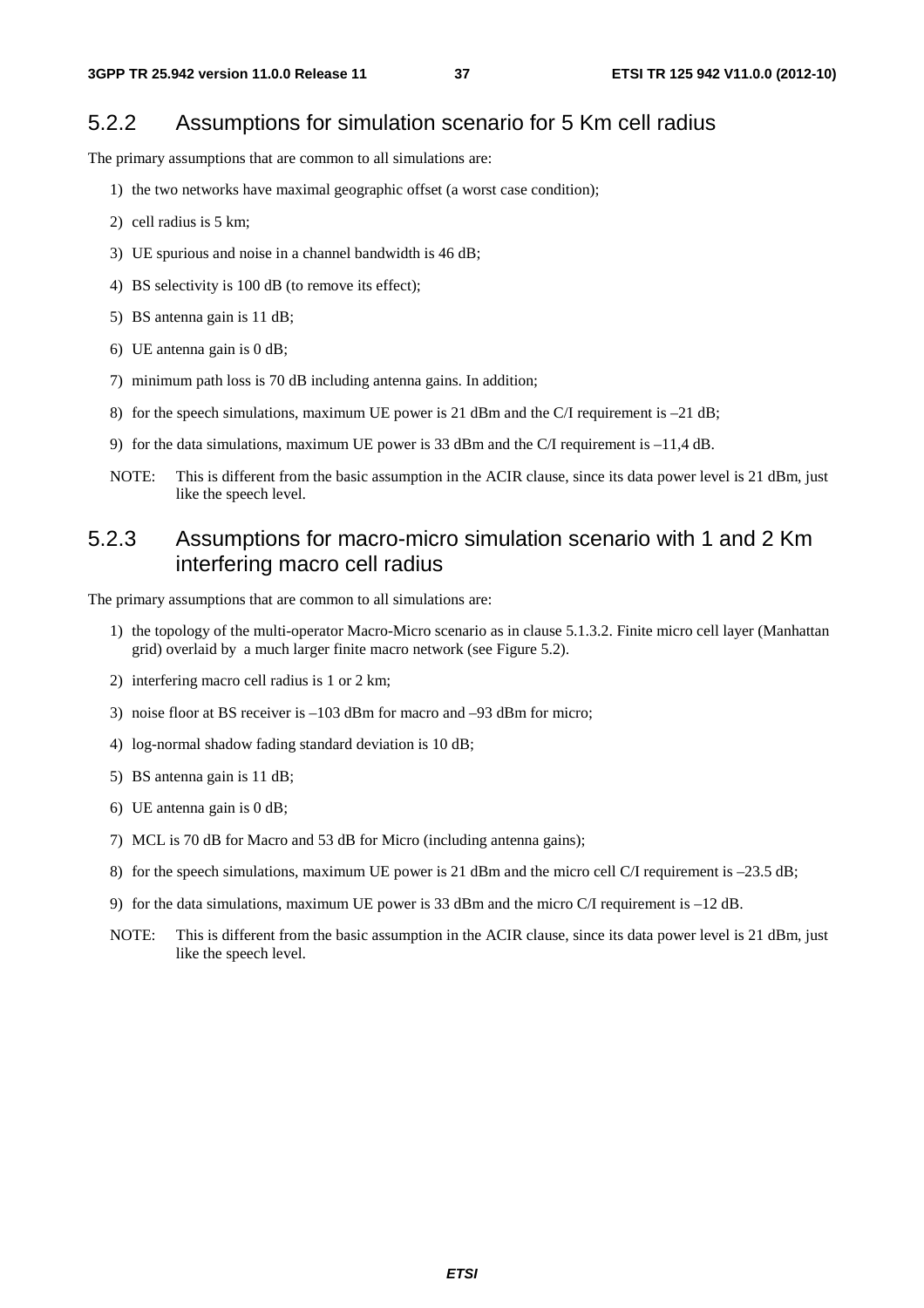

#### **Figure 5.2: Macro-Micro network deployment topology (zoomed example for 1km interfering macro cell size)**

# 5.2.4 Assumptions for micro-micro simulation scenario

The layout for a single Micro network is described in chapter 5.1.3.2. Based on this network grid, a second identical Micro network grid was placed in the same area but with maximal geographic offset between the Micro BSs as worstcase condition (see Figure 5.3). The number of BS in this scenario is 72 Micro BS (network 1) plus 72 Micro BS (network 2). This approach is consistent with the strategy used in chapter 5.2 (BTS receiver blocking) in case of two Macro networks.

Simulation parameters are as under 5.2.2.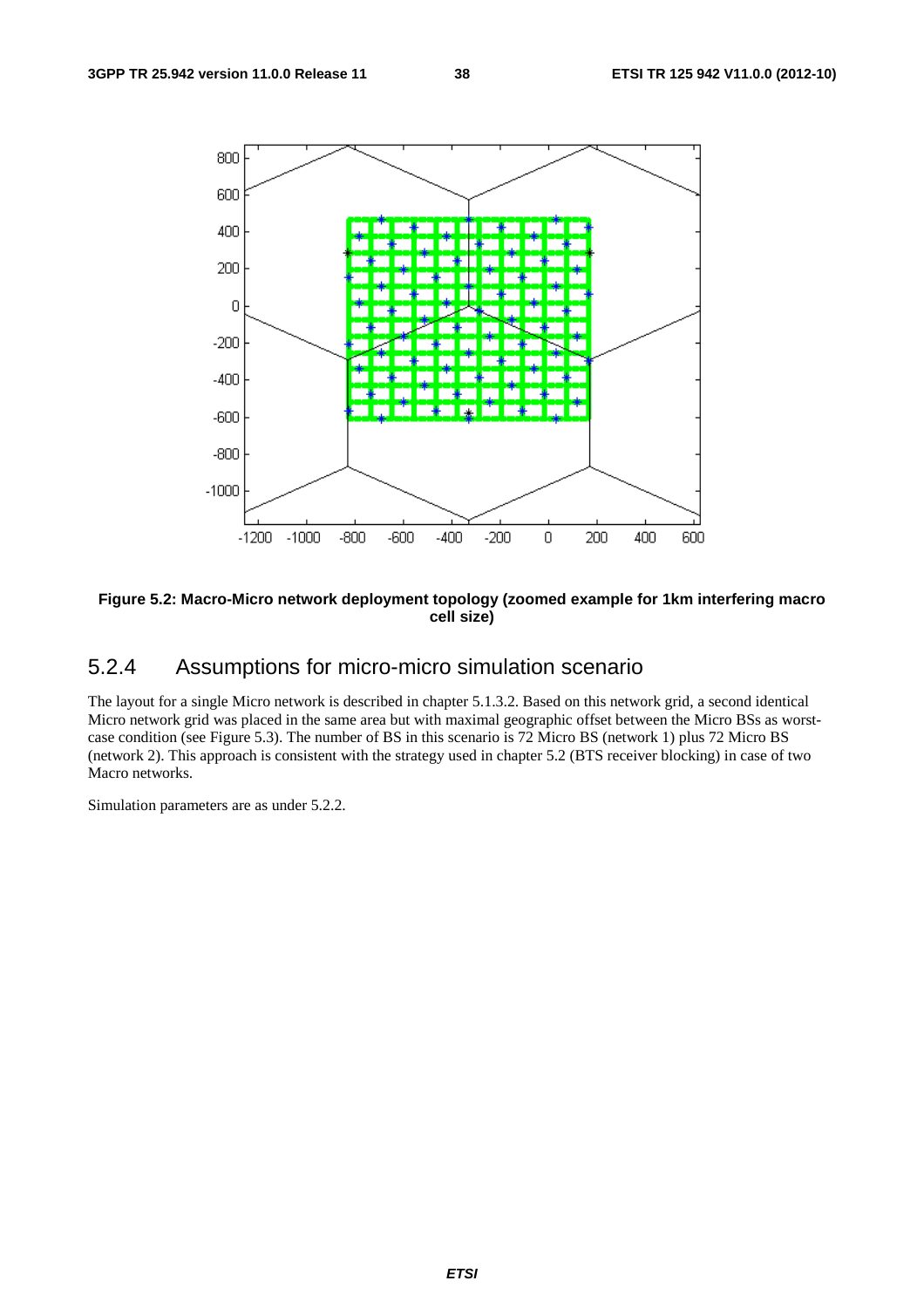

**Figure 5.3: Micro-Micro layout [units in meter]** 

# 6 Methodology for coexistence studies FDD/TDD

# 6.1 Evaluation of FDD/TDD interference

[Editor's note: a better description of the parameters used to simulate the services is needed. Eb/N0 values for FDD and TDD to be specified in detail like in the FDD/FDD clause.]

# 6.1.1 Simulation description

The implementation method is not exactly the same as in [12].

Different main parameters, which are independent of the simulated environment, are as follows, and are assumed for both TDD and FDD mode.

- Application of a fixed carrier spacing of 5 MHz in all cases.
- Spectrum masks for BS and MS.
- Maximum transmit powers for BS and MS.
- Receiver filters for BS and MS.
- Power Control.

### 6.1.1.1 Simulated services

Concerning a service assumption all stations have used speech service.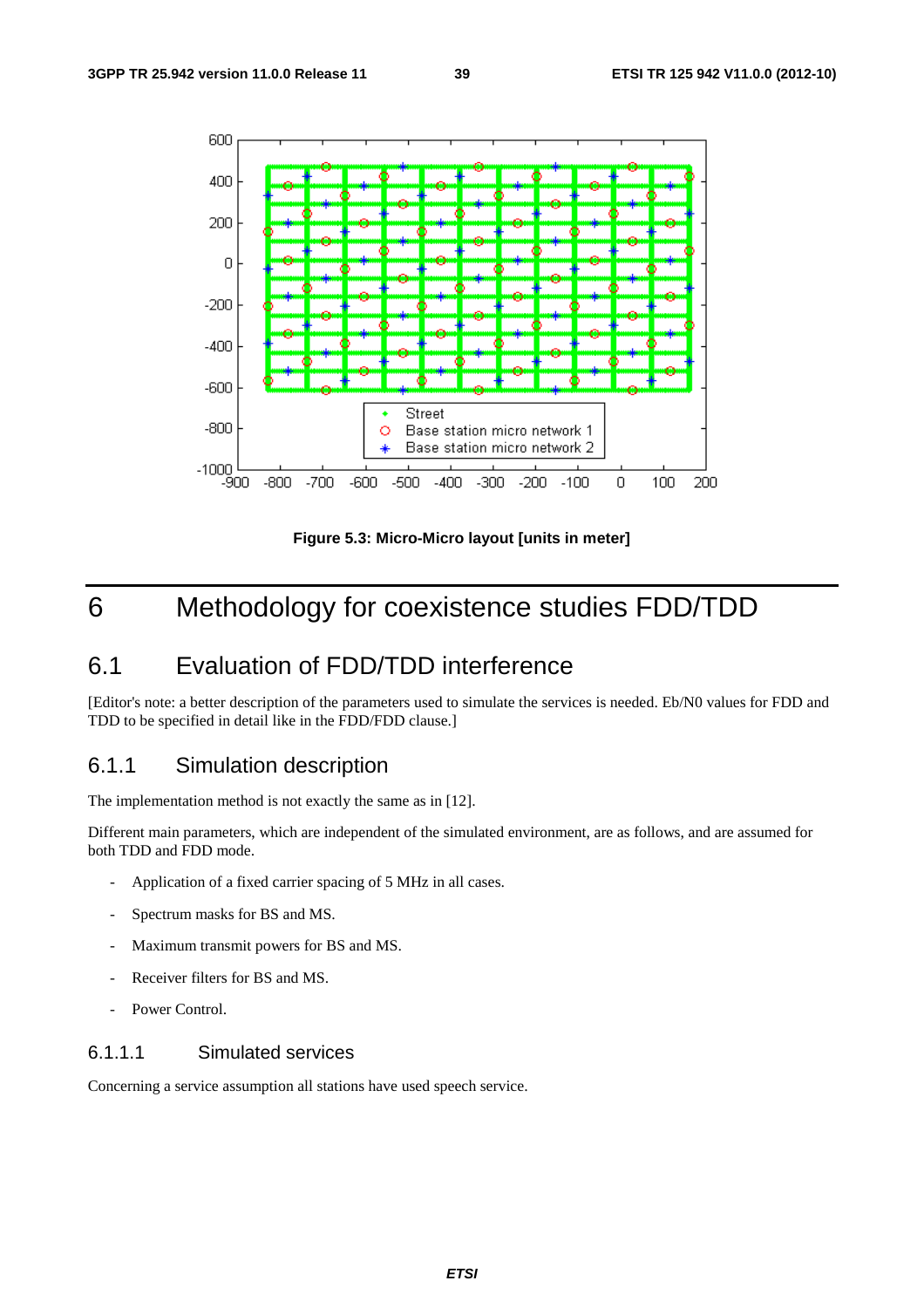### 6.1.1.2 Spectrum mask

WG4 agreed a definition to characterise the power leakage into adjacent channels caused mainly due to transmitter nonlinearities. The agreed definition is:

- **Adjacent Channel Leakage power Ratio (ACLR):** The ratio of the transmitted power to the power measured after a receiver filter in the adjacent RF channel. Both the transmitted power and the received power are measured within a filter response that is nominally rectangular, with a noise power bandwidth equal to the chip rate.

Following the above definition, the ACLR for the spectrum masks for BS and MS are given in table 6.1.

| <b>Reference</b> | <b>Station</b> | <b>Macro</b> |                   | <b>Micro</b>   |                          | Pico                     |                          |                          | <b>HCS</b>        |
|------------------|----------------|--------------|-------------------|----------------|--------------------------|--------------------------|--------------------------|--------------------------|-------------------|
|                  |                | ACLR1        | ACLR <sub>2</sub> | ACLR1          | ACLR <sub>2</sub>        | ACLR1                    | ACLR <sub>2</sub>        | ACLR1                    | ACLR <sub>2</sub> |
| Tdoc [2]         | MS             | 45,39 dB     |                   | 40,38 dB       | $\overline{\phantom{a}}$ | 45,39 dB                 | $\overline{\phantom{0}}$ | -                        |                   |
|                  | <b>BS</b>      | 60.39 dB     |                   | 55.35 dB       | $\overline{\phantom{a}}$ | 60.39 dB                 | $\overline{\phantom{0}}$ | $\overline{\phantom{0}}$ |                   |
| Tdoc [3], [4]    | MS             | 32 dB        | 42dB              |                |                          |                          |                          | 32 dB                    | 42dB              |
|                  | BS             | 45 dB        | 55 dB             | $\blacksquare$ | $\overline{\phantom{0}}$ | $\overline{\phantom{0}}$ | $\overline{\phantom{0}}$ | 45 dB                    | 55 dB             |

**Table 6.1: ACLR used in the simulations** 

### 6.1.1.3 Maximum transmit power

The maximum transmit powers for BS and MS are given in table 6.2.

The figures are defined according to the three environments assuming that a speech user occupies one slot and one code in TDD and one frame and one code in FDD.

|  | Table 6.2: Maximum transmit power used in the simulations |
|--|-----------------------------------------------------------|
|--|-----------------------------------------------------------|

| <b>Cell structure</b> |    | <b>Macro</b> | <b>Micro</b> | Pico   | <b>HCS</b> |
|-----------------------|----|--------------|--------------|--------|------------|
| TDD                   | МS | 30 dBm       | 21 dBm       | 21 dBm | 21 dBm     |
|                       | BS | 36 dBm       | 27 dBm       | 27 dBm | 27 dBm     |
| <b>FDD</b>            | MS | 21 dBm       | 14 dBm       | 14 dBm | 21 dBm     |
|                       | BS | 27 dBm       | 20 dBm       | 20 dBm | 27 dBm     |

### 6.1.1.4 Receiver filter

On the receiver side, in the first step an ideal RRC filter ( $\alpha$  = 0,22) has been implemented and in the second step a real filter has been implemented.

WG4 agreed on an Adjacent Channel Selectivity (ACS) definition as follows:

- **Adjacent Channel Selectivity (ACS):** Adjacent Channel Selectivity is a measure of a receiver's ability to receive a signal at its assigned channel frequency in the presence of a modulated signal in the adjacent channel. ACS is the ratio of the receiver filter attenuation on the assigned channel frequency to the receiver filter attenuation on the adjacent channel frequency. The attenuation of the filter on the assigned and adjacent channels is measured with a filter response that is nominally rectangular, with a noise power bandwidth equal to the chip rate.

Following the above definition, the ACS becomes infinity with the ideal RRC filter. The ACS with the real filter are given in table 6.3.

**Table 6.3: ACS used in the simulations** 

|    | ACS with the real filter |
|----|--------------------------|
| MS | $32 \text{ dB}$          |
|    | 45 dB                    |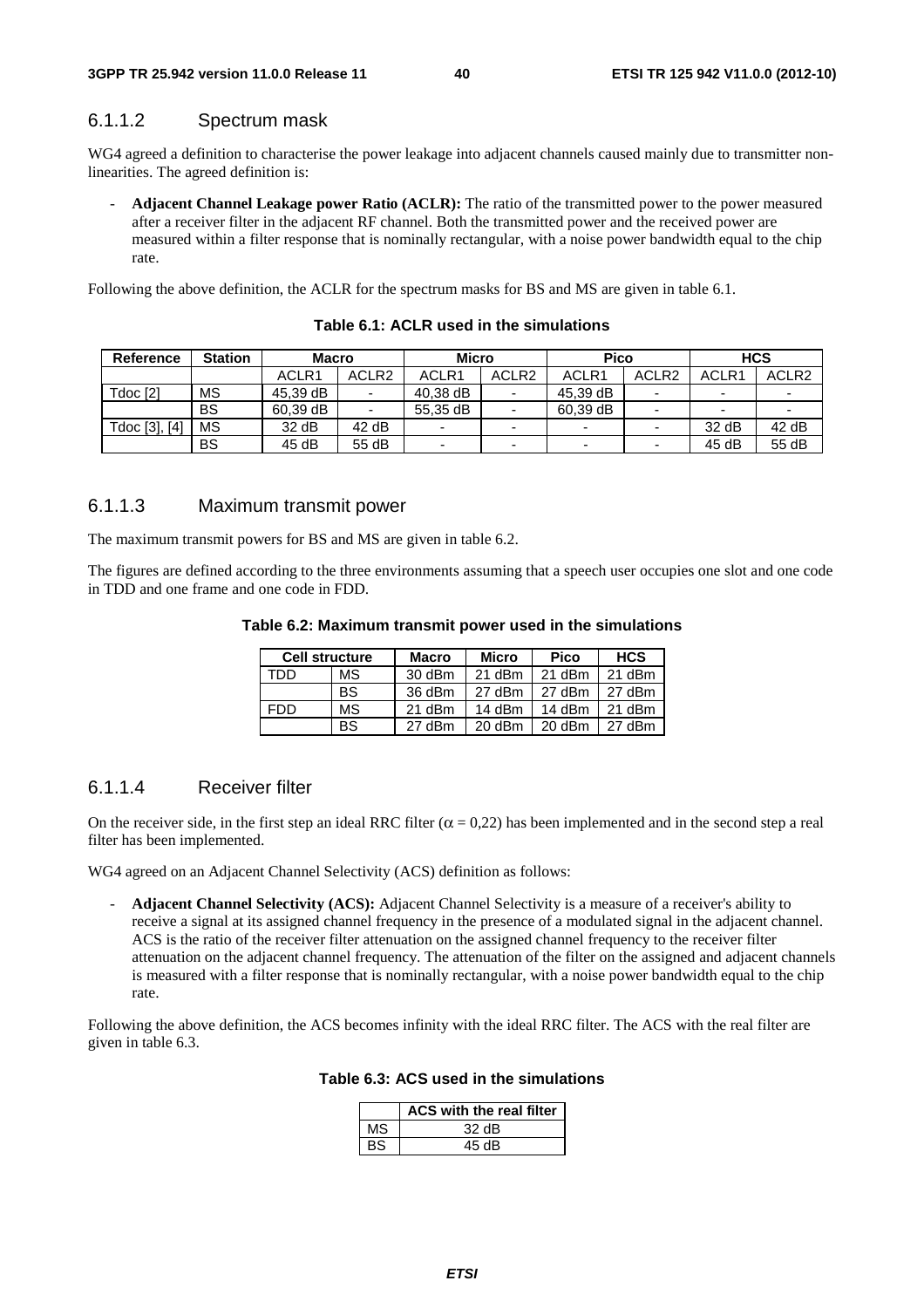### 6.1.1.5 Power control

Simulations with and without power control (PC) have been done.

In the first step a simple C based power control algorithm has been used. The PC algorithm controls the transmit power in the way to achieve sensitivity level at the receiver.

In the second step a C/I based power control algorithm has been used.

The model for power control uses the Carrier to Interferer (C/I) ratio at the receiver as well as the receiving information power level as shown in figure 6.1.





The model considers the interference caused by alien systems as well as the intra-system interference. The control algorithm compares the C/I value at the receiver with the minimum required and the maximum allowed C/I value. In order to keep the received C/I in its fixed boundaries the transmission power is controlled (if possible). Consequently the most important value during power control is the C/I. If the C/I is in the required scope, the transmission power is varied to keep the received power in its fixed boundaries, too. Figure 6.2 shows an example of the power algorithm. The axis of ordinate contains the C/I threshold and the axis of abscissa contains the C-thresholds.



**Figure 6.2: Example of power algorithm**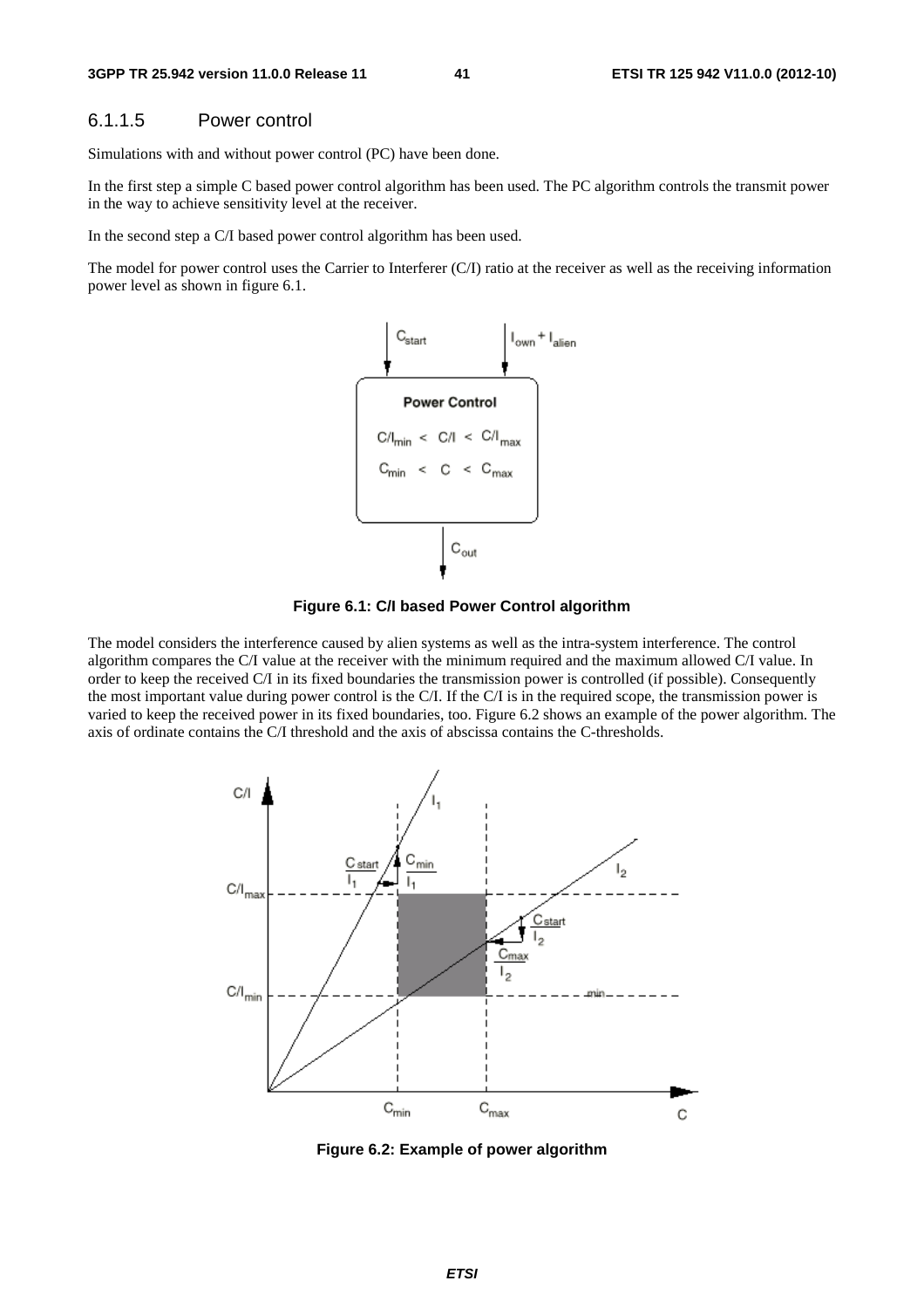The two straight lines include all possible values for  $C/(C)$  for a received interference power I\_1 and I\_2. The area defined by the thresholds is marked with grey. The control of the corresponding station's transmission power should get the point on the straight line into the marked area. Regarding the interference I\_1, the transmission power must pulled up until the minimum receiving power is reached. The upper C/I threshold demand cannot be fulfilled here. Concerning I\_2, the grey marked area can be reached.



**Figure 6.3: Power control in UL** 



**Figure 6.4: Power control in DL** 

It has to be remarked that the power control strategy in CDMA systems is different for uplink and downlink. In the uplink, each mobile has to be controlled in the way that the base station receives as low as possible power while keeping C/I requirements. Therefore the pathloss for each connection has to be considered. Concerning the downlink, the base station transmits every code with the same power regardless of the different coeval active connections. Consequently the power control must consider the mobile with the lowest receiving power level to ensure a working connection for each mobile.

The power control range is assumed as given in table 6.4.

The power control step size is 1 dB for both MS and BS.

|  | Table 6.4: Power control range used in the simulations |  |  |
|--|--------------------------------------------------------|--|--|
|--|--------------------------------------------------------|--|--|

| <b>Reference</b> |               | <b>Tdoc</b> [2]   | Tdoc [3], [4] |
|------------------|---------------|-------------------|---------------|
| חחד              | <b>Uplink</b> | $80 \, \text{dB}$ | 80dB          |
|                  | Downlink      | 30dB              | 30dB          |
| FDD              | <b>Uplink</b> | 80 dB             | 65 dB         |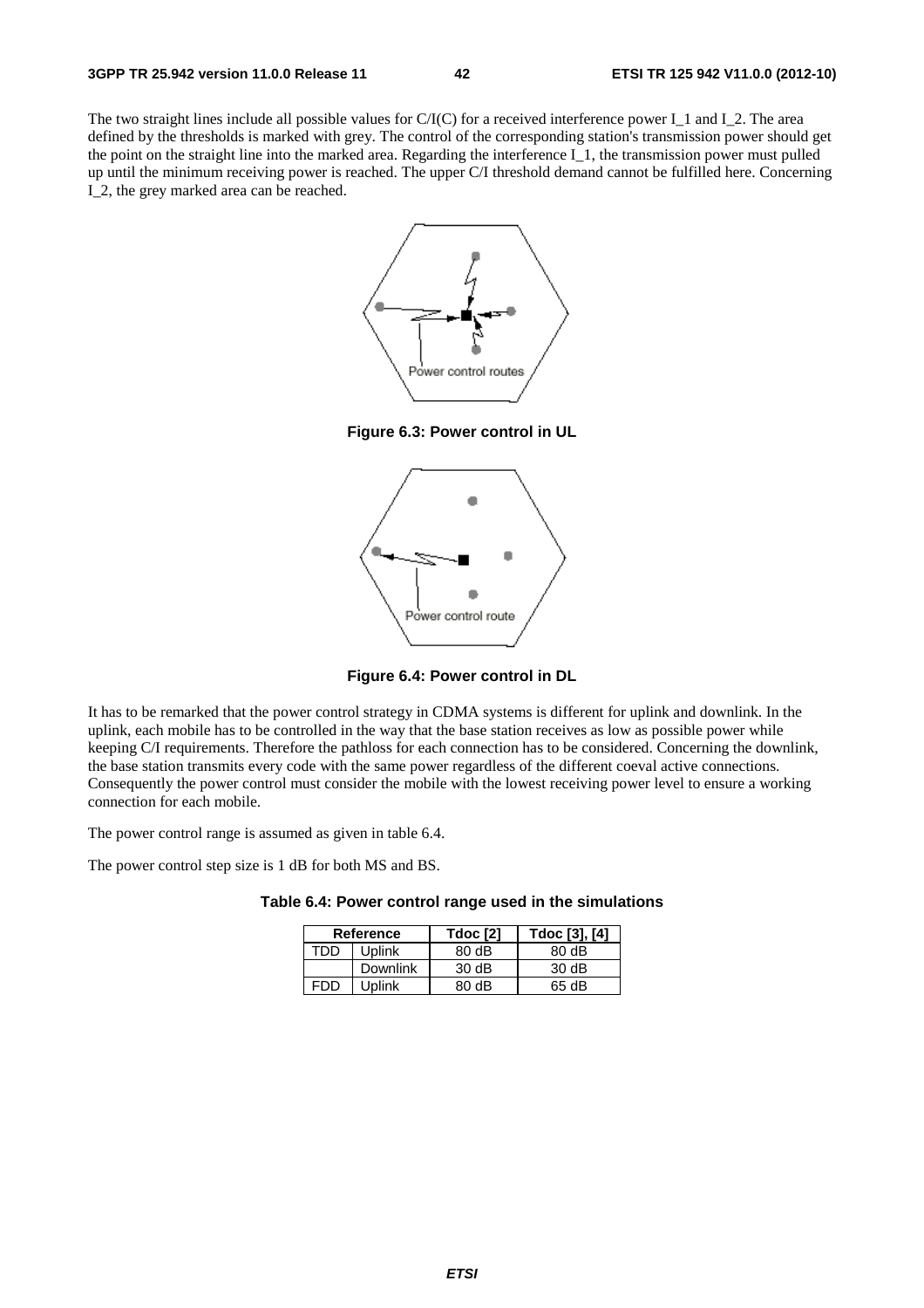# 6.1.2 Macro Cell scenario

### 6.1.2.1 Evaluation method

Since for the macro scenario a hexagonal cell structure is assumed, a Monte-Carlo method has been chosen for evaluation. Each Monte-Carlo (MC) calculation cycle starts with the positioning of the receiver station (disturbed system) by means of an appropriate distribution function for the user path. The interfering (mobile) stations are assumed to be uniformly distributed. The density of interferers is taken as parameter. To start up we assume that only the closest user of the co-existing interfering system is substance of the main interference power. However to judge the impact of more than the one strongest interferer, some simulation cases are performed with the 5 strongest interferer stations. In simulations behind it was shown that taking into account more than 5 will not change the simulation results. In addition a transmitter station in the disturbed system and a receiver station in the interfering system are placed, i.e.: communication links in both systems are set up. At each MC cycle the pathloss between the disturbed receiver and the next interfering station as well as the pathloss for the communication links are determined according to the pathloss formula given in the next clause. Depending on the use of power control the received signal level C at the receiver station in the disturbed system is calculated. Finally the interference power I is computed taking into account the transmit spectrum mask and the receiver filter. C/I is then substance to the staistical evaluation giving the CDF.

### 6.1.2.2 Pathloss formula

The pathloss formula for the **Macro Vehicular Environment Deployment Model** is implemented to simulate the MS  $\leftrightarrow$  BS case (10 dB log-normal standard deviation, see annex B, clause B.1.6.4.3 in [9]). Both 2 000 m and 500 m cellradii are considered. The simulation does not support sectorised antenna patterns so an omnidirectional pattern is used.

However [9] was generated before the evaluation phase of different concepts for UTRA, which were all FDD based systems. Therefore [9] does not name propagation models for all possible interference situations. E.g. considering TDD the mobile to mobile interference requires a model valid for transmitter and receiver antennas having the same height. In order to cover this case the outdoor macro model in [18] was used. The model is based on path loss formula from H. Xia considering that the height of the BS antenna is below the average building height. This is seen as reasonable approximation of the scenario. Furthermore it has to be considered that mobiles might be very close to each other, i.e. in LOS condition, which leads to considerably lower path loss. To take this effect into account LOS and NLOS is randomly chosen within a distance of 50 m (100 m) for MS - MS (BS - MS) interference whereas the probability for LOS increases with decreasing distance. Details can be found in [18].

### 6.1.2.3 User density

The user density of the TDD system is based on the assumption that 8 slots are allocated to DL and UL, respectively. Considering 8 or 12 codes per slot this yields 64 / 96 channels per carrier corresponding to 53,4 / 84,1 Erlang (2 % blocking). Taking into account that users are active within only one slot and that DTX is implemented we reach effective user densities of  $5,14/km^2/8,10/km^2$  for the 500 m cell radius (cell area = 0,649 km²) and 0,32/km² / 0,51/km² for the 2 000 m cell radius (cell area = 10,39 km²), respectively. Note that these figures "sound" rather small, since we concentrate on one slot on one carrier. However if an average traffic of 15 mE per user is assumed, these figures lead to 5 484 real users per km² / 8 636 real users per km². It should be emphasised that this investigations regards user on a single carrier at adjacent frequencies, since users on the second adjacent frequency will be protected by higher ACP figures. In addition one TDD carrier per operator is a very likely scenario at least in the first UMTS start-up phase.

The user density of the FDD system is based on the ITU simulation results given in [16]. For the macro environment 88 Erlang per carrier lead to an effective user density of 4,23/km² and 67,7/km² for the 200 m cell and 500 m cell respectively. Note that in FDD all users are active during the entire frame.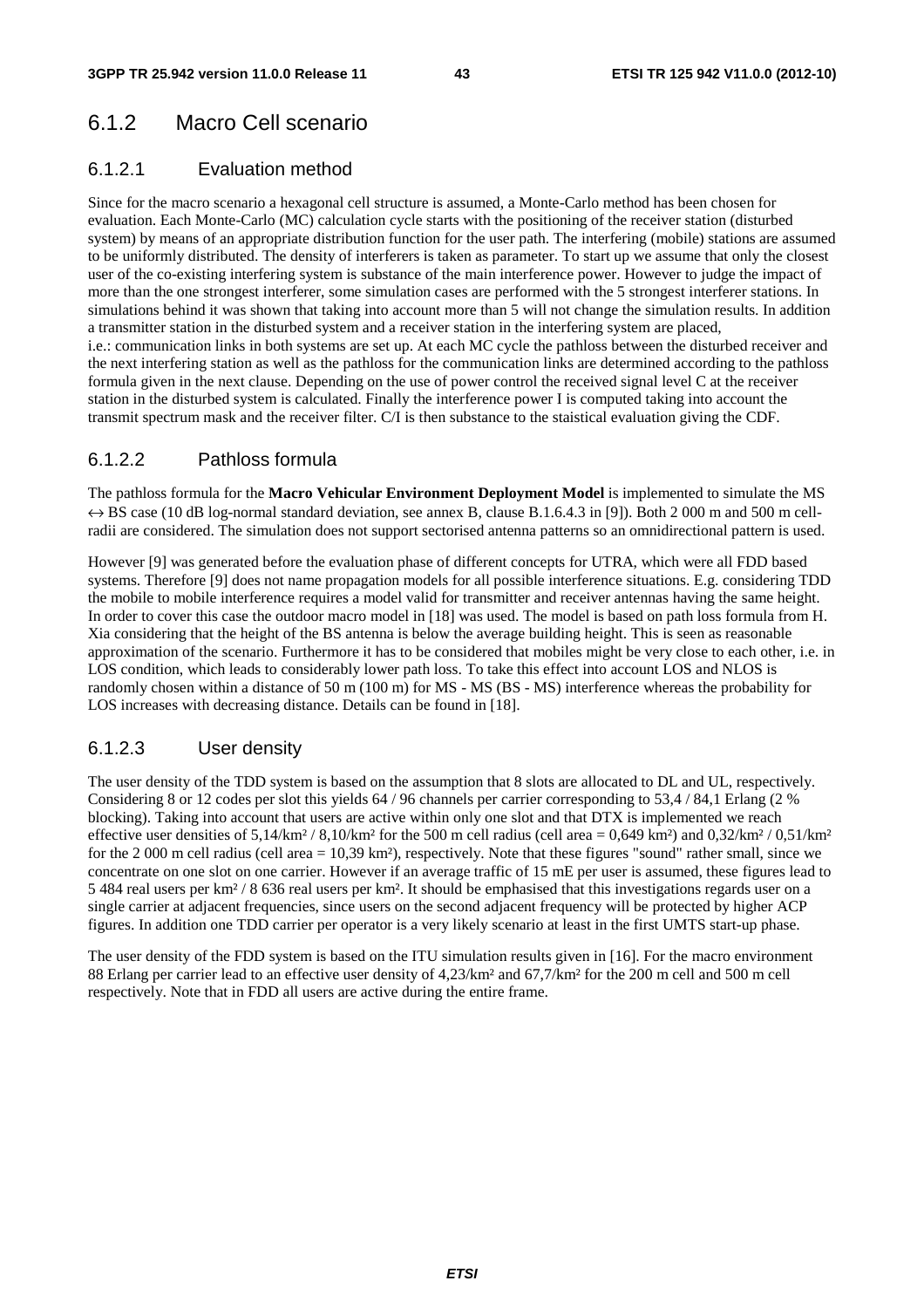# 6.1.3 Micro cell scenario

### 6.1.3.1 Evaluation method

For the **Micro Pedestrian Deployment Model**, a Manhattan-grid like scenario has been generated. A 3x3 km² area with rectangular street layout is used. The streets are 30 m wide and each block is 200 m in length. This is in accordance to annex B, clause B.1.6.4.2 in [9].

In the microcellular environment evaluation a detailed event-driven simulation tool is used. A street-net is loaded into the simulator (according to [9]). A given number of mobiles is randomly distributed over the street-net with a randomly chosen direction. These mobiles move with a maximum speed of 5 km/h along the streets. If they come to a crossing there is a probability of 0,5 for going straight across the crossing and a probability of 0,25 for turning left and right respectively. If there is another mobile in the way, a mobile slows down to avoid a collision. This results in a distribution of the speed that comes close to the one described in [9]. Mobiles coming from the right may cross a crossing first. The model simulates the behaviour of cars and pedestrians in a typical Manhattan-grid layout. Based on the observed coupling loss the received signal C and the interference power I are determined in the same way as described for the macro scenario.

### 6.1.3.2 Pathloss formula

Using the propagation model presented in [17] by J.E.Berg, only one corner is considered, i.e. propagation along more than one corner results in an attenuation above 150 dB and is therefore negligible. The log normal standard deviation used is 10 dB.

### 6.1.3.3 User density

Starting again from 64 and 96 users per slot for TDD, we reach an effective user density of 129,36 per km² and 203,73 per km², respectively (e.g. 64 users  $\rightarrow$  53,4 Erlang  $\rightarrow$  6,675 Erlang per slot  $\rightarrow$  258,72 Erlang per km² (cell area  $= 0.0258$  km<sup>2</sup>, due to 72 BSs covering the streets)  $\rightarrow$  129,36 effective users (DTX)). Assuming on average 25 mE per user this will lead us to 82 791 and 130 388 users per km², which might be slightly too high in a real scenario. For that reason simulation cases for 10 000, 5 000 and 1 000 user per km² are added.

### 6.1.4 Pico cell scenario

### 6.1.4.1 Evaluation method

The third scenario studied is the **Indoor Office Test Environment Deployment Model**. This scenario is referenced as the **Pico**-scenario. It is implemented as described in annex B, clause B.1.6.4.1 of [9]. The office rooms give in principle a cell structure similar to the macro environment case, because only one floor without corridors is implemented. For that reason the evaluation method used is the same as in macro based on Monte-Carlo simulations.

### 6.1.4.2 Pathloss formula

The indoor path loss formula given in [9] was implemented (log-normal standard deviation 12 dB). However it is taken care that the coupling loss is not less than 38 dB, which corresponds to a 1m free-space loss distance.

### 6.1.4.3 User density

Some reasonable assumptions have been made on the user density in the pico cell scenario. If we take straight forward the ITU simulation results based on [9] e.g. for FDD, we reach 220 000 active users per km² (88 Erlang per BS, BS serves two rooms, i.e.  $2 \times 10$  m  $\times$  10 m = 0,0002 km<sup>2</sup> with DTX = 0,5  $\rightarrow$  220 000 active users per km<sup>2</sup>). Assuming further on average 300mE per user, there should be 29.333.333 users per km², which is not very realistic. For the simulations we added a 10 000 active users per km² case in FDD.

Starting from a realistic scenario we assumed that each user in a room occupies 10 m² yielding 10 user per room or 100 000 user/km². For TDD we get 100 000 /  $8 \times 0.5$  (DTX) = 6 250 users per slot, which leads under the assumption of 100 mE per user to 625 active users per km². This is the lowest user density referred to in the simulation results clause. To judge the impact on the results the user density is increased up to almost 10 000 active users per km².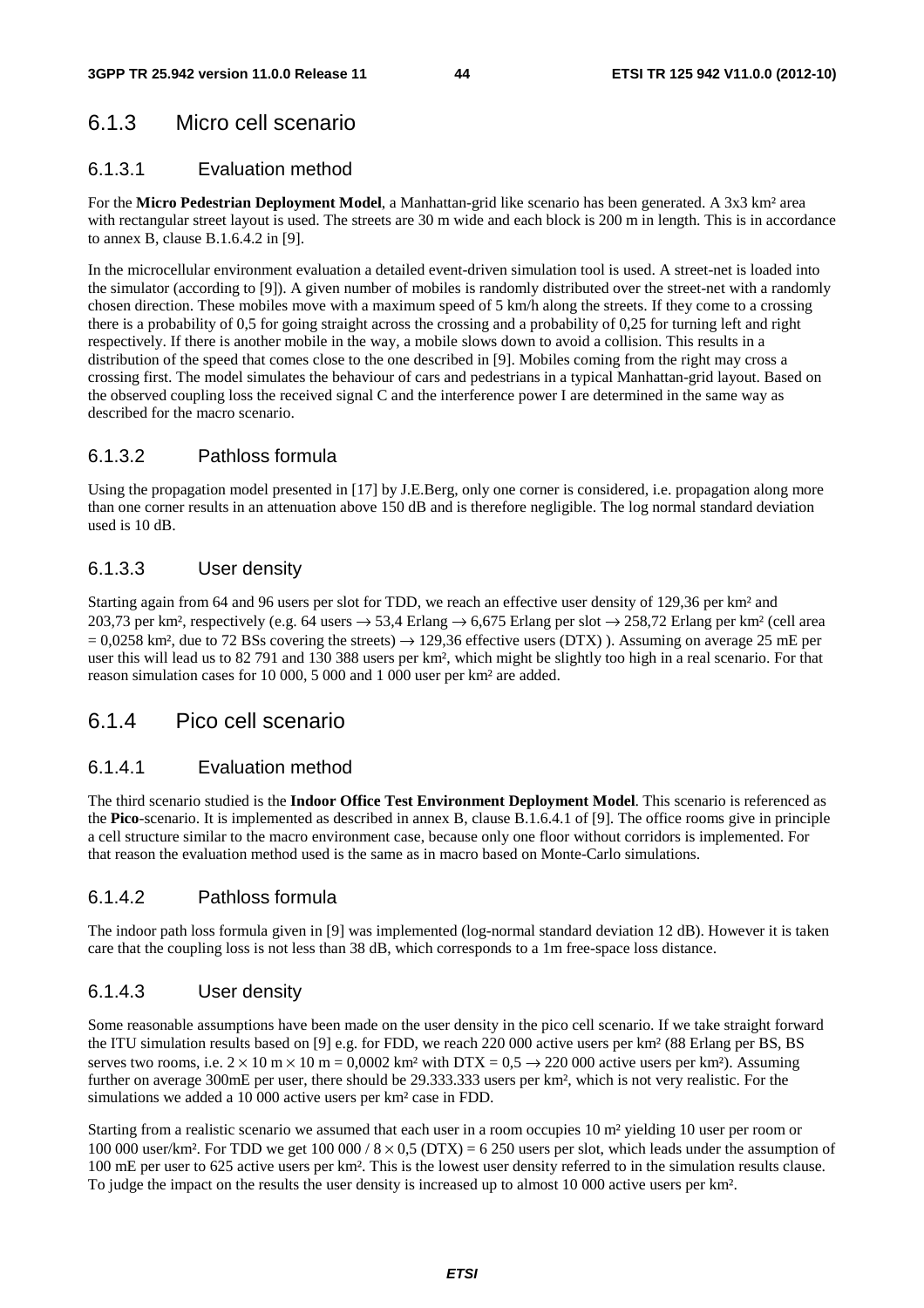### 6.1.5 HCS scenario

The scenario is a multi-operator layout with a microcell TDD and a macrocell FDD system. The microcell layout has  $20 \times 20$  Blocks of 75 m width separated by streets with 15m width. In an evaluation area of  $12 \times 12$  blocks in the middle of the manhattan grid 72 BSs are placed in every second street junction. The FDD macrocells are placed with a distance of 1 000 m. Antenna hights are 10 m for TDD and 27 m for FDD BSs (see figure 6.5).



**Figure 6.5: Multi-operator HCS scenario** 

The evaluation of interference has been done by Monte Carlo simulations where mobiles have been placed randomly on the streets and connected to their best serving BS. The user density in the FDD system has been 44 transmitting users per cell. All mobiles have been power controlled depending on the actual receive power and on the actual interference situation which in the case of a victim station consisted of a randomly chosen co-channel interference and the calculated adjacent channel, inter-system interference. In each snapshot, the adjacent channel interference power of the 30 strongest interferers has been summed up and evaluated.

# 6.2 Evaluation of FDD/TDD interference yielding relative capacity loss

### 6.2.1 Definition of system capacity

The capacity of the system is defined as the mean number of mobile stations per cell that can be active at a time while the probability that the C/I falls below a given threshold is below 5 %. All mobiles use the same service. This definition is different but strongly related to the so-called "satisfied user criterion", i.e. 98 % of all users have to be able to complete their call without being dropped due to interference. However the "satisfied user criterion" requires the mapping of C/I to BER/BLER values and time-continuous simulation techniques, while in [19] a Monte Carlo snap shot method is used. Please note that the definition incorporates the term "mean number of mobile stations". This mean that the load in different cells may be different while the mean load, i.e. the total number of users in the simulated scenario, remains constant during the simulation.

### 6.2.2 Calculation of capacity

A relative capacity loss is calculated as:

$$
C = 1 - \frac{N_{multi}}{N_{\sin gle}},
$$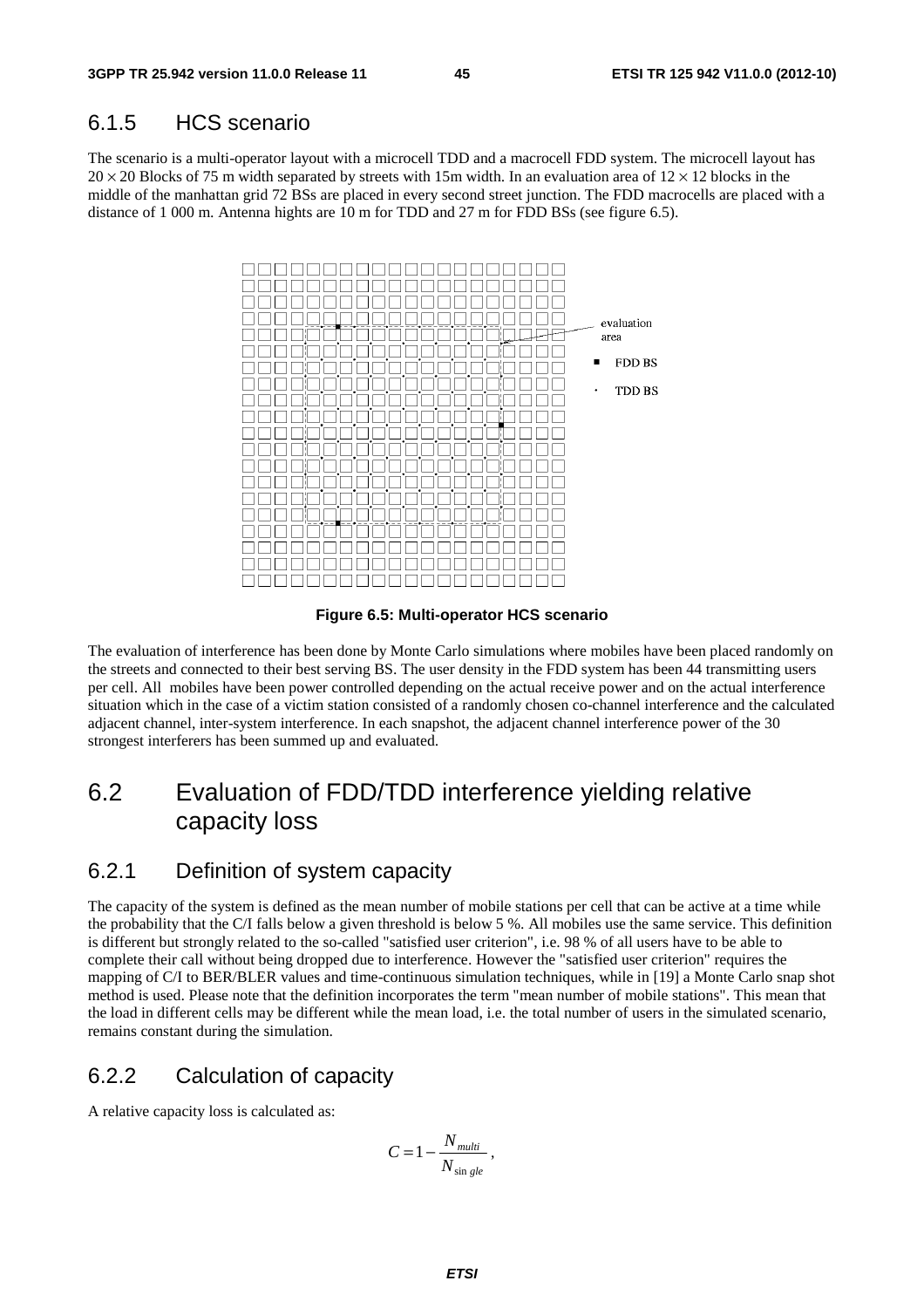where N<sub>single</sub> is the maximum mean number of mobiles per cell that can be active at a time in the single operator case, i.e. without adjacent channel interference. N<sub>multi</sub> is the maximum mean number of mobiles per cell that cn be active at a time in the multi operator case, i.e. with adjacent channel interference originating in one interfering system in an adjacent transmit band.

### 6.2.2.1 Calculation of single operator capacity

Following the definition of capacity in 2.1, the percentage of users with a C/I below the given threshold has to be calculated. Since C/I is a random value, the simulation can lead to the cumulative distribution function:

 $F_{C/I, N_{\sin gle}} = P(cir < CIR, N_{\sin gle}).$ 

The objective of the simulation is to find the number  $N_{single}$  that fulfils the relation:

 $P(cir < threshold, N_{\sin \theta} | \leq 5\%$ .

Nsingle is determined as follows:

- 1) calibrate the co-channel interference;
- 2) place mobiles;
- 3) calculate best server;
- 4) control power;
- 5) calculate co-channel interference at perturbed station;
- 6) do power control for perturbed station;
- 7) Evaluate C/I;
- 8) remove all stations and continue with 2. Until a number of trials is reached;
- 9) calculate the CDF of C/I;

10) increase or decrease the number  $N_{\text{single}}$  and start again as long as the given outage probability is reached.

The co-channel interference power depends on a number of parameters, especially on the number of mobiles, their position and their power control behaviour. The co-channel interference power can be approximated by a normal distribution as long as the number of sources is large and as long as those sources are independent from each other. Although the sources are not totally independent, the co-channel interference coming from outside the simulated scenario is modelled by a normal distribution. For all cells having a complete set of co-channel cells in the simulated scenario, the co-channel interference is calculated exactly after power control in all co-channel cells.

The mean and the variance of the random co-channel interference is calculated with the following algorithm:

- calculate the statistic of co-channel interference in the victim cell;
- assume the same mean and variance to be valid for other cells;
- calculate the statistic again and repeat until the parameters of the co-channel interference distribution do not change any longer.

### 6.2.2.2 Calculation of multi operator capacity

Again following the definition of capacity in 2.1, the percentage of users with a C/I below the given threshold has to be calculated. Since C/I is a random value for each fixed  $N<sub>multi</sub>$  the simulation can lead to a number of cumulative distribution functions:

$$
F_{C/I,N_{multi},N_{other}} = P(cir < CIR,N_{multi},N_{other}).
$$

N<sub>other</sub> is the mean number of active mobiles per cell in the adjacent interfering system. The objective of the simulation is to find the number  $N_{multi}$  that fulfils the relation: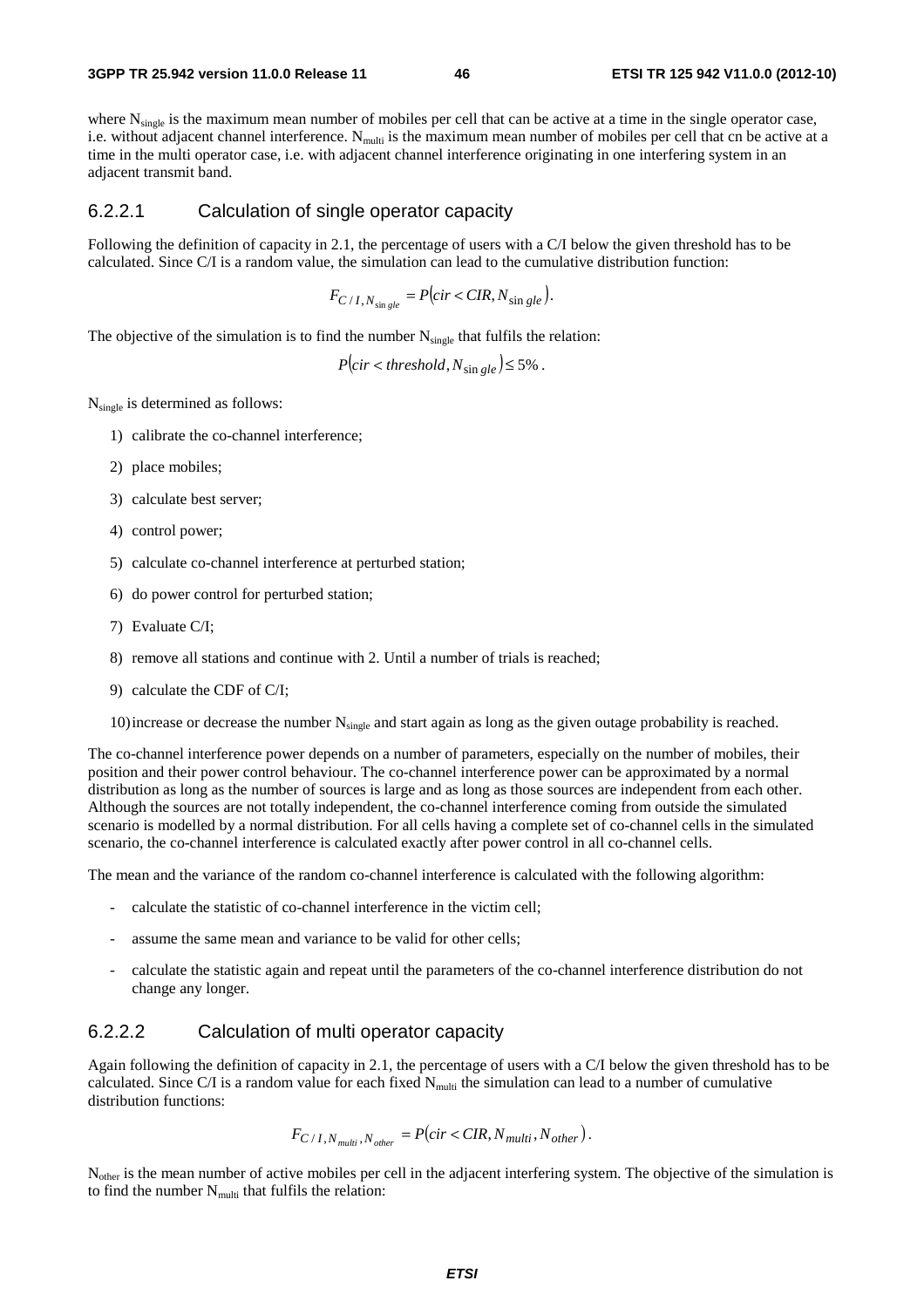# $P(cir < threshold, N_{multi}, N_{other}) \leq 5\%$

for a fixed number of  $N_{other}$ .

The procedure to determine  $N_{\text{multi}}$  is done similar as described in 2.2.1:

- 1) calibrate the co-channel interference in the victim system;
- 2) place mobiles in victim and interfering system;
- 3) calculate best server in victim and interfering system;
- 4) control power in bothsystems;
- 5) calculate co-channel interference at perturbed station;
- 6) calculate adjacent interference at perturbed station;
- 7) do power control for perturbed station;
- 8) evaluate C/I;
- 9) remove all stations and continue with 2. Until a number of trials is reached;
- 10) calculate the CDF of C/I;

11) increase or decrease the number  $N_{multi}$  and start again as long as the given outage probability is reached.

# 7 Methodology for coexistence studies TDD/TDD

# 7.1 Introduction

- Two different approaches to study the TDD/TDD coexistence are described in the following clauses:Evaluation of the interference, as done in the FDD/TDD case.
- ACIR approach, similar to the FDD/FDD case.

# 7.2 Evaluation of the TDD/TDD interference

The eveluation method is the same as used in the corresponding clause of the FDD/TDD coexistence study.

# 7.3 Evaluation of TDD/TDD interference yielding relative capacity loss

The evaluation method is the same as used in the corresponding clause of the FDD/TDD coexistence study yielding relative capacity loss (see clause 6.2).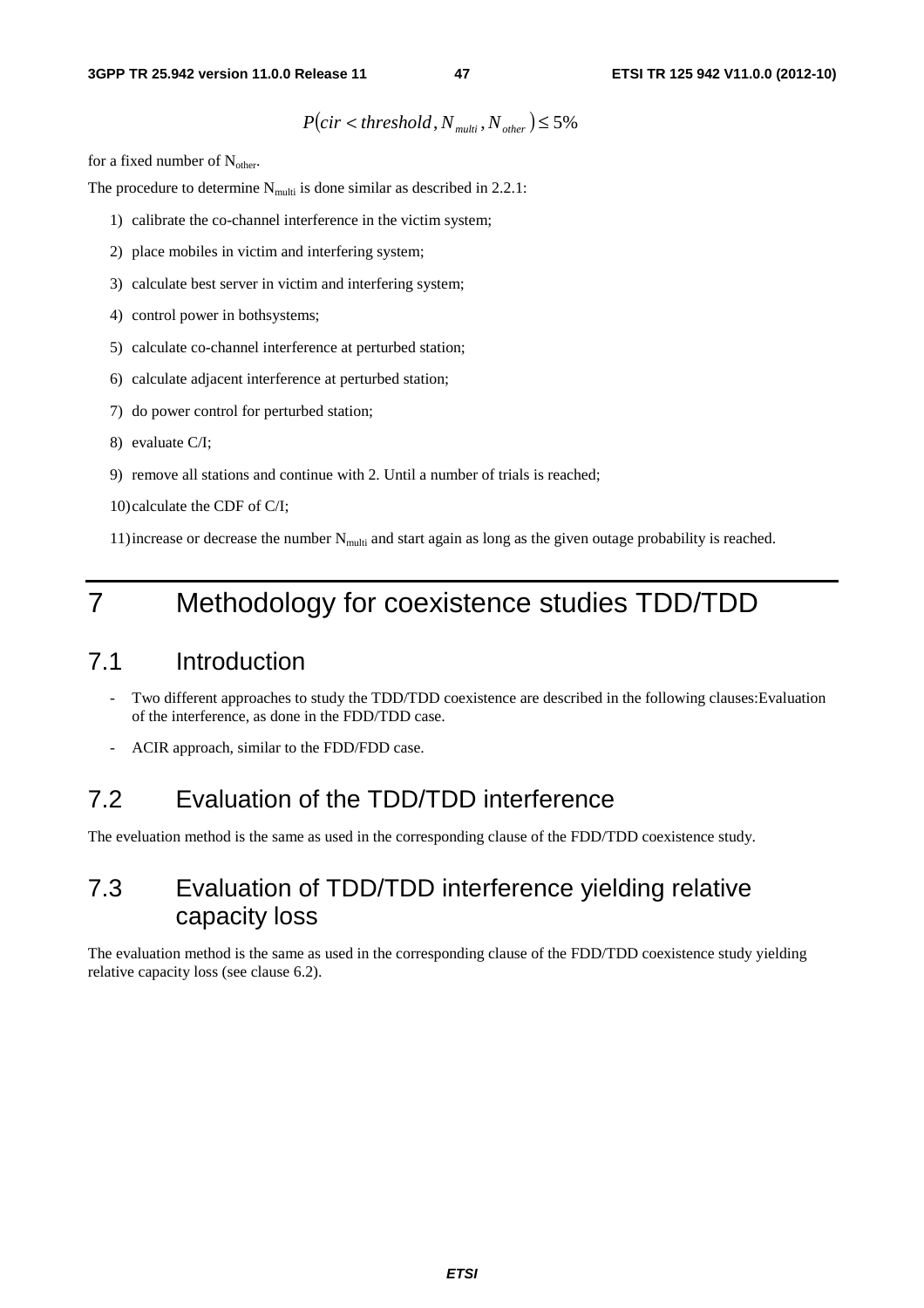# 7.4 ACIR

# 7.4.1 Macro to Macro multi-operator case

The relationship between ACIR and system capacity loss has been studied for speech service in a TDD system consisting of two operators with synchronised switching points (clause 7.3.1.1). This means that the two operators are, at the same time, both in uplink or in downlink. In that case uplink and downlink were studied separately.

A different set of simulations (clause 7.3.1.2) has been carried out supposing switching point synchronisation inside each operator and complete switching point asynchronisation between different operators. This means that all the cells controlled by the same operator have the same direction and that there is a complete overlapping between the uplink of the first operator and the downlink of the second one. Aim of this clause is to analyse capacity figures obtained by means of simulations performed for different ACIR values in this scenario.

### 7.4.1.1 Synchronised operators

The simulations have been performed in a macro-to-macro scenario, with 36 hexagonal cells wrapped around. Intermediate and worst case have been analysed for speech at 8 Kbps. The results showed in the third paragraph have been obtained using a sequential simulator that has been "adapted" in order to reproduce different snapshots of the network. No DCA technique is used. Radio resource assignment is random.

The simulator executes the following steps several times (snapshots):

- loading of the system with a fixed number of users and mobile distribution uniformly across the network;
- execution of different power control loops to achieve system stability;
- evaluation of the total interference amount both for uplink and downlink at the end of the power control loops.

The number of calls allowed for the multi-operator case is obtained applying the "6 dB noise rise" criterion in UL and the "satisfied user criterion" in DL, as illustrated in the FDD/FDD ACIR methodology description. The former involves the average noise rise in the network due to intracell interference, intercell interference and thermal noise, the latter is based on the signal to noise ratio at the user equipment and involves only intercell interference and thermal noise as perfect joint detection is assumed. System capacity loss is evaluated comparing, for different ACIR values, the number of calls allowed for the multi-operator case with the number of calls allowed for the single operator case.

### 7.4.1.2 Non synchronised operators

Simulations have been performed in a macro-to-macro scenario with 36 hexagonal cells wrapped around. The lack of synchronisation between the switching points of the two operators causes, with respect to the scenario described in [9], a new situation from an adjacent channel interference generation point of view. In the previous scenario, in fact, the two operators were both in uplink or in downlink and the adjacent channel interference was generated by the mobiles controlled by the other operator in the first case and by the base stations belonging to the other operator in the second one.

In this case the adjacent channel interference is generated in a different manner. Let's suppose the first operator in uplink and the second operator in downlink. The interference at each base station of the operator 1 (uplink) is due to the following contributions:

- co-channel interference generated by the mobiles controlled by the operator 1;
- adjacent channel interference due to the base stations belonging to the operator 2 (BS-to-BS interference).

The interference at each mobile of the operator 2 (downlink) is due to the following contributions:

- co-channel interference due to the base stations transmitting on the same frequency;
- adjacent channel interference due to the mobiles controlled by the operator 1 (MS-to-MS interference).

Therefore the adjacent channel interference due to the coexistence of not synchronised operators is of two kinds: MS-to-MS interference, suffered by the operator in downlink, and BS-to-BS interference, suffered by the operator in uplink. The second one is more destructive than the first one because of the involved powers and of the reduced path losses (the base stations are supposed to be in line-of-sight).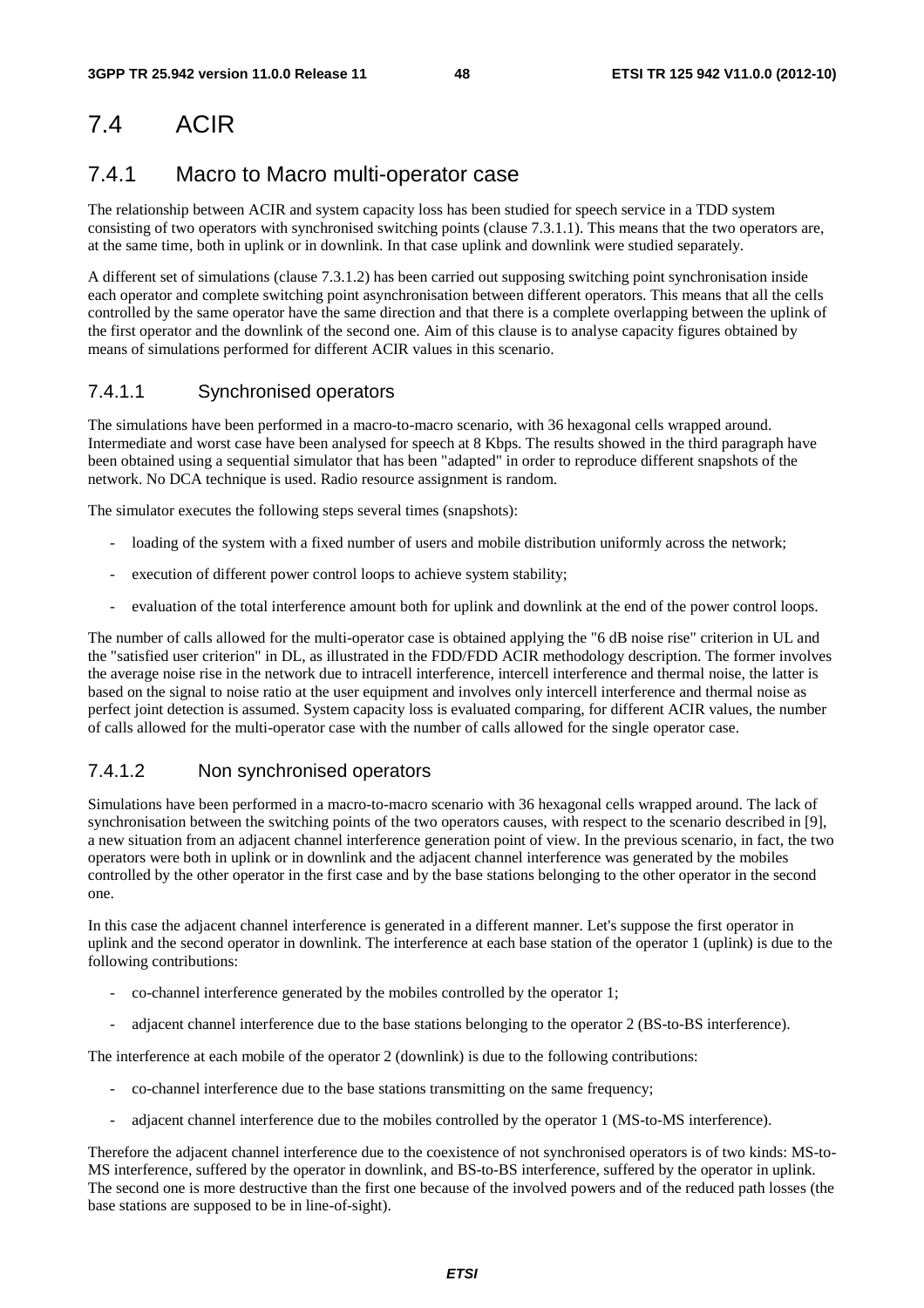In [20] the different scenarios obtained varying the base station shifting of the two operators have been classified in best, intermediate and worst case on the base of the amount of adjacent channel interference with high probability suffered by the mobiles and by the base stations in the system (BS-to-MS interference and MS-to-BS interference).

In this case a new classification has to be introduced because the adjacent channel interference is generated in a different manner. The classification, based on the amount of BS-to-BS interference, the most destructive interference due to the presence of a not synchronised operator, is the following:

- worst case scenario: 0 m base station shifting (co-siting);
- intermediate case scenario: 577/2 m base station shifting;
- best case scenario: 577 m base station shifting.

Our simulations aim to estimate in the intermediate scenario the capacity loss suffered by the system because of the presence of a second operator for different ACIR values. It is important to stress that when we consider the uplink direction, the ACIR value applied to the adjacent channel interference is obtained considering the ACLR and the ACS of the base station and we will refer to this as ACIR BS-to-BS.

When we consider the downlink direction, the ACIR value applied to the adjacent channel interference is obtained considering the ACLR and the ACS of the mobile and we will refer to this as ACIR MS-to-MS.

### 7.4.1.2.1 Description of the Propagation Models

### 7.4.1.2.1.1 Minimum Coupling Loss (MCL)

The following values are assumed for the MCL (see [20]):

- 70 dB for the links MS-to-BS and BS-to-MS;
- 40 dB for the link MS-to-MS (this value has been obtained applying the free space loss formula and considering 1 m as minimum separation distance).

#### 7.4.1.2.1.2 BS-to-MS and MS-to-BS propagation model

We have applied the propagation model described in [20].

#### 7.4.1.2.1.3 BS-to-BS propagation model

The test scenario described in [20] implies that the base stations of the two operators are in line-of-sight with clearance of the first Fresnel zone. Therefore the propagation model applied is the free space loss model (see [17]).

The base station antenna gain used to calculate the power received in this case is 10 dB, instead of 13 dB, to consider the tilt of the antennas.

Thus, since the distance between BSs of different operators is 577/2 m, the path loss is 87 dB, and, including the antenna gains, 67 dB.

#### 7.4.1.2.1.4 MS-to-MS propagation model

The propagation model employed in NLOS condition is the outdoor macro model based on the Xia formula described in [16]. The propagation model employed in LOS condition is the free space loss model. The standard deviation of the log-normal fading is, in both cases,  $\sigma = 12$  dB.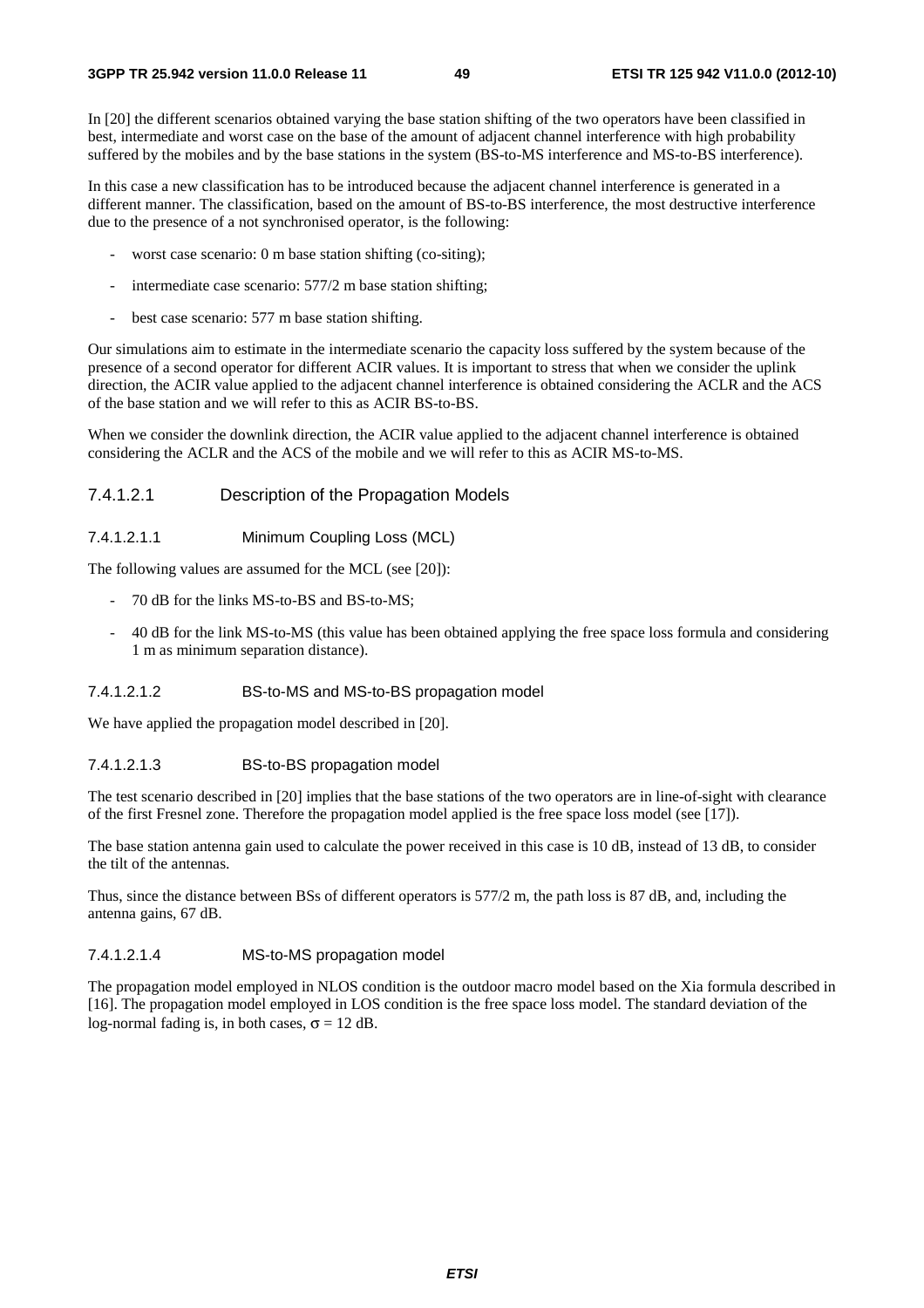# 7.4.2 Simulation parameters

[Editor's note: it has been clarified in the minutes of WG4 # 6 that the average TX power is 21 dBm and the peak power was assumed equal to 33 dBm; to be added to the list of parameters.]

Uplink and downlink Eb/N0 targets have been derived from [20], where link level simulation results for TDD mode are produced.

In table 7.1 a description of the parameters used in the simulations is given. Changes in respect with parameters used for the FDD/FDD analysis are reported in italic.

| <b>Parameter</b>                       | <b>UL</b> value          | <b>DL</b> value                    |
|----------------------------------------|--------------------------|------------------------------------|
| <b>SIMULATION TYPE</b>                 | Snapshot                 | Snapshot                           |
|                                        |                          |                                    |
| <b>PROPAGATION PARAMETERS</b>          |                          |                                    |
| MCL macro (including antenna gain)     | 70 dB                    | 70 dB                              |
| MCL micro (including antenna gain)     | 53 dB                    | $53 \overline{dB}$                 |
| Antenna gain (including losses)        | 11 dBi                   | 0 dBi                              |
|                                        | 0 dBi                    | 11 dBi                             |
| Log Normal fade margin                 | 10dB                     | 10dB                               |
|                                        |                          |                                    |
|                                        |                          |                                    |
| <b>PC MODELLING</b>                    |                          |                                    |
| # of snapshots                         | 800 for speech           | 800 for speech                     |
| #PC steps per snapshot                 | >150                     | >150                               |
| Step size PC                           | perfect PC               | perfect PC                         |
| PC error                               | $\overline{0\%}$         | $\overline{0\%}$                   |
| Margin in respect with target C/I      | $0$ dB                   | $0$ dB                             |
| Initial TX power                       | Based on C/I target      | Based on C/I target                |
| Outage condition                       | Eb/N0 target not reached | Eb/N0 target not reached due       |
|                                        | due to lack of TX power  | to lack of TX power                |
| Satisfied user                         |                          | measured Eb/N0 higher than         |
|                                        |                          | Eb/N0 target - 0.5 dB              |
| <b>HANDOVER MODELING</b>               |                          |                                    |
|                                        | Not included             | Not included                       |
|                                        |                          |                                    |
| <b>NOISE PARAMETERS</b>                |                          |                                    |
| Noise figure                           | 5 dB                     | 9 dB                               |
| Receiving bandwidth                    | 4.096 MHz proposed       | 4.096 MHz proposed                 |
| Noise power                            | -103 dBm proposed        | -99 dBm proposed                   |
|                                        |                          |                                    |
| <b>TX POWER</b>                        |                          |                                    |
| Maximum BTS power                      |                          | 43 dBm macro                       |
|                                        |                          | 33 dBm micro                       |
| Common channel power                   |                          | 30 dBm macro                       |
|                                        |                          | 20 dBm micro                       |
| Average TX power speech                | 21 dBm                   | 30 dBm macro                       |
|                                        |                          | 20 dBm micro                       |
| Average TX power data                  | 21 dBm                   | 30 dBm macro                       |
|                                        |                          | 20 dBm micro                       |
| Power control range                    | 65 dB                    | 25 dB                              |
|                                        |                          |                                    |
| <b>HANDLING of DOWNLINK maximum TX</b> |                          |                                    |
| power                                  |                          |                                    |
|                                        |                          | Problem identified, agreed to      |
|                                        |                          | collect as a minimum               |
|                                        |                          | statstical data                    |
|                                        |                          | A proposal from Nortel was<br>made |
|                                        |                          | <b>TBD</b>                         |
| <b>ADMISSION CONTROL</b>               | Not included             | Not included                       |
|                                        |                          |                                    |

**Table 7.1**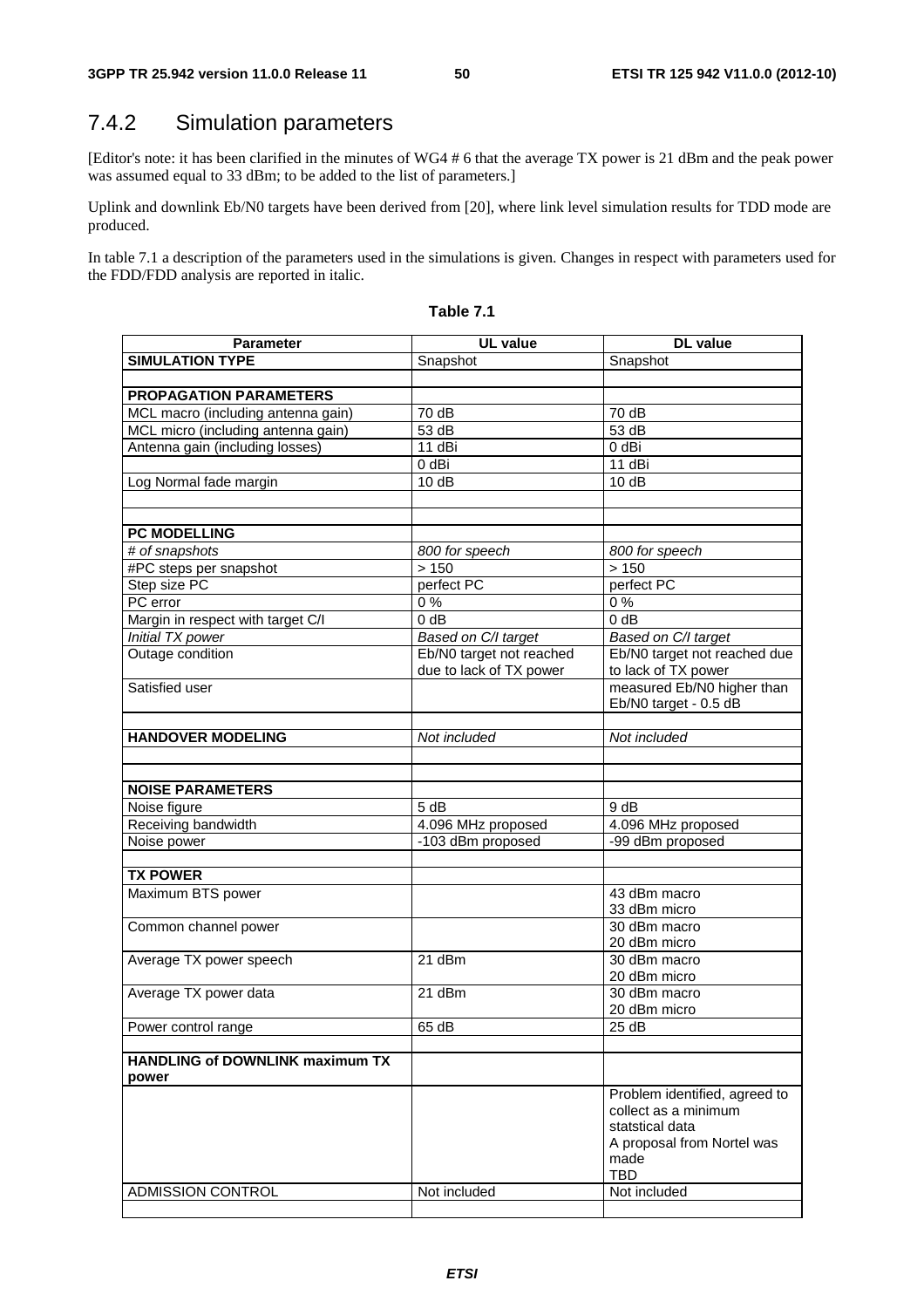| <b>Parameter</b>                    | <b>UL</b> value          | <b>DL</b> value                         |
|-------------------------------------|--------------------------|-----------------------------------------|
| <b>USER DISTRIBUTION</b>            |                          | Random and uniform across               |
|                                     |                          | the network                             |
|                                     |                          |                                         |
| <b>INTERFERENCE REDUCTION</b>       |                          |                                         |
| <b>MUD</b>                          | On                       | Оn                                      |
| Non orthogonality factor macrocells | $\Omega$                 | 0                                       |
|                                     |                          |                                         |
|                                     |                          |                                         |
| <b>COMMON CHANNEL ORTHOGONALITY</b> |                          | Orthogonal                              |
|                                     |                          |                                         |
|                                     |                          |                                         |
| <b>DEPLOYMENT SCENARIO</b>          |                          |                                         |
| Macrocell                           |                          | Hexagonal with BTS in the               |
|                                     |                          | middle of the cell                      |
| Microcell                           |                          | Manhattan (from 30.03)                  |
| <b>BTS</b> type                     |                          | Omnidirectional                         |
| Cell radius macro                   |                          | 577 macro                               |
| Inter-site single operator          |                          | 1 000 macro                             |
| Cell radius micro                   |                          | block size = $75 \text{ m}$ , road 15 m |
| Inter-site single micro             |                          | intersite between line of sight         |
|                                     |                          | $= 180 m$                               |
| Intersite shifting macro            |                          | 577 and 577/2 m                         |
| # of macro cells                    |                          | 72 with wrap around                     |
|                                     |                          | technique                               |
| Intersite shifting macro-micro      |                          | see scenario                            |
| Number of cells per each operator   |                          | $\overline{36}$                         |
| Wrap around technique               |                          | Used                                    |
|                                     |                          |                                         |
|                                     |                          |                                         |
| <b>SIMULATED SERVICES</b>           |                          |                                         |
|                                     |                          |                                         |
| bit-rate speech                     | 8 kbps                   | 8 kbps                                  |
| Activity factor speech              | 100 %                    | 100 %                                   |
| Multipath environment macro         | Vehicular macro          | Vehicular macro                         |
| Eb/N0 target                        | 5,8 dB instead of 6,1 dB | 8,3 dB instead of 7,9 dB                |
| Multipath environment micro         | Outdoor micro            | Outdoor micro                           |
| Eb/N0 target                        | 3,7 dB instead of 3,3 dB | 6.1 dB                                  |
|                                     |                          |                                         |
| Data rate                           | 144 kbps                 | 144 kbps                                |
| Activity factor speech              | $100\,\frac{6}{5}$       | 100%                                    |
| Multipath environment macro         | Vehicular macro          | Vehicular macro                         |
| Eb/N0 target                        | 4,1 dB instead of 3,1 dB | 4,1 dB instead of 4 dB                  |
| Multipath environment micro         | Outdoor micro            | Outdoor micro                           |
| Eb/N0 target                        | $2,2$ dB                 | $2,2$ dB                                |

# 7A Methodology for coexistence studies of UTRA FDD with other radio technologies

# 7A.1 Introduction

This Section includes specific simulation assumptions and parameters for coexistence studies of UTRA FDD with other radio technologies (e.g. GSM, IS-95) for additional frequency bands such as e.g. the 850 MHz bands (Band V). Unless said otherwise, simulation methodologies and parameters from Section 5 shall apply.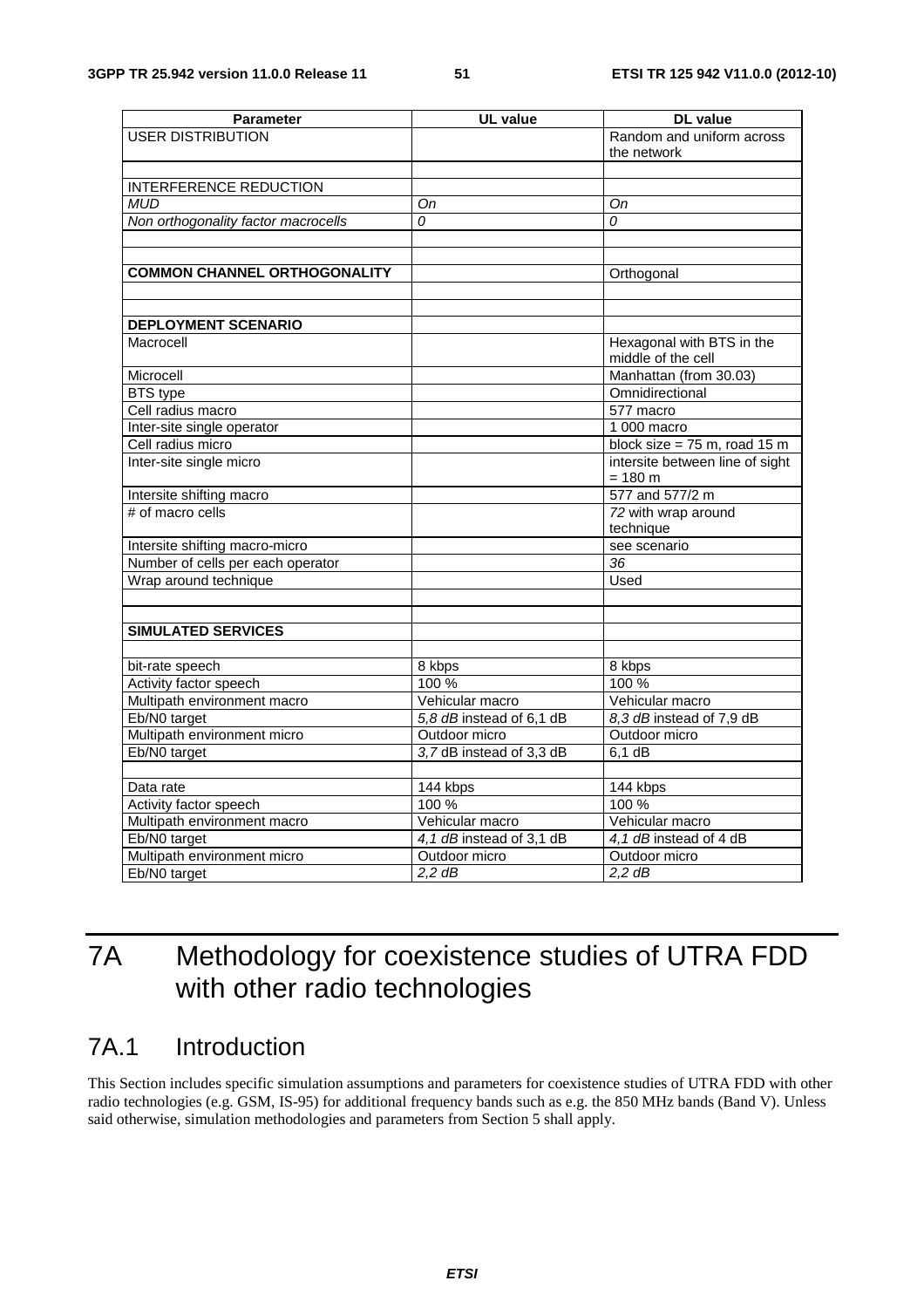# 7A.2 Simulation layout

Fig. 7A.1 shows the generic sectorized simulation layout and worst-case offset between the interfereing systems. For this case, the cell radius *R* is derived from the Inter-site distance ISD as  $R = ISD/3$ .



**Figure 7A.1: Simulation layout** 

The following parameters shall be used in conjunction with this layout:

#### **Table 7A.1**

| <b>Frequency variant</b> | <b>Inter-site Distance</b>              | Comment         |
|--------------------------|-----------------------------------------|-----------------|
| 850 MHz                  | Urban: 1.6 km $(R = 533 \text{ m})$     | From R4-030558. |
|                          | Suburban: $3.2 \text{ km}$ (R = 1067 m) |                 |

### **Table 7A.2**

| Radio technology/<br><b>Frequency variant</b> | Frequency re-use pattern | <b>Comment</b>  |
|-----------------------------------------------|--------------------------|-----------------|
| GSM/GPRS / 850 MHz                            | 4/12, 36 sites           | From R4-030558. |
| IS-136/850 MHz                                | 7/21, 28 sites           | From R4-030558. |
| IS-95/1X/850 MHz                              | 1.16 sites               | From R4-030558. |

# 7A.3 Definition of the propagation models and related parameters

The following general parameters shall be used for UTRA FDD as well as other studied radio technologies: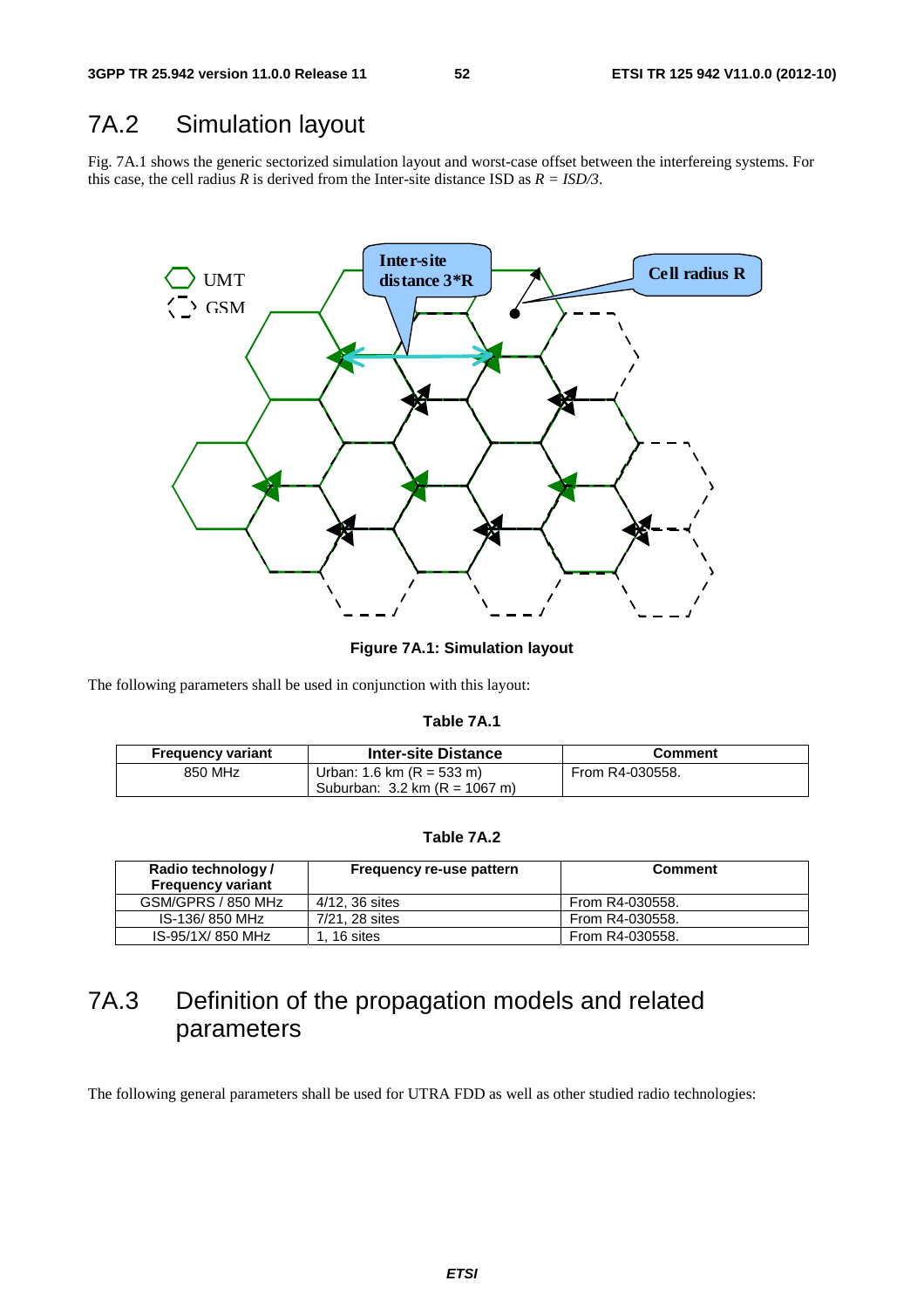| <b>Parameter</b>                                          | <b>Frequency</b><br>variant | Value                                                                                                                                             | <b>Comment</b>                                                                                                                                                                    |
|-----------------------------------------------------------|-----------------------------|---------------------------------------------------------------------------------------------------------------------------------------------------|-----------------------------------------------------------------------------------------------------------------------------------------------------------------------------------|
| Propagation model                                         | 850 MHz                     | Urban:<br>40*(1-0.004*DHb)*LOG10(R)-<br>18*LOG10(DHb)+21*LOG10(f)+80<br>Suburban:<br>40*(1-0.004*DHb)*LOG10(R)-<br>18*LOG10(DHb)+21*LOG10(f)+71.7 | From R4-030558.<br>R denotes the distance in kilometers, f<br>denotes the frequency (i.e., 850) in MHz<br>and DHb denotes the BS antenna height in<br>meters over average rooftop |
| <b>BS</b> Antenna gain<br>(including cable<br>loss)       | 850 MHz                     | 12 dBi                                                                                                                                            | From R4-030558.                                                                                                                                                                   |
| <b>BS</b> Antenna height<br>(above rooftop<br>level), Dhb | 850 MHz                     | Urban: 23.7 m<br>Suburban: 39.7 m                                                                                                                 | assumes rooftop height 12 m<br>assumes rooftop height 6 m<br>From R4-030558.                                                                                                      |
| Minimum Coupling<br>Loss                                  | 850 MHz                     | 70 dB                                                                                                                                             |                                                                                                                                                                                   |
| UE Antenna gain<br>(incl. body<br>losses)                 | 850 MHz                     | 0 dBi                                                                                                                                             |                                                                                                                                                                                   |

**Table 7A.3** 

# 7A.4 Parameters for UTRA FDD frequency variants

All UTRA FDD related parameters and assumptions of Section 5 (for 2 GHz) shall apply also for these frequency variants, with the following exceptions. Furthermore, the chip rate is assumed to be 3.84 Mcps.

### **Table 7A.4**

| <b>Parameter</b> | <b>Frequency</b><br>variant | Value  | <b>Comment</b>                                     |
|------------------|-----------------------------|--------|----------------------------------------------------|
| UL Eb/No target  | 850 MHz                     | 6.1 dB | For 8 kbps speech.<br>Same as for 2 GHz in Sect. 5 |
| DL Eb/No target  | 850 MHz                     | 7.9 dB | For 8 kbps speech.<br>Same as for 2 GHz in Sect. 5 |

# 7A.5 Parameters for other studied radio technologies

The following RF parameters shall be used for other studied radio technologies: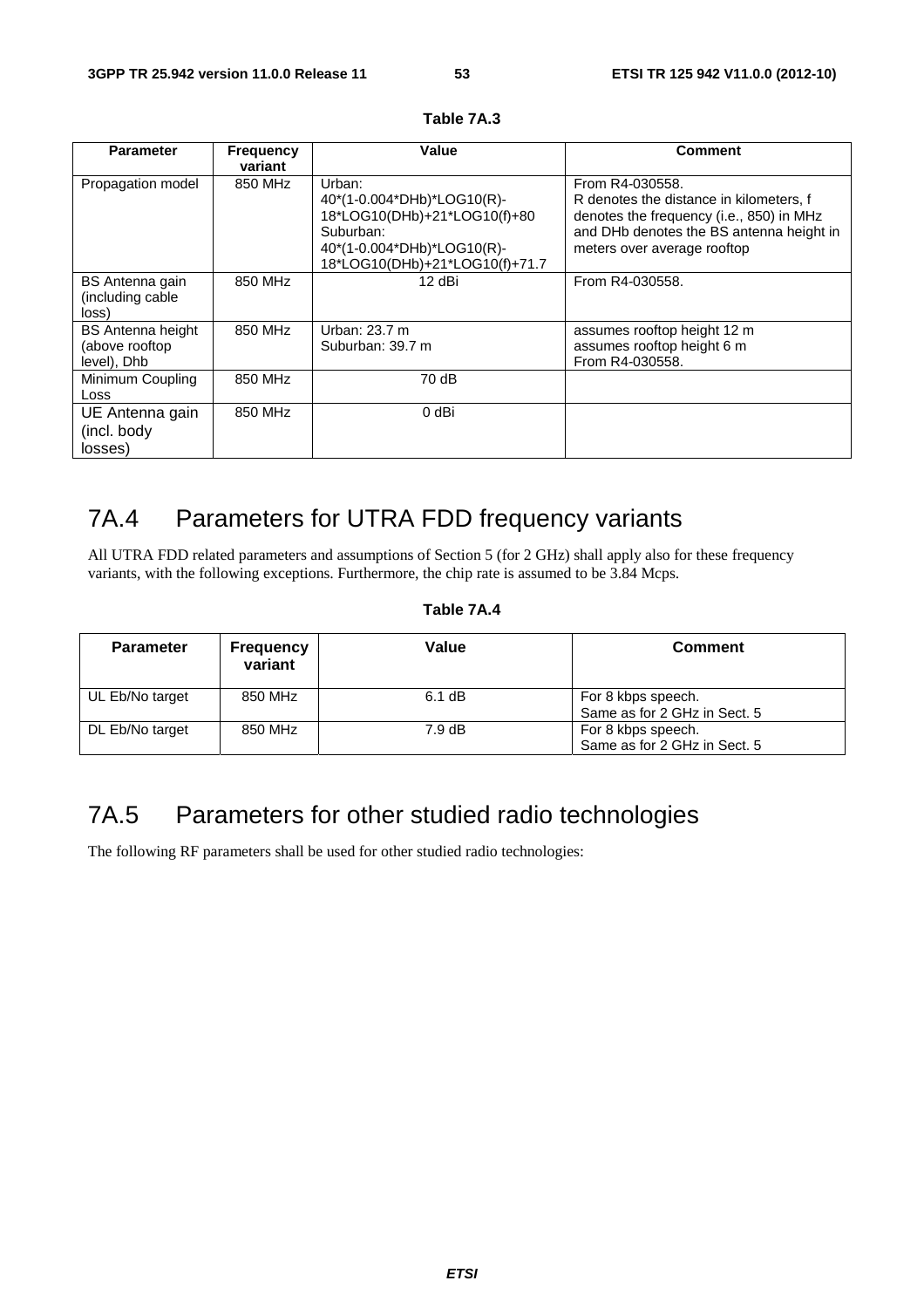| <b>Parameter</b>    | Radio technology /                                    | Value                             | <b>Comment</b>  |
|---------------------|-------------------------------------------------------|-----------------------------------|-----------------|
|                     | <b>Frequency variant</b>                              |                                   |                 |
| Maximum BS          | GSM/GPRS /850 MHz                                     | 40 dBm                            | From R4-030558. |
| power at the        | IS-136 / 850 MHz                                      | 37.5 dBm                          | From R4-030558. |
| antenna input       | $IS-95/1X$                                            | 43 dBm                            | From R4-030558. |
| BS max / min        | GSM/GPRS /850 MHz                                     | 40 dBm / 10 dBm (TRX)             |                 |
| dedicated channel   | IS-136 / 850 MHz                                      | 37.5 dBm / N.A.                   |                 |
| power               | $IS-95/1X$                                            | 32 dBm / 26 dBm                   | From R4-030558. |
| MS max / min        | GSM/GPRS /850 MHz                                     | 33 dBm / 5 dBm                    | From R4-030558. |
| powers              | IS-136 / 850 MHz                                      | 28 dBm / -8 dBm                   | From R4-030558. |
|                     | $IS-95/1X$                                            | 23 dBm / -52 dBm                  | From R4-030558. |
| Power control       | GSM/GPRS /850 MHz                                     | 5dB (Note*)                       | From R4-030558. |
| margin              | IS-136 / 850 MHz                                      | 15dB (Note*)                      | From R4-030558. |
|                     | $IS-95/1X$                                            | N.A. (Note*)                      | From R4-030558. |
| UL Eb/No (or SINR)  | GSM/GPRS /850 MHz                                     | 6 dB SINR                         | From R4-030558. |
| target              | IS-136 / 850 MHz                                      | 13 dB SINR                        | From R4-030558. |
|                     | $IS-95/1X$                                            | IS-95: 7 dB Eb/No for 9.6/14.4    | From R4-030558. |
|                     |                                                       | kbps                              |                 |
|                     |                                                       | 1X:<br>4 dB Eb/No                 |                 |
| DL Eb/No (or SINR)  | GSM/GPRS /850 MHz                                     | 9 dB SINR                         | From R4-030558. |
| target              | IS-136 / 850 MHz                                      | 17 dB SINR                        | From R4-030558. |
|                     | $IS-95/1X$                                            | IS-95: 7 dB Eb/No for 9.6 kbps    | From R4-030558. |
|                     |                                                       | 9 dB Eb/No for 14.4 kbps          |                 |
|                     |                                                       | 1X:5.5 dB Eb/No                   |                 |
| BS noise floor / NF | GSM/GPRS /850 MHz                                     | $-113$ dBm $/7$ dB                | From R4-030558. |
|                     | IS-136 / 850 MHz                                      | $-124$ dBm $/5$ dB                | From R4-030558. |
|                     | IS-95/1X /850 MHz                                     | $-108$ dBm $/5$ dB                | From R4-030558. |
| MS noise floor / NF | GSM/GPRS /850 MHz                                     | $-111$ dBm / 9 dB                 | From R4-030558. |
|                     | IS-136 / 850 MHz                                      | $-120$ dBm / 9 dB                 | From R4-030558. |
|                     | IS-95/1X / 850 MHz                                    | $-104$ dBm / 9 dB                 | From R4-030558. |
| UL loading          | GSM/GPRS /850 MHz                                     | N.A.                              |                 |
|                     | IS-136 / 850 MHz                                      | N.A.                              |                 |
|                     | $IS-95/1X$                                            | IS-95: 6 dB, or 3.5 dB could also | From R4-030558. |
|                     |                                                       | be analyzed                       |                 |
|                     |                                                       | 1X:<br>5.5dB                      |                 |
| Note *:             | Stabilization algorithm same as for WCDMA (C/I based) |                                   |                 |

**Table 7A.5**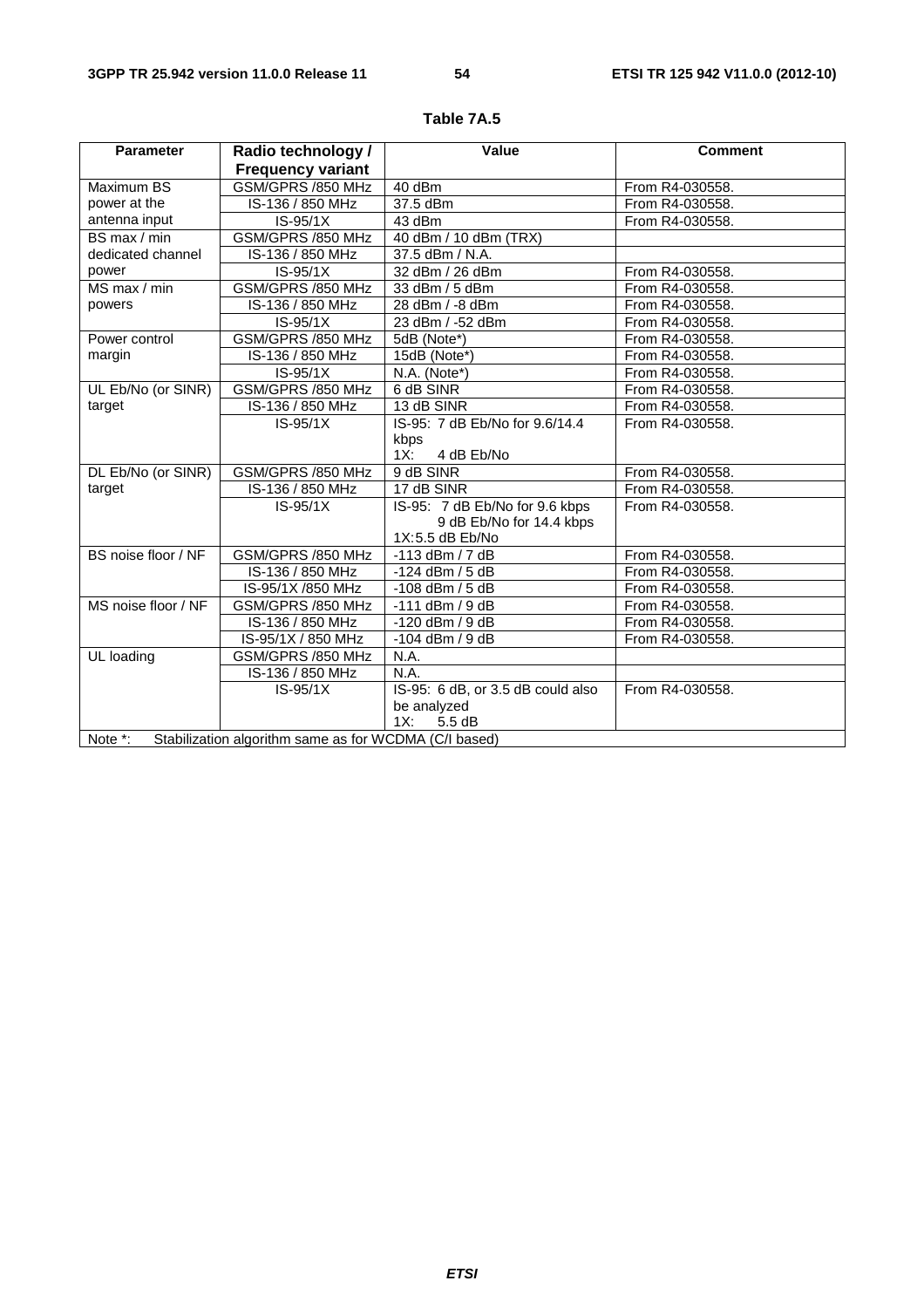# 8 Results, implementation issues, and recommendations

This clause is intended to collect results on carrier spacing evaluations and maybe some recommendation on deployment coordination, or on multi-layers deployment.

# 8.1 FDD/FDD

# 8.1.1 ACIR for 21 dBm terminals

[Editor's note: currently only results related to the macro-macro case and 8 kbps are included, for both UL and DL. Some results on the 144 kbps case available but NOT included yet.]

Results are presented for the following cases detailed below; UL and DL 8 Kbps speech service:

- intermediate case scenario where the second system are located at a half-cell radius shift;
- worst case scenario where the second system base stations are located at the cell border of the first system;
- average results for intermediate and worst case.

### 8.1.1.1 UL Speech (8 kbps): ACIR Intermediate macro to macro case

| ACIR (dB) | <b>DoCoMo</b> | Nokia     | Ericsson | Motorola | <b>Alcatel</b> | Average |
|-----------|---------------|-----------|----------|----------|----------------|---------|
| 25        | 90.69%        | 91.00 %   | 91.36%   | 90,90 %  | 91.82 %        | 91.15 % |
| 30        | 96.85 %       | 97.40%    | 97.16%   | 96.89 %  | 97.16%         | 97.09 % |
| 35        | 98.93 %       | $99.00\%$ | 99.02 %  | 98,89 %  | 99.07 %        | 98.98%  |
| 40        | 99.53%        | 99.70 %   | 99.68 %  | 99,63 %  | 99.70 %        | 99,65 % |



| Figure 8.1 |  |
|------------|--|
|------------|--|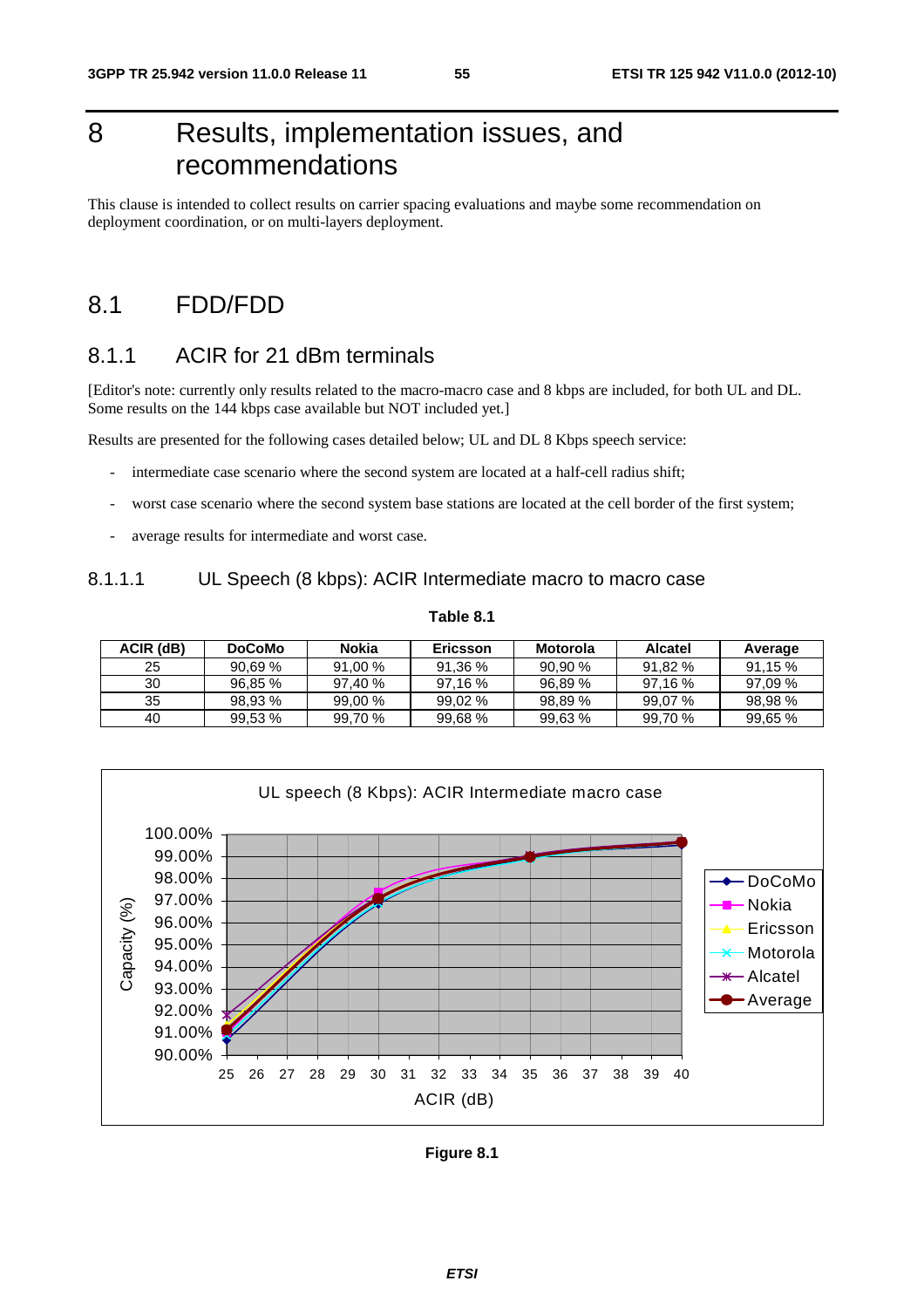# 8.1.1.2 UL Speech (8 kbps): ACIR worst macro to macro case

| ACIR (dB) | <b>DoCoMo</b> | Nokia   | <b>Ericsson</b> | <b>Motorola</b> | <b>Alcatel</b> | Average |
|-----------|---------------|---------|-----------------|-----------------|----------------|---------|
| 25        | 87.50 %       | 87.00 % | 87.70 %         | 88.08 %         | 88.45 %        | 87.75 % |
| 30        | 95.42 %       | 96.20 % | 95.82 %         | 95.71 %         | 95.90 %        | 95,81 % |
| 35        | 98.57 %       | 98.90 % | 98.57 %         | 98.59%          | 98.68%         | 98,66 % |
| 40        | 99,50 %       | 99.70 % | 99,53 %         | 99,56 %         | 99,57 %        | 99,57 % |





**Figure 8.2** 

| 8.1.1 |  |  |  |
|-------|--|--|--|
|       |  |  |  |

|  | able 8 |
|--|--------|

DL Speech (8 kbps): ACIR intermediate macro to macro case

| ACIR (dB) | <b>DoCoMo</b> | Nokia<br>Ericsson |         | Motorola | Average |
|-----------|---------------|-------------------|---------|----------|---------|
| 25        | 86.54 %       | 93.50%            | 89.41 % | 87,01 %  | 89.12 % |
| 30        | 94.16 %       | 97.40 %           | 95,35 % | 94,28 %  | 95,30 % |
| 35        | 97.73 %       | 99,00 %           | 98.21 % | 97.91 %  | 98.21 % |
| 40        | $99.09\%$     | 99.90%            | 99.29 % | 99,34 %  | 99.41 % |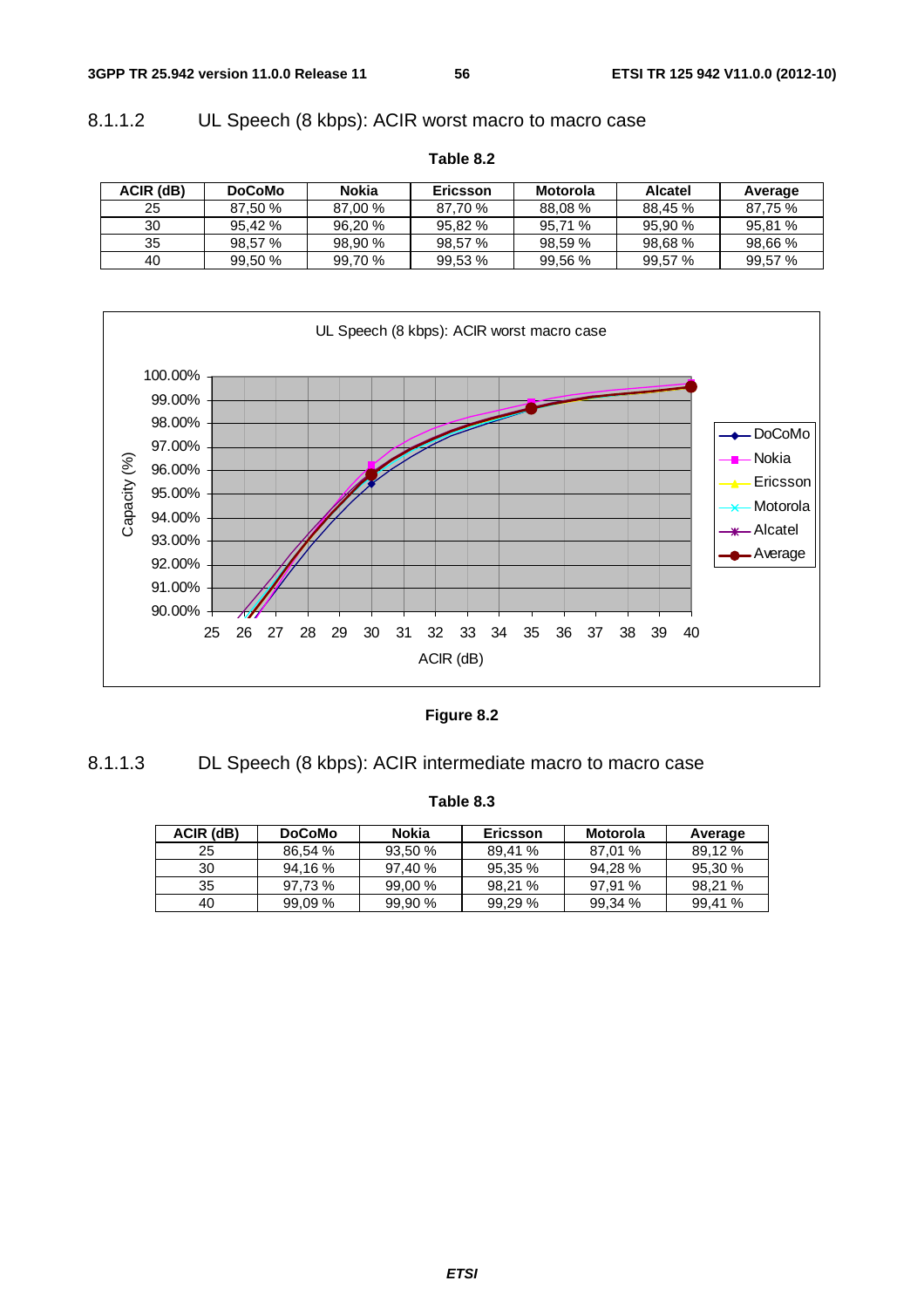

**Figure 8.3** 



**Table 8.4** 

| ACIR (dB) | <b>DoCoMo</b> | Nokia<br>Ericsson |         | Motorola | Average |
|-----------|---------------|-------------------|---------|----------|---------|
| 25        | 84.90 %       | 91.00%            | 86,29 % | 84.70 %  | 86.72 % |
| 30        | 92.84 %       | 95.50%            | 94,10 % | 92,90 %  | 93.84 % |
| 35        | 97.20 %       | 98.20 %           | 98.07 % | 97,25 %  | 97.68%  |
| 40        | 98.71 %       | 99.10%            | 99.18 % | 99,06%   | 99.01%  |



**Figure 8.4**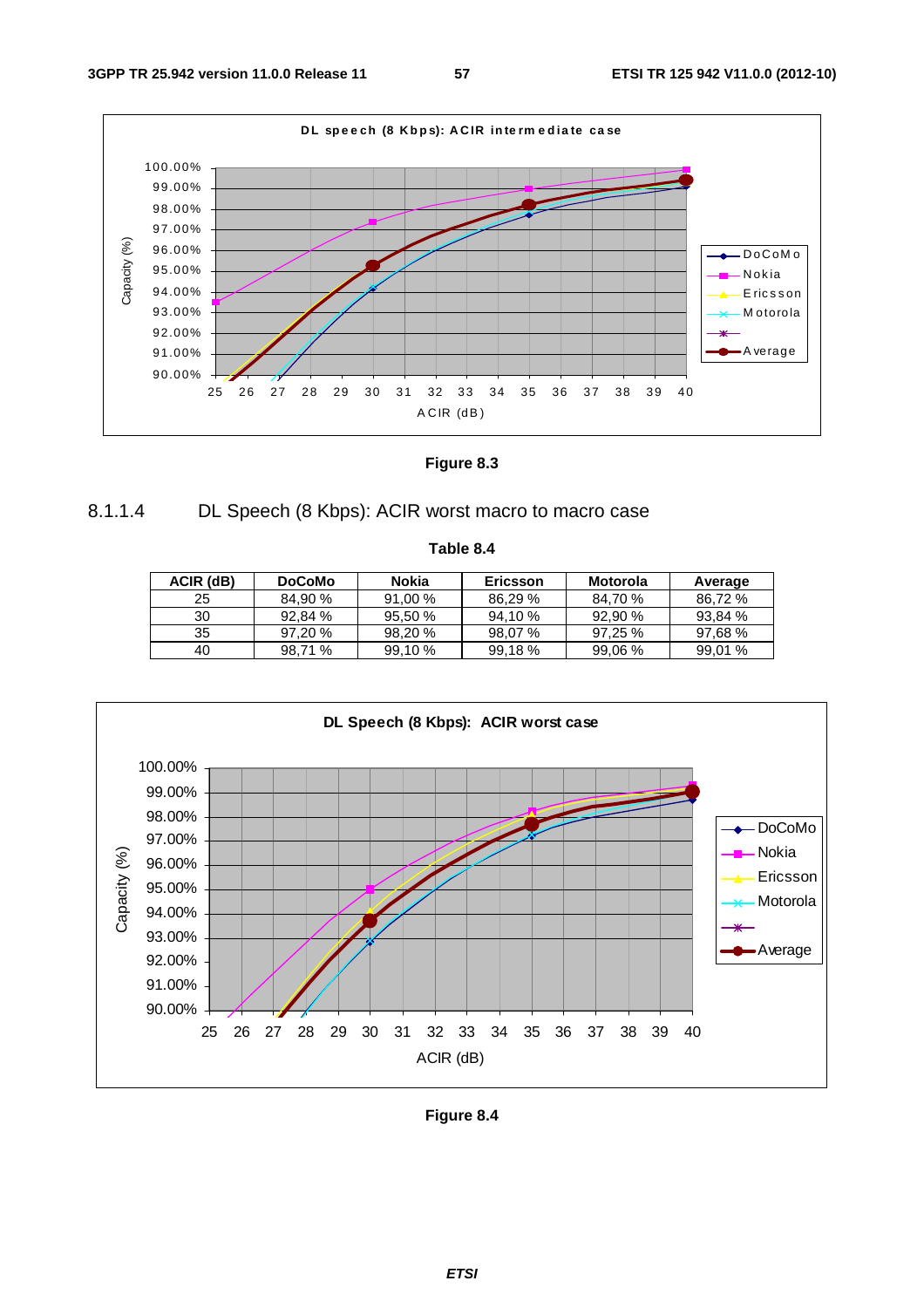# 8.1.2 ACIR for 24 dBm terminals

In the following, results for UL ACIR with 24 dBm terminals are provided, for both speech (8 kbps) and data (144 kbps); the results are compared with those obtained with 21 dBm terminals.

### 8.1.2.1 UL Speech (8 kbps): macro to macro



**Figure 8.5**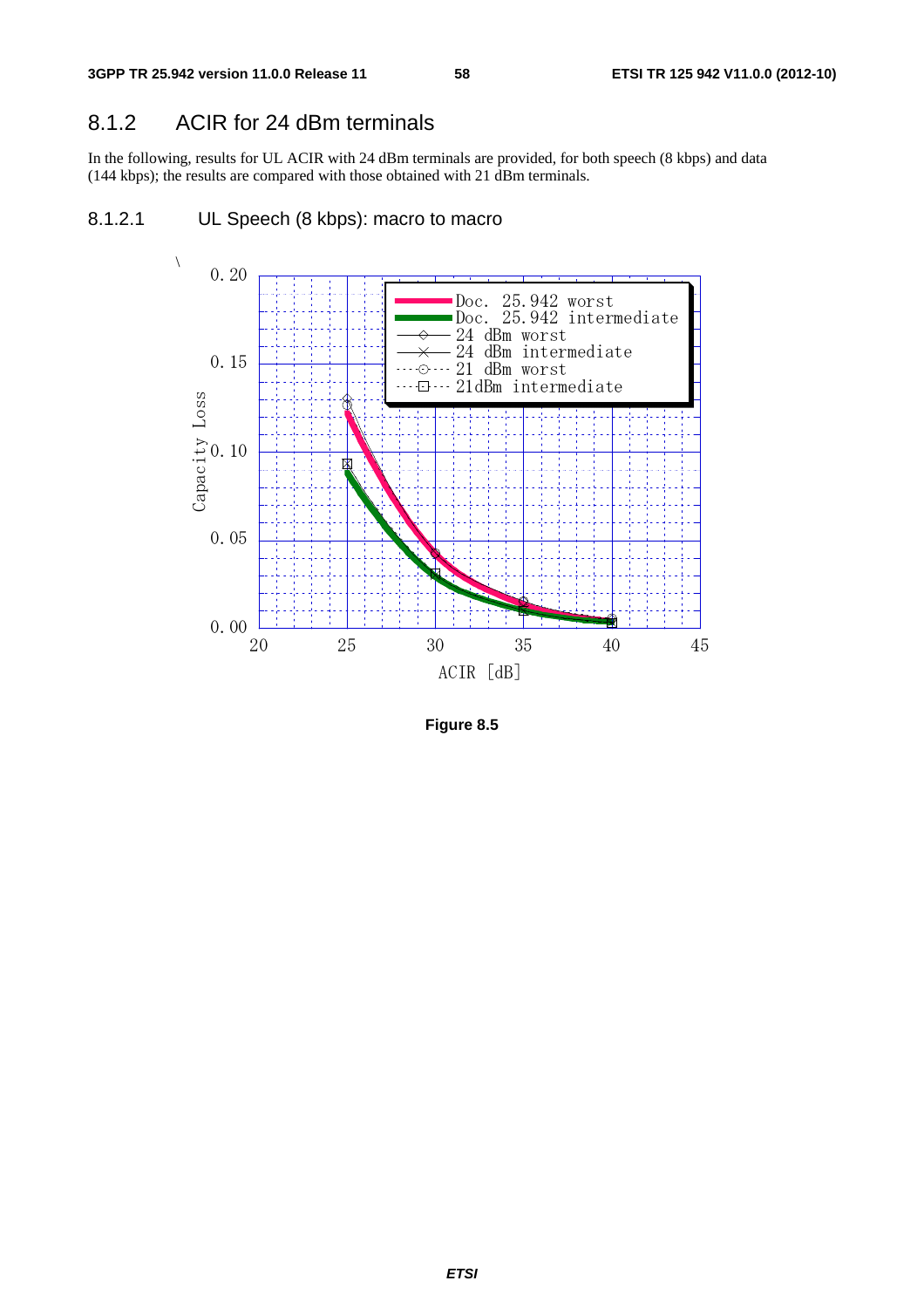### 8.1.2.2 UL Data (144 kbps): macro to macro



**Figure 8.6** 

### 8.1.3 BTS Receiver Blocking

### 8.1.3.1 Simulation Results for 1 Km cell radius

[Editor's note: Please note that the results of the simulations are still within brackets.]

The first graph shows the overall CDF of the input signals to the receivers, and the second shows an expanded view of the occurrences having probability greater than .999. It can be seen that under the conditions of this simulation, the largest signal occurs at an amplitude of -54 dBm, and this occurs in less than 0,1 % of the cases. A minimum coupling loss scenario would have produced more pessimistic results.

Of course, the conditions just described are for a 21 dBm terminal. Simulations have not been done for a higher power terminal, but it is reasonable to assume that approximate scaling of the power levels by 12 dB (from 21 dBm to 33 dBm) should occur. Therefore, it may be proposed that  $-54 + 12 = -42$  dBm should be considered a reasonable (if not slightly pessimistic) maximum value for the largest W-CDMA blocking signals.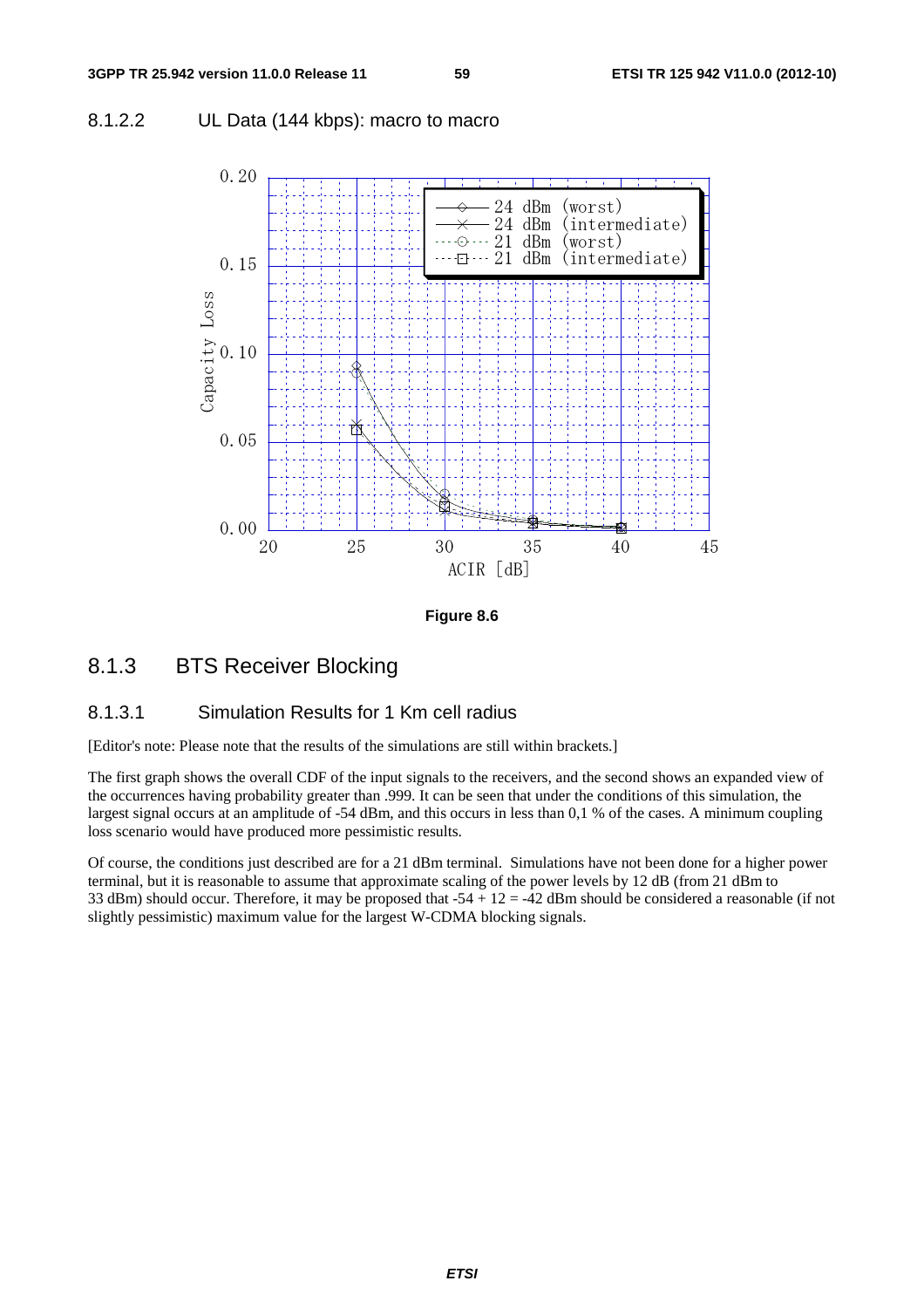

**Figure 8.7**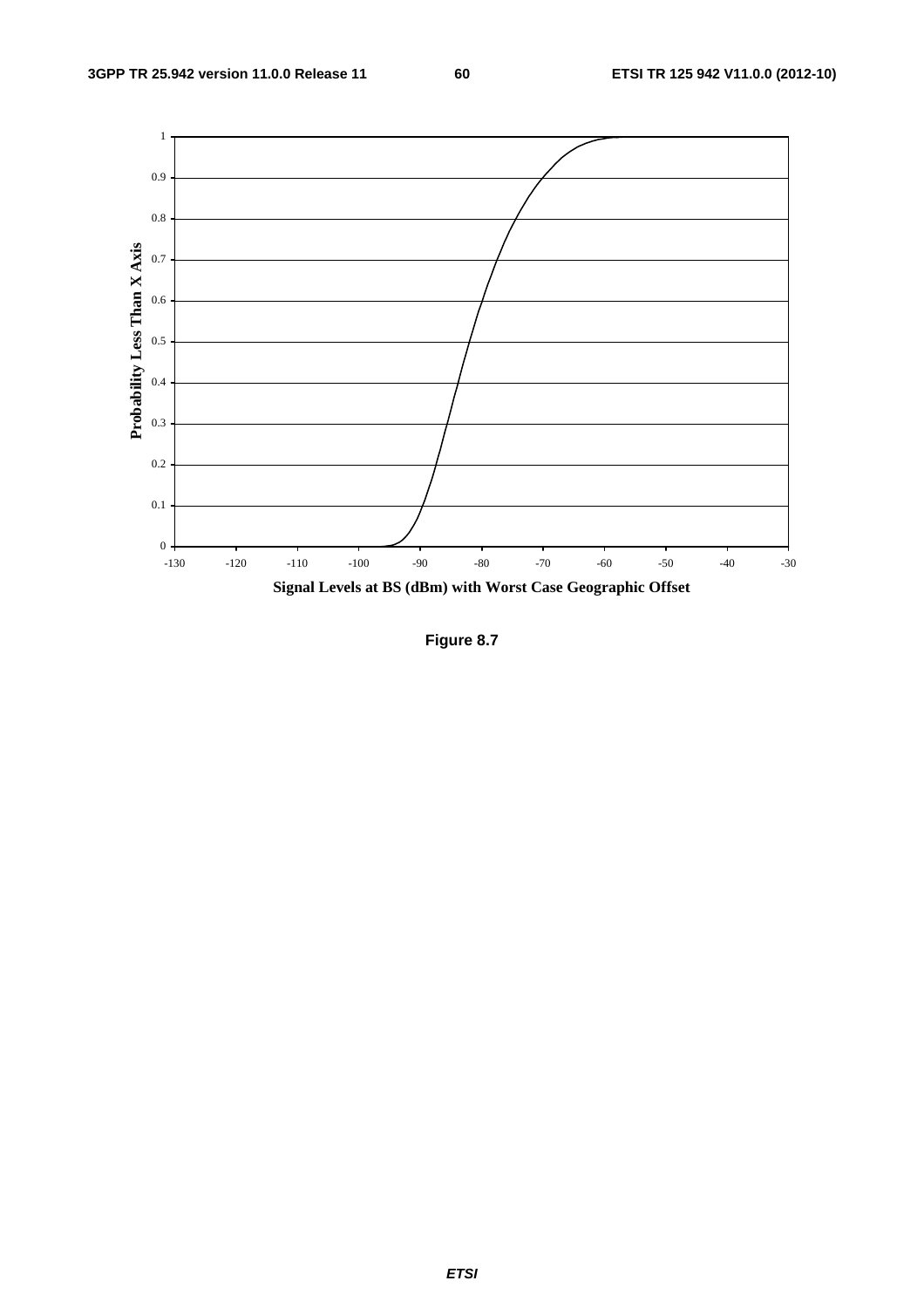

#### **Figure 8.8**

### 8.1.3.2 Simulation Results for 5 Km cell radius

Figure 8.9 shows the overall CDF of the input signals to the receivers using speech only, and figure 8.10 shows an expanded view of the occurrences having probability greater than .998. A sharp discontinuity can be seen at the -49 dBm input level in the expanded view. This occurs because in large cells there are a few occurrences of users operating at their maximum transmitted power level of 21 dBm while they are also close enough to another network's cell to produce a minimum coupling loss condition. Therefore, for this large of a cell, the received signal power level corresponding to 99,99 % of the occurrences is very close to the level dictated by MCL and is about -49 dBm  $(= 21$  dBm  $- 70$  dB).

The condition just described is for speech only systems with a maximum transmitted power level of 21 dBm. It is probably reasonable to assume that mixed speech and data systems would produce approximately the same result if the maximum power level for a data terminal were also 21 dBm. This is the case given in [12]. However, 33 dBm data terminals may exist, so it would be desirable to consider this higher power case also.

Figures 8.11and 8.12 show the CDF of the input signals to the receivers in mixed speech and data systems. These indicate that 99,99 % of occurrences of the input signals to the receivers are about –40 dBm or less. Of course, with this large of a cell, the absolute maximum signal is dictated by MCL also and is only a few dB higher (33 dBm – 70 dB = -37 dBm).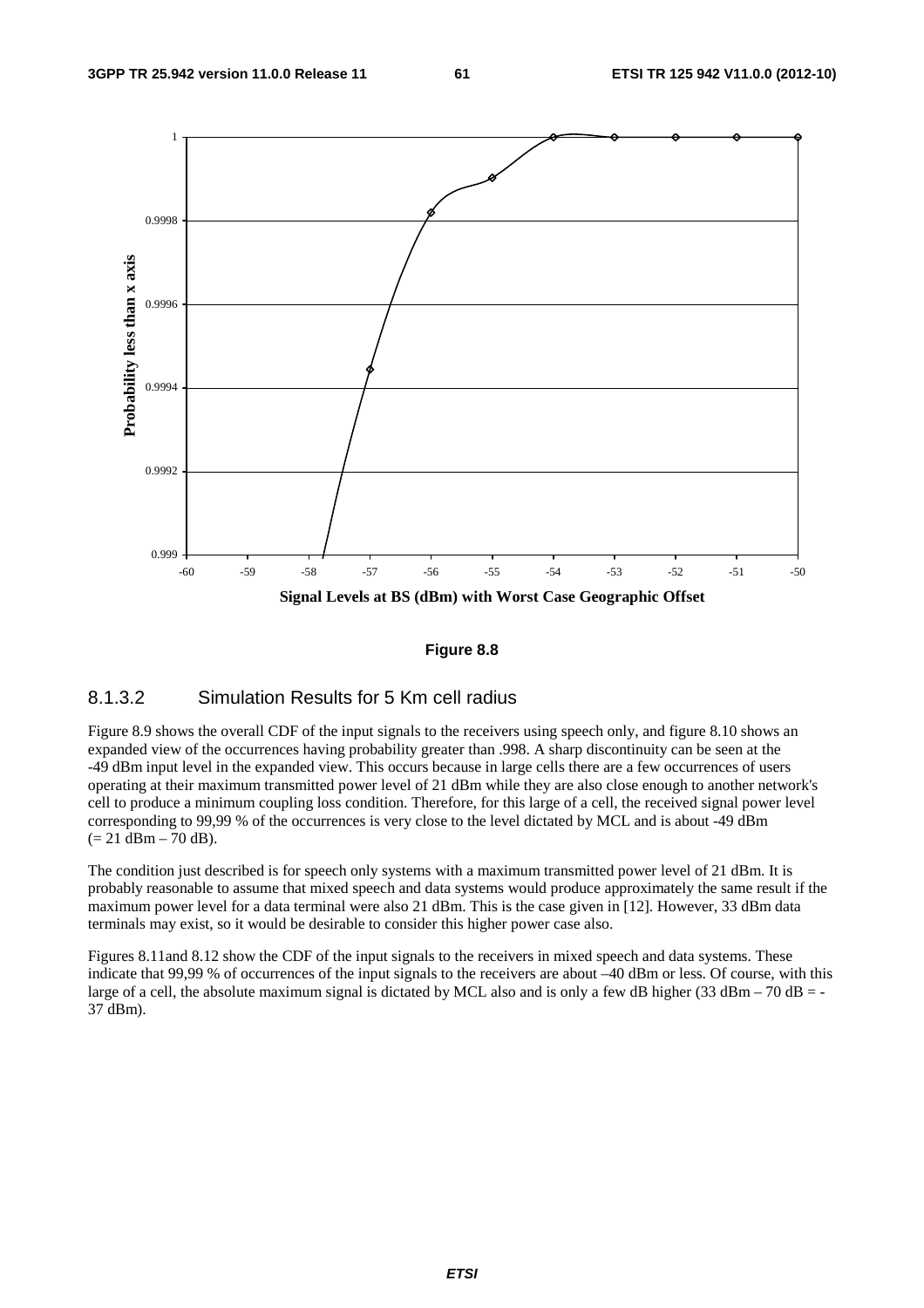

**Figure 8.9: CDF of Total Signal for Speech Only System with 5 km Cells and Worst Case Geographic Offset** 



**Figure 8.10: CDF of Total Signal for Speech Only System with 5 km Cells and Worst Case Geographic Offset** 



**Figure 8.11: CDF of Total Signal for Mixed Speech and Data System with 5 km Cells and Worst Case Geographic Offset**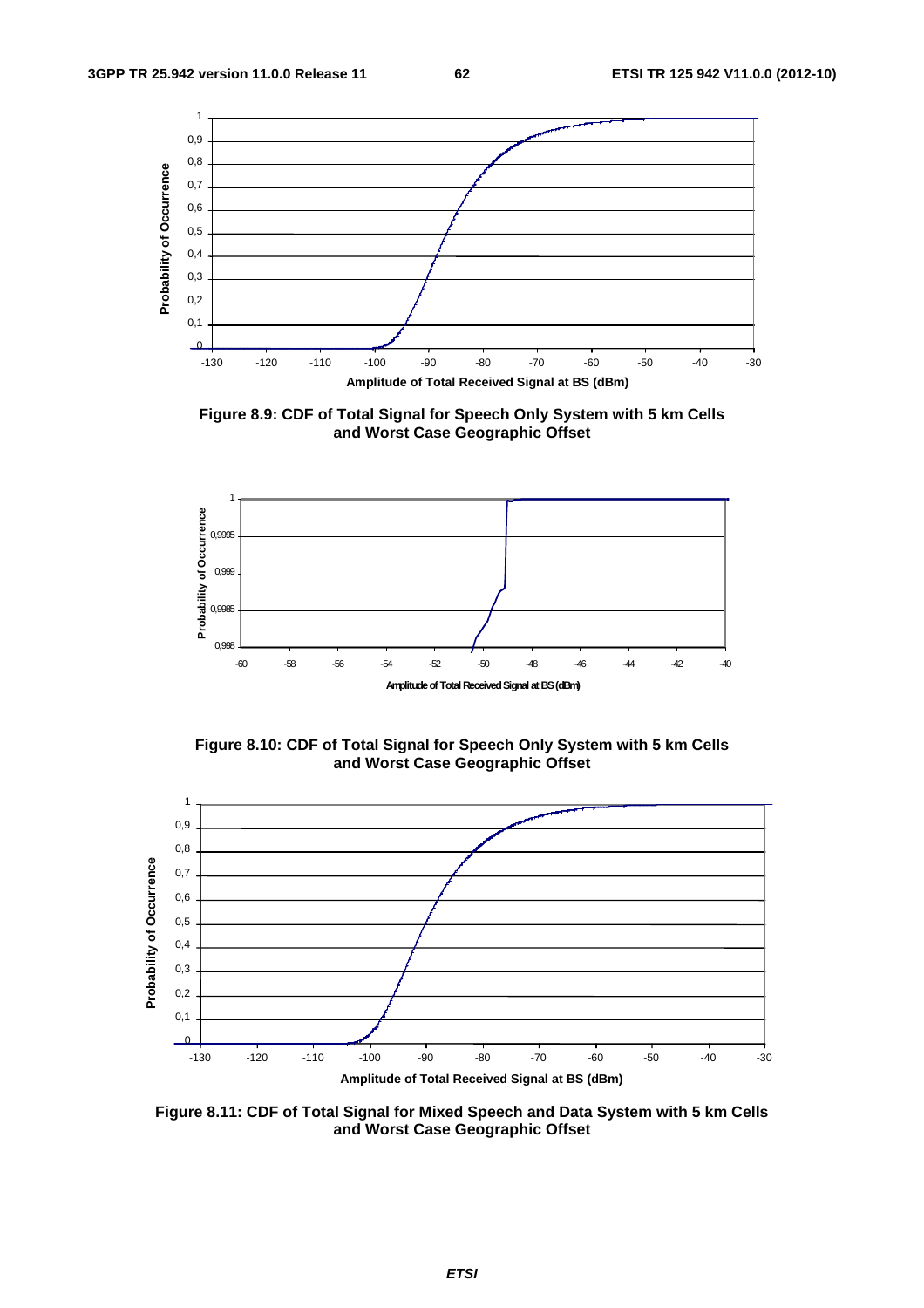

#### **Figure 8.12: CDF of Total Signal for Mixed Speech and Data System with 5 km Cells and Worst Case Geographic Offset**

Recent proposals from other companies have indicated that it may be desirable to allow more than the 3 dB degradation in sensitivity that is typically used in the measurement of a blocking spec. This is probably reasonable since:

- 1) the interfering UE's spurious and noise are going to dominate the noise in the victim cell in a real system; and
- 2) the measurement equipment is approaching the limit of its capability in the performance of this test.

The first comment is evident by observing that the interfering UE's noise two channels from its assigned frequency is probably typically in the range of -90 dBm  $(= -40$  dBm - 50 dB), which is greatly larger than the typical noise floor of the receiver at -103 dBm. The second comment is evident by observing that the typical noise floor of most high quality signal generators is 65 dBc to 70 dBc with a W-CDMA signal. This results in test equipment generated noise of -105 to -110 dBm, which can produce a significant error in the blocking measurement.

In view of these concerns, it is probably reasonable to allow more than a 3 dB increase in the specified sensitivity level under the blocking condition. Other proposals recommend up to a 13 dB sensitivity degradation in the blocking spec and a 6 dB degradation in similar specs (like receiver spurious and IM). Motorola would consider 6 dB preferable.

In conclusion, the in-band blocking specification for UTRA should be -40 dBm (assuming that 33 dBm terminals will exist), and the interfering (blocking) test signal should be an HPSK carrier. A 6 dB degradation in sensitivity under the blocking condition should be allowed.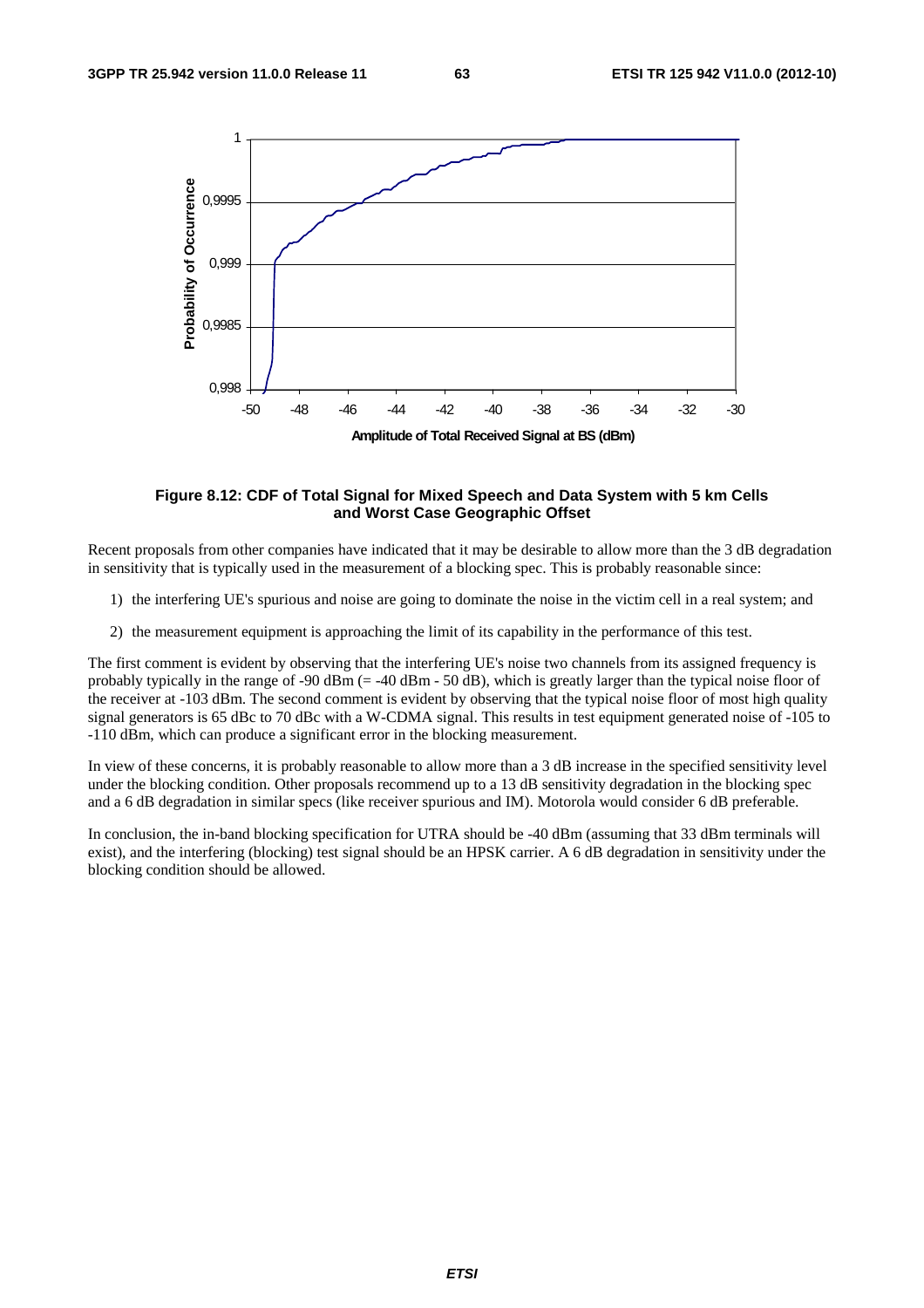### 8.1.3.3 Simulation Results for macro-micro simulation scenario with 1 and 2 Km interfering macro cell radius



#### **Figure 8.13: Zoom: Macro – Micro Blocking data in one plot UE 33 dBm 1,2 and 5km (5 km case for additional information only).**

Figure 8.13 shows a typical scenario for pure data UEs (33dBm) in a Macro cell network with cell radii of 1, 2 or 5 km (5 km case for additional information only).

According to , Sect 8.4.2.2 the target blocking probability for a macro-macro scenario was assumed to be 1e-4 for the victim BS. Considering that a micro BS will typically deploy only 1 carrier and also that additional coverage may be available from an overlaid macro network (ie single operator HCS scenario), the event of blocking a micro BS may be considered as less severe then the blocking of a multi-carrier macro BS. Hence, a slightly higher blocking probability of 2e-4 is assumed for the micro BS to reflect this difference and to avoid overly conservative blocking criteria.

It can be seen from Figure 8.13 that the Blocking performance requirement for a general purpose BS of –40dBm interfering Signal mean power, as it is specified in TS 25.104 (Rel.99, Rel. 4 and Rel. 5), is not sufficient for a FDD Medium Range (Micro) base station (BS).

It has been shown in Figure 8.13 (which represents the worst case) that for a high power UE (33dBm, data 144kbps) only in 0.02% of the cases the received power is larger or equal to –35dBm and it is recommended to use this value as new blocking requirement.

### 8.1.4 Transmit intermodulation for the UE

User Equipment(s) transmitting in close vicinity of each other can produce intermodulation products, which can fall into the UE, or BS receive band as an unwanted interfering signal. The transmit intermodulation performance is a measure of the capability of the transmitter to inhibit the generation of signals in its non linear elements caused by presence of the wanted signal and an interfering signal reaching the transmitter via the antenna.

The UE intermodulation attenuation is defined by the ratio of the output power of the wanted signal to the output power of the intermodulation product when an interfering CW signal is added at a level below the wanted signal. Both the wanted signal power and the IM product power are measured with a filter that has a Root-Raised Cosine (RRC) filter response with roll-off  $\alpha = 0.22$  and a bandwidth equal to the chip rate. This test procedure is identical to the ALCR requirement with the exception of the interfering signal.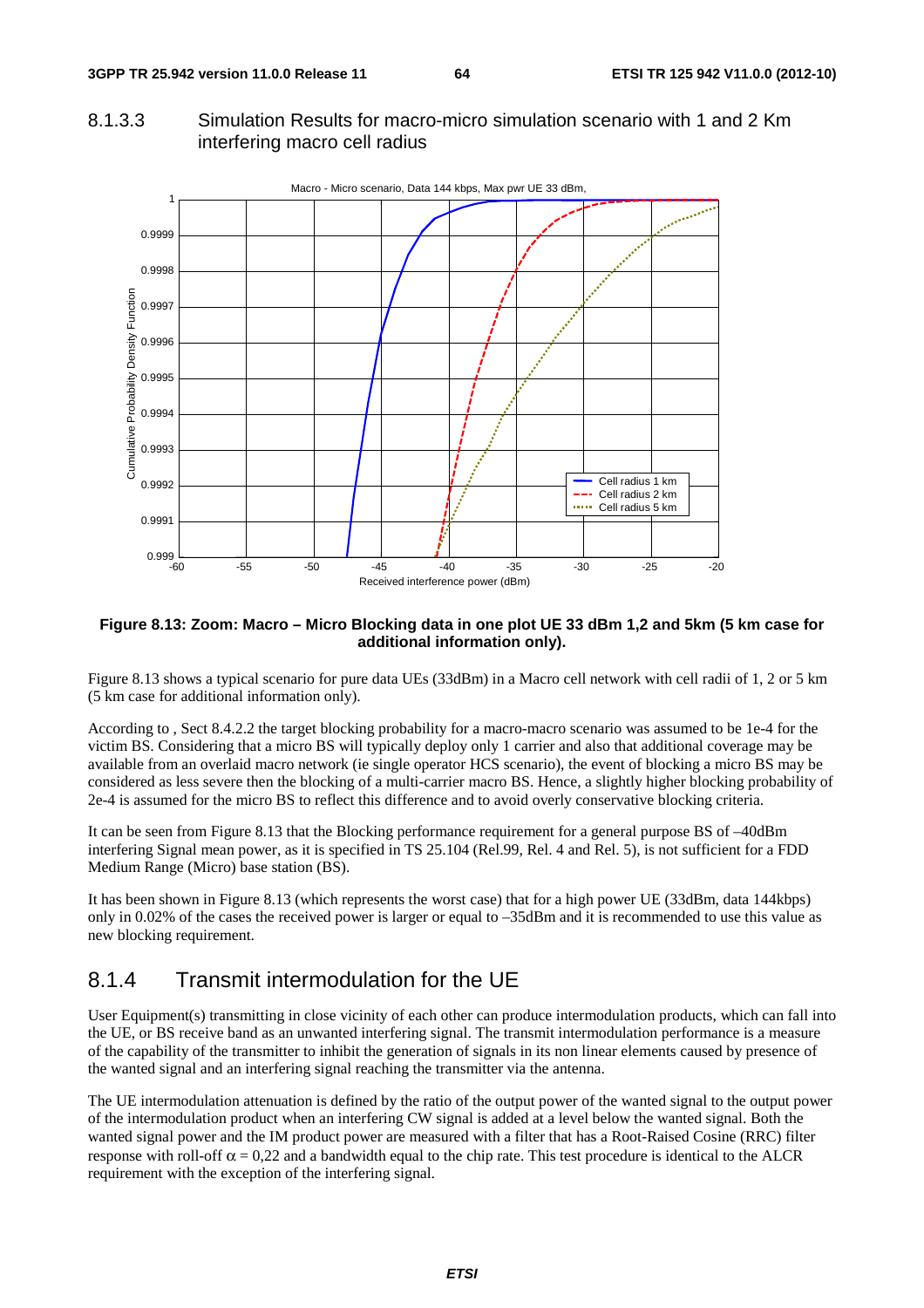Therefore when performing this test, it is impossible to separate the contribution due to ACLR due to the wanted signal which would fall into the  $1<sup>st</sup>$  and  $2<sup>nd</sup>$  adjacent channel from the IMD product due to addition of interfering signal. Therefore the IMD cannot be specified to be the same value as the ALCR and has to be a lower value to account for the worst case ALCR contribution.

It is proposed the IMD value should be lower than the ACLR value by 2 dB. This value is to ensure the overall specification is consistent.

### 8.1.5 Rational on test parameters for UE adjacent channel selectivity

Adjacent Channel Selectivity (ACS) is a measure of a receiver's ability to receive a W-CDMA signal at its assigned channel frequency in the presence of an adjacent channel signal at a given frequency offset from the centre frequency of the assigned channel. ACS is the ratio of the receive filter attenuation on the assigned channel frequency to the receive filter attenuation on the adjacent channel(s).

However it is not possible to directly measure the ACS, instead the lower and upper range of test parameters must be chosen where the BER shall not exceed 0.001. The simulation scenarios and results leading to the Case 2 test parameter on  $I_{\text{oac}}$  in [2] are then presented in this section.

### 8.1.5.1 Macro / Micro Scenario

The Macro/Micro cell plan is based on chapter 5.1.3 as also shown in Figure 8.13A. Only the macro layer was simulated. For the micro BS, a constant total BS output power is assumed. Results logged only from the 3 macro cells overlapping with the micro area. 72 Micro BS are within an area of 1km x 1km.

Macro antenna pattern Omnidirectional Macro antenna gain 11 dBi Micro antenna gain 11 dBi Number of macro BS 19 Wrap around yes Cell radius 577 m Path loss (towards macro BS)  $15.3+37.6\log(d)$  [d] = m MCL, macro 70 dB MCL, micro 53 dB Std of the logn fading 10 dB Correlation between sites 0.5 Decorrelation distance 0 m Downlink orthogonality 0.2 UE noise figure 9 dB ACIR until switched off 33 dB (excluding scenarios with mask) Max BS power 20 W Common Channel power 2 W Max power per link 1 W Max #links in active set 2 SoHO window 3 dB CIR target  $-18.98$  dB (12.2 kbps, Eb/N0 = 6 dB)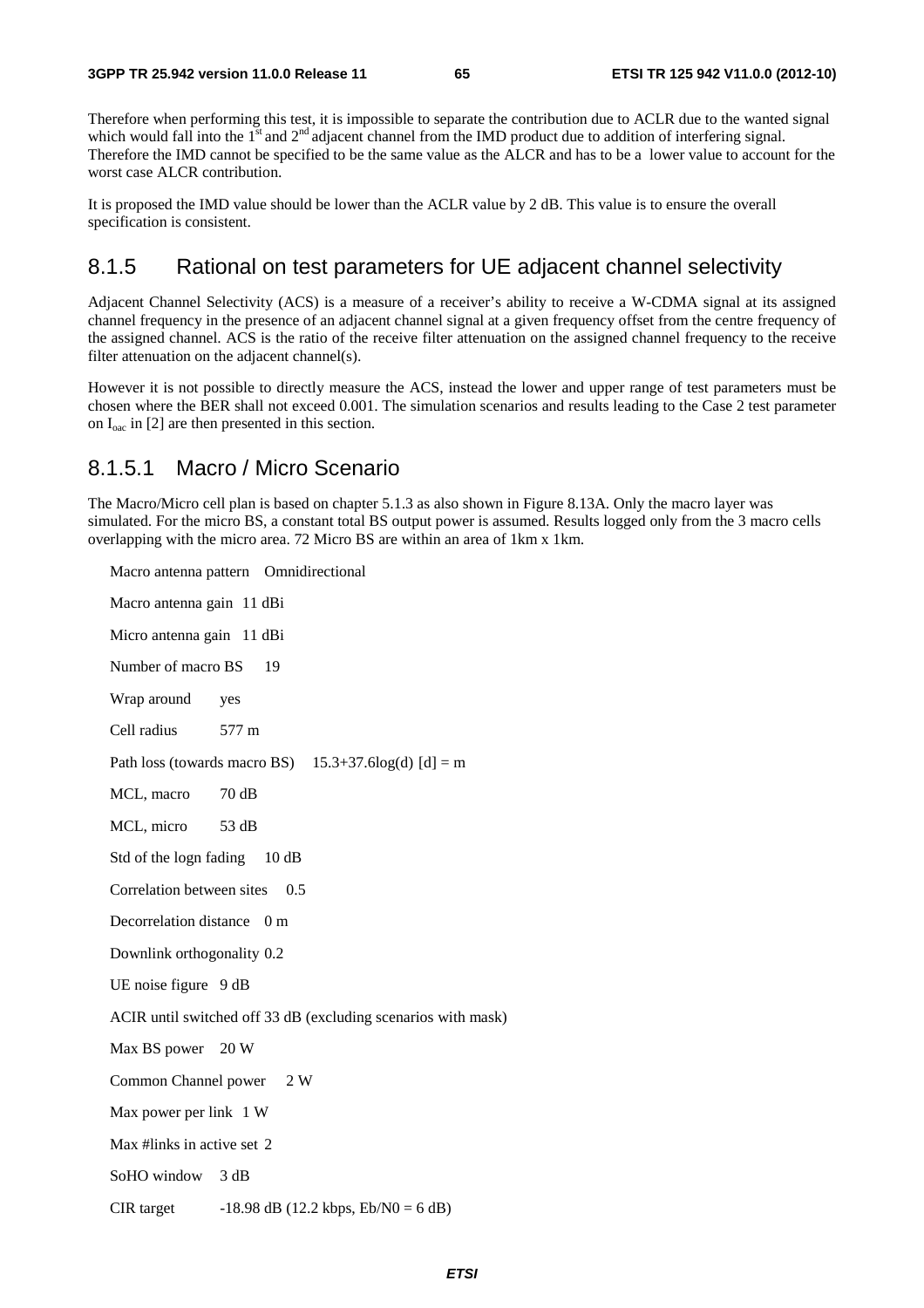Dropping threshold -19.48 dB (Quality-based dropping)



**Figure 8.13A** 

Simulation strategy: Snap-Shots:

Users are randomly placed over the system. If users in are in outage, they are removed one-by-one. If the BS is overloaded by means of power, remove a user, which has experienced the BS in question as "best server during call setup" (remove one user at a time). After each action, find a balanced situation and continue to remove more users if needed.

Grade-of-service is obtained in the end when no users are in outage, and all BS are below 20 W (GoS = #users left in the system / #users in the beginning).

### 8.1.5.2 OnOff Characteristic

All simulation results under this chapter are based on the assumption that if the experienced ACI is higher than the investigated value, the call will be dropped due to unknown characteristics of UE when received ACI exceeds a particular one under investigation.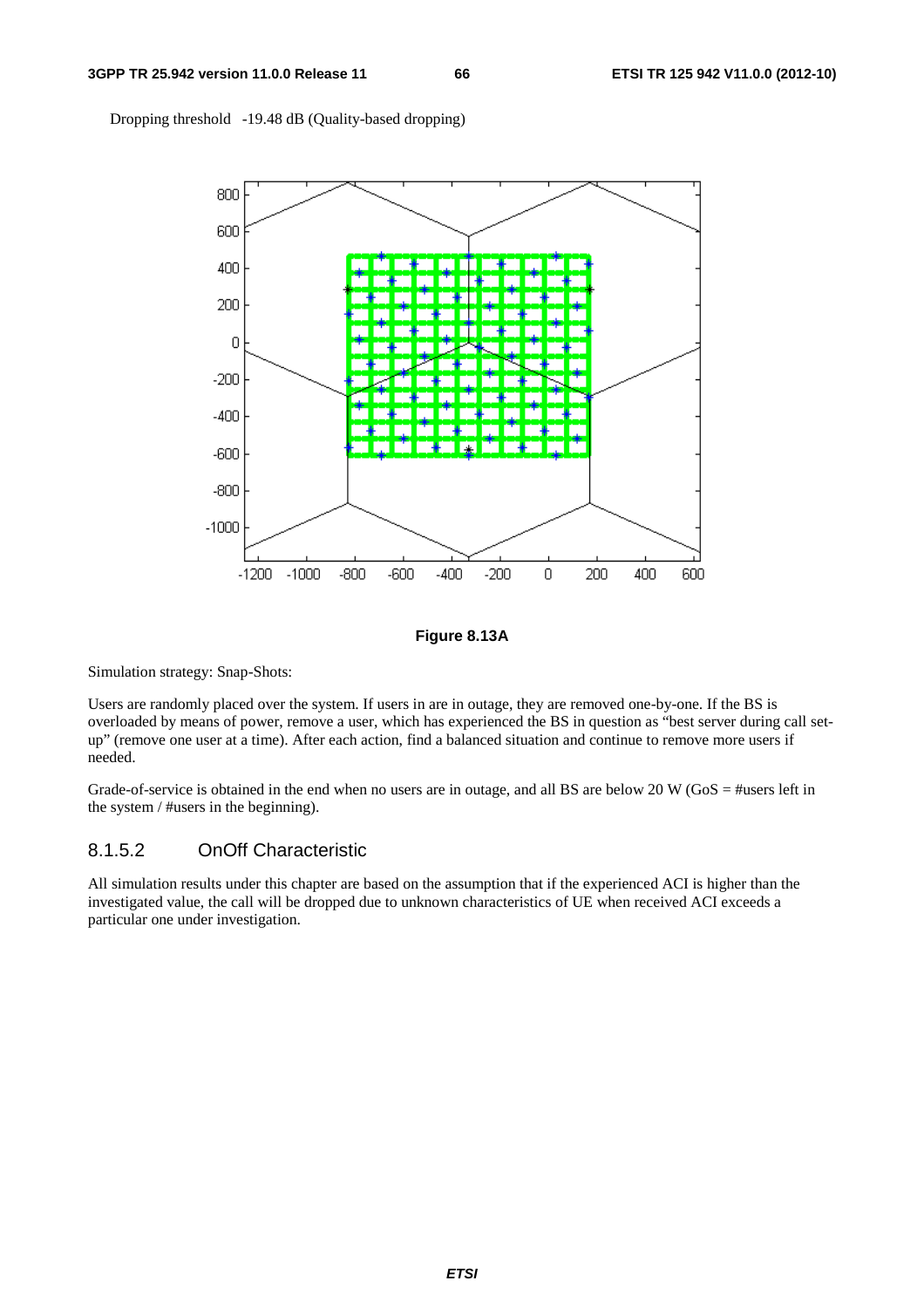### 8.1.5.2.1 Macro-Micro (38dBm) with UE ACS OnOff Characteristic





### 8.1.5.2.2 Macro- Single Micro (38dBm) with UE ACS OnOff Characteristic

The macro-Micro cell plan in chapter 5.1.3 is the worst case and highly pessimistic, therefore macro-micro scenario was also simulated with only one micro in the macro cell grid. Results collected from all three macro cells.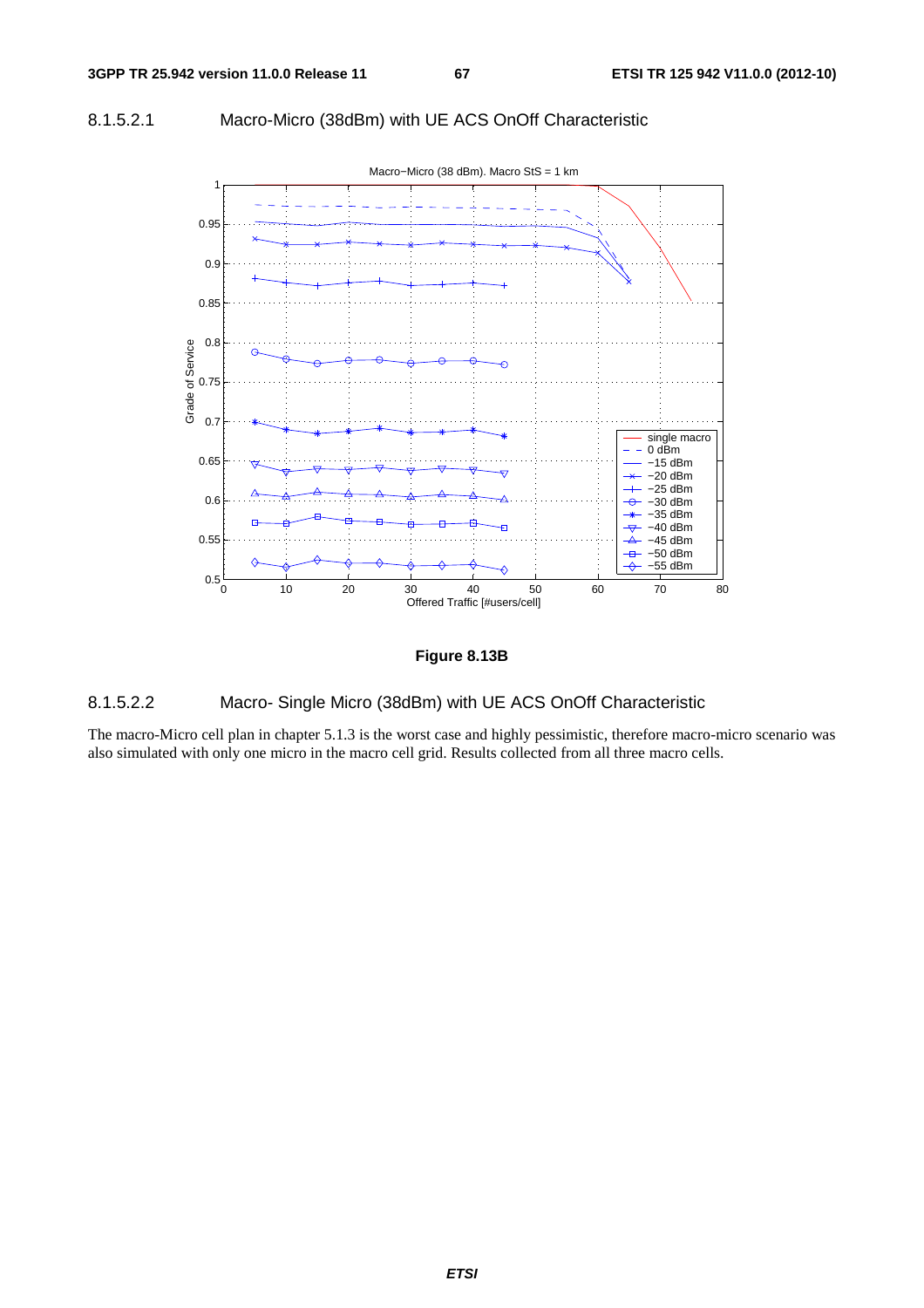



### 8.1.5.3 UE ACS Mask Characteristic

All simulation results under this chapter are based on the assumption that if the experienced ACI is higher than the investigated value, the ACS performance will degrade graceful up to a certain level (here up to –15dBm).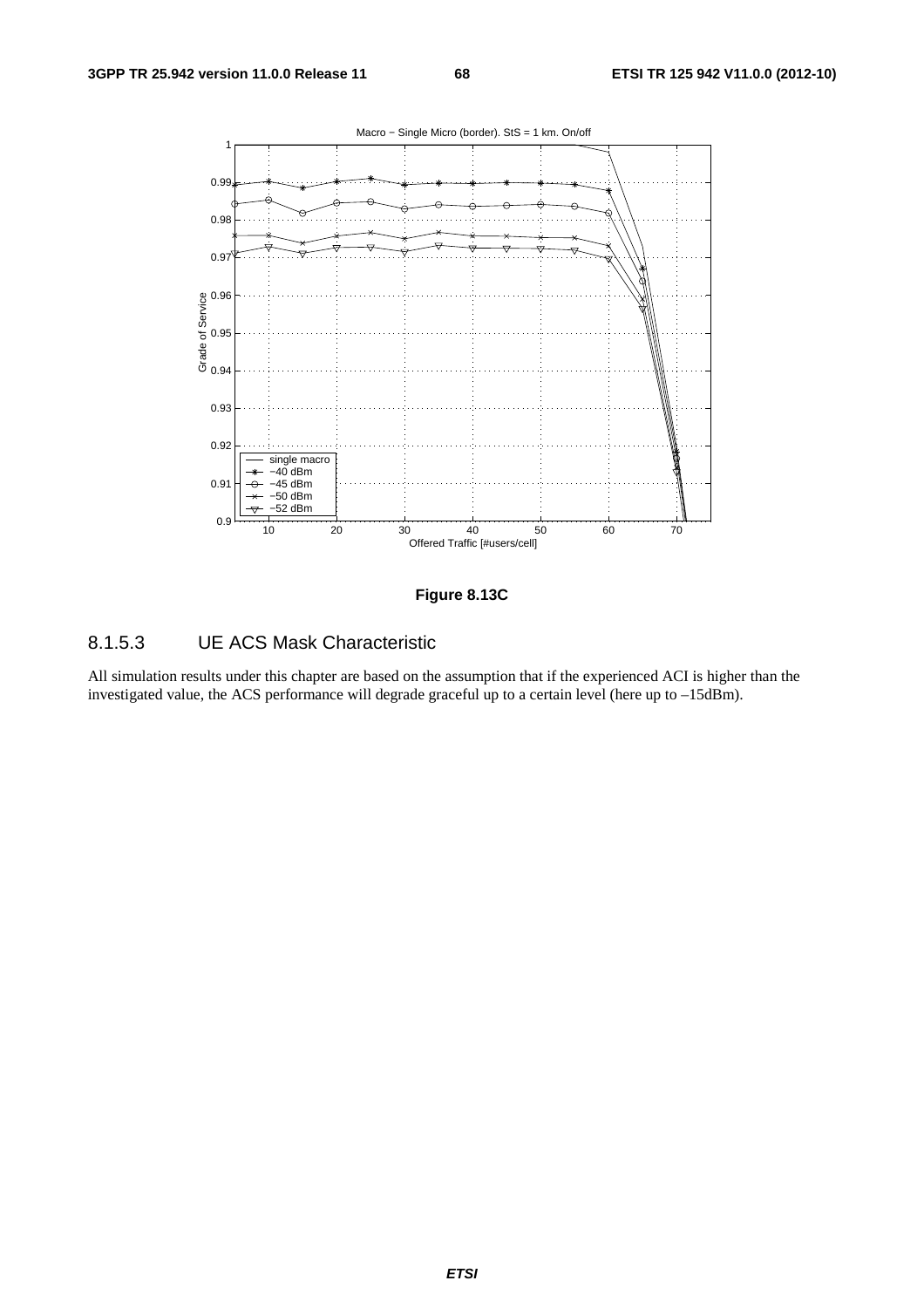

#### **Figure 8.13D**

### 8.1.5.3.1 Macro-Micro with UE ACS Mask Characteristic

### **Figure 8.13E**

Figure 8.13E assumes a mask behaviour as shown in Figure 8.13D and is done for completeness with different Micro TX output power levels as indicated in the box in Figure 8.13E.

# 8.2 FDD/TDD

# 8.2.1 Evaluation of the FDD/TDD interference

### 8.2.1.1 Simulation results

The results corresponding to the individual parameters in the FDD/TDD co-existence simulations that are based on general assumptions described in clause 6 are shown in table 8.5.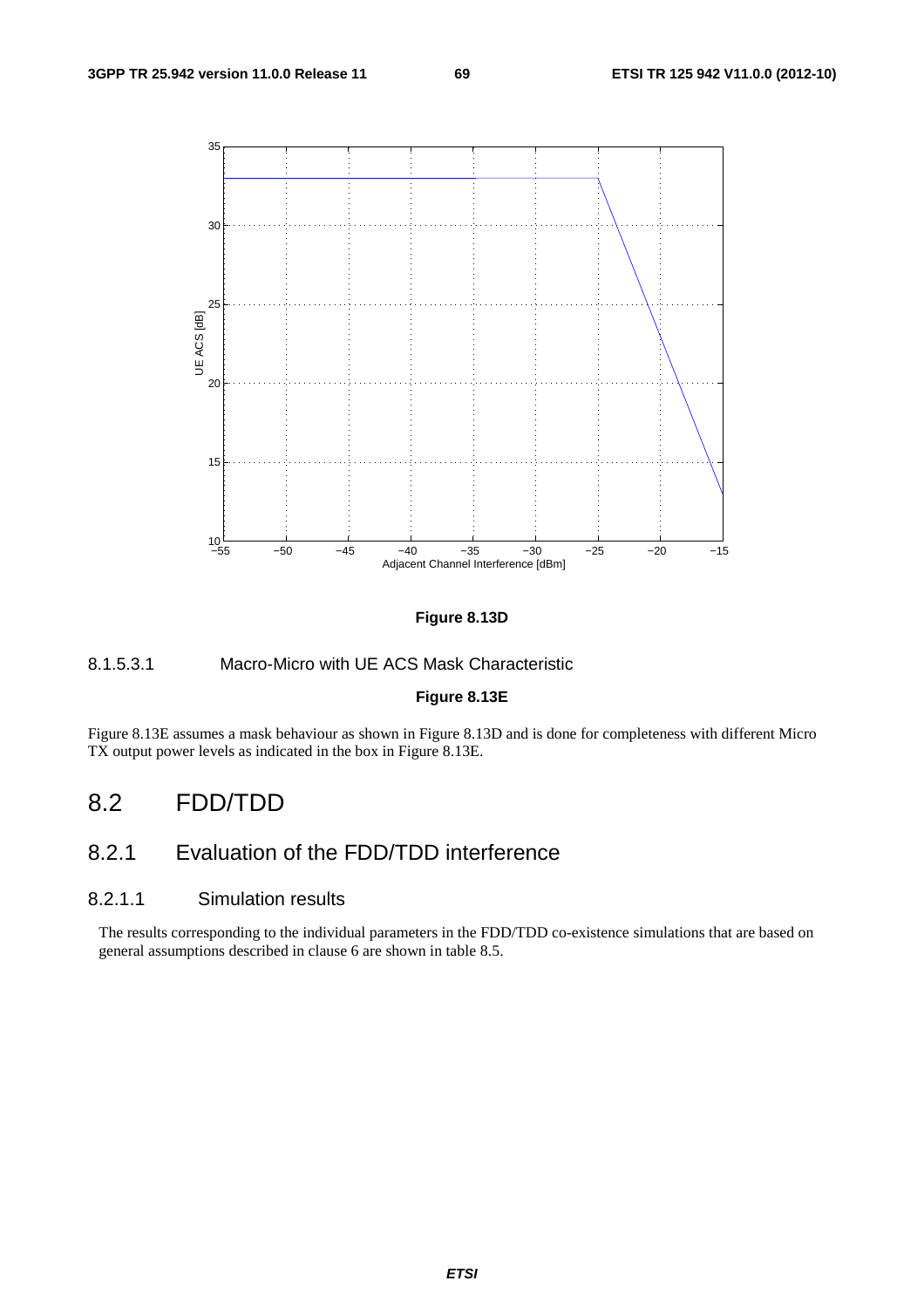|              | $\overline{N}$          |                                     |                   |                |                                       | individual parameters        |                                                          |                                       |                                                   | <b>Results</b>                                        | Required<br>C/I |
|--------------|-------------------------|-------------------------------------|-------------------|----------------|---------------------------------------|------------------------------|----------------------------------------------------------|---------------------------------------|---------------------------------------------------|-------------------------------------------------------|-----------------|
|              |                         | <b>Scenario</b>                     | Cell<br>structure | Cell<br>radius | <b>Receive</b><br>filter              | <b>Power control</b><br>type | User density in<br>interfering<br>system $\frac{1}{m^2}$ | $#$ of the<br>strongest<br>interferer | Reference to<br><b>Tdocs including</b><br>figures | <b>Probability of C/I</b><br>less than<br>requirement |                 |
| $\mathbf{1}$ | $\overline{1}$          | <b>TDD MS</b><br>perturbs<br>FDD BS | Macro to<br>Macro | 500m           | <b>Ideal RRC</b><br>$(\alpha = 0.02)$ | None                         | 5,14                                                     | 1                                     | $\boxed{13}$                                      | 1,5%                                                  | $-21 dB$        |
|              | $\overline{2}$          |                                     |                   |                |                                       |                              | 8,10                                                     |                                       |                                                   | 2%                                                    |                 |
|              | 3                       |                                     |                   |                |                                       |                              | 12,64                                                    |                                       |                                                   | 2,5%                                                  |                 |
|              | $\overline{\mathbf{4}}$ |                                     |                   |                |                                       | C based                      | 5,14                                                     |                                       |                                                   | 0%                                                    |                 |
|              | $\sqrt{5}$              |                                     |                   |                |                                       |                              | 8,10                                                     |                                       |                                                   | 0%                                                    |                 |
|              | $\overline{6}$          |                                     |                   |                |                                       |                              | 12,64                                                    |                                       |                                                   | 0%                                                    |                 |
|              | $\overline{7}$          |                                     |                   |                |                                       | None                         | 5,14                                                     | 5                                     |                                                   | 2%                                                    |                 |
|              | $\overline{8}$          |                                     |                   |                |                                       |                              | 8,10                                                     |                                       |                                                   | 3%                                                    |                 |
|              | $\overline{9}$          |                                     |                   |                |                                       |                              | 12,64                                                    |                                       |                                                   | 4 %                                                   |                 |
|              | 10                      |                                     |                   |                |                                       | C based                      | 5,14                                                     |                                       |                                                   | 0%                                                    |                 |
|              | $\overline{11}$         |                                     |                   |                |                                       |                              | 8,10                                                     |                                       |                                                   | 0%                                                    |                 |
|              | 12                      |                                     |                   |                |                                       |                              | 12,64                                                    |                                       |                                                   | $0\%$                                                 |                 |
|              | $\overline{13}$         |                                     |                   |                | <b>Real filter</b>                    | None                         | 5,14                                                     | 30                                    | $[14]$                                            | 8%                                                    |                 |
|              | 14                      |                                     |                   |                |                                       | C based                      |                                                          |                                       |                                                   | 1,3%                                                  |                 |
|              | 15                      |                                     |                   |                |                                       | $\overline{C/I}$ based       |                                                          |                                       |                                                   | 2,2%                                                  |                 |
|              | 16                      |                                     |                   | 2000 m         | <b>Ideal RRC</b><br>$(\alpha = 0.02)$ | None                         | 0,32                                                     | $\mathbf{1}$                          | $[13]$                                            | 1,5%                                                  |                 |
|              | 17                      |                                     |                   |                |                                       |                              | 0,51                                                     |                                       |                                                   | 2%                                                    |                 |
|              | 18                      |                                     |                   |                |                                       |                              | 0,79                                                     |                                       |                                                   | 2,5%                                                  |                 |
|              | 19                      |                                     |                   |                |                                       | C based                      | 0,32                                                     |                                       |                                                   | 1%                                                    |                 |
|              | 20                      |                                     |                   |                |                                       |                              | 0,51                                                     |                                       |                                                   | 1,5%                                                  |                 |
|              | $\overline{21}$         |                                     |                   |                |                                       |                              | 0,79                                                     |                                       |                                                   | 2%                                                    |                 |
|              | $\overline{22}$         |                                     |                   |                | <b>Real filter</b>                    | None                         | 0,32                                                     | 30                                    | $\boxed{14}$                                      | 1,6%                                                  |                 |
|              | 23                      |                                     |                   |                |                                       | C based                      |                                                          |                                       |                                                   | 1,6%                                                  |                 |
|              | 24                      |                                     |                   |                |                                       | $\overline{C/I}$ based       |                                                          |                                       |                                                   | 0,7%                                                  |                 |
|              | 25                      |                                     | Micro to<br>Micro | $\blacksquare$ | <b>Ideal RRC</b><br>$(\alpha = 0.02)$ | None                         | 1,563                                                    | $\mathbf{1}$                          | $[13]$                                            | $0\%$                                                 |                 |
|              | $\overline{26}$         |                                     |                   |                |                                       |                              | 7,813                                                    |                                       |                                                   | 0%                                                    |                 |
|              | $\overline{27}$         |                                     |                   |                |                                       |                              | 15,625                                                   |                                       |                                                   | 0%                                                    |                 |
|              | 28                      |                                     |                   |                |                                       |                              | 129,36                                                   |                                       |                                                   | 0%                                                    |                 |
|              | 29                      |                                     |                   |                |                                       |                              | 203,73                                                   |                                       |                                                   | 0%                                                    |                 |
|              | 30                      |                                     |                   |                |                                       |                              | 224,08                                                   |                                       |                                                   | 0%                                                    |                 |
|              | 31                      |                                     |                   |                |                                       | C based                      | 1,563                                                    |                                       |                                                   | 0%                                                    |                 |
|              | 32                      |                                     |                   |                |                                       |                              | 7,813                                                    |                                       |                                                   | 0%                                                    |                 |
|              | 33                      |                                     |                   |                |                                       |                              | 15,625                                                   |                                       |                                                   | 0%                                                    |                 |

### **Table 8.5: Description of results and the individual parameters used in the FDD/TDD co-existence simulations**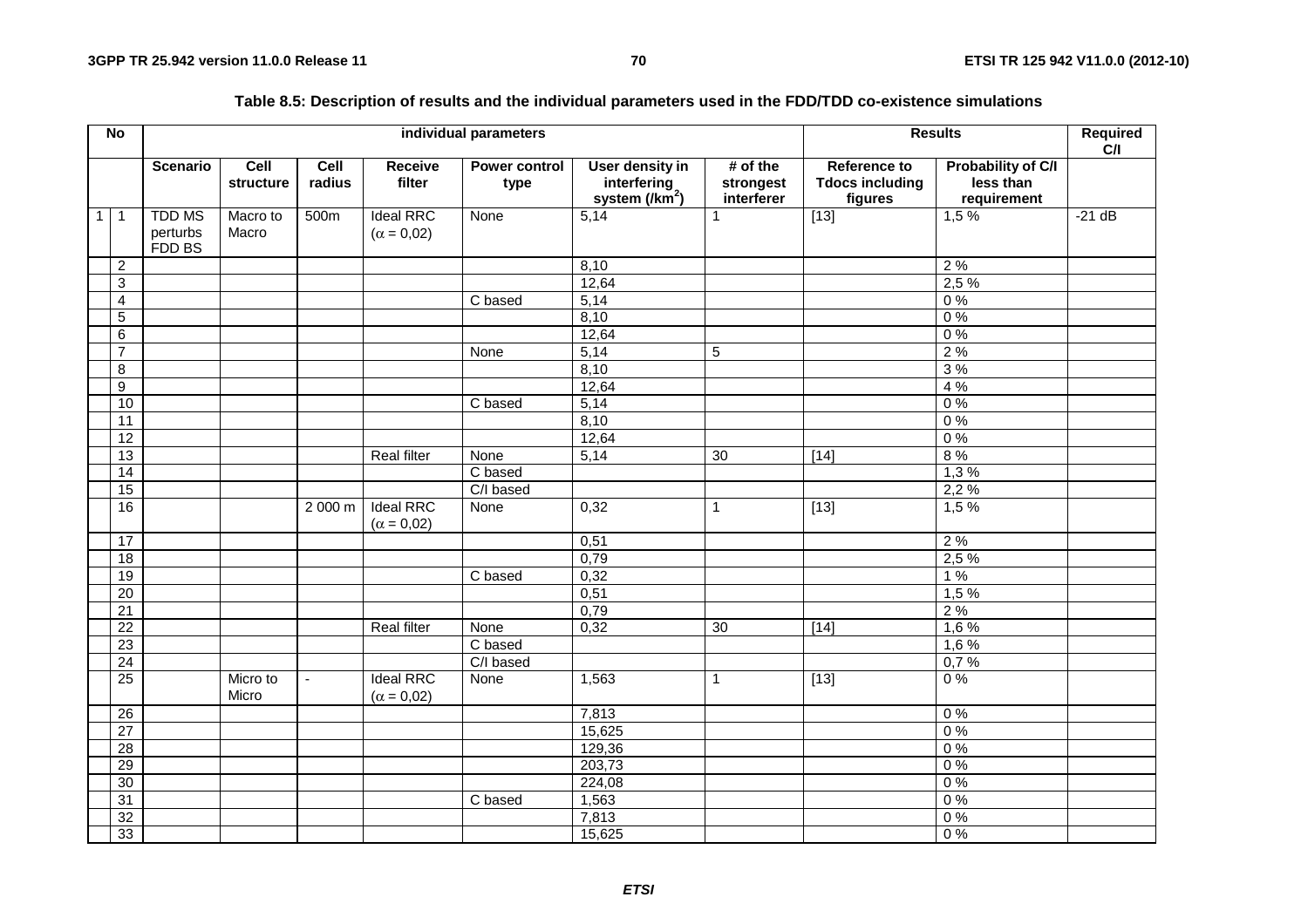|                | $\overline{N}$   | individual parameters               |                                 |                |                                       |                              |                                                   | <b>Results</b>                        | Required<br>C/I                                   |                                                       |           |
|----------------|------------------|-------------------------------------|---------------------------------|----------------|---------------------------------------|------------------------------|---------------------------------------------------|---------------------------------------|---------------------------------------------------|-------------------------------------------------------|-----------|
|                |                  | <b>Scenario</b>                     | Cell<br>structure               | Cell<br>radius | Receive<br>filter                     | <b>Power control</b><br>type | User density in<br>interfering<br>system $(Nm^2)$ | $#$ of the<br>strongest<br>interferer | Reference to<br><b>Tdocs including</b><br>figures | <b>Probability of C/I</b><br>less than<br>requirement |           |
|                | $\overline{34}$  |                                     |                                 |                |                                       |                              | 129,36                                            |                                       |                                                   | $\overline{0\%}$                                      |           |
|                | 35               |                                     |                                 |                |                                       |                              | 203,73                                            |                                       |                                                   | 0%                                                    |           |
|                | $\overline{36}$  |                                     |                                 |                |                                       |                              | 224,08                                            |                                       |                                                   | 0%                                                    |           |
|                | 37               |                                     | Pico to<br>Pico                 | $\overline{a}$ | <b>Ideal RRC</b>                      | None                         | 1 E, 625                                          | 1                                     | $[13]$                                            | $0\%$                                                 |           |
|                |                  |                                     |                                 |                | $(\alpha = 0.02)$                     |                              |                                                   |                                       |                                                   |                                                       |           |
|                | 38               |                                     |                                 |                |                                       |                              | 1,43 E, 2 187                                     |                                       |                                                   | $0\%$                                                 |           |
|                | 39               |                                     |                                 |                |                                       |                              | 2,36 E, 3 437,5                                   |                                       |                                                   | $0\%$                                                 |           |
|                | 40               |                                     |                                 |                |                                       |                              | $3,05 \overline{E}$ , 5 937,5                     |                                       |                                                   | 0%                                                    |           |
|                | $\overline{41}$  |                                     |                                 |                |                                       |                              | 3,39 E, 9 281,3                                   |                                       |                                                   | 0%                                                    |           |
|                | 42               |                                     |                                 |                |                                       |                              | 1 E, 13 475                                       |                                       |                                                   | 0%                                                    |           |
|                | 43               |                                     |                                 |                |                                       | $\overline{C}$ based         | 1 E, 625                                          |                                       |                                                   | 0%                                                    |           |
|                | 44               |                                     |                                 |                |                                       |                              | 1,43 E, 2 187                                     |                                       |                                                   | 0%                                                    |           |
|                | 45               |                                     |                                 |                |                                       |                              | 2,36 E, 3 437,5                                   |                                       |                                                   | $0\%$                                                 |           |
|                | 46               |                                     |                                 |                |                                       |                              | 3,05 E, 5 937,5                                   |                                       |                                                   | $0\%$                                                 |           |
|                | 47               |                                     |                                 |                |                                       |                              | 3,39 E, 9 281,3                                   |                                       |                                                   | 0%                                                    |           |
|                | 48               |                                     |                                 |                |                                       |                              | 1 E, 13 475                                       |                                       |                                                   | $0\%$                                                 |           |
| $\overline{c}$ | $\overline{1}$   | FDD MS<br>perturbs<br><b>TDD MS</b> | Macro to<br>Macro               | 500 m          | <b>Ideal RRC</b><br>$(\alpha = 0.02)$ | None                         | 67,7                                              | $\mathbf{1}$                          | $\boxed{13}$                                      | 0,3%                                                  | $-5,6$ dB |
|                | $\overline{2}$   |                                     |                                 |                |                                       | C based                      |                                                   |                                       |                                                   | $0\%$                                                 |           |
|                | $\sqrt{3}$       |                                     |                                 |                | <b>Real filter</b>                    | None                         |                                                   | 30                                    | $[14]$                                            | 4,5%                                                  |           |
|                | $\overline{4}$   |                                     |                                 |                |                                       | C based                      |                                                   |                                       |                                                   | 0,22 %                                                |           |
|                | $\sqrt{5}$       |                                     |                                 |                |                                       | $\overline{C/I}$ based       |                                                   |                                       |                                                   | 2,4%                                                  |           |
|                | $\,6\,$          |                                     |                                 | 2 000 m        | <b>Ideal RRC</b><br>$(\alpha = 0.02)$ | None                         | 4,23                                              | $\mathbf{1}$                          | $[13]$                                            | 0,5%                                                  |           |
|                | $\overline{7}$   |                                     |                                 |                |                                       | C based                      |                                                   |                                       |                                                   | 0,5%                                                  |           |
|                | 8                |                                     |                                 |                | <b>Real filter</b>                    | None                         |                                                   | 30                                    | $[14]$                                            | 0,8%                                                  |           |
|                | $\boldsymbol{9}$ |                                     |                                 |                |                                       | C based                      |                                                   |                                       |                                                   | 0,4%                                                  |           |
|                | 10               |                                     |                                 |                |                                       | C/I based                    |                                                   |                                       |                                                   | 0,5%                                                  |           |
|                | 11               |                                     | $\overline{M}$ icro to<br>Micro | $\blacksquare$ | <b>Ideal RRC</b><br>$(\alpha = 0.02)$ | None                         | 196                                               | $\mathbf{1}$                          | $[13]$                                            | 0%                                                    |           |
|                | 12               |                                     |                                 |                |                                       |                              | 393                                               |                                       |                                                   | $0\ \%$                                               |           |
|                | $\overline{13}$  |                                     |                                 |                |                                       |                              | 1 1 7 9                                           |                                       |                                                   | 0%                                                    |           |
|                | 14               |                                     |                                 |                |                                       |                              | 2 9 8 4                                           |                                       |                                                   | $0\ \%$                                               |           |
|                | 15               |                                     |                                 |                |                                       | C based                      | 196                                               |                                       |                                                   | $0\%$                                                 |           |
|                | 16               |                                     |                                 |                |                                       |                              | 393                                               |                                       |                                                   | 0%                                                    |           |
|                | $\overline{17}$  |                                     |                                 |                |                                       |                              | 1 1 7 9                                           |                                       |                                                   | 0%                                                    |           |
|                | $\overline{18}$  |                                     |                                 |                |                                       |                              | 2 9 8 4                                           |                                       |                                                   | $0\%$                                                 |           |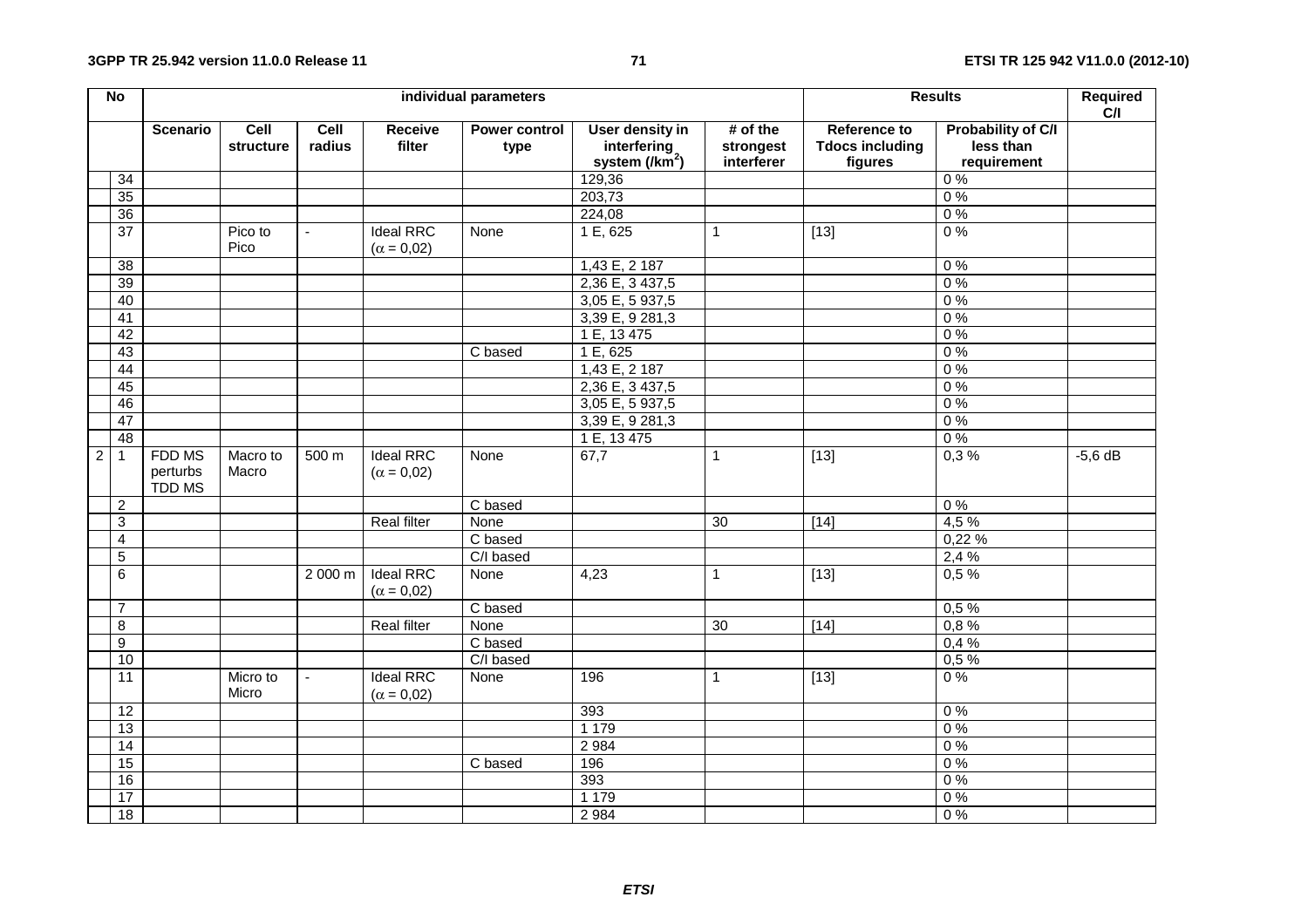|   | No  |                                     |                          |                | individual parameters                 |                              |                                                    | <b>Results</b>                        |                                                          |                                                |         |
|---|-----|-------------------------------------|--------------------------|----------------|---------------------------------------|------------------------------|----------------------------------------------------|---------------------------------------|----------------------------------------------------------|------------------------------------------------|---------|
|   |     | <b>Scenario</b>                     | <b>Cell</b><br>structure | Cell<br>radius | Receive<br>filter                     | <b>Power control</b><br>type | User density in<br>interfering<br>system $(lkm^2)$ | $#$ of the<br>strongest<br>interferer | <b>Reference to</b><br><b>Tdocs including</b><br>figures | Probability of C/I<br>less than<br>requirement |         |
|   | 19  |                                     | Pico to<br>Pico          |                | <b>Ideal RRC</b><br>$(\alpha = 0.02)$ | None                         | 1 E. 220 000                                       |                                       | $[13]$                                                   | $0\%$                                          |         |
|   | 20  |                                     |                          |                |                                       |                              | 3,54 E, 9 156                                      |                                       |                                                          | $0\%$                                          |         |
|   | 21  |                                     |                          |                |                                       | C based                      | 1 E, 220 000                                       |                                       |                                                          | $0\%$                                          |         |
|   | 22  |                                     |                          |                |                                       |                              | 3,54 E, 9 156                                      |                                       |                                                          | $0\%$                                          |         |
|   | 23  |                                     |                          |                |                                       | None                         | 1 E, 220 000                                       | 5                                     |                                                          | $0\%$                                          |         |
|   | 24  |                                     |                          |                |                                       |                              | 3,54 E, 9 156                                      |                                       |                                                          | $0\%$                                          |         |
|   | 25  |                                     |                          |                |                                       | C based                      | 1 E, 220 000                                       |                                       |                                                          | $0\%$                                          |         |
|   | 26  |                                     |                          |                |                                       |                              | 3,54 E, 9 156                                      |                                       |                                                          | $0\%$                                          |         |
|   | 27  |                                     | <b>HCS</b>               |                | <b>Real filter</b>                    | C/I based                    | 67,7                                               | 30                                    | $[15]$                                                   | $0\%$                                          |         |
| 3 | - 1 | FDD MS<br>perturbs<br><b>TDD BS</b> | <b>HCS</b>               |                | Real filter                           | C/I based                    | 67,7                                               | 30                                    | $[15]$                                                   | $0\%$                                          | $-8$ dB |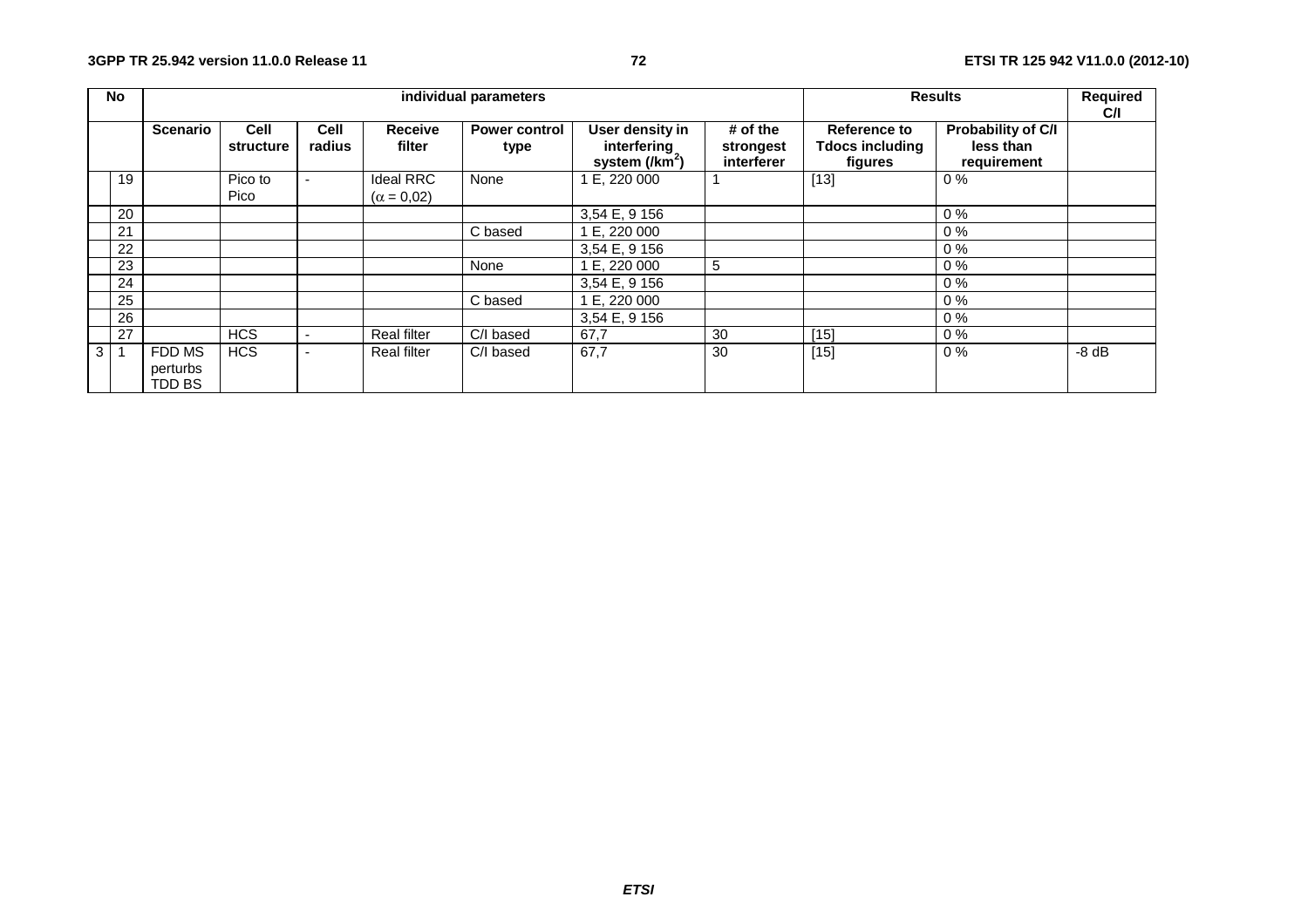#### 8.2.1.2 Summary and Conclusions

Many simulations for FDD/TDD co-existence on HCS and one layer environment considering either the ideal filter or the real filter and C/I based power control have been investigated.

The results in the realistic condition, which are chosen from the table in the previous clause are shown in table 8.6.

#### **Table 8.6: The simulation results for FDD/TDD co-existence in the realistic condition**

| No             | <b>Scenario</b>                     | <b>Cell structure</b>     | <b>Results</b><br>(Probability of C/I less<br>than requirement) | <b>Required</b><br>C/I | <b>Remarks</b>                                                                       |
|----------------|-------------------------------------|---------------------------|-----------------------------------------------------------------|------------------------|--------------------------------------------------------------------------------------|
|                | TDD MS<br>perturbs FDD<br><b>BS</b> | Macro (Radius = $500$ m)  | 2,2%                                                            | $-21$ dB               | Real receive filter<br>C/I based power<br>۰<br>control<br>30 strongest<br>interferer |
| $\overline{c}$ |                                     | Macro (Radius = $2000$ m) | 0.7%                                                            |                        |                                                                                      |
| 3              | FDD MS<br>perturbs TDD<br><b>MS</b> | Macro (Radius = $500$ m)  | 2,4%                                                            | $-5.6$ dB              |                                                                                      |
| 4              |                                     | Macro (Radius = $2000$ m) | 0,5%                                                            |                        |                                                                                      |
| 5              |                                     | <b>HCS</b>                | $0\%$                                                           |                        |                                                                                      |
| 6              | FDD MS<br>perturbs TDD<br><b>BS</b> | <b>HCS</b>                | $0\%$                                                           | $-8$ dB                |                                                                                      |

It is obvious from the above results that the C/I requirements are met with high probability for all given scenarios in the most realistic conditions.

### 8.2.2 Evaluation of FDD/TDD interference yielding relative capacity loss

#### 8.2.2.1 Simulation results

Based on the methodology described in clause 6.2 simulation results for various interference scenarios in different environments are summarised in table 8.7.

| Interferer / Victim | <b>Macro vs. Macro</b> | Micro vs. Micro | Pico vs. Pico | <b>Macro vs. Micro</b> |
|---------------------|------------------------|-----------------|---------------|------------------------|
| FDD MS / TDD BS     | < 4 %                  | %               | < 2 %         | 1 %                    |
| FDD MS / TDD MS     | < 5 %                  | %               | < 4 %         | 1 %                    |
| TDD MS / FDD BS     | : 4 %                  | %               | %             | $\%$                   |

**Table 8.7** 

## 8.3 TDD/TDD

## 8.3.1 Evaluation of the TDD/TDD interference

#### 8.3.1.1 Simulation results

The results corresponding to the individual parameters in the TDD/TDD co-existence simulations that are based on general assumptions described in clause 6 are shown in table 8.8.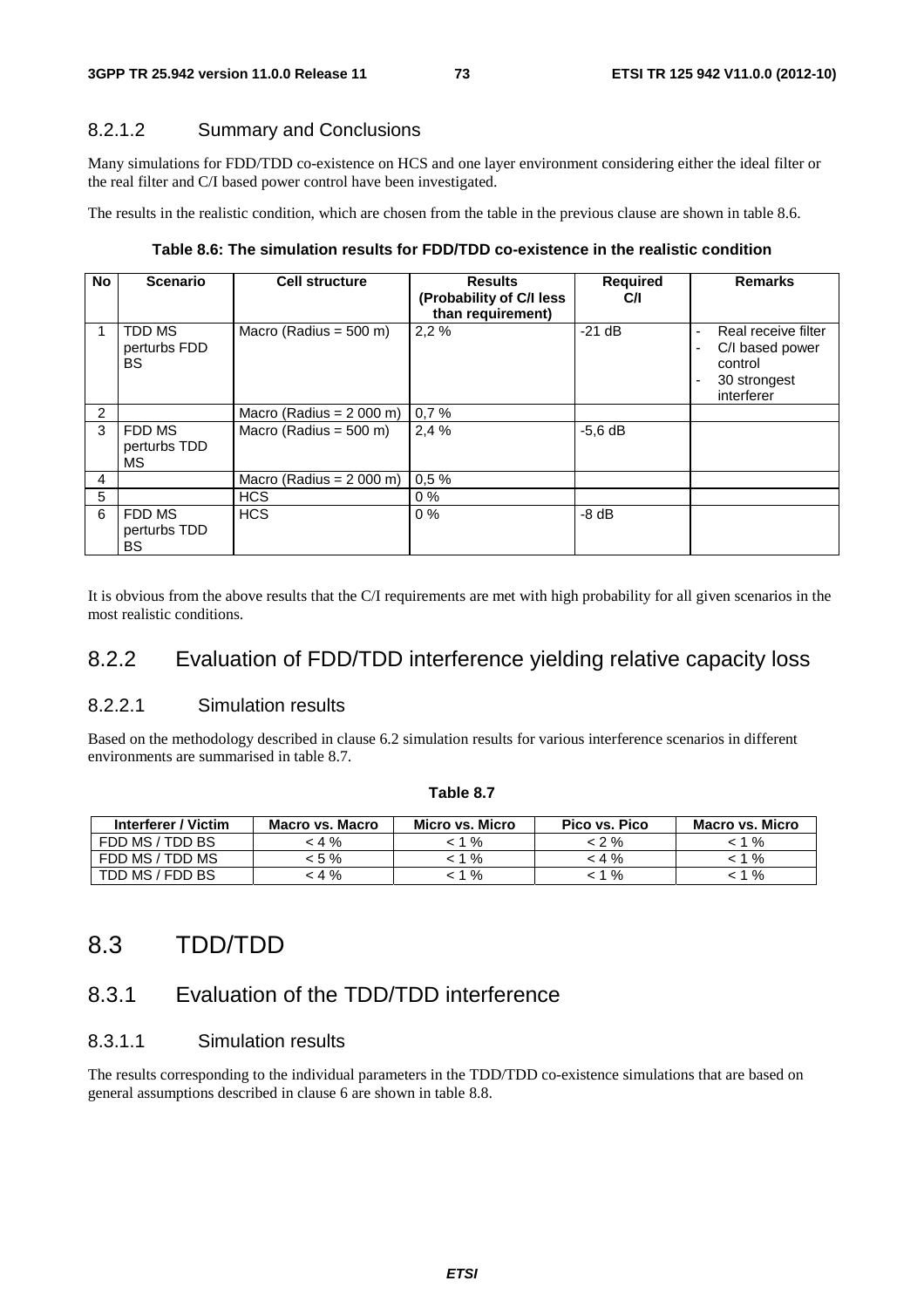|              | $\overline{N}$  |                                            |                   |                          | individual parameters                 |                                 |                                                              |                                       | <b>Results</b>                                           |                                                       | Required<br>C/I |
|--------------|-----------------|--------------------------------------------|-------------------|--------------------------|---------------------------------------|---------------------------------|--------------------------------------------------------------|---------------------------------------|----------------------------------------------------------|-------------------------------------------------------|-----------------|
|              |                 | <b>Scenario</b>                            | Cell<br>structure | Cell<br>radius           | Receive<br>filter                     | <b>Power</b><br>control<br>type | User density in<br>interfering<br>system (/km <sup>2</sup> ) | $#$ of the<br>strongest<br>interferer | <b>Reference to</b><br><b>Tdocs including</b><br>figures | <b>Probability of</b><br>C/I less than<br>requirement |                 |
| $\mathbf{1}$ | $\mathbf{1}$    | <b>TDD MS</b><br>perturbs<br><b>TDD BS</b> | Macro to<br>Macro | 500 m                    | <b>Ideal RRC</b><br>$(\alpha = 0.02)$ | None                            | 5,14                                                         | 1                                     | $\boxed{13}$                                             | 2%                                                    | $-8$ dB         |
|              | $\overline{c}$  |                                            |                   |                          |                                       |                                 | 8,10                                                         |                                       |                                                          | 3%                                                    |                 |
|              | 3               |                                            |                   |                          |                                       |                                 | 12,64                                                        |                                       |                                                          | 4 %                                                   |                 |
|              | 4               |                                            |                   |                          |                                       | $\overline{C}$ based            | 5,14                                                         |                                       |                                                          | 0,5%                                                  |                 |
|              | 5               |                                            |                   |                          |                                       |                                 | 8,10                                                         |                                       |                                                          | 0,7%                                                  |                 |
|              | $\overline{6}$  |                                            |                   |                          |                                       |                                 | 12,64                                                        |                                       |                                                          | 1,3%                                                  |                 |
|              | $\overline{7}$  |                                            |                   |                          | <b>Real filter</b>                    | None                            | $\overline{5,14}$                                            | 30                                    | $[14]$                                                   | 10 %                                                  |                 |
|              | 8               |                                            |                   |                          |                                       | C based                         |                                                              |                                       |                                                          | 1,2%                                                  |                 |
|              | 9               |                                            |                   |                          |                                       | C/I based                       |                                                              |                                       |                                                          | 3%                                                    |                 |
|              | 10              |                                            |                   | 2 000 m                  | <b>Ideal RRC</b><br>$(\alpha = 0.02)$ | None                            | 0,32                                                         | $\mathbf{1}$                          | $[13]$                                                   | 2%                                                    |                 |
|              | 11              |                                            |                   |                          |                                       |                                 | 0,51                                                         |                                       |                                                          | 3%                                                    |                 |
|              | $\overline{12}$ |                                            |                   |                          |                                       |                                 | 0,79                                                         |                                       |                                                          | 4 %                                                   |                 |
|              | 13              |                                            |                   |                          |                                       | C based                         | 0,32                                                         |                                       |                                                          | 1,3%                                                  |                 |
|              | 14              |                                            |                   |                          |                                       |                                 | 0,51                                                         |                                       |                                                          | 1,5%                                                  |                 |
|              | 15              |                                            |                   |                          |                                       |                                 | 0,79                                                         |                                       |                                                          | 2%                                                    |                 |
|              | $\overline{16}$ |                                            |                   |                          | <b>Real filter</b>                    | None                            | 0,32                                                         | $\overline{30}$                       | $\boxed{14}$                                             | 1,5%                                                  |                 |
|              | $\overline{17}$ |                                            |                   |                          |                                       | C based                         |                                                              |                                       |                                                          | 1,5 %                                                 |                 |
|              | 18              |                                            |                   |                          |                                       | C/I based                       |                                                              |                                       |                                                          | 0,9%                                                  |                 |
|              | $\overline{19}$ |                                            | Micro to<br>Micro | $\blacksquare$           | <b>Ideal RRC</b><br>$(\alpha = 0.02)$ | None                            | 1,563                                                        | $\mathbf{1}$                          | $[13]$                                                   | 0%                                                    |                 |
|              | 20              |                                            |                   |                          |                                       |                                 | 7,813                                                        |                                       |                                                          | 0%                                                    |                 |
|              | $\overline{21}$ |                                            |                   |                          |                                       |                                 | 15,625                                                       |                                       |                                                          | 0%                                                    |                 |
|              | $\overline{22}$ |                                            |                   |                          |                                       |                                 | 129,36                                                       |                                       |                                                          | 0%                                                    |                 |
|              | $\overline{23}$ |                                            |                   |                          |                                       |                                 | 203,73                                                       |                                       |                                                          | 0%                                                    |                 |
|              | $\overline{24}$ |                                            |                   |                          |                                       |                                 | 224,08                                                       |                                       |                                                          | 0%                                                    |                 |
|              | 25              |                                            |                   |                          |                                       | C based                         | 1,563                                                        |                                       |                                                          | 0%                                                    |                 |
|              | $\overline{26}$ |                                            |                   |                          |                                       |                                 | 7,813                                                        |                                       |                                                          | 0%                                                    |                 |
|              | $\overline{27}$ |                                            |                   |                          |                                       |                                 | 15,625                                                       |                                       |                                                          | 0%                                                    |                 |
|              | $\overline{28}$ |                                            |                   |                          |                                       |                                 | 129,36                                                       |                                       |                                                          | 0%                                                    |                 |
|              | 29              |                                            |                   |                          |                                       |                                 | 203,73                                                       |                                       |                                                          | 0%                                                    |                 |
|              | 30              |                                            |                   |                          |                                       |                                 | 224,08                                                       |                                       |                                                          | 0%                                                    |                 |
|              | $\overline{31}$ |                                            | Pico to<br>Pico   | $\overline{\phantom{a}}$ | <b>Ideal RRC</b><br>$(\alpha = 0.02)$ | None                            | 1 E, 625                                                     | 1                                     | $[13]$                                                   | 0%                                                    |                 |
|              | $\overline{32}$ |                                            |                   |                          |                                       |                                 | 1,43 E, 2 187                                                |                                       |                                                          | 0%                                                    |                 |

#### **Table 8.8: Description of results and the individual parameters used in the TDD/TDD co-existence simulations**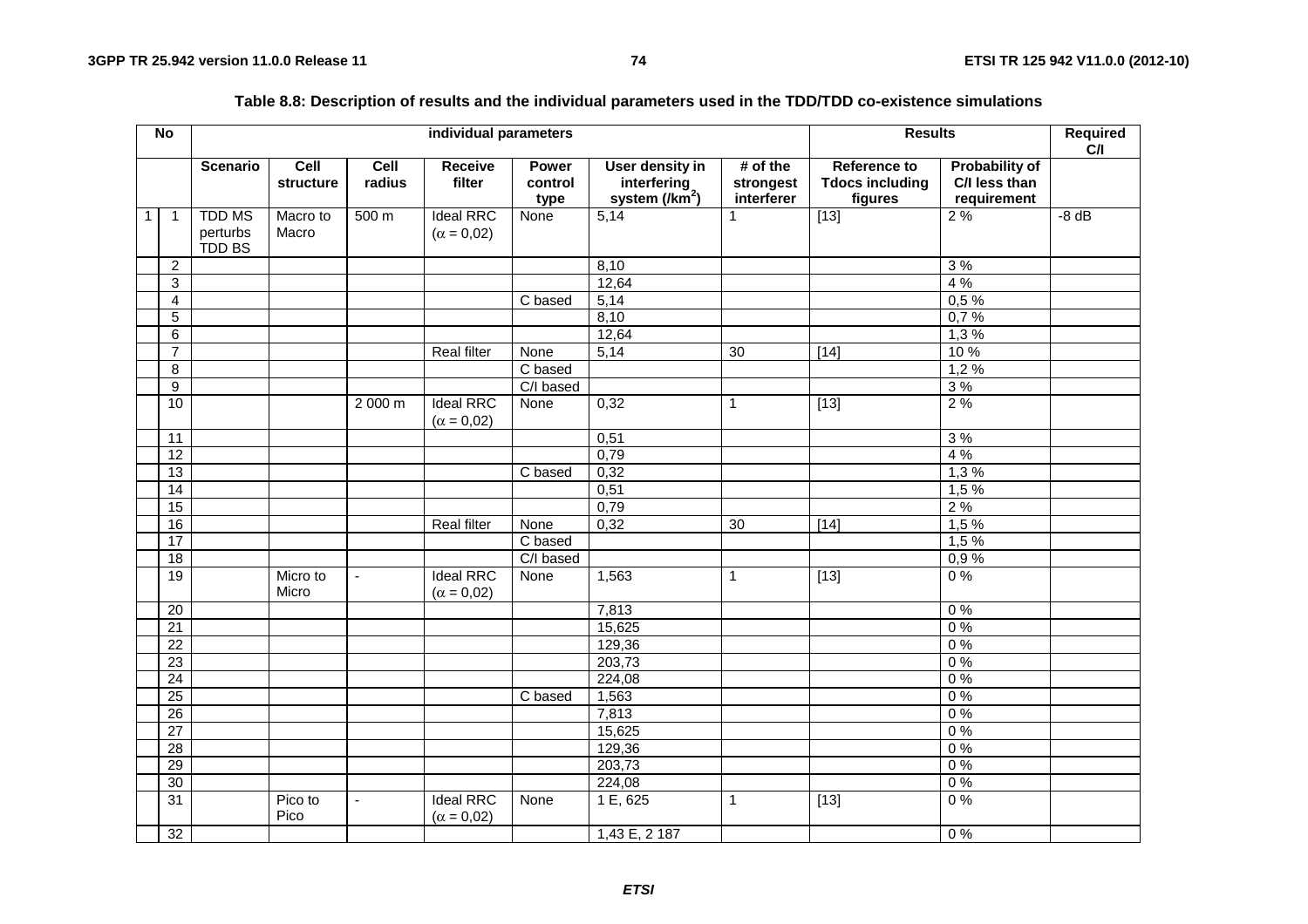|   | No             |                                            |                   |                |                    |                          | individual parameters                              |                                     | <b>Results</b>                                    |                                                | Required<br>C/I |
|---|----------------|--------------------------------------------|-------------------|----------------|--------------------|--------------------------|----------------------------------------------------|-------------------------------------|---------------------------------------------------|------------------------------------------------|-----------------|
|   |                | <b>Scenario</b>                            | Cell<br>structure | Cell<br>radius | Receive<br>filter  | Power<br>control<br>type | User density in<br>interfering<br>system $(lkm^2)$ | # of the<br>strongest<br>interferer | Reference to<br><b>Tdocs including</b><br>figures | Probability of<br>C/I less than<br>requirement |                 |
|   | 33             |                                            |                   |                |                    |                          | 2,36 E, 3 437,5                                    |                                     |                                                   | $0\%$                                          |                 |
|   | 34             |                                            |                   |                |                    |                          | 3,05 E, 5 937,5                                    |                                     |                                                   | $0\%$                                          |                 |
|   | 35             |                                            |                   |                |                    |                          | 3,39 E, 9 281,3                                    |                                     |                                                   | $0\%$                                          |                 |
|   | 36             |                                            |                   |                |                    |                          | 1 E, 13 475                                        |                                     |                                                   | $0\%$                                          |                 |
|   | 37             |                                            |                   |                |                    | C based                  | 1 E, 625                                           |                                     |                                                   | $0\%$                                          |                 |
|   | 38             |                                            |                   |                |                    |                          | 1,43 E, 2 187                                      |                                     |                                                   | $0\%$                                          |                 |
|   | 39             |                                            |                   |                |                    |                          | 2,36 E, 3 437,5                                    |                                     |                                                   | $0\%$                                          |                 |
|   | 40             |                                            |                   |                |                    |                          | 3,05 E, 5 937,5                                    |                                     |                                                   | $0\%$                                          |                 |
|   | 41             |                                            |                   |                |                    |                          | 3,39 E, 9 281,3                                    |                                     |                                                   | $0\%$                                          |                 |
|   | 42             |                                            |                   |                |                    |                          | 1 E, 13 475                                        |                                     |                                                   | $0\%$                                          |                 |
| 2 |                | <b>TDD MS</b><br>perturbs<br><b>TDD MS</b> | Macro to<br>Macro | 500 m          | <b>Real filter</b> | None                     | 5,14                                               | 30                                  | $[13]$                                            | 0.1%                                           | $-5,6$ dB       |
|   | $\overline{2}$ |                                            |                   |                |                    | C based                  |                                                    |                                     |                                                   | 0,06 %                                         |                 |
|   | 3              |                                            |                   |                |                    | C/I based                |                                                    |                                     |                                                   | 0,03%                                          |                 |
|   | 4              |                                            |                   | 2000 m         |                    | None                     | 0,32                                               |                                     |                                                   | 1%                                             |                 |
|   | 5              |                                            |                   |                |                    | C based                  |                                                    |                                     |                                                   | 0,2%                                           |                 |
|   | 6              |                                            |                   |                |                    | C/I based                |                                                    |                                     |                                                   | 0,2%                                           |                 |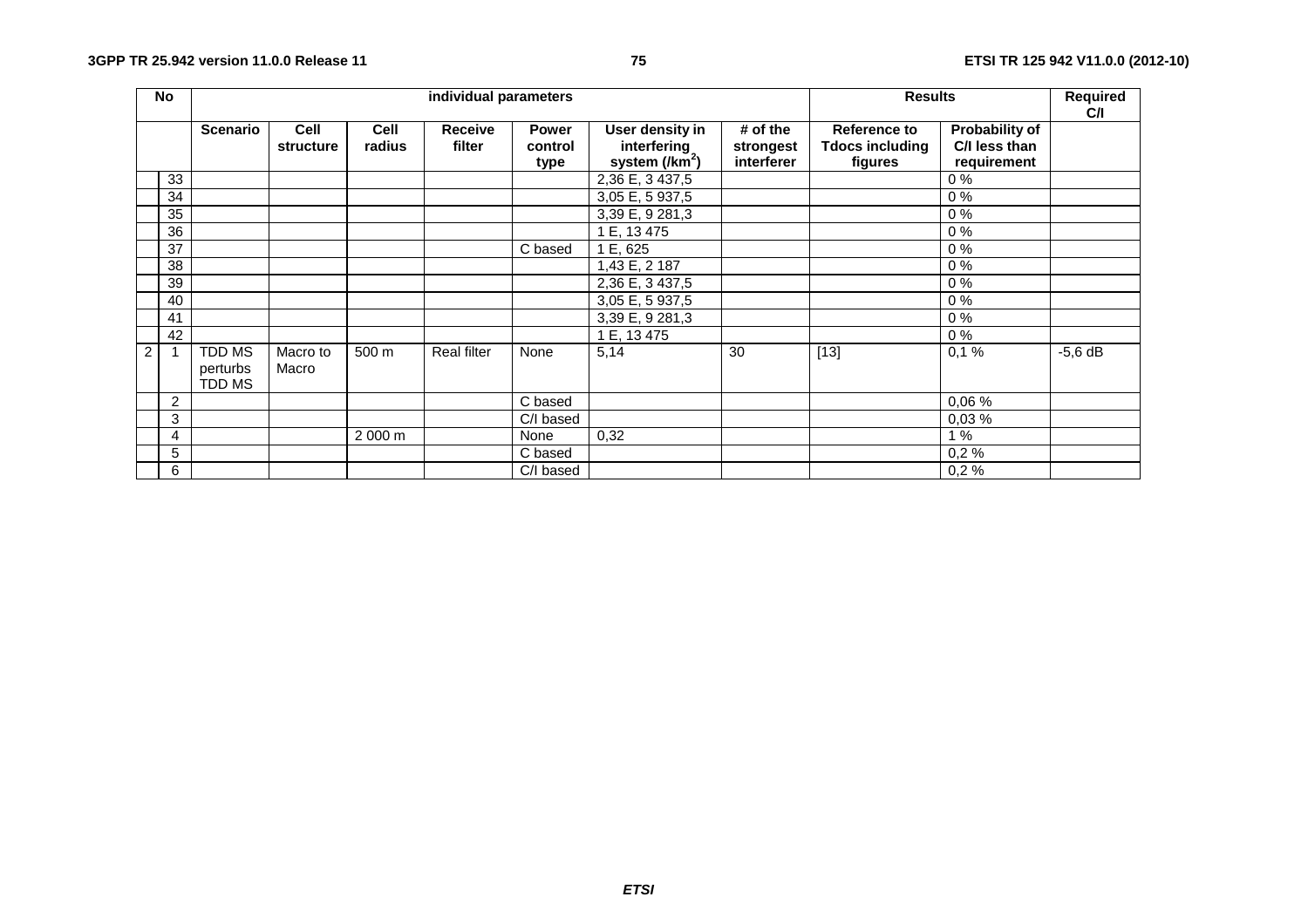#### 8.3.1.2 Summary and Conclusions

Many simulations for TDD/TDD co-existence on HCS and one layer environment considering either the ideal filter or the real filter and C/I based power control have been investigated.

The results in the realistic condition, which are chosen from those in the table in clause 8.3.1.1 (table 8.8), are shown in table 8.9.

| <b>No</b> | <b>Scenario</b>           | <b>Cell structure</b>              | <b>Results</b><br>(Probability of C/I less<br>than requirement) | <b>Required</b><br>C/I | <b>Remarks</b>                                                                  |
|-----------|---------------------------|------------------------------------|-----------------------------------------------------------------|------------------------|---------------------------------------------------------------------------------|
|           | TDD MS perturbs<br>TDD BS | Macro (Radius = $500$ m)           | 3%                                                              | $-8$ dB                | Real receive filter<br>C/I based power<br>control<br>30 strongest<br>interferer |
| 2         |                           | Macro (Radius = $2000$ m)          | 0.9%                                                            |                        |                                                                                 |
| 3         | TDD MS perturbs<br>TDD MS | Macro (Radius = $500$ m)           | 0.03%                                                           | $-5,6$ dB              |                                                                                 |
| 4         |                           | Macro (Radius = $2000$ m) $10.2$ % |                                                                 |                        |                                                                                 |

It is obvious from the above results that the C/I requirements are met with high probability for all given scenarios in the most realistic conditions.

# 8.3.2 Evaluation of FDD/TDD interference yielding relative capacity loss

#### 8.3.2.1 Simulation results

Based on the methodology described in clause 6.2 simulation results for various interference scenarios in different environments are summarised in table 8.10.

#### **Table 8.10**

| Interferer / Victim | <b>Macro vs. Macro</b> | Micro vs. Micro | Pico vs. Pico | <b>Macro vs. Micro</b> |
|---------------------|------------------------|-----------------|---------------|------------------------|
| TDD MS / TDD BS     | < 5 %                  | %               | 1 $%$         | < 2 %                  |
| TDD BS / TDD MS     | : 3 %                  | %               | %             | < 3 %                  |
| TDD MS / TDD MS     | $4\%$                  | %               | - 3 %         | 1 %                    |

### 8.3.3 ACIR

#### 8.3.3.1 Synchronised operators

#### 8.3.3.1.1 Speech (8 kbps): UL and DL macro to macro case

In figures 8.14 and 8.15 the results of our simulations are shown for uplink and downlink in the intermediate and in the worst case.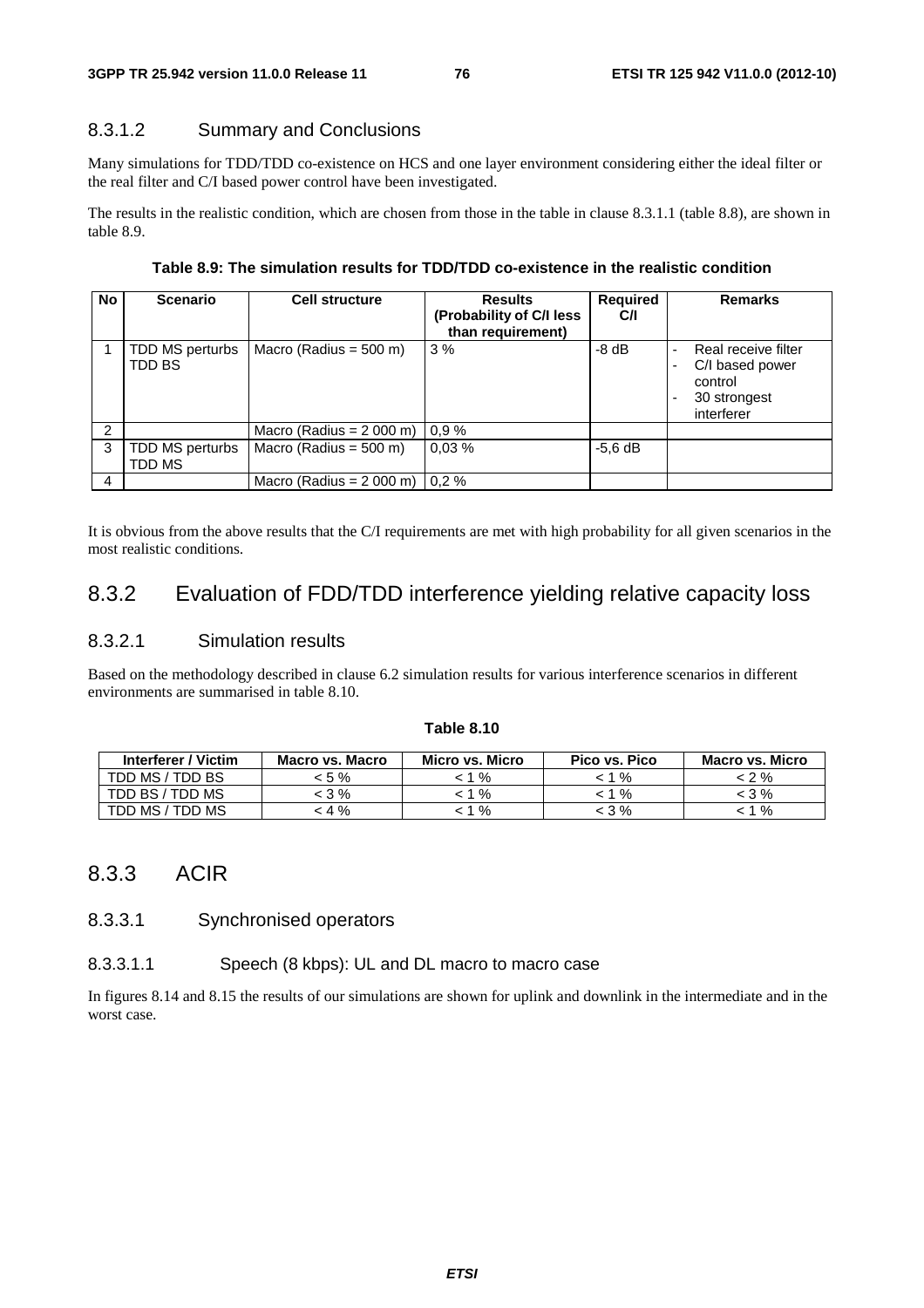

**Figure 8.14: Relationship between ACIR and capacity loss for speech in UL in the intermediate and worst case** 



**Figure 8.15: Relationship between ACIR and capacity loss for speech in DL in the intermediate and worst case**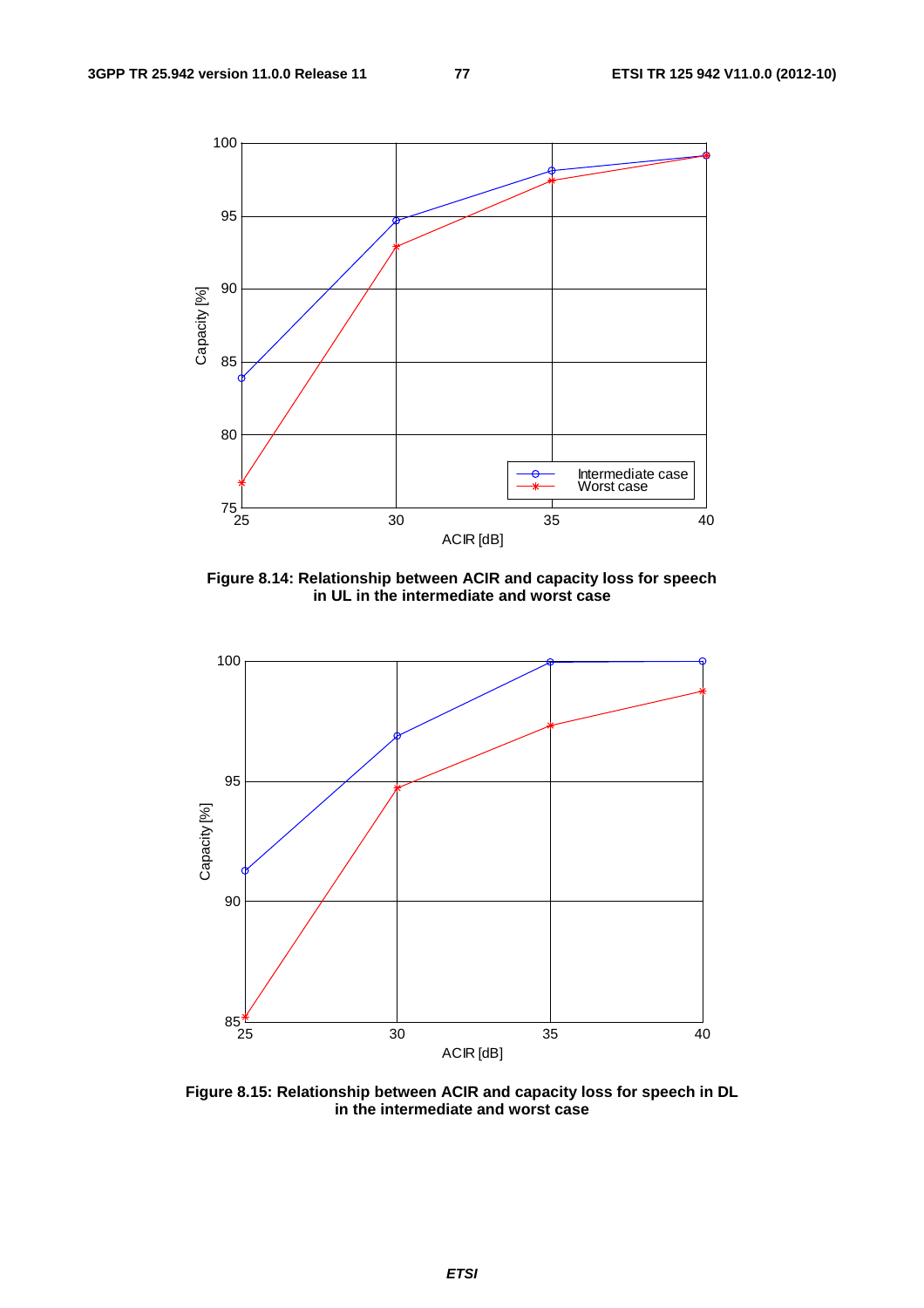#### 8.3.3.1.2 Comparison with the FDD/FDD coexistence analysis results

In tables 8.11 to 8.14 a comparison between our simulation results and those previously presented [27] for FDD mode has been made. Analysis of UL performances shows a different behavior of the TDD system when ACIR is equal to 25 dB to 30 dB in UL, both in the intermediate and in the worst case. On the contrary in DL system performances are similar and we can conclude that in this case an ACIR value close to 30 dB could be a good arrangement between system capacity and equipment realization.

Differences in UL performances are due to the noise rise criterion that we think inadequate for systems that use JD technique. In fact in FDD systems the high number of users and the absence of JD imply that the total received power is almost equal to the overall disturbance. On the contrary, in TDD systems the total received power is mainly composed by intracell interference that can be eliminated by JD. Thus an high average noise rise does not imply a high outage probability in the network. An admission criterion based on C/I in UL also could be more appropriate for the TDD case.

| <b>ACIR [dB]</b> |         | <b>FDD case</b> | <b>TDD case</b> |        |
|------------------|---------|-----------------|-----------------|--------|
|                  | Min     | Max             | Average         |        |
| 25               | 90,69 % | 91,82 %         | 91,15 %         | 83,89% |
| 30               | 96,85 % | 97,40 %         | 97,09 %         | 94.70% |
| 35               | 98,89 % | 99,07 %         | 98,98 %         | 98,10% |
| 40               | 99,53 % | 99.70 %         | 99,65 %         | 99,15% |

#### **Table 8.11: System capacity comparison between FDD mode and TDD mode for different ACIR values: speech UL in intermediate macro-to-macro case**

| Table 8.12: System capacity comparison between FDD mode and TDD mode |  |
|----------------------------------------------------------------------|--|
| for different ACIR values: speech UL in worst macro-to-macro case    |  |

| <b>ACIR</b> [dB] |         | <b>FDD case</b> | TDD case |         |
|------------------|---------|-----------------|----------|---------|
|                  | Min     | Max             | Average  |         |
| 25               | 87,00 % | 88,45 %         | 87.75 %  | 76.72 % |
| 30               | 95.42 % | 96,20%          | 95.81 %  | 92.89%  |
| 35               | 98,57 % | 98,90 %         | 98,66 %  | 97.45 % |
| 40               | 99,50 % | 99,70 %         | 99,57 %  | 99,15 % |

#### **Table 8.13: System capacity comparison between FDD mode and TDD mode for different ACIR values: speech DL in intermediate macro-to-macro case**

| <b>ACIR [dB]</b> |         | FDD case | TDD case |         |
|------------------|---------|----------|----------|---------|
|                  | Min     | Max      | Average  |         |
| 25               | 86.54 % | 93,50 %  | 89.12 %  | 91.28%  |
| 30               | 94.16%  | 97.40 %  | 95,30 %  | 96,88%  |
| 35               | 97.73 % | 99,00 %  | 98,21 %  | 99,95 % |
| 40               | 99,09 % | 99,90 %  | 99,41 %  | 100 %   |

#### **Table 8.14: System capacity comparison between FDD mode and TDD mode for different ACIR values: speech DL in worst macro-to-macro case**

| <b>ACIR [dB]</b> | <b>FDD case</b> |         |         | <b>TDD case</b> |
|------------------|-----------------|---------|---------|-----------------|
|                  | Min             | Max     | Average |                 |
| 25               | 84,70 %         | 91,00 % | 86.72%  | 85,24 %         |
| 30               | 92,84 %         | 95,50 % | 93,84 % | 94.75%          |
| 35               | 97,20 %         | 98,20%  | 97,68%  | 97,34 %         |
| 40               | 98,71 %         | 99.18%  | 99,01 % | 98.76%          |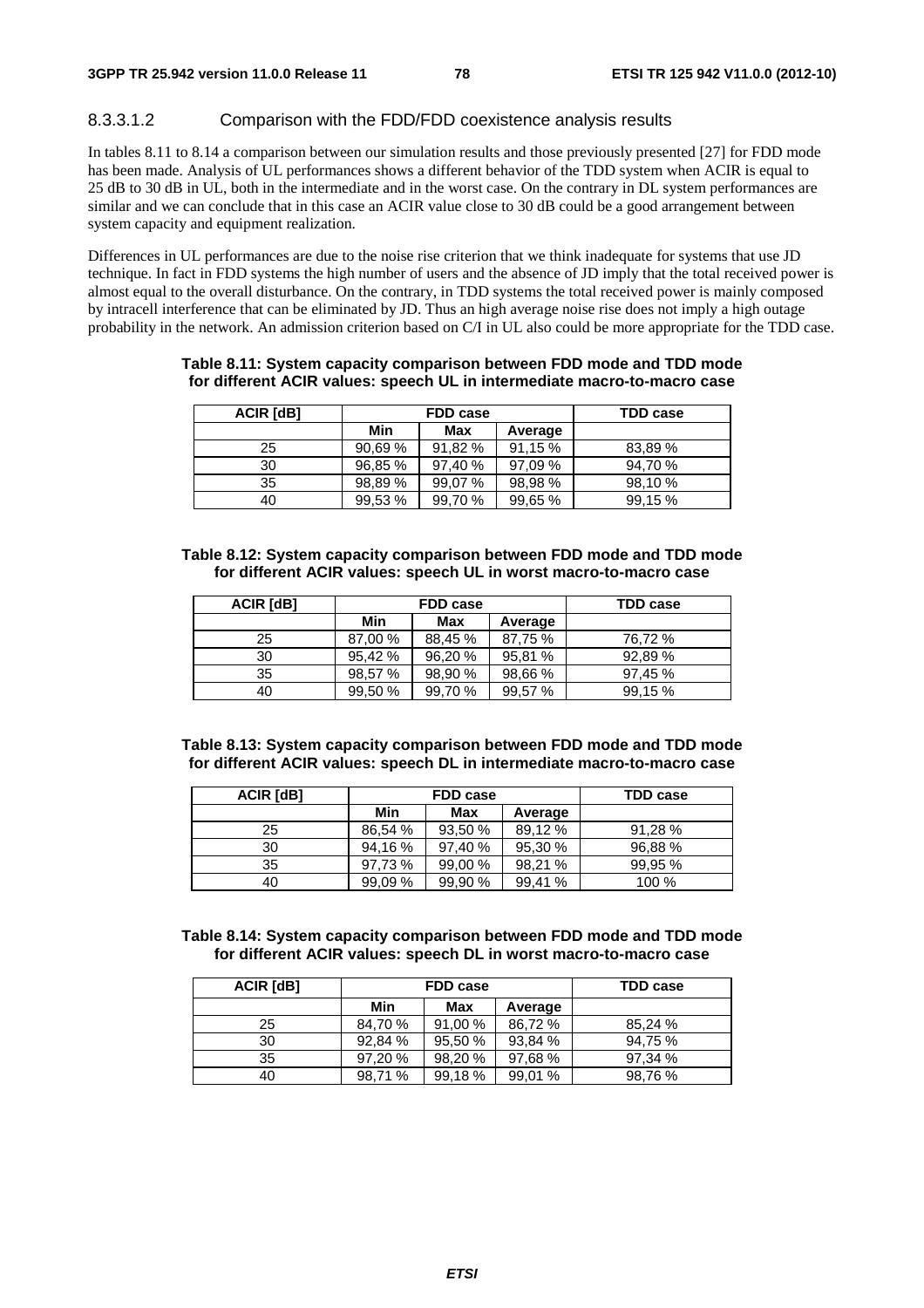### 8.3.3.2 Non synchronised operators

In figures 8.16 and 8.17 simulation results in uplink and in downlink are produced. These results have been obtained performing 450 snapshots.



**Figure 8.16: ACIR BS-to-BS and system capacity loss in UL** 



**Figure 8.17: ACIR MS-to-MS and system capacity loss in DL** 

Figure 8.17 shows that downlink performances are not influenced very much by the presence of the second operator. This means that the MS-to-MS interference is not problematic for the system for an ACIR MS-to-MS value not lower than 30 dB.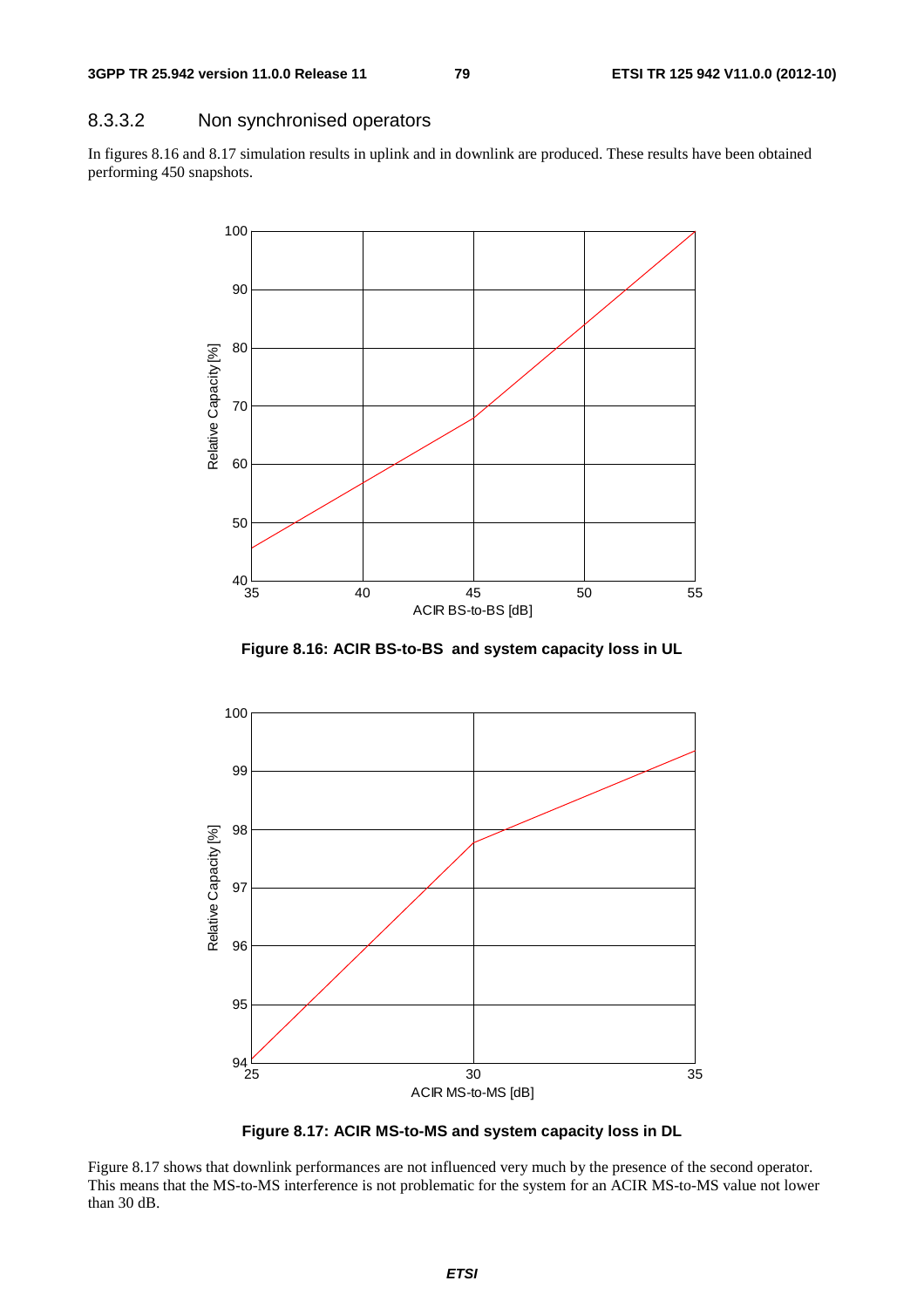In uplink the situation is different because of the presence of the BS-to-BS interference. In the single operator case the system is hard blocked. This means that the number of users per cell is determined only on the base of the resource availability and not on the base of the system interference. The introduction of a second operator not synchronised implies a loss in the system capacity that becomes acceptable for an ACIR BS-to-BS value between 50 dB and 55 dB.

## 8.4 Site engineering solutions for co-location of UTRA-FDD with UTRA-TDD

### 8.4.1 General

The minimum blocking requirements and minimum ACLR requirements as defined in [3] and [4] are not sufficient to enable the co-location of UTRA-FDD and UTRA-TDD base stations at a minimum coupling loss of 30 dB. A single generic solution cannot cover all combinations of TDD and FDD band allocation.

Instead site engineering solutions are required for this deployment scenario. Such site engineering solutions will be addressed in more detail in this section.

### 8.4.2 Interference Mechanism

For UTRA-FDD base station co-located with UTRA-TDD base stations, two interference mechanisms have to be considered.

#### 8.4.2.1 Unwanted UTRA-TDD emissions

The unwanted emissions of the UTRA-TDD BS transmitter in the UTRA FDD uplink bands have to be sufficiently low not to desensitise the UTRA-FDD BS receiver. The following equation has to hold

$$
I_{\rm acc} \ge P_{\rm{unwant, TDD}} - CL
$$

where

Iacc maximum acceptable interference level at the UTRA-FDD BS receiver

P<sub>unwant</sub>, TDD unwanted emission at the UTRA-TDD BS transmitter measured in the victim receive band

CL coupling loss between UTRA-TDD BS transmitter and UTRA-FDD BS receiver

The maximum acceptable interference level I<sub>acc</sub> depends on the cell size. For macro cells the allowed interference level is typically below the noise floor of the receiver.

The unwanted emission P<sub>unwant, TDD</sub> of the UTRA-TDD base station in the UTRA FDD uplink bands can be extracted from the spurious emission and ACLR requirements specified in [4]. The spurious emission level  $P_{unwant, TDD}$  is explicit in [4]. For the minimum ACLR requirement the unwanted emission  $P_{\text{unwant TDD}}$  can be calculated by

 $P_{\text{unwant, TDD}} = P_{\text{Tx,TDD}} - \text{ACLR}$ 

where  $P_{Tx,TDD}$  is the transmit power of the UTRA-TDD base station.

For a UTRA TDD BS that already fulfils the TS 25.105 [4] unwanted emissions requirements for co-location with UTRA FDD, the ACLR and spurious emission levels  $P_{unwant, TDD}$  are such that  $I_{acc}$  is below –110 dBm for MCL = 30 dB. Additional site engineering solutions at the aggressing UTRA TDD BS will then not be necessary for co-location.

#### 8.4.2.2 Blocking of UTRA-FDD BS receiver

To avoid blocking of the UTRA-FDD BS receiver, the following equation has to hold

$$
I_{block} \ge P_{TDD} - CL
$$

where

Iblock maximum acceptable level of an unwanted interferer in the interferer transmit band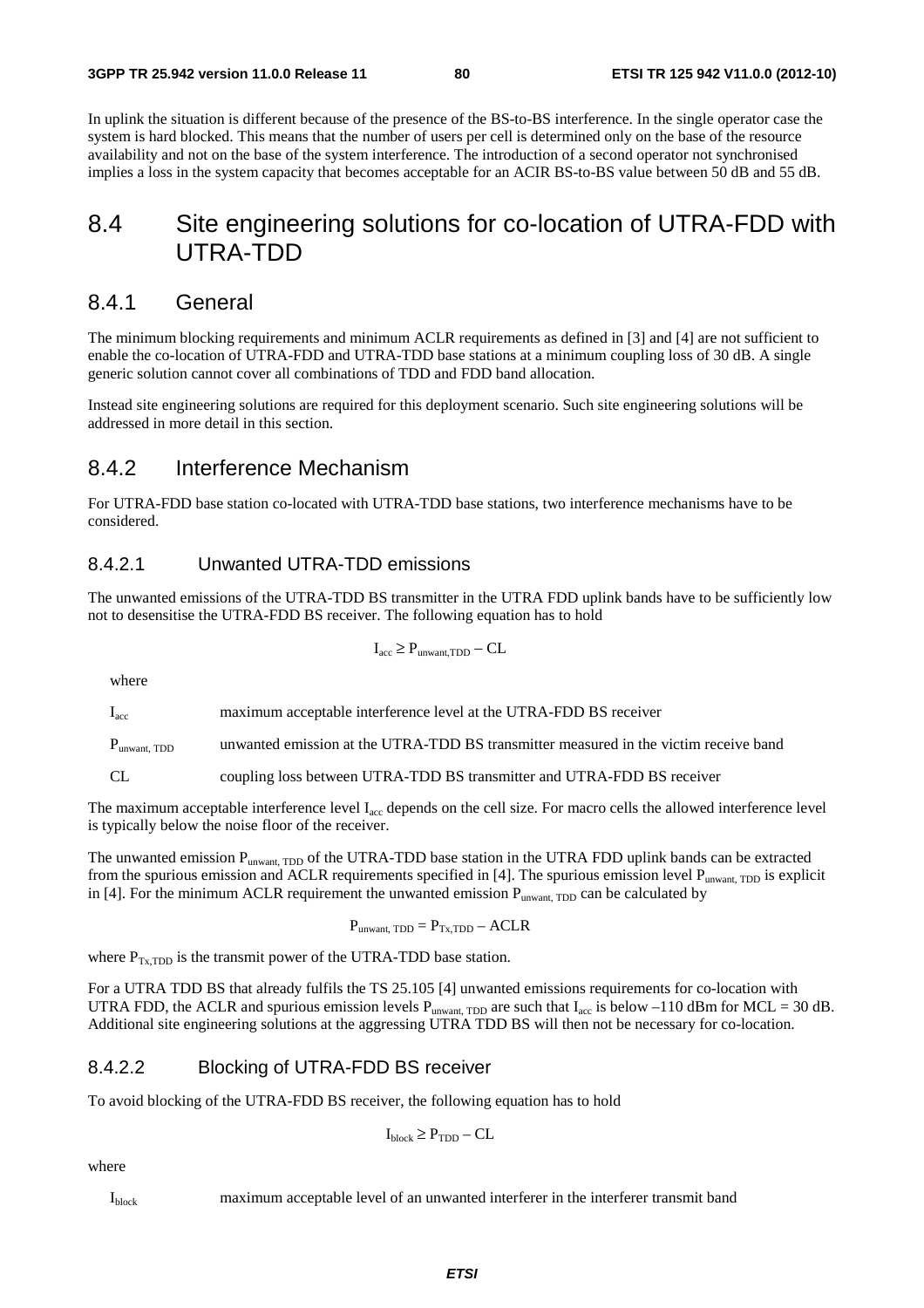P<sub>TDD</sub> transmit power of the UTRA-TDD BS

CL coupling loss between UTRA-TDD transmitter and UTRA-FDD BS receiver

The maximum acceptable level of an unwanted interferer  $I_{block}$  for the UTRA-FDD base station can be extracted from the Adjacent Channel Selectivity and blocking characteristics specified in [3].

### 8.4.3 Site engineering solutions

To enable the co-location of UTRA-FDD and UTRA-TDD base stations site engineering has to limit the interference level at the UTRA-FDD BS receiver as well as the maximum acceptable level of an unwanted interferer in the interferer transmit band (blocking).

Different site engineering solutions are given in this section. These site engineering solutions may be used alone or in combination to meet the co-location requirements. The solutions apply either to the aggressor (UTRA TDD BS) or the victim (UTRA FDD BS) as summarised in Table 8.15.

#### **Table 8.15: Parameters for co-siting and corresponding possible [SITE ENGINEERING SOLUTION] UTRA TDD/FDD co-location.**

| <b>UTRA TDD BS (Aggressor)</b> | <b>UTRA FDD BS (Victim)</b> |  |
|--------------------------------|-----------------------------|--|
| $Prx$ , TDD                    | $I_{acc}$ , $I_{block}$     |  |
| ACLR, Spurious emissions       | ACS, Blocking req.          |  |
| [UTRA TDD BS Tx filter]        | [UTRA FDD BS Rx filter]     |  |
| <b>MCL</b>                     |                             |  |
| [Antenna isolation]            |                             |  |

The operator of the victim BS are in control of the parameters on the right side in Table 8.15, while the parameters on the left are controlled by the operator of the aggressing BS. The only site engineering solution that the operator of the victim BS is in full control of is additional UTRA FDD BS Receiver Filtering. The Scenario Examples in Subclause 8.4.4 therefore apply FDD BS Rx filtering as site engineering solution.

Depending on the deployment scenario for UTRA TDD BS, it is possible to reduce the output power of the UTRA-TDD base station. In the same way, in certain deployment scenarios the UTRA FDD BS may allow higher interference and blocker levels. Changing those parameters are not however generally applicable site engineering solutions.

#### 8.4.3.1 Antenna installation

The coupling loss is determined by the installation of the UTRA-TDD BS transmit and UTRA-FDD BS receive antenna. As seen from [28], different antenna configurations give raise to a large variation in coupling loss values.

### 8.4.3.2 RF filters

#### 8.4.3.2.1 UTRA-TDD base station transmitter filter

The unwanted emission of the UTRA-TDD base station transmitter in the victim receive band  $P_{unwant, TDD}$  may be reduced by additional RF filters incorporated into the transmitter chain of the UTRA-TDD base station. To obtain an effective suppression of the unwanted emissions and a negligible suppression of the wanted signal, band-pass filters with high Q ceramic resonators can be used.

#### 8.4.3.2.2 UTRA-FDD base station receiver filter

The level of unwanted interference in the interferer transmit band I<sub>block</sub> may be decreased by additional RF filters incorporated into the receiver chain of the UTRA-FDD base station. To obtain an effective suppression of the unwanted interferer and only a small suppression of the wanted receive signal, band-pass or band-stop filters with high Q ceramic resonators can be used.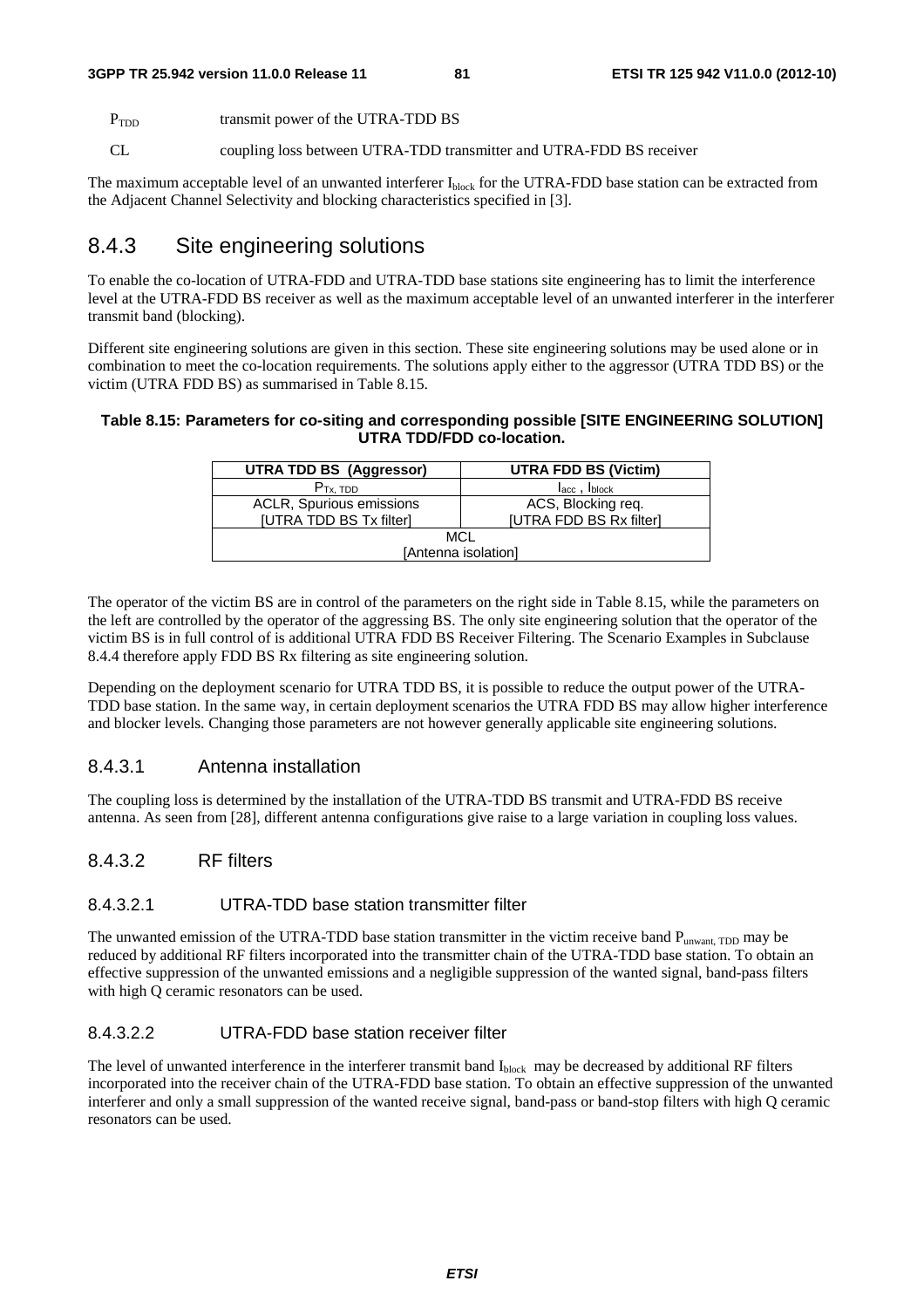### 8.4.4 Scenario Examples

#### 8.4.4.1 General

The site-engineering solutions shown in this chapter are describing co-location scenarios of a Wide Area BS UTRA-FDD with a Wide Area BS UTRA-TDD that fulfils the applicable co-location requirements in [4]. Co-location of other BS classes (Micro, Local Area) needs to be studied when the BS classification investigations are finalized and the Micro and Local Area base station requirements are included in the core specifications.

Scenario 1, 2a and 2b together, as described below, are allowing the use of the whole FDD spectrum.

Scenario 1 in chapter 8.4.4.2 is describing the situation when UTRA-FDD and UTRA-TDD are using adjacent frequencies at 1920 MHz. For those adjacent FDD and TDD frequency bands co-location with 30dB is not possible. However, those adjacent FDD and TDD frequencies can still be used in the network given the stated minimum BS-BS coupling loss is ensured.

Co-location site solutions for the non-adjacent FDD and TDD frequency bands are described in Scenario 2a and Scenario 2b.

The filter attenuation that is proposed in the following chapters 8.4.4.3 and 8.4.4.4 are examples based on the requirements of TS 25.104 regarding blocking and accepted performance degradation.

#### 8.4.4.2 Scenario 1: Both TDD and FDD adjacent to 1920 MHz

- TDD range: … 1920 MHz; TDD BS output power: +43dBm
- FDD range: 1920 –… MHz





Co-location of UTRA-FDD and UTRA-TDD with 30dB BS-BS coupling loss is even with cryogenic technology not possible due to the adjacent FDD and TDD channels without sufficient guard bands.

If only the site engineering solution "antenna installation" is used, the required BS – BS minimum coupling loss for this scenario is at least:

#### $+43$ dBm – (-52dBm [FDD ACS]) = 95dB

#### 8.4.4.3 Scenario 2a: TDD 1900-1915 MHz and FDD 1920-1940 MHz

- TDD range: 1900 – 1915 MHz; TDD BS output power: +43dBm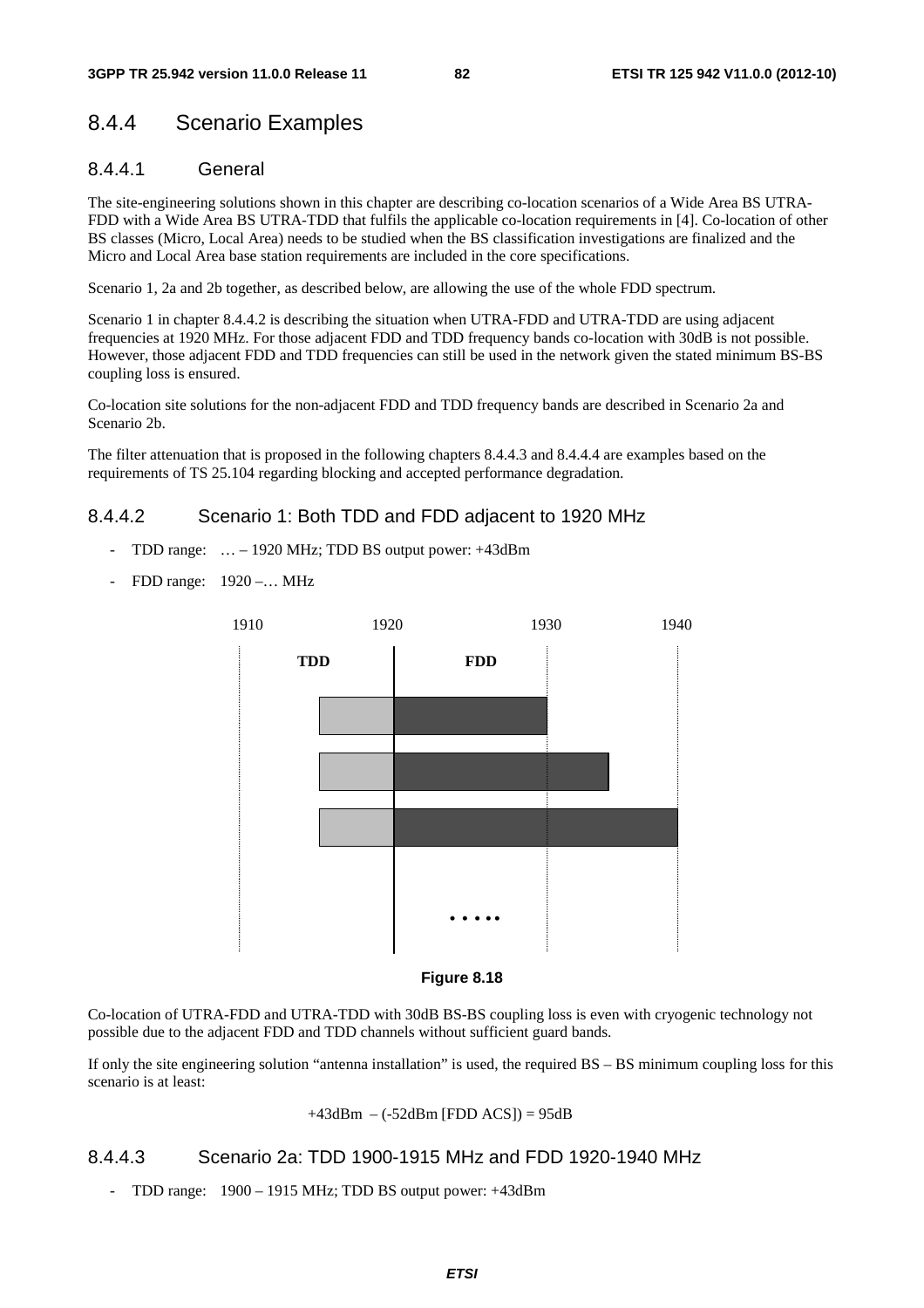- FDD range: 1920 – 1940 MHz





Co-location of UTRA-FDD and UTRA-TDD with 30dB BS-BS coupling loss is possible by adding an external filter in the UTRA-FDD UL chains.

Filter parameters:

- Filter attenuation requirement in the range 1900 – 1915 MHz should be at least:

+43dBm + 3dB [Multicarrier margin] – 30dB [BS-BS coupling loss]

 $-$  (-40dBm [FDD inband blocking]) = 56dB

- Inband losses of the filter in the range  $1920 - 1940$ Mhz:  $\leq 1$ dB

#### 8.4.4.4 Scenario 2b: TDD 1900-1920 MHz and FDD 1930-1980 MHz

- TDD range: 1900 1920 MHz; TDD BS output power: +43dBm
- FDD range: 1930 1980 MHz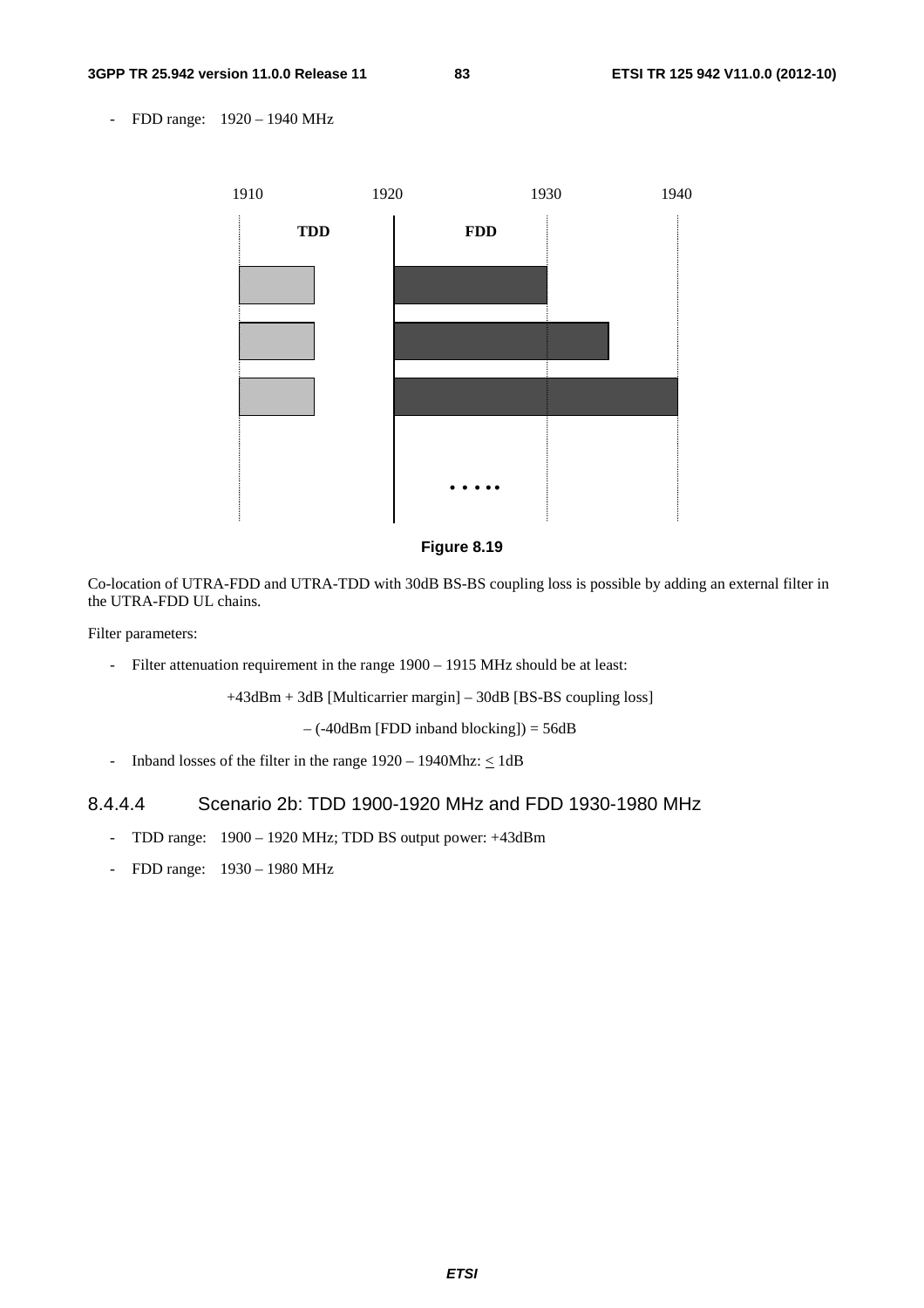



Co-location of UTRA-FDD and UTRA-TDD with 30dB BS-BS coupling loss is possible by adding an external filter in the UTRA-FDD UL chains.

Filter parameters:

Filter attenuation requirement in the range  $1900 - 1920$  MHz should be at least:

+43dBm + 3dB [Multicarrier margin] – 30dB [BS-BS coupling loss]

– (-40dBm [FDD inband blocking]) = 56dB

Inband losses of the filter in the range  $1930 - 1980$  MHz:  $\leq 1$ dB

# 9 Additional Coexistence studies

# 9.1 Simulation results on TDD local area BS and FDD wide area BS coexistence

### 9.1.1 Introduction

The present document investigates the possibility of UTRA TDD-UTRA FDD coexistence. There are several possible configurations in which the likelihood of intersystem interference to occur is anticipated. This paper describes only one such situation. There might be other scenarios too which might require similar consideration however they are beyond the scope of the present document.

In the present document, the interaction between UTRA TDD indoor and UTRA FDD macro systems is studied. Here it has been considered that UTRA TDD and UTRA FDD systems belong to two different operators and are operating in adjacent bands. For UTRA FDD only UL is modelled. Owing to the frequency separation between UTRA TDD and UTRA FDD DL band the interference between UTRA TDD and UTRA FDD DL may not be very predominant. The results are presented in terms of capacity losses.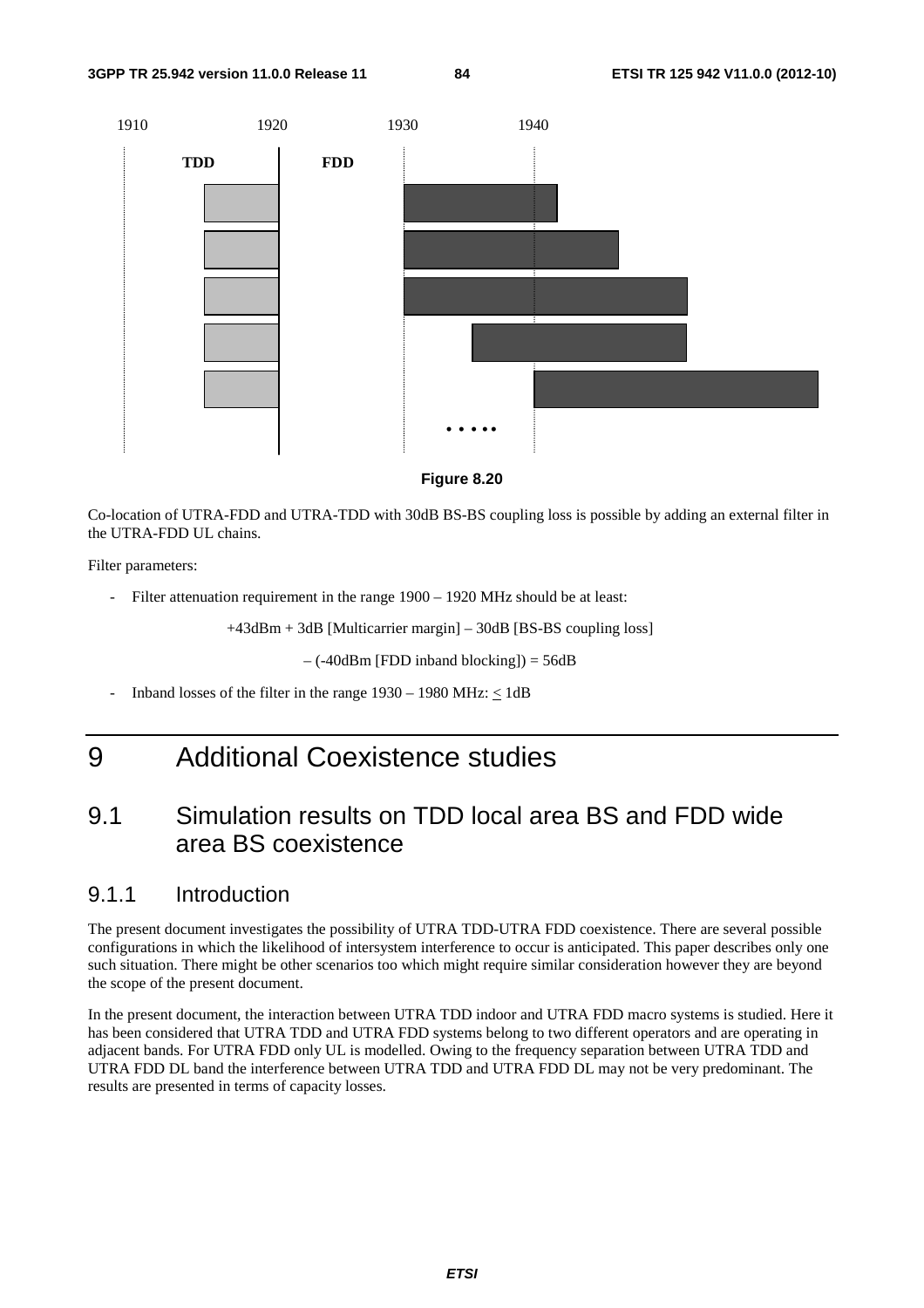### 9.1.2 Simulator Description

The simulator used for evaluation of UTRA TDD and UTRA FDD co-existence is a static system level simulator. Simulations are based on snapshots were users are randomly placed in a predefined deployment scenario. In each snapshot a power control loop is simulated until Eb/N0 target is reached. Simulation is made of several snapshots. The simulations are so conducted that the first set of simulation statistics is collected for independent environments (TDD Alone or FDD alone) and the second round of simulations constitutes of placing the two systems TDD and FDD in adjacent bands and the simulation statistics is recollected. The simulation statistics collected in a standalone environment and in adjacent channel operation environment determines the impact of the intersystem interference between TDD and FDD operating in adjacent bands. This is expressed in terms of capacity losses, power distribution behaviour and interference levels in each system.

#### 9.1.2.1 Simulation procedure overview

A simulation step (snapshot) consists of mobile placement, pathloss calculations, handover, and power control and statistics collection. At the beginning of each simulation, UE's are randomly distributed. After the placement, the path loss between each UE and the BS is calculated, adding the lognormal fading, and stored to so called *G-matrix* (Gain matrix). Distance attenuation and lognormal fading are kept constant during the execution of a snapshot. Then power control loop is started. During this the power control is executed till the used power will reach the level required by the required quality. During the power control loop, the Gain Matrix remains constant. Sufficient number of power control commands in each power control loop should be greater than 150.

At the end of a power control loop, statistical data is collected. UE's whose quality is below the target Eb/N0-0,5 dB are considered to be in outage state and UE's whose quality is higher than the target Eb/N0-0,5 dB are considered to be satisfied.

When a single step (snapshot) is finished, UE's are re-located to the system and the above process is executed again. Multiple snapshots are executed to achieve sufficient amount for local mean SIR values.

#### 9.1.2.2 System Scenario

In the present document, hierarchical system with FDD in macro and TDD in pico environment has been chosen. The systems have been deployed as indicated in figure 9.1.The hexagonal cells represent the FDD macrocells and the TDD indoor system has been mapped on to the FDD middle cell. The TDD indoor layout has been adopted from [9].



#### **Figure 9.1: TDD pico and FDD Macro evaluation layout; pico model chosen from [31]**

Here, it is assumed that TDD is operating inside the building hence the signals entering and exiting the building are attenuated because of the wall losses. In order to model the attenuation, an additional loss of 10 dB is added to the path loss of all signals crossing the TDD cell edge.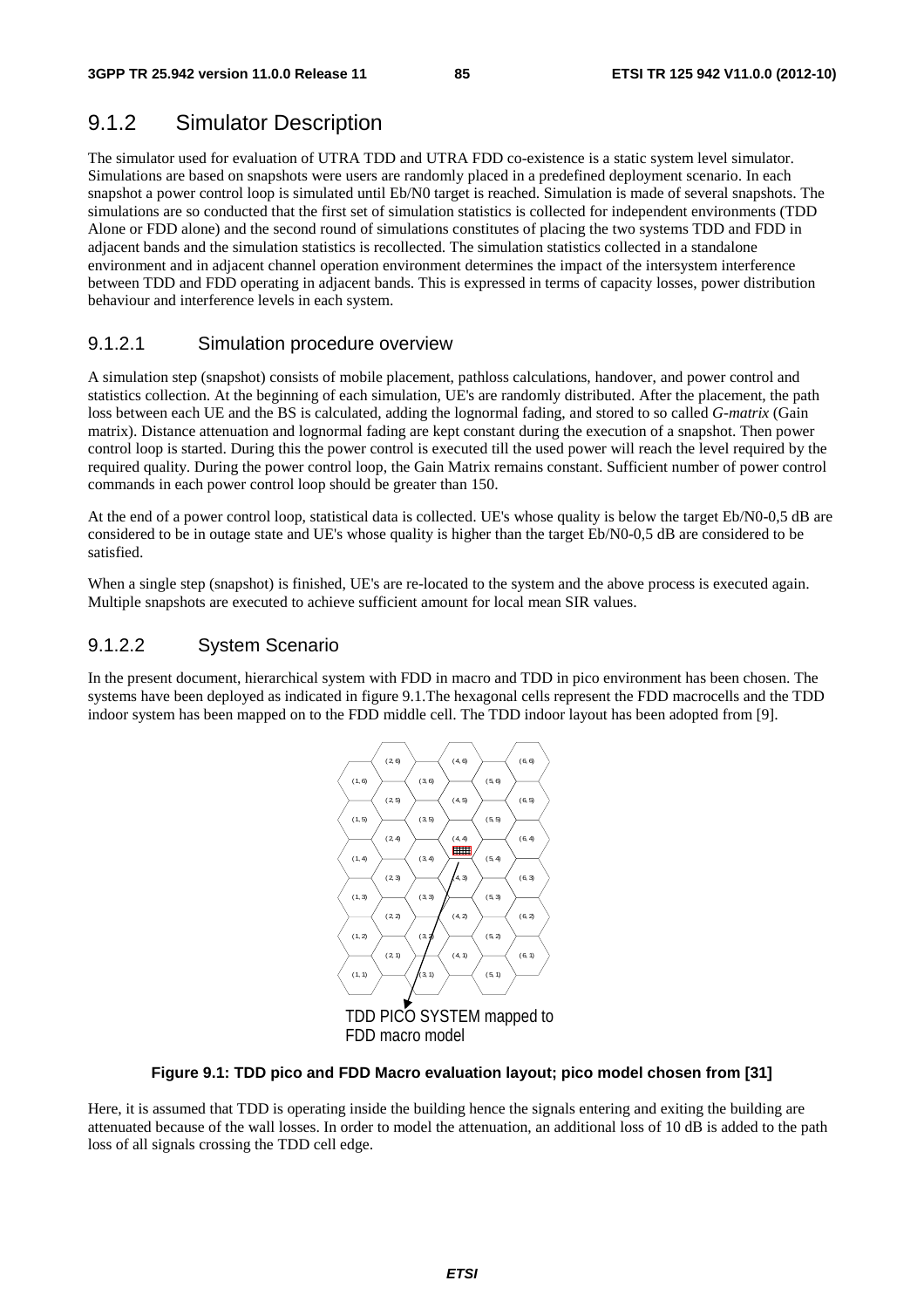#### **3GPP TR 25.942 version 11.0.0 Release 11 86 ETSI TR 125 942 V11.0.0 (2012-10)**

Statistics from FDD is collected from the central cell only. And this cell is the COI (Cell of Interest). The multiple FDD cells have been deployed to generate adequate FDD interference for the TDD system. The FDD macro cell range has been set to 500 m.

#### 9.1.2.3 Propagation Model

#### 9.1.2.3.1 TDD BS to TDD UE

This model is obtained from [9]. The indoor path loss model expressed in dB is in the following simplified form, which is derived from the COST 231 indoor model. This low increase of path loss versus distance is a worst-case from the interference point of view:

$$
L_1 = 37 + 30\log_{10}(r) + 18.3n^{((n+2)/(n+1)-0.46)}
$$

Where:

- r is the transmitter-receiver separation given in metres;
- n is the number of floors in the path.
- NOTE: The UE-UE and BS-BS propagation model for the indoor environment are the same as BS-UE propagation model except that the antenna gains are different.

#### 9.1.2.3.2 FDD UE to FDD BS

The FDD UE-FDD BS propagation model, obtained originally from [9], is applicable for the test scenarios in urban and suburban areas outside the high rise core where buildings are of nearly uniform height. Assuming, that the base station antenna height is fixed at 15 m above the rooftop, and a carrier frequency of 2 GHz is used, the FDD UE-FDD BS path loss  $L_2$  can be expressed as [2]:

$$
L_2 = 15.3 + 37.6 \log_{10}(r)
$$

Where:

#### 9.1.2.3.3 TDD UE to FDD BS

This is determined from *L2* described above by adding wall loss attenuation to the calculated value.

#### 9.1.2.3.4 FDD UE to TDD UE

For this path, it depends where the FDD terminals are located if the FDD terminals are within the indoor system then the pathless  $L_{1,i}$  chosen otherwise if the FDD Terminals are outside the indoor system then  $L_2$  is chosen, to  $L_2$  wall loss attenuation is added.

#### 9.1.2.3.5 FDD UE to TDD BS

For this path, it depends where the FDD terminals are located if the FDD terminals are within the indoor system then the pathloss L1 is chosen otherwise if the FDD Terminals are outside the indoor system then L2 is chosen, to L2 wall loss attenuation is added.

#### 9.1.2.3.6 TDD BS to FDD BS

The TDD BS-FDD BS path loss is calculated with the help of  $L_2$  and the wall loss attenuation is added to  $L_2$ .

In the system simulations, a log-normally distributed shadowing component with standard deviation of 10 dB (macro cell) or 12 dB (pico cell) is added to calculated propagation path loss.

r is the transmitter-receiver separation in meters.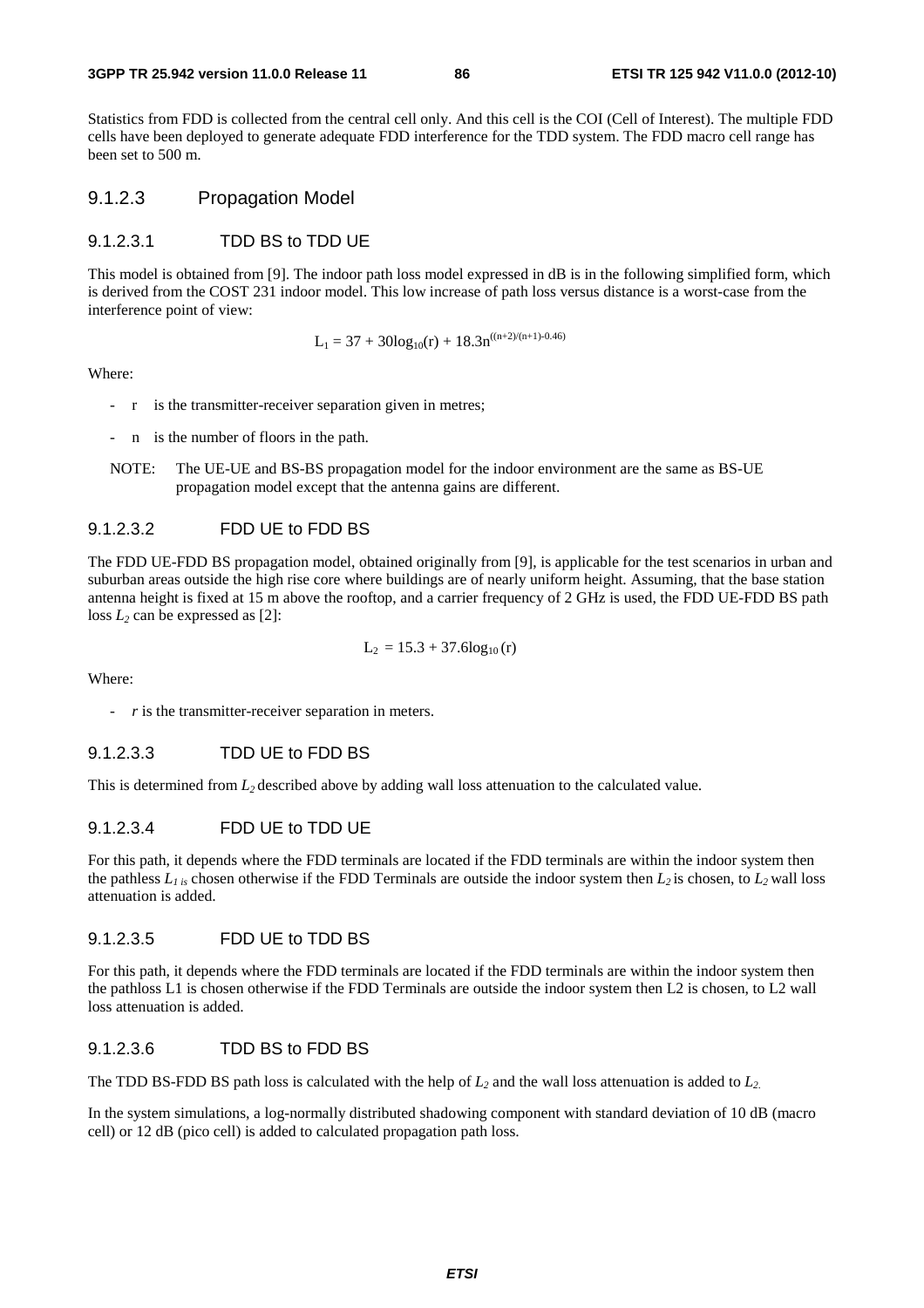### 9.1.2.4 Power Control

Power control is a simple SIR based power control. Perfect power control is assumed. With the assumption of perfect power control, PC error is assumed equal to 0 %, and PC delay is assumed to be 0 s.

- TDD UL Power Control Range: 65 dB.
- TDD DL Power Control Range: 30 dB.
- FDD UL Power Control Range: 65 dB.

#### 9.1.2.5 Interference Modelling Methodology

The interference calculations are done such that in each links (UL or DL) the total interference is the sum of intra system interference and inter system interference's). In calculations for the intersystem interference, the RF characteristics of transmitter and receiver are taken into account by weighting adjacent system signal with a parameter ACIR. The definition for ACIR and other related radio parameters is explained below.

**ACLR:** is a measure of transmitter performance. It is defined as the ratio of the transmitted power to the power measured after a receiver filter in the adjacent RF channel. Both the transmitted power and the received power are measured with a filter response that is root-raised cosine, with a noise power bandwidth equal to the chip rate.

**ACS:** is measure of receiver performance. It is defined as the ratio of the receiver filter attenuation on the assigned channel frequency to the receiver filter attenuation on the adjacent frequency.

**ACIR:** is a measure of over all system performance. It is defined as the ratio of the total power transmitted from a source (base station or UE) to the total interference power affecting a victim receiver, resulting from both transmitter and receiver imperfections. They have following relationship:

$$
ACIR = \frac{1}{\frac{1}{ACLR} + \frac{1}{ACS}}.
$$

For these simulations ACLR's and ACS's used are have been described in table 9.1.

#### **Table 9.1:ACLR's and ACS's for TDD and FDD systems**

|    |                  | TDD               | <b>FDD</b>    |                   |               |                   |
|----|------------------|-------------------|---------------|-------------------|---------------|-------------------|
|    | <b>ACS</b><br>JE | <b>ACLR</b><br>JE | <b>BS ACS</b> | <b>ACLR</b><br>BS | <b>BS ACS</b> | <b>ACLR</b><br>JE |
| dB | າາ<br>აა         | 33                | 45            | 45                | 45            | 33                |

### 9.1.3 Capacity Calculations

#### 9.1.3.1 Calculation of Single Operator Capacity for TDD and FDD

In order to study the impact of capacity due to adjacent channel interference between TDD and FDD the capacity evaluation of individual operators is done as follows. Single operator capacity designated by *NSingle* for each system is determined as follows:

- 1) generate BS's as per the selected environment (indoor case selected in these simulations);
- 2) reset the output data collection counters;
- 3) generate mobiles randomly;
- 4) calculate the path loss between each UE and the base station;
- 5) determine the best server;
- 6) calculate the co-channel interference;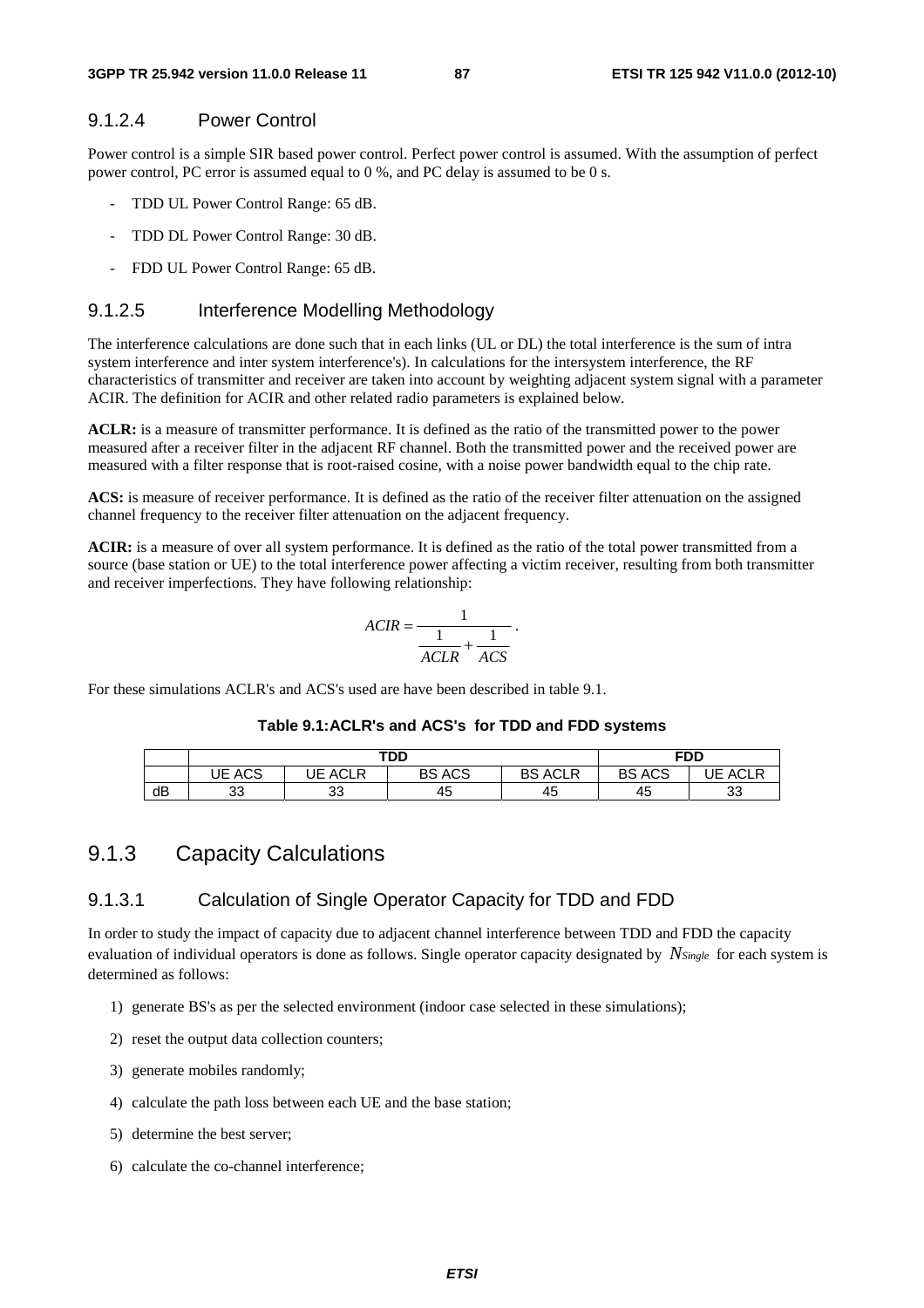- 7) control power till it stabilizes such that the used power will reach the level required by the required quality. This is the stabilization period;
- 8) execute sufficient number of power control commands in each power control loop;
- 9) collect the statistical data for outage and satisfied users .This is based on:
	- UE's whose SIR is lower than the target (in outage) and UEs whose SIR is higher than the target (satisfied);

10) increase or decrease the *NSingle* and start again till the satisfied user criterion is achieved.

The co-channel interference is modeled in the similar manner as described in [12]. Since in DL, the multiple transmitted signals are synchronously combined the intra operator interference is multiplied by orthogonality factor.

#### 9.1.3.2 Calculation of Multi Operator Capacity

Mullet operator capacity designated by *N<sub>Multi*</sub> is calculated as follows:

- 1) generate BS's as per the selected environment (option for pico,micro and macro.Pico considered here);
- 2) reset the output data collection counters;
- 3) generate mobiles randomly;
- 4) Calculate the path loss between each UE and the base station;
- 5) determine the best server;
- 6) calculate the co-channel interference and the adjacent channel interference at the victim station. (If the victim is TDD adjacent channel interference is from FDD system, if the victim is FDD adjacent channel interference is from TDD system);
- 7) control power till it stabilizes such that the used power will reach the level required by the required quality. This is the stabilization period;
- 8) a sufficient number of power control commands in each power control loop are executed;
- 9) collect the statistical data for outage and satisfied users for each operator .This is based on:
	- UE's whose SIR is lower than the target (in outage) and UEs whose SIR is higher than the target (satisfied);

10) increase or decrease the *NMulti* and start again till the satisfied user criterion is achieved.

#### 9.1.3.3 Calculation of relative capacity loss

*NSingle* and *NMulti* were determined above. The relative capacity loss in each system is calculated as follows:

$$
C = 1 - \frac{N \text{Single}}{N \text{Multi}},
$$

where  $C$  is the relative capacity loss of the system.

The *capacity criterion* is such that the UE's whose SIR at the end of the simulation is lower than the target Eb/N0 are in outage whereas UE's whose SIR is above the Eb/N0 are satisfied. At each simulation round it is assumed that 95 % of the users fulfil the satisfied user criterion.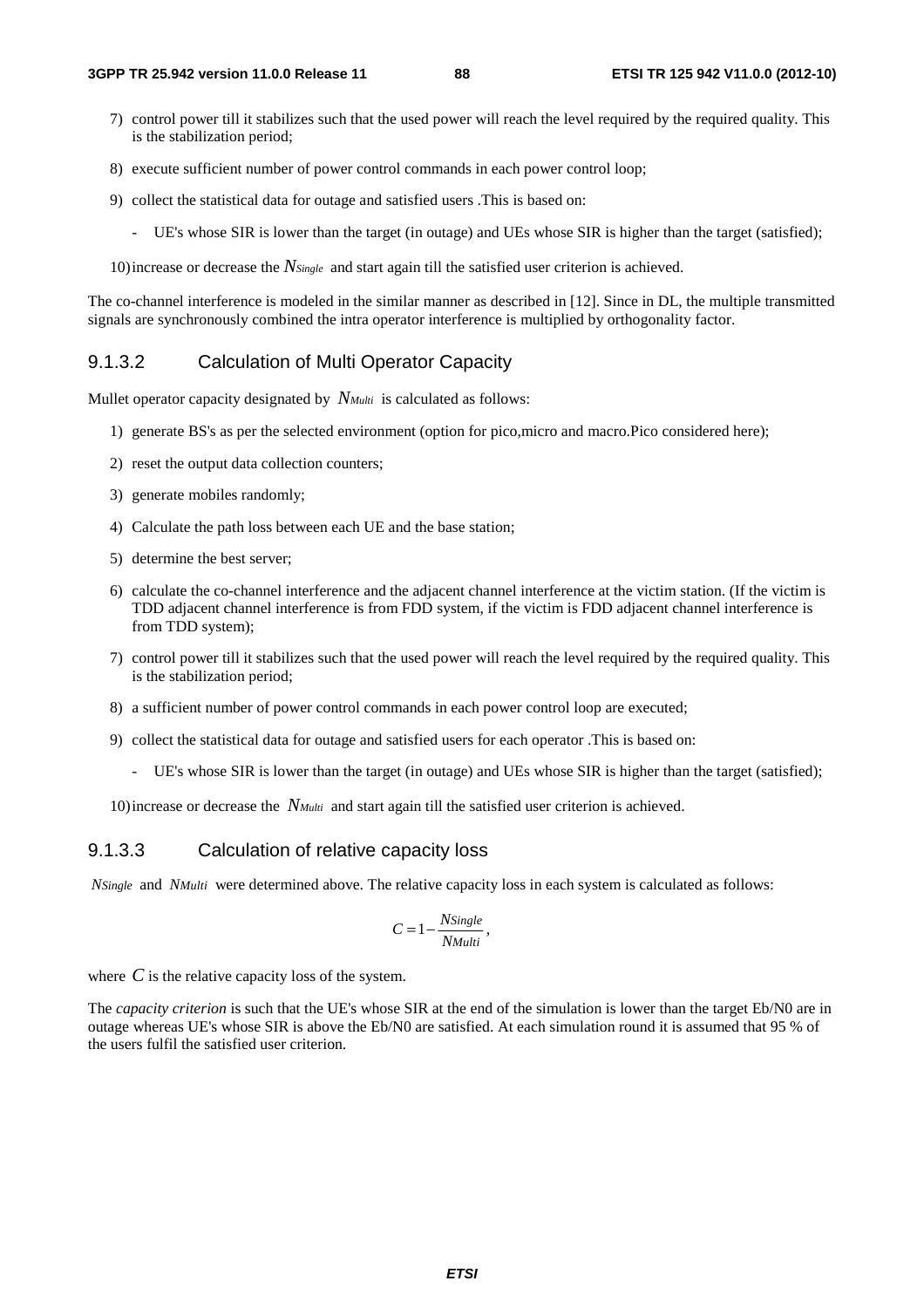### 9.1.4 Simulation Parameters

Table 9.2 represents the system parameters chosen for these simulations. Radio parameters are chosen from [12].

| <b>Parameter</b>          | <b>FDD UL</b>                                       | <b>TDD UL</b>                             | <b>TDD DL</b>      |
|---------------------------|-----------------------------------------------------|-------------------------------------------|--------------------|
| Service parameters        |                                                     |                                           |                    |
| Bit rate (speech)         | 8 kbps                                              | 8 kbps                                    | 8 kbps             |
| Eb/No target [dB]         | 6,1                                                 | 3,7                                       | 6,1                |
| Processing gain [dB]      | 26,3                                                | 13,9                                      | 13,9               |
| SIR target [dB]           | $-20.2$                                             | $-10,2$                                   | $-7,8$             |
| Radio parameters          |                                                     |                                           |                    |
| Max Tx power [dBm]        | 21 (UE)                                             | 21 (UE)                                   | 33 (BS)            |
| Power cntrl range [dB]    | 65                                                  | 65                                        | 30                 |
| Frequency [MHz]           | 1925                                                | 1920                                      | 1920               |
| Other parameters          |                                                     |                                           |                    |
| Radio environment         | macro                                               | pico                                      | pico               |
| <b>BS MUD</b>             | off                                                 | off                                       |                    |
| Channel non-orthogonality |                                                     |                                           | 0.06               |
| MCL [dB]                  | 70                                                  | 40                                        | 40                 |
| (Minimum coupling loss)   | $FDD$ BS $\rightarrow$<br>FDD UE, TDD BS,<br>TDD UE | TDD BS $\rightarrow$<br>TDD UE.<br>FDD UE | TDD UE-><br>FDD UE |

**Table 9.2: Simulation Parameters** 

### 9.1.5 Simulation results

The impact of TDD interference to FDD system was studied by locating the TDD indoor system in different locations in the FDD COI. The FDD and TDD system capacity losses were observed as function of coupling loss between TDD system and FDD macro BS. The results are summarised in table 9.3.

| Table 9.3: Impact of coupling loss between TDD and FDD systems |  |  |  |  |  |  |  |  |  |  |
|----------------------------------------------------------------|--|--|--|--|--|--|--|--|--|--|
|----------------------------------------------------------------|--|--|--|--|--|--|--|--|--|--|

| Impact of TDD-FDD system<br>coupling loss | 70.3      | 90.8     | 103.2    | 130.0    |
|-------------------------------------------|-----------|----------|----------|----------|
| TDD UL Capacity Loss                      | $< 1\%$   | $< 1 \%$ | $< 1 \%$ | $< 1 \%$ |
| TDD DL Capacity Loss                      | $< 1\%$   | $< 1 \%$ | $< 1 \%$ | $< 1 \%$ |
| FDD UL Capacity Loss                      | $< 11 \%$ | $< 4 \%$ | < 2 %    | $< 1 \%$ |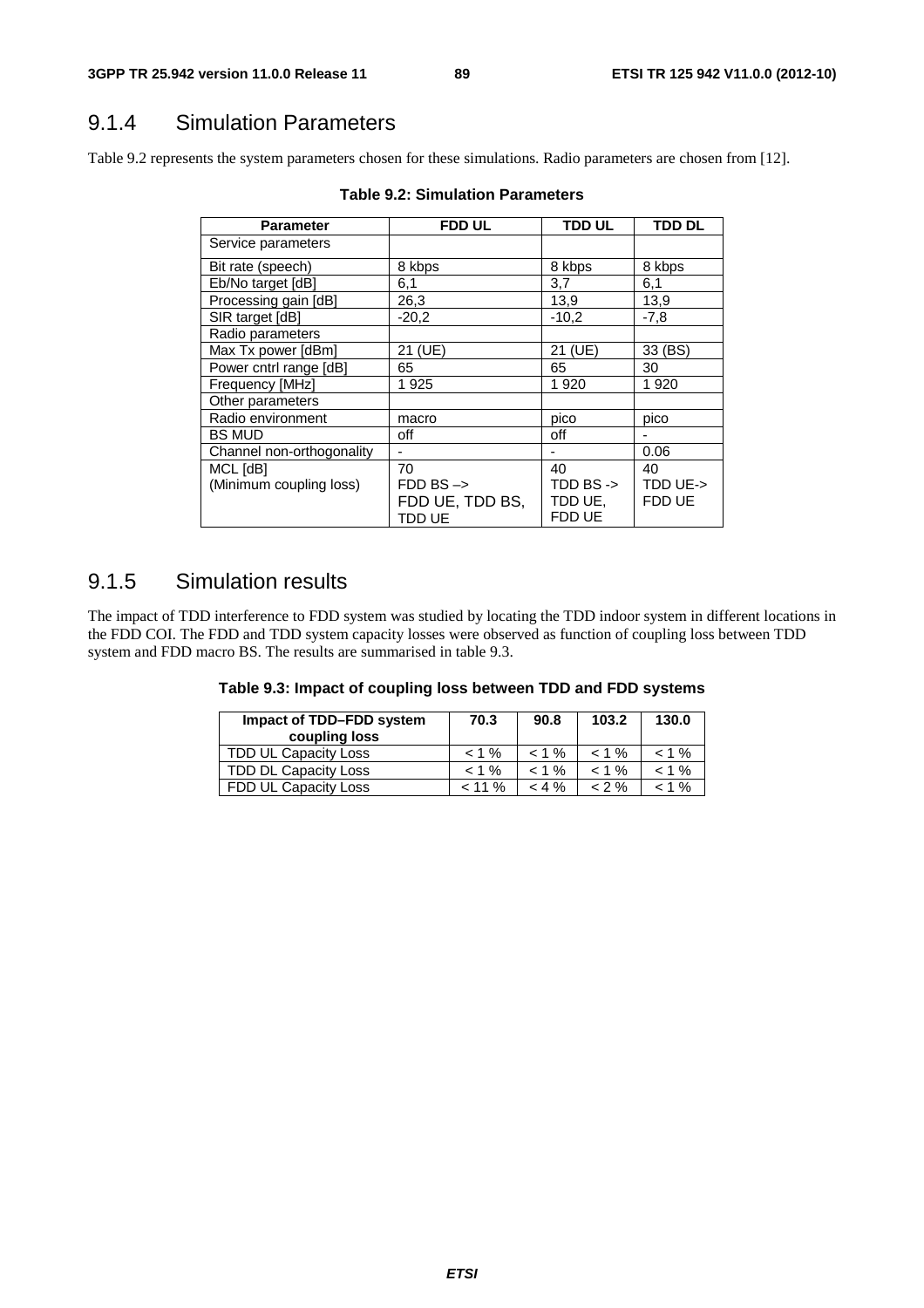

#### **Figure 9.2: FDD capacity loss along the coupling loss between FDD macro BS and TDD pico system**

The results indicate that TDD indoor system capacity is not significantly affected by adjacent channel FDD interference. This is because there is adequate power available in TDD system to handle FDD interference.

### 9.1.6 Conclusions

Results indicate:

- no impact on TDD system capacity due to FDD operating in adjacent channel in this mode (FDD macro configuration);
- minor capacity losses are experienced by FDD UL if TDD system is too close to FDD BS (note however 10 m separation case is not valid from practical implementation point of view);
- adjacent channel operation of TDD and FDD system under stated conditions is possible;
- also, the TX powers of TDD entities in these simulations are very high. In practice, power levels in Local area TDD cells (in UL and DL) are obviously lower. Thus impact on FDD UL shall be reduced further.

# 10 Antenna-to-Antenna Isolation

### 10.1 Rationale for MCL value for co-located base stations

The coupling losses between two co-sited base stations are depending on e.g. the deployment scenario and BS antenna gain values. As seen from e.g. [28], different deployment scenarios give raise to a large variation in coupling loss values. However, in order not to have different requirements for different deployment scenarios, it is fruitful to use one value of the minimum coupling loss (MCL) representing all deployment scenarios.

For the case of two operators co-siting their antenna installations on a roof-top, the antennas could be situated in each other's far-fields and the isolation that occur between the sites can be analysed using the ordinary Friis' transmission equation:

Isolation [dB] = 20 log<sub>10</sub> 
$$
\left( \frac{2\pi R}{\lambda} \right)
$$
 - Gain [dBi],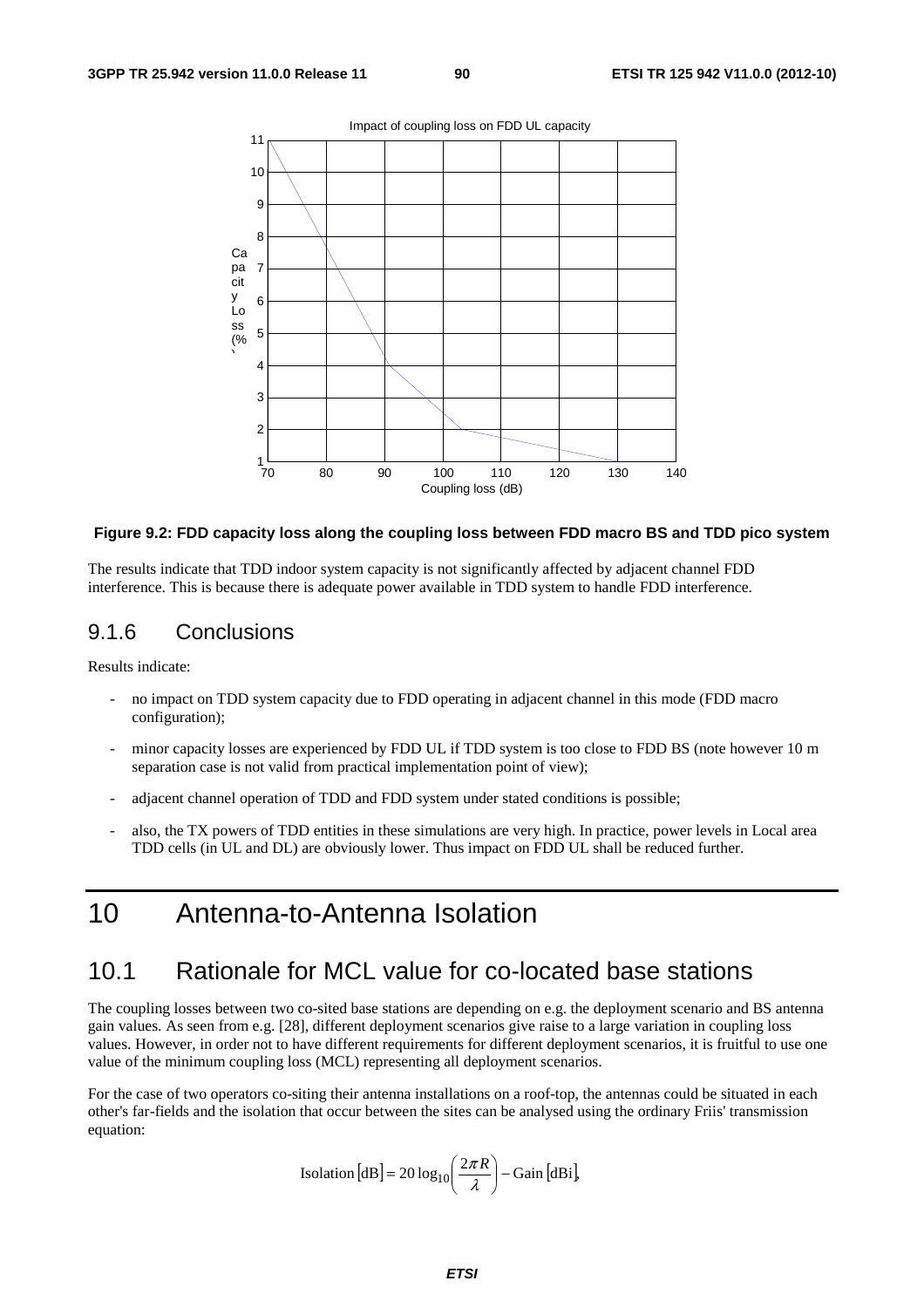where *R* is the distance between the antennas,  $\lambda$  is the wavelength and Gain is the total effective gain of the two antennas.

When applying this equation to a deployment scenario with a separation distance of 10 meters between the two sites, both using  $65^{\circ}$  (14 dBi) sector antennas, an isolation of about 30 dB occur when the antennas are situated in a 35 $^{\circ}$  angle compared to each other. This deployment scenario is regarded as typical to many co-sited antenna installations.

A coupling loss value of 30 dB also coincides with the minimum coupling loss value reported in [29] and one of the measured antenna configurations in [28]. It is also typical to many existing installations, as reported by several operators.

# 10.2 Rationale for MCL value for operation of base stations in the same geographic area

In general, unwanted emissions limits of base stations for coexistence are devided into requirements for operation in the same geographic area and co-located base stations. The requirements for operation in the same geographic area protect the victim mobile and the requirements for co-located base stations protect the victim base station.

Due to the spectrum arrangement of TDD and FDD, 3GPP defines in addition unwanted emission limits for TDD base stations for protection of the victim base station for operation in the same geographic area. In the same way as for colocated base stations, these additional limits are based on a specific MCL value between base stations. The assumed MCL values between base stations for operation in the same geographic area are explained below.

### 10.2.1 Wide Area and Geneal Purpose Base Station

It is assumed that the Wide Area and General Purpose BS is mainly deployed in Micro and Macro Environments. Due to the low receiver noise floor of the Macro base station, it is assumed that the Macro BS to Macro BS interference scenario is the most critical situation. That means eventhough the coupling loss for Micro BS to Micro BS or Macro BS to Micro BS may be lower, the desensitisation of the Micro BS would lead to less demanding requirements.

The following scenario is captured in chapter 7.4.1.2.1.3 BS-to-BS propogation model:

87 dB Pathloss (288 m Line-of-sight)

+13 dB TX antenna gain

+13 dB RX antenna gain

-6 dB Reduction in effective antenna gain due to antenna tilt

 $= 67$  dB MCL

A MCL of 67 dB is considered as the reference scenario for Macro BS to Macro BS interference for operation in the same geographic area.

For the adjacent channels, where the ACLR requirement applies, an increase of 7 dB for the MCL is assumed, that means a MCL of 74 dB. The increase in MCL is justified by the lower number of interfering base stations, if only adjacent carriers are considered. Further, if the adjacent channels are controlled by the same operator, the carriers may not be deployed in the same hierarchical cell layer in proximity. Note that a requirement for adjacent carriers based on a MCL of 74 dB between Macro base stations may be as well used for Macro base stations with a MCL of 67 dB, if a higher desensitisation of the victim base station is acceptable. I. e. for FDD Macro base stations with a MCL of 67 dB instead of 74 dB the desensitisation would be 3 dB instead of 0.8 dB.

### 10.2.2 Local Area Base Station

It is assumed that the Local Area is deployed in Pico Environments. Due to the low receiver noise floor of the Macro base station, it is assumed that the Pico BS to Macro BS interference scenario is the most critical situation. That means eventhough the coupling loss for Pico BS to Pico BS or Pico BS to Micro BS may be lower, the desensitisation of the Micro and Pico BS would lead to less stringent requirements.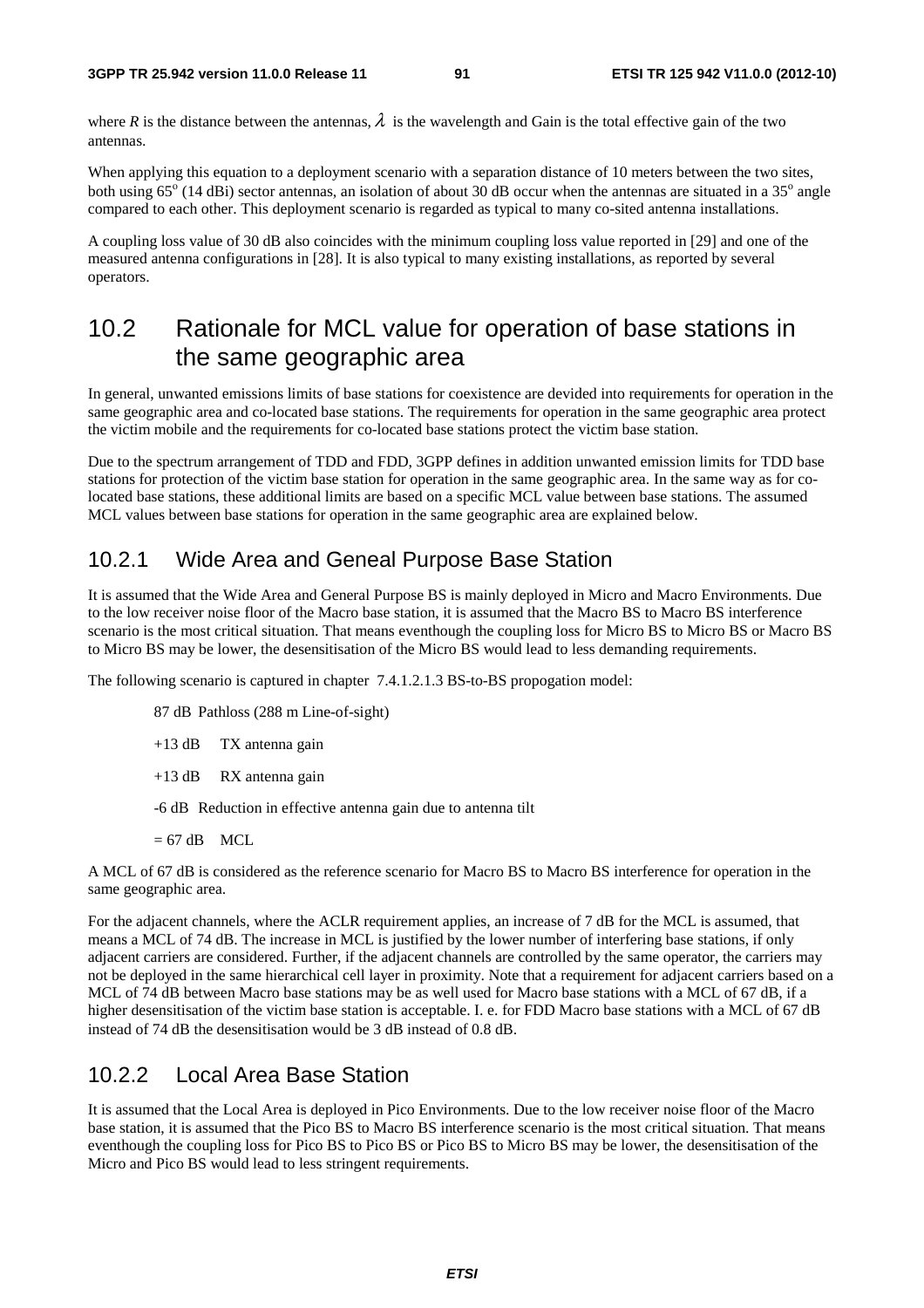The Pico BS is similar to a mobile in respect to output power, antenna gain and antenna heights. Therefore for the Pico BS to Macro BS, the same MCL as for the UE to Macro BS is assumed. I. e. a MCL of 70 dB is considered as the reference scenario for Pico BS to Macro BS interference for operation in the same geographic area.

For the adjacent channels, where the ACLR requirement applies, an increase of 7 dB for the MCL is assumed, that means a MCL of 77 dB. The increase in MCL is justified by the lower number of interfering base stations, if only adjacent carriers are considered. Note that a requirement based on a MCL of 77 dB between Pico and Macro base station may be as well used for base stations with a MCL of 70 dB, if a higher desensitisation of the victim base station is accepted. I. e. for FDD Macro base stations with a MCL of 70 dB instead of 77 dB to Pico base stations the desensitisation would be 3 dB instead of 0.8 dB.

For the adjacent channels, where the ACLR requirement applies and the carrier separation is 5 MHz or less, an additional increase of 10 dB for the MCL is assumed, that means a MCL of 87 dB. The increase in MCL is justified by the fact that Local Area base stations will be deployed indoors or significantly below roof top. In these scenarios it may possible to increase the MCL by some adjustment (e.g. deployment around the corner or in the next room). Further, if the adjacent channels are controlled by the same operator, the carriers may not be deployed in the same hierarchical cell layer in proximity. The additional 10 dB assume a typical indoor to outdoor penetration loss.

# 10.3 Rationale for MCL values for co-sited base stations of different classes

The requirements for co-location of base stations assume 30dB minimum coupling loss between base stations of the same class. However, even if the requirements for the BS classes have been derived based on specific deployment assumptions for each class, a co-siting of different classes cannot be excluded. Due to the relaxed requirements for spurious emissions and blocking for the Medium Range and Local Area BS a coupling loss of 30 dB is not sufficient to enable co-existence in case of co-siting of different classes. Therefore, if BS's of different classes are co sited, the coupling loss of 30 dB assumed for co-location must be increased by the maximum difference between the corresponding limits of spurious emissions and blocking for the co-sited BS classes. The corresponding additional coupling loss values to be added to the 30 dB coupling loss for co-location are listed in table 10.1 and table 10.2.

| <b>FDD BS</b>             | <b>Co-sited system</b>                                            |                                   |                                 |                                   |                                 |                                   |  |
|---------------------------|-------------------------------------------------------------------|-----------------------------------|---------------------------------|-----------------------------------|---------------------------------|-----------------------------------|--|
| class                     |                                                                   | <b>Macro BTS</b>                  |                                 | <b>Micro BTS</b>                  |                                 | <b>Pico BTS</b>                   |  |
|                           | <b>GSM850/</b><br><b>GSM900/</b><br><b>CDMA850</b>                | <b>DCS1800/</b><br><b>PCS1900</b> | <b>GSM850/</b><br><b>GSM900</b> | <b>DCS1800/</b><br><b>PCS1900</b> | <b>GSM850/</b><br><b>GSM900</b> | <b>DCS1800/</b><br><b>PCS1900</b> |  |
| Wide Area<br>BS           | $0$ dB $*$                                                        | $0$ dB $*$                        | $0$ dB                          | $0$ dB                            | $0$ dB                          | $0$ dB                            |  |
| <b>Medium</b><br>Range BS | 19dB                                                              | 11 $dB$                           | $0$ dB $*$                      | $0$ dB $*$                        | $0$ dB                          | $0$ dB                            |  |
| Local Area<br>BS          | 28 dB                                                             | 20 dB                             | 21 dB                           | 16dB                              | $0$ dB $*$                      | $0$ dB $*$                        |  |
| Note *:                   | co-location of BS of same class is included here for completeness |                                   |                                 |                                   |                                 |                                   |  |

**Table 10.1: Required additional coupling loss for co-siting of different FDD and GSM BS classes** 

|  |  | Table 10.2: Required additional coupling loss for co-siting of different FDD BS classes |
|--|--|-----------------------------------------------------------------------------------------|
|  |  |                                                                                         |

| <b>FDD BS class</b>                                                          | <b>Co-sited FDD BS class</b>                                   |            |            |  |  |
|------------------------------------------------------------------------------|----------------------------------------------------------------|------------|------------|--|--|
|                                                                              | <b>Medium Range BS</b><br>Wide Area BS<br><b>Local Area BS</b> |            |            |  |  |
| Wide Area BS                                                                 | $0$ dB $*$                                                     | 10dB       | 22 dB      |  |  |
| Medium Range BS                                                              | 10dB                                                           | $0$ dB $*$ | 14 $dB$    |  |  |
| Local Area BS                                                                | 22 dB<br>14dB                                                  |            | $0$ dB $*$ |  |  |
| Note *:<br>co-location of BS of same class is included here for completeness |                                                                |            |            |  |  |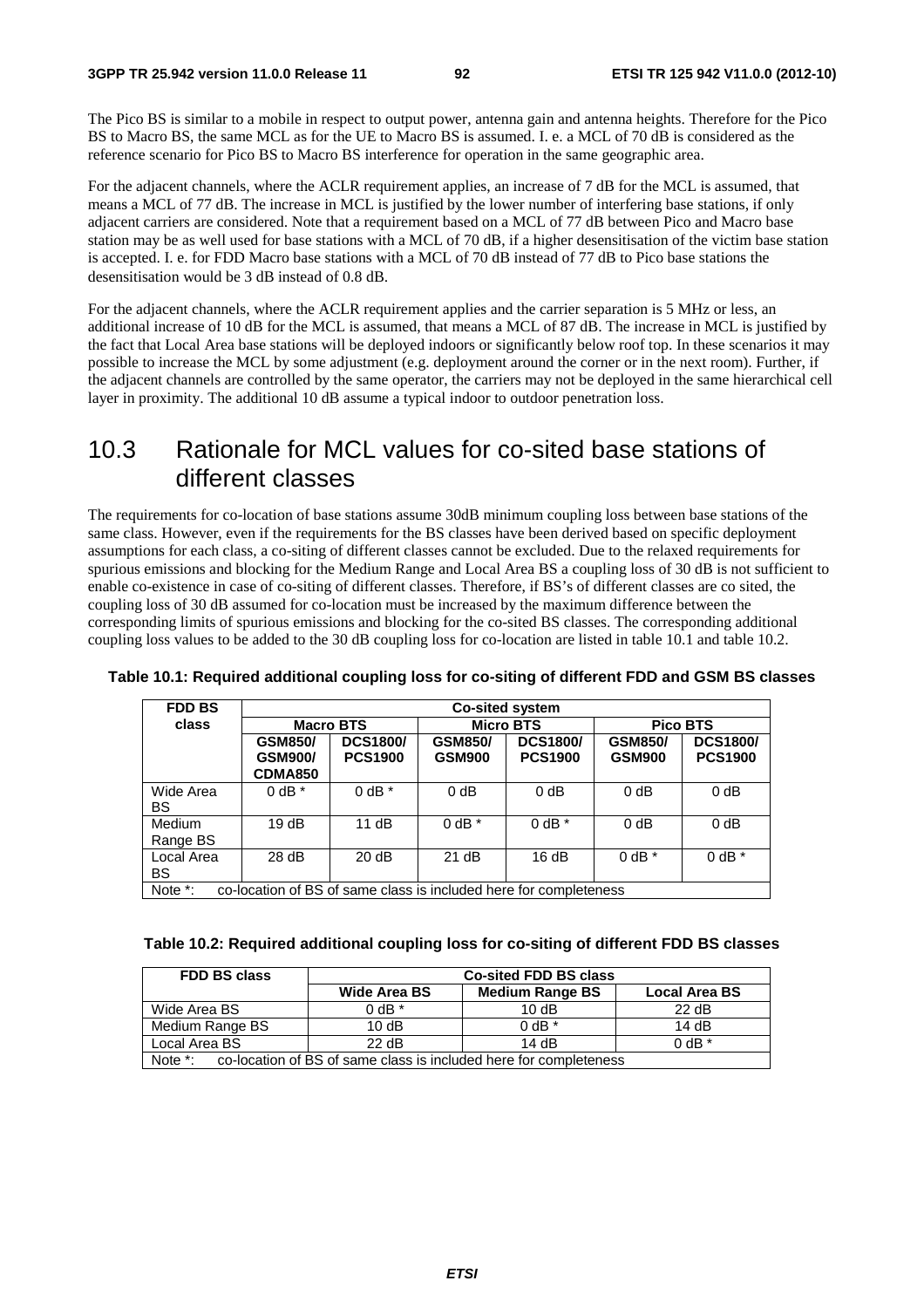# 11 Modulation accuracy

## 11.1 Downlink modulation accuracy

### 11.1.1 Simulation Condition and Definition

For simplification, degradation was evaluated in terms of BER performance against modulation accuracy under the following assumptions that:

- propagation channel is static one, having a single path without Rayleigh fading;
- receiver has no RAKE receiver, diversity reception nor channel coding;
- ideal coherent demodulation is performed;
- measured channel is all data throughout a frame;
- each of information bit streams is generated by a pseudo random binary sequence of 15-stage having a different initial phase, spread by an independent orthogonal spreading code, and is multiplexed.

Modulation accuracy is supposed to be degraded by various factors like imperfection of roll-off filters, imbalance of quadrature modulators, phase jitters of local oscillators and etc. In the simulation, we have not given all possible degradation factors one by one, instead of which, we assumed that overall behaviour of error vectors caused by each degradation factor is Gaussian. As defined in clause 6.8.2 of TS 25.104 [3], a vector error was deliberately introduced and added to theoretically modulated waveform, and the square root of the ratio of the mean error vector power to the mean signal power was calculated in a %.

### 11.1.2 Simulation Results

Figure 11.1 shows degradation of Eb/No at a BER of  $10^{-3}$  against the modulation accuracy for three spreading factors (SF) of 4, 16 and 64 respectively, under condition of single code operation. In figure 11.2, performance degradation is shown for the case that number of channels multiplexed is 1, 4 and 16, keeping total information bit rate the same at a traffic level of a quarter of maximum system capacity. Figure 11.3 demonstrates similar degradation for different combination of SF and number of users, where traffic load is increased to half of maximum system capacity in comparison to the case of figure 11.2.



**Figure 11.1: Degradation for the case of single code transmission**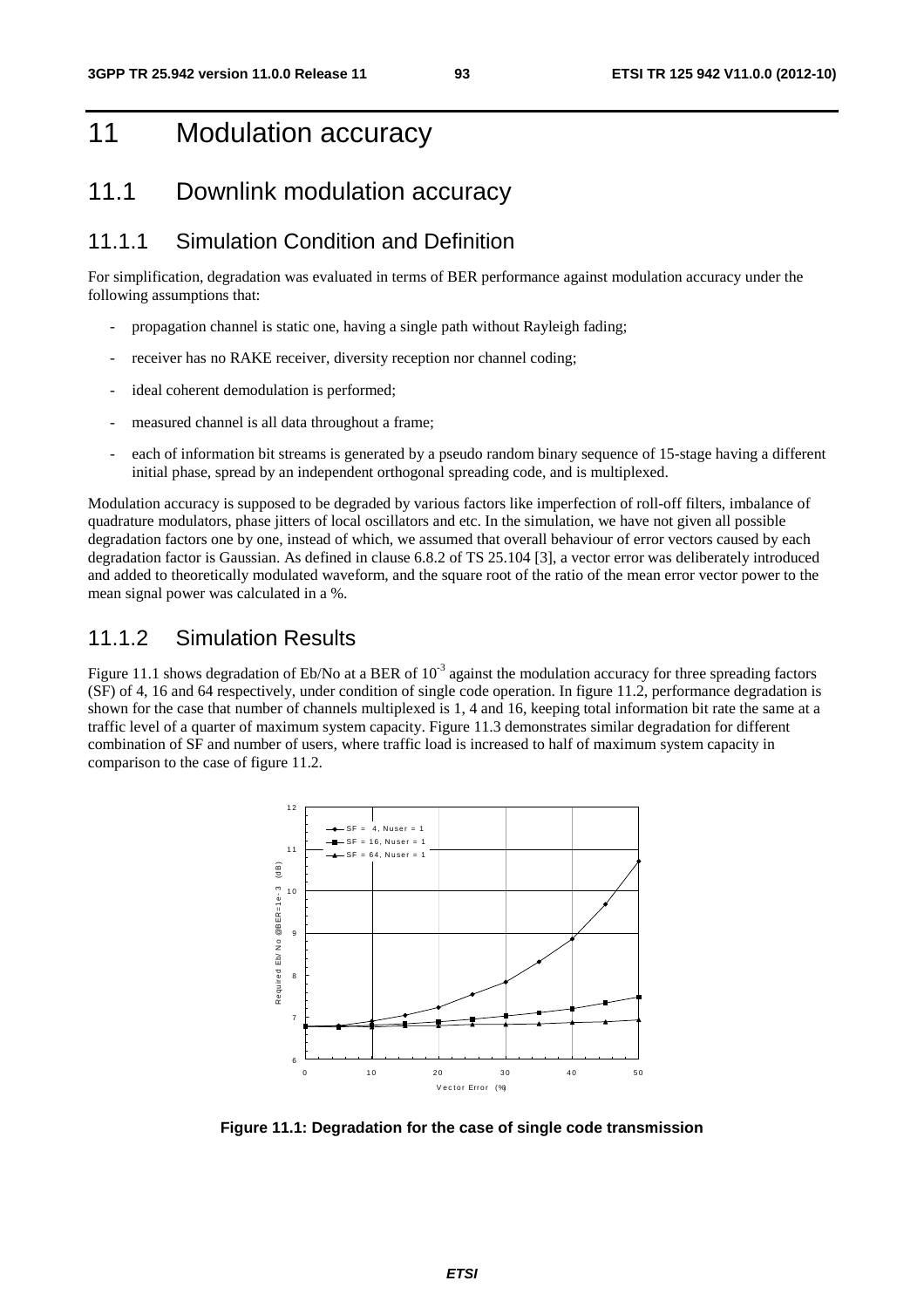

**Figure 11.2: Degradation for the case of a quarter of the maximum traffic load** 



**Figure 11.3: Degradation for the case of a half the maximum traffic load** 

### 11.1.3 Considerations

Firstly, as the number of users (or channels) to be multiplexed increases, degradation against modulation accuracy increases compared to the case of single code transmission. Secondarily, degradation of BER performance against modulation accuracy does not depend on a spreading factor, SF, but on total information bit rate given to the system. For instance, for a given modulation accuracy, single code transmission for SF of 4 causes almost the same degradation for the multi code transmission of 16 channels for SF of 64. Finally, in case that total traffic load given to the system is half of full capacity, difference of degradation at modulation accuracy of 12,5 % and 23 % is about 0,8 dB.

Though the simulation was carried out for evaluation of modulation accuracy especially for base station, the results could also be used for another evaluation of that for UE by referring the case for single code operation shown in figure 11.1.

### 11.1.4 Conclusion

Though the simulation does not use measurement channel models consistent with those used in link level simulation work appearing in the pertinent specification documents, it gives prediction that mitigation of modulation accuracy of 12,.5 % to 23 % may cause not negligible degradation to BER performance. Even in the case that total traffic load is half of maximum overall system capacity, the simulation results show degradation of 0,8 dB, and it is obvious that as number of channels comes close to maximum system capacity the degradation increases to a larger extent. Therefore,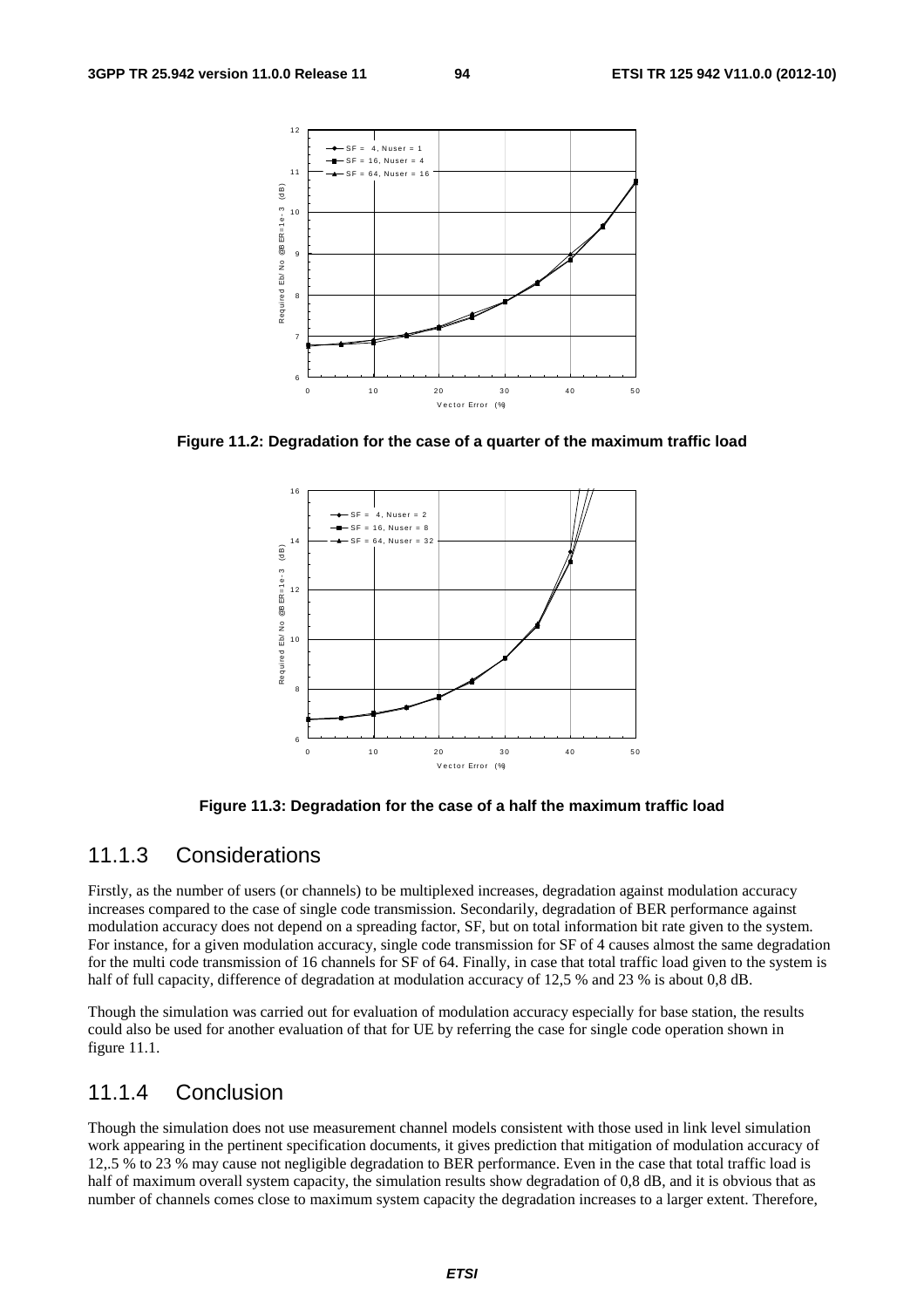#### **3GPP TR 25.942 version 11.0.0 Release 11 95 ETSI TR 125 942 V11.0.0 (2012-10)**

Fujitsu believes that the current modulation accuracy value of 12,5 % is quite reasonable and that the value should be kept in the document of TS 25.104 [3] as it is.

# 11.2 Uplink Modulation Accuracy

### 11.2.1 Value for Modulation Accuracy

The specification value for  $EVM<sub>chin</sub>$  should be chosen to provide sufficient receiver performance and to limit the extra noise power that could be transmitted.

Receiver performance is determined by  $EVM_{symbol}$ . A typical minimum requirement for EVM in other cellular systems is 12,5 %. Assuming 12,5 % should be guaranteed for  $EVM$ <sub>symbol</sub> even up to 2,048 kbps. Then corresponding minimum requirement for  $EVM<sub>chip</sub>$  should be 25 %. Tougher requirements will provide unnecessary implementation constraints for terminals that do not support these high data rates.

With 25 %  $EVM<sub>chin</sub>$ , the maximum amplitude of the noise error vector is 25 % of the amplitude of the signal vector. This means that the total UE power maybe increased by maximum 0,26 dB "noise power". The table below gives the relation between  $EVM<sub>chin</sub>$  and worst-case additional power transmitted by UE.

| $EVM_{\textit{chip}}$ (%) | Max. Power increase (dB) |
|---------------------------|--------------------------|
| 25                        | 0,26                     |
| 20                        | 0.17                     |
| 17,5                      | 0.13                     |
| 15                        | 0,096                    |
| 12,5                      | 0,067                    |

**Table 11.1** 

Considering the system performance, receiver performance and implementation perspective, a value of 17,5 % was considered a reasonable minimum requirement for WCDMA uplink modulation accuracy.

### 11.2.2 References for minimum requirements

PDC and TDMA have a similar modulation as WCDMA and have a minimum requirement of 12.5% for *EVM*<sub>symbol</sub>.

| PDC specification:  | Personal Digital Cellular Telecommunication System, clause 3.4.2.9,<br>ARIB. RCR STD 27. Rev. G. 1998. |
|---------------------|--------------------------------------------------------------------------------------------------------|
| TDMA specification: | Mobile Stations Minimum Performance, clause 3.3.2.1.<br>TR45. TIA/EIA-136-270-A. 1998.                 |

# 12 UE active set size

### 12.1 Introduction

The UE is connected to one or several cells in active mode. The cells to which the UE is connected to is called the active set (AS). The cells maybe sectors of the same (softer handover) BS or separate (soft handover) BS. The maximum required number of cells simultaneously in the AS (maximum size of the AS) is studied in this paper.

The study has been done with help of a static network planning tool where a very simple SHO criterion was applied.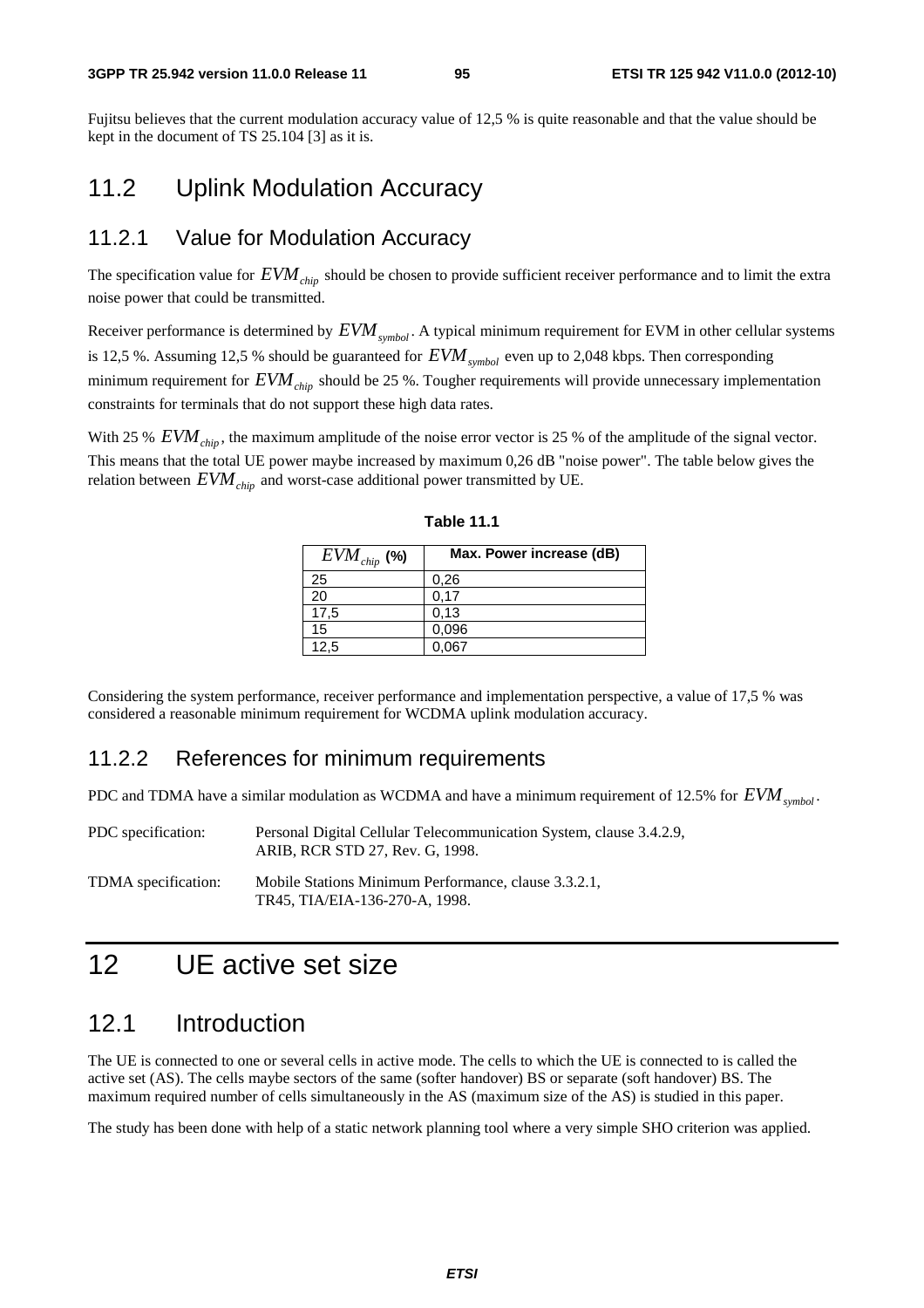# 12.2 Simulation assumptions

The used planning tool prototype can perform snapshot simulations and/or pixel by pixel calculations. For this study the pixel by pixel calculations were sufficient.

The SHO criterion was to include to the active set of a map pixel 1) the best cell, meaning the largest measured received CPICH Ec/No, and 2) all the cells within WINDOW\_ADD from the best cell. Furthermore the size of the active set in a pixel is the number of the cells in the active set of that pixel.

In most simulations the WINDOW ADD parameter was 5 dB. The basis for this choice was to have approximately 40% soft handover probability which was considered as a worst, but still a realistic case.

The pixels from which the UE is not able to maintain a connection due to uplink power limitation are doomed to outage and at these pixels the size of the active set is set to zero. In all but the last simulation case the uplink outage was calculated for 144 kbit data. In the last case the uplink outage was calculated for 8 kbit/s speech. The radio network planning was targeted to better than 95 % coverage probability.

The simulations were done on the following cell layouts:

- Case 1: Three sectored,  $65^{\circ}$  antenna;
- Case 2: Three sectored, 90° antenna;
- Case 3: Three sectored,  $65^\circ$  antenna, bad radio network planning;
- Cases 4: Standard omni scenario used in the ACIR coexistence analysis:
	- Case 4a: WINDOW\_ADD =  $5 dB$ ;
	- Case 4b: WINDOW  $ADD = 3 dB$ ;
	- Case 4c: WINDOW\_ADD =  $7 \text{ dB}$ ;
- Case 5: Realistic map.

In all but the last case the distance loss was calculated as  $128.1 + 37.6 \times \log(R)$ , as used in the ACIR coexistence analysis, on top of which a log-normally distributed shadow fading term was added, with standard deviation of 10 dB. The log normal fading was generated so that the correlation between the fading terms from any pair of cells was 0,5. In the last case the distance loss was calculated by an extended Okumura-Hata model with area type correction factors fit to measured data.

# 12.3 Simulation results

In all simulation cases two figures are presented. First the network layout is depicted and then the distribution of the active set size is shown as a histogram.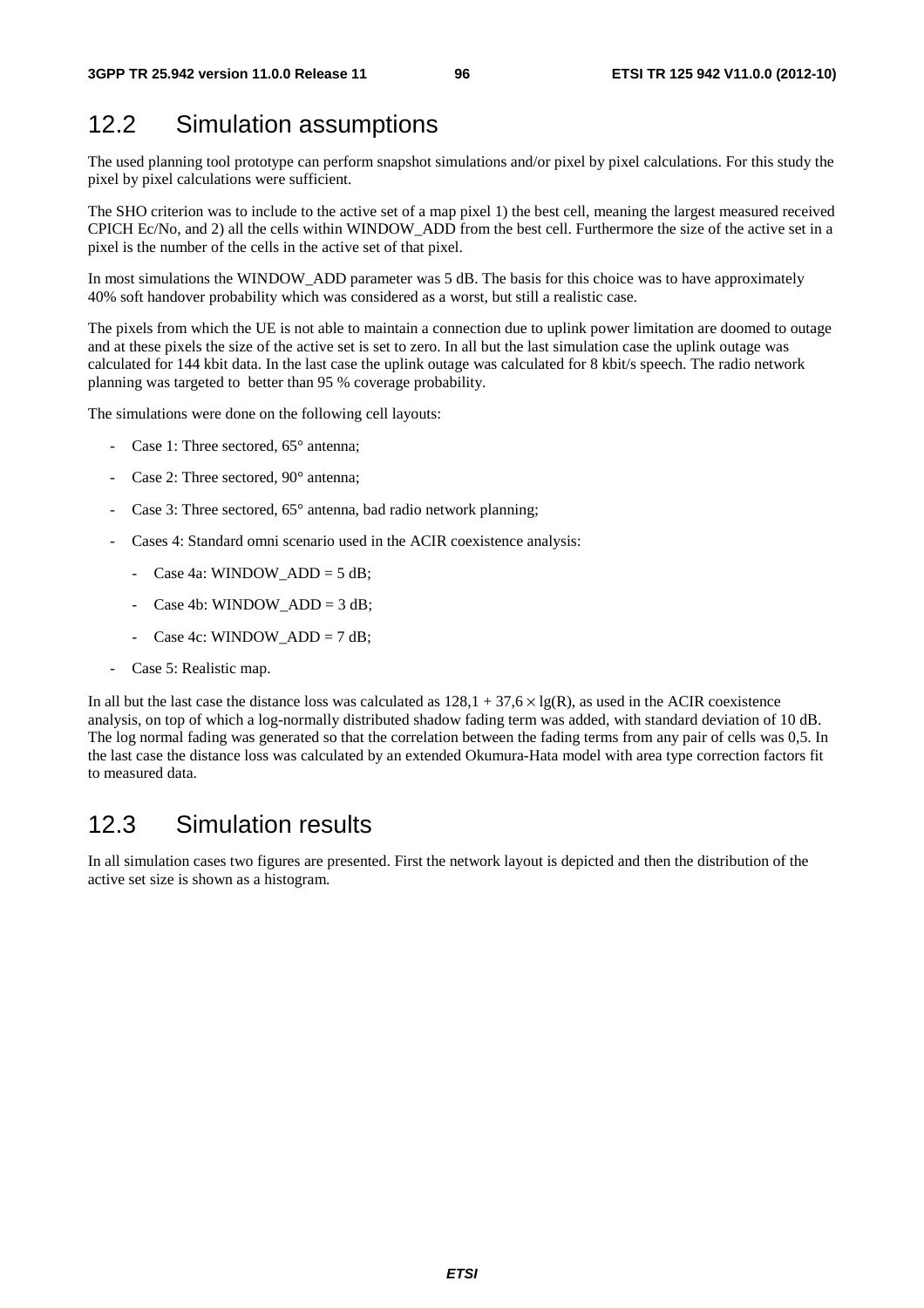# 12.3.1 Case 1: Three sectored, 65° antenna



**Figure 12.1** 



*SHO probability (area) WINDOW\_ADD1 = -5 dB (! different WINDOW\_ADD possible !)*

**Figure 12.2**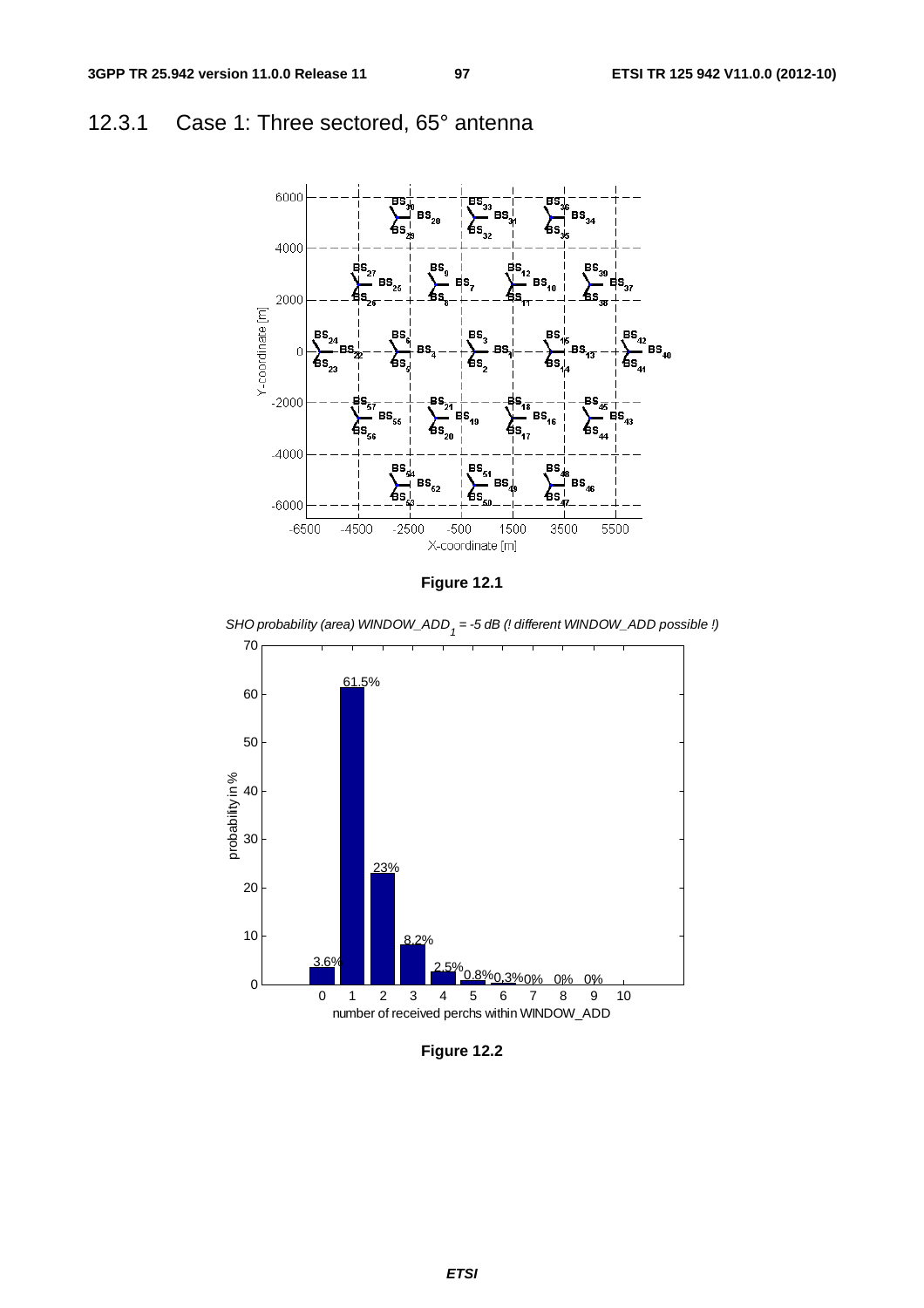# 12.3.2 Case 2: Three sectored, 90° antenna





*SHO probability (area) WINDOW\_ADD1 = -5 dB (! different WINDOW\_ADD possible !)*



**Figure 12.4**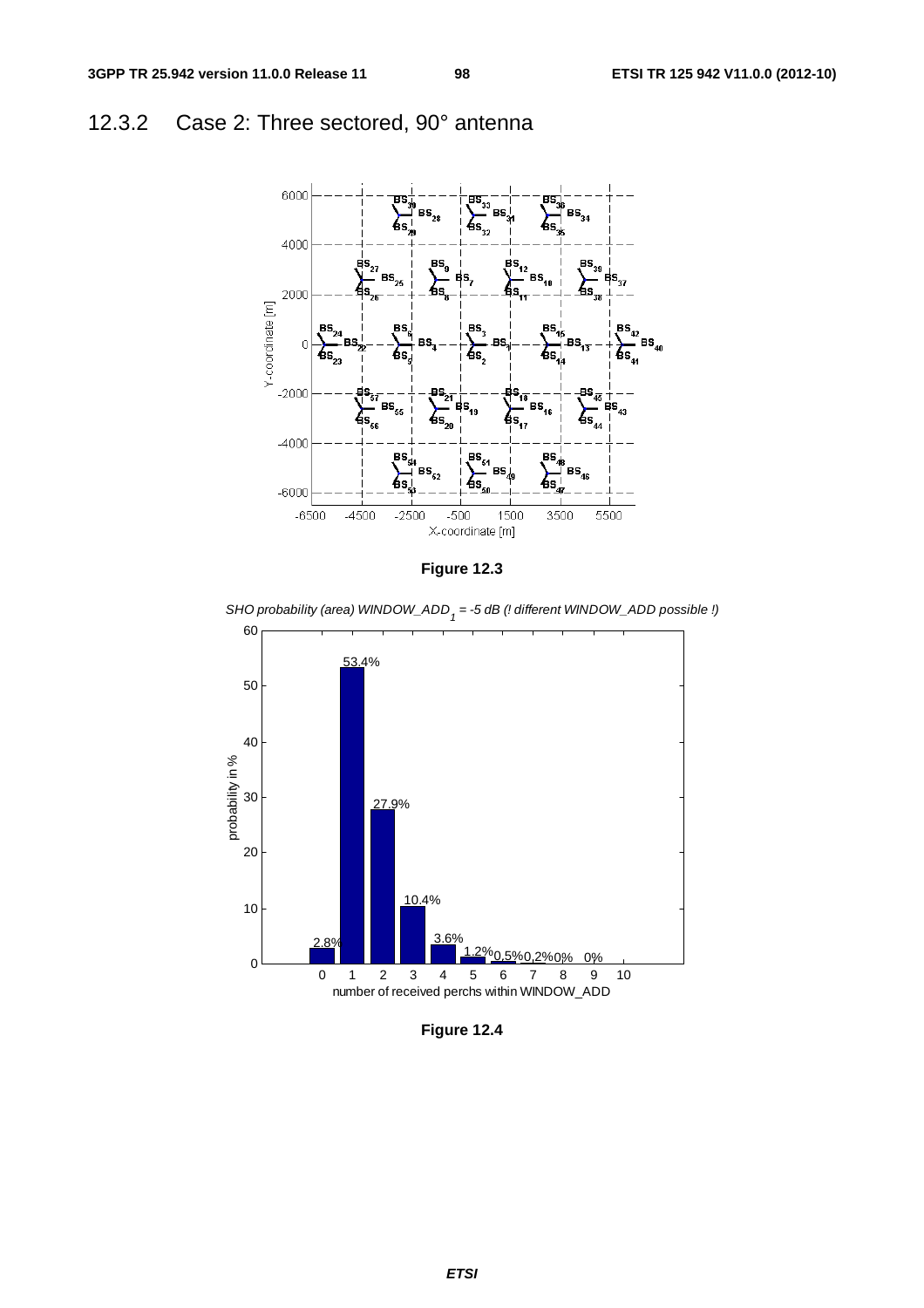

# 12.3.3 Case 3: Three sectored, 65° antenna, bad planning





*SHO probability (area) WINDOW\_ADD1 = -5 dB (! different WINDOW\_ADD possible !)*

**Figure 12.6**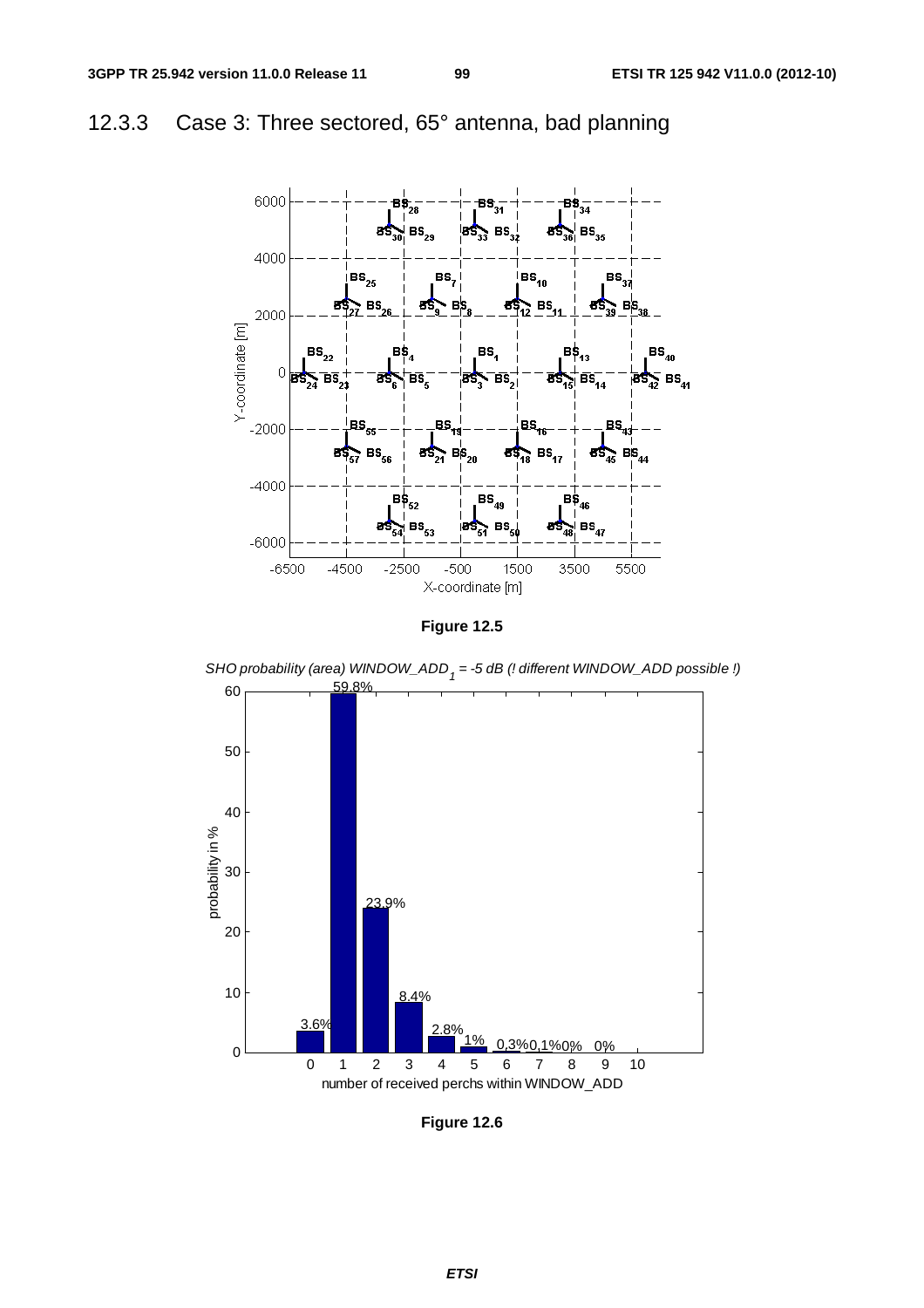### 12.3.4 Cases 4: Standard omni scenario









**Figure 12.8**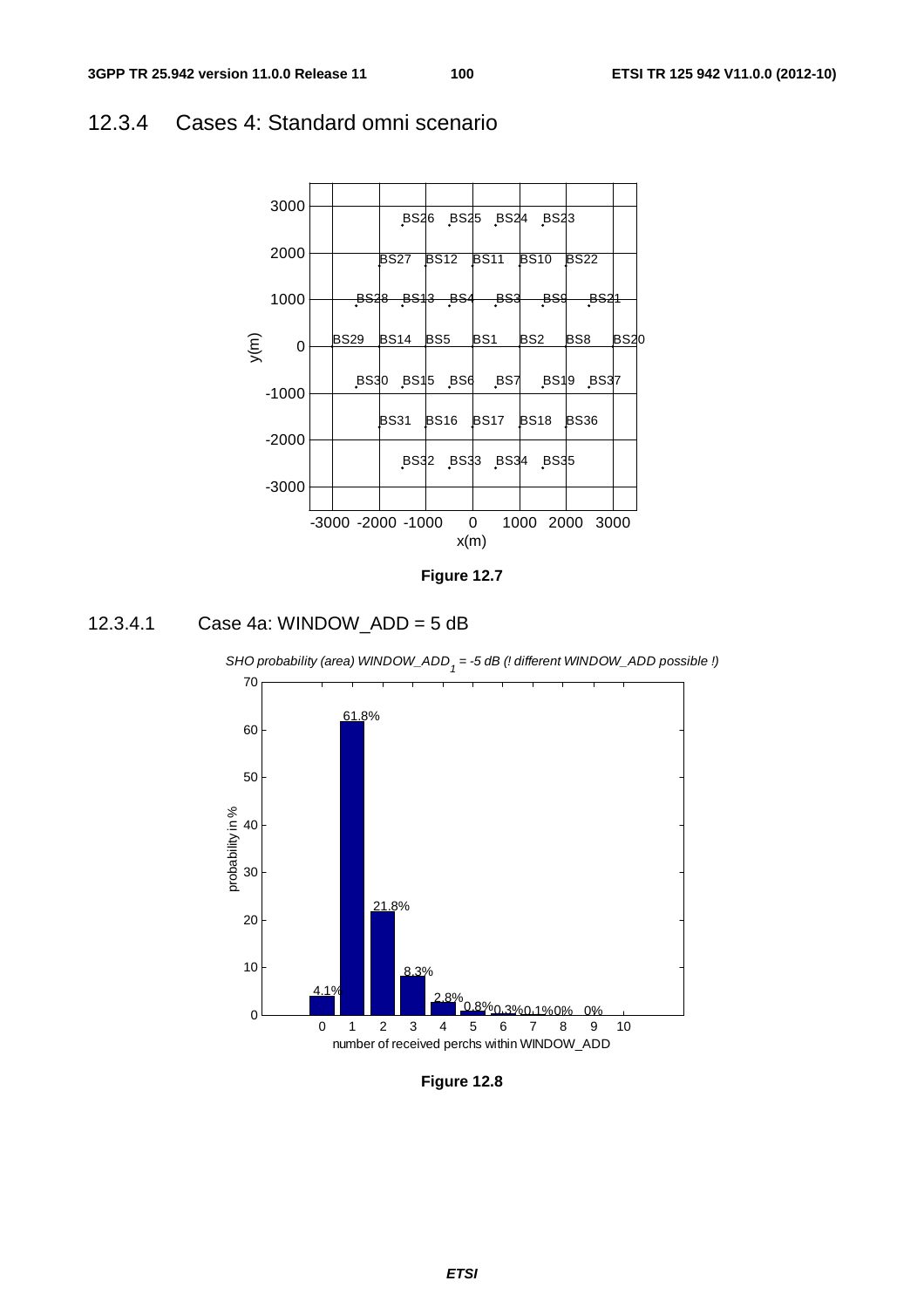#### 12.3.4.2 Case 4b: WINDOW\_ADD = 3 dB





#### 12.3.4.3 Case 4c: WINDOW\_ADD = 7 dB





**Figure 12.10**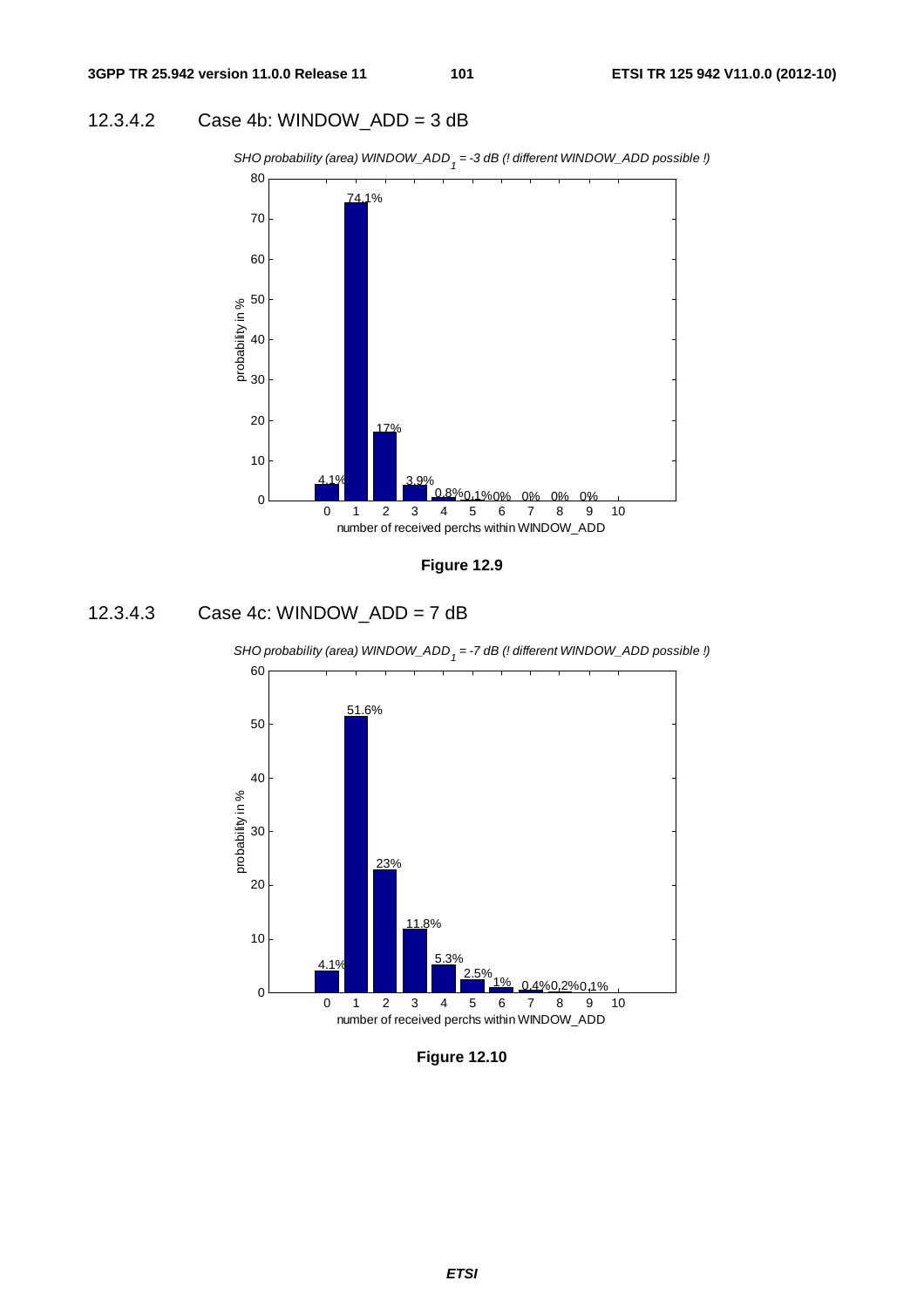# 12.3.5 Case 5: Realistic map



**Figure 12.11** 



**Figure 12.12**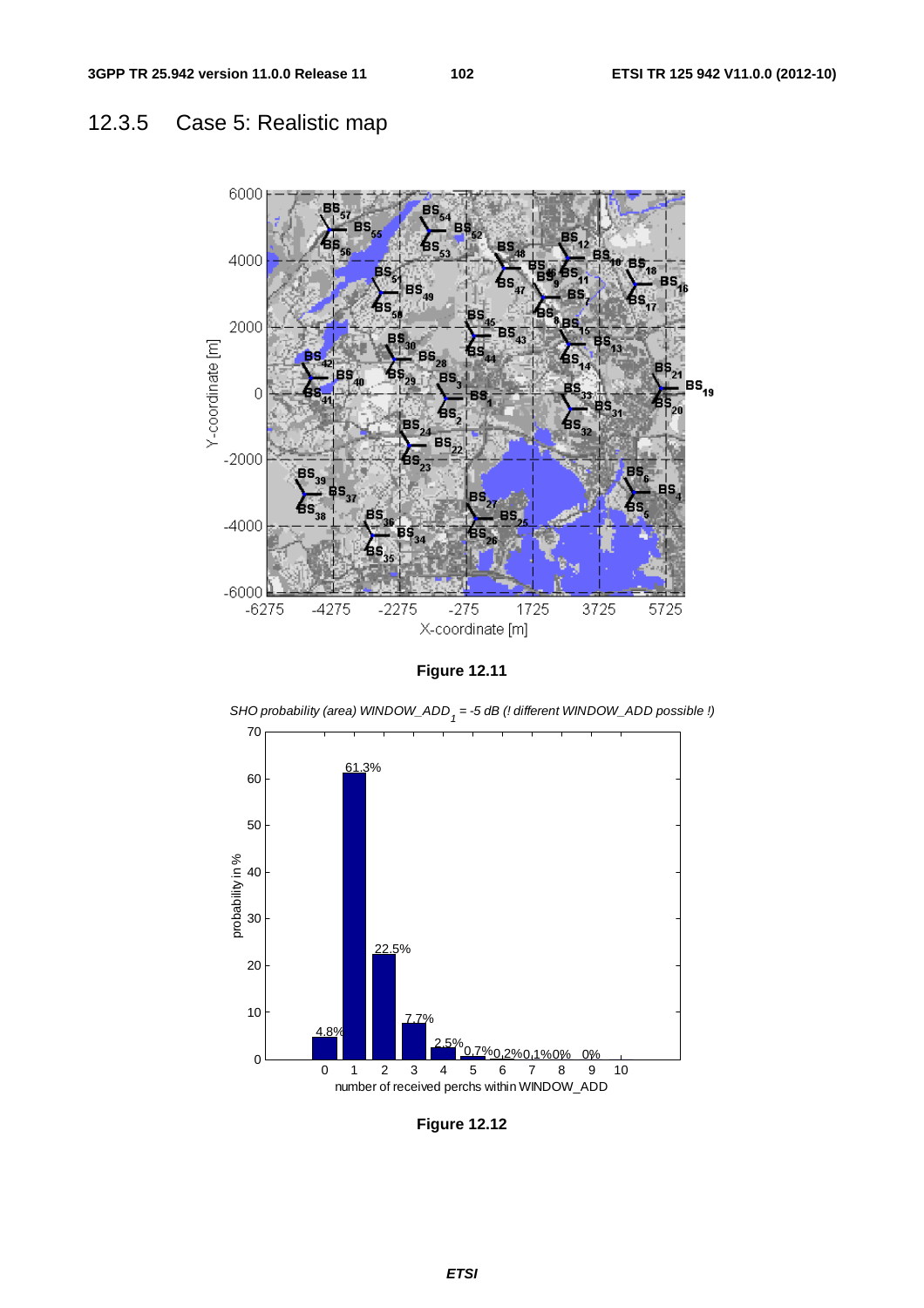## 12.4 Conclusions

In all simulations there were less than 1% of the area in which there was equal number or more than 7 cells needed to the active set according to the SHO criteria. On the other hand assuming ideal HO measurements by UE and delay free HO procedure the gain of having more than 3 best cells in the active set is minimal. Thus, including extreme cases it can be concluded that UE does not have to support more than 4-6 as the maximum size of the active set.

# 13 Informative and general purpose material

# 13.1 CDMA definitions and equations

[Editor's note: These equations were moved from TS 25.101 V2.2.0, clause 3.4.]

[Editor's note: some of the equations need to be updated due to the change in terminolgy and in the Physical layer, e.g. due to the introduction of the CPICH in the 3GPP specs.]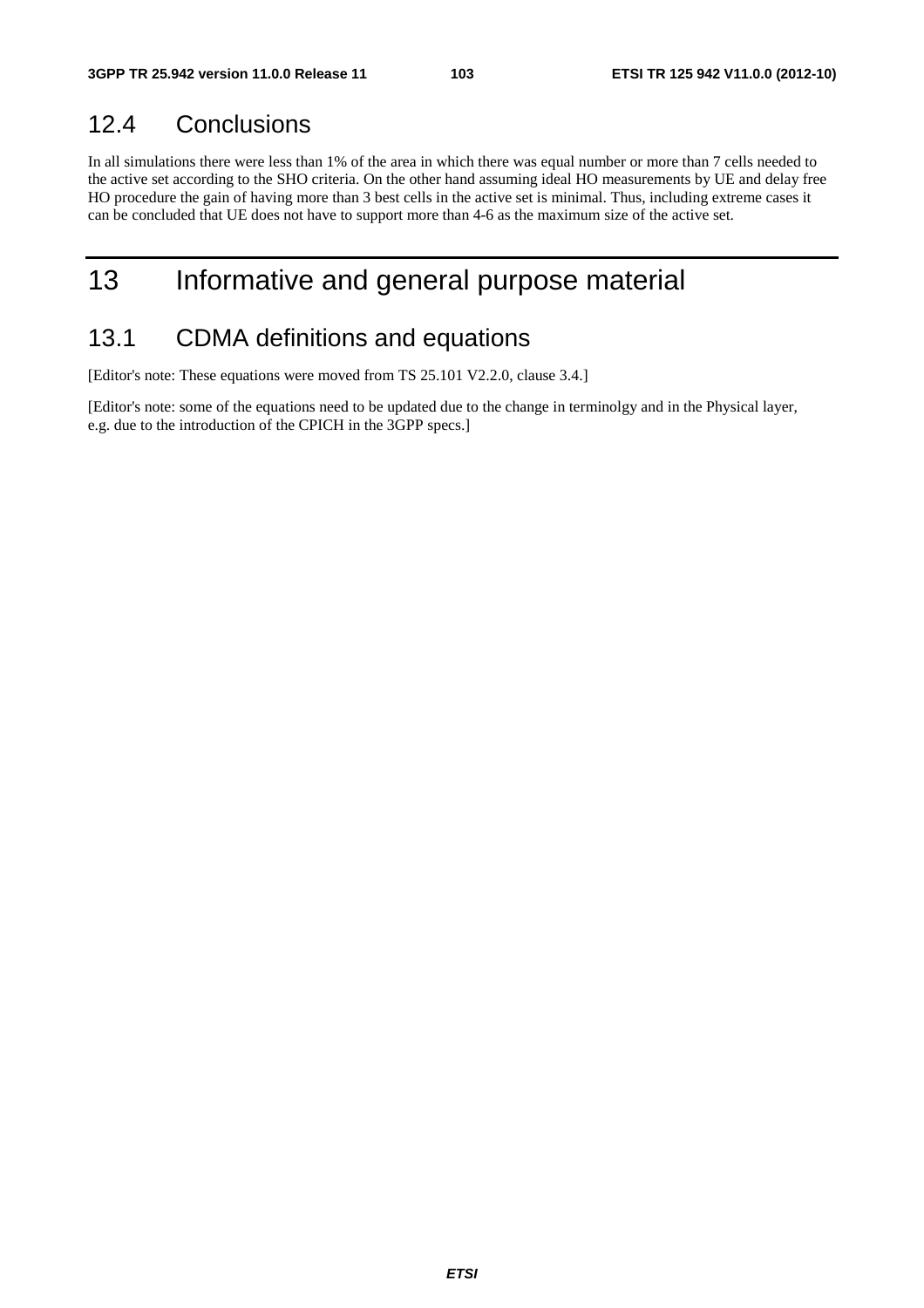# 13.1.1 CDMA-related definitions

The following CDMA-related abbreviations and definitions are used in various 3GPP WG4 documents.

#### **Table 13.1**

| <b>Chip Rate</b>                                                               | Chip rate of W-CDMA system, equals to 3,84 M chips per second.                                                                                                                                                                                                                                          |
|--------------------------------------------------------------------------------|---------------------------------------------------------------------------------------------------------------------------------------------------------------------------------------------------------------------------------------------------------------------------------------------------------|
| <b>SCCPCH</b>                                                                  | Secondary Common Control Physical Channel.                                                                                                                                                                                                                                                              |
| $SCCPCH$ $E_c$                                                                 | Average energy per PN chip for SCCPCH.                                                                                                                                                                                                                                                                  |
| $Data$ <sub>_</sub> $E_c$                                                      | Average energy per PN chip for the DATA fields in the DPCH.                                                                                                                                                                                                                                             |
| $rac{E_c}{Data}$                                                               | The ratio of the received energy per PN chip for the DATA fields of the DPCH to the<br>total received power spectral density at the UE antenna connector.                                                                                                                                               |
| $Data$ <sub>_</sub> $E_c$<br>$I_{or}$                                          | The ratio of the average transmit energy per PN chip for the DATA fields of the DPCH<br>to the total transmit power spectral density.                                                                                                                                                                   |
| <b>DPCH</b>                                                                    | Dedicated Physical Channel.                                                                                                                                                                                                                                                                             |
| $DPCH$ <sub>_</sub> $E_c$                                                      | Average energy per PN chip for DPCH.                                                                                                                                                                                                                                                                    |
| $DPCH$ $E_c$<br>$I_{or}$                                                       | The ratio of the received energy per PN chip of the DPCH to the total received power<br>spectral density at the UE antenna connector.                                                                                                                                                                   |
| <b>DCH</b>                                                                     | Dedicated Channel, which is mapped into Dedicated Physical Channel.<br>DCH contains the data.                                                                                                                                                                                                           |
| $E_b$                                                                          | Average energy per information bit for the PCCPCH, SCCPCH and DPCH, at the UE<br>antenna connector.                                                                                                                                                                                                     |
| $\frac{E_b}{N_t}$                                                              | The ratio of combined received energy per information bit to the effective noise power<br>spectral density for the PCCPCH, SCCPCH and DPCH at the UE antenna connector.<br>Following items are calculated as overhead: pilot, TPC, TFCI, CRC, tail, repetition,<br>convolution coding and Turbo coding. |
| $E_c$                                                                          | Average energy per PN chip.                                                                                                                                                                                                                                                                             |
| $\frac{E_c}{I_{or}}$                                                           | The ratio of the average transmit energy per PN chip for different fields or physical<br>channels to the total transmit power spectral density.                                                                                                                                                         |
| <b>FACH</b>                                                                    | Forward Access Channel.                                                                                                                                                                                                                                                                                 |
| $F_{uw}$                                                                       | Frequency of unwanted signal.                                                                                                                                                                                                                                                                           |
| Information Data<br>Rate                                                       | Rate of the user information, which must be transmitted over the Air Interface. For<br>example, output rate of the voice codec.                                                                                                                                                                         |
| $I_{o}$                                                                        | The total received power spectral density, including signal and interference, as<br>measured at the UE antenna connector.                                                                                                                                                                               |
| $I_{oc}$                                                                       | The power spectral density of a band limited white noise source (simulating<br>interference from other cells) as measured at the UE antenna connector.                                                                                                                                                  |
| $I_{or}$                                                                       | The total transmit power spectral density of the Forward link at the base station<br>antenna connector.                                                                                                                                                                                                 |
| $\overline{\hat{I}_{or}}$                                                      | The received power spectral density of the Forward link as measured at the UE<br>antenna connector.                                                                                                                                                                                                     |
| <b>ISCP</b>                                                                    | Given only interference is received, the average power of the received signal after<br>despreading to the code and combining. Equivalent to the RSCP value but now only<br>interference is received instead of signal.                                                                                  |
| $N_t$                                                                          | The effective noise power spectral density at the UE antenna connector.                                                                                                                                                                                                                                 |
| <b>OCNS</b>                                                                    | Orthogonal Channel Noise Simulator, a mechanism used to simulate the users or<br>control signals on the other orthogonal channels of a Forward link.                                                                                                                                                    |
| $OCNS$ <sub>-E<sub>c</sub></sub>                                               | Average energy per PN chip for the OCNS.                                                                                                                                                                                                                                                                |
| $OCNS$ <sub>-</sub> $E_c$<br>$I_{or}$                                          | The ratio of the average transmit energy per PN chip for the OCNS to the total<br>transmit power spectral density.                                                                                                                                                                                      |
| <b>PCCPCH</b>                                                                  | Primary Common Control Physical Channel.                                                                                                                                                                                                                                                                |
| <b>PCH</b>                                                                     | Paging Channel.                                                                                                                                                                                                                                                                                         |
| $\ensuremath{\mathit{PCCPCH}} \xrightarrow{E_c}$<br>$I_{\scriptscriptstyle o}$ | The ratio of the received PCCPCH energy per chip to the total received power spectral<br>density at the UE antenna connector.                                                                                                                                                                           |
| $\textit{PCCPCH}_{E_c}$<br>$I_{\scriptscriptstyle or}$                         | The ratio of the average transmit energy per PN chip for the PCCPCH to the total<br>transmit power spectral density.                                                                                                                                                                                    |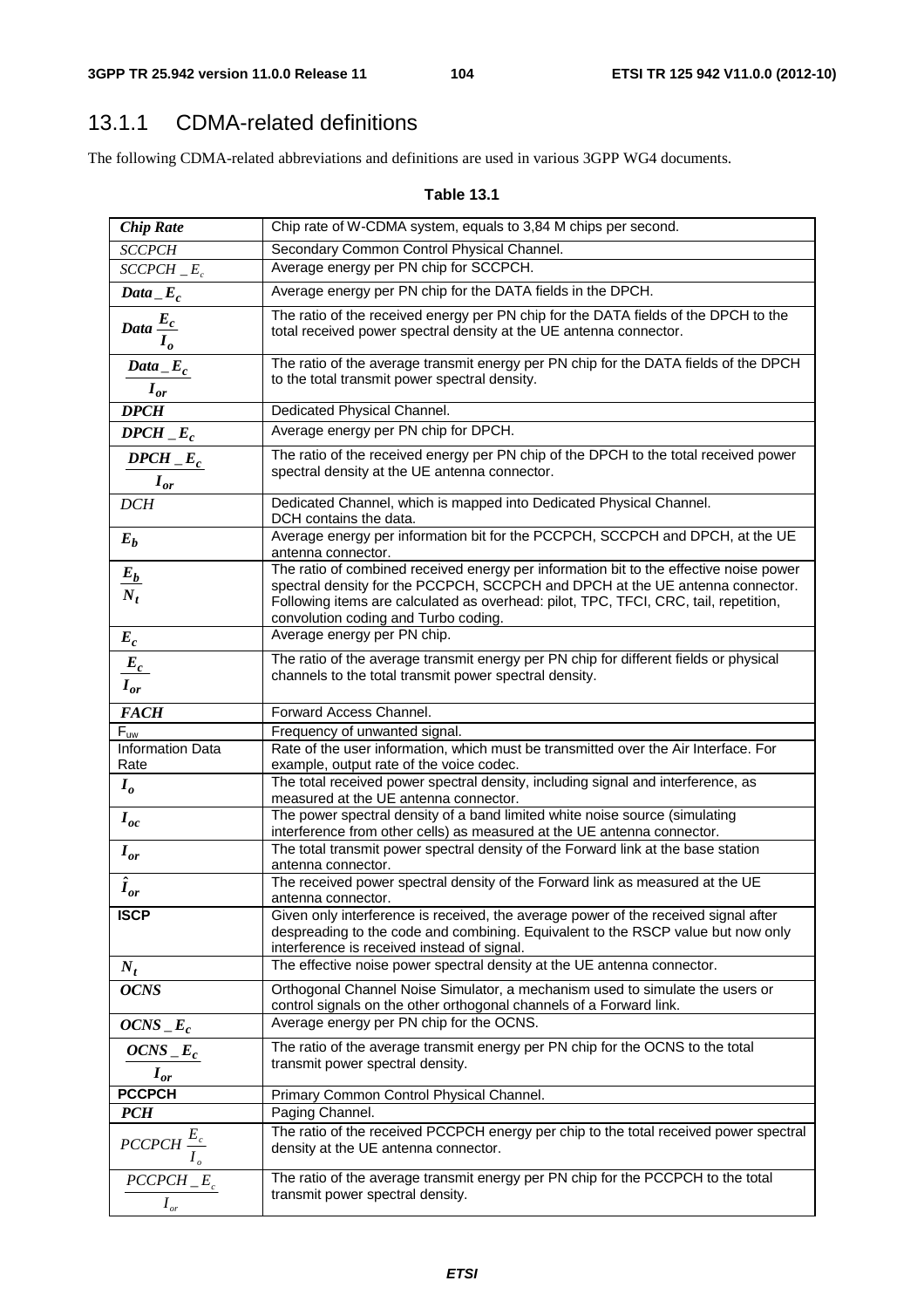| $Pilot$ <sub>_</sub> $E_c$                                         | Average energy per PN chip for the Pilot field in the DPCH.                                                                                                                    |
|--------------------------------------------------------------------|--------------------------------------------------------------------------------------------------------------------------------------------------------------------------------|
| $Pilot \frac{E_c}{I_o}$                                            | The ratio of the received energy per PN chip for the Pilot field of the DPCH to the total<br>received power spectral density at the UE antenna connector.                      |
| $Pilot$ <sub>_</sub> $E_c$<br>$I_{or}$                             | The ratio of the average transmit energy per PN chip for the Pilot field of the DPCH to<br>the total transmit power spectral density.                                          |
| $TFCI$ <sub>_</sub> $E_c$                                          | Average energy per PN chip for the TFCI field in the DPCH.                                                                                                                     |
| TFCI $\frac{E_c}{I_a}$                                             | The ratio of the received energy per PN chip for the TFCI field of the DPCH to the total<br>received power spectral density at the UE antenna connector.                       |
| $TFCI$ <sub>-<math>E_c</math></sub><br>$I_{\scriptscriptstyle or}$ | The ratio of the average transmit energy per PN chip for the TFCI field of the DPCH to<br>the total transmit power spectral density.                                           |
| <b>RSCP</b>                                                        | Given only signal power is received, the average power of the received signal after<br>despreading and combining.                                                              |
| $TPC$ <sub>-E<sub>c</sub></sub>                                    | Average energy per PN chip for the Transmission Power Control field in the DPCH.                                                                                               |
| $TPC \frac{E_c}{I_o}$                                              | The ratio of the received energy per PN chip for the Transmission Power Control field<br>of the DPCH to the total received power spectral density at the UE antenna connector. |
| $TPC$ <sub>-E<sub>c</sub></sub><br>$I_{or}$                        | The ratio of the average transmit energy per PN chip for the Transmission Power<br>Control field of the DPCH to the total transmit power spectral density.                     |

### 13.1.2 CDMA equations

The equations listed below describe the relationship between various parameters under different conditions.

#### 13.1.2.1 BS Transmission Power

Transmit power of the Base Station is normalized to 1 and can be presented as:

$$
\frac{PCCPCH\_E_c}{I_{or}}+\frac{Pilot\_E_c}{I_{or}}+\frac{TPC\_E_c}{I_{or}}+\frac{TFCI\_E_c}{I_{or}}+\frac{DATA\_E_c}{I_{or}}+\frac{SCCPCH\_E_c}{I_{or}}+\frac{OCNS\_E_c}{I_{or}}=1
$$

Dedicated Physical Channel consists of four different fields. Therefore, it can be shown that:

$$
\frac{DPCH\_E_c}{I_{or}} = \frac{Pilot\_E_c}{I_{or}} + \frac{TPC\_E_c}{I_{or}} + \frac{TFCI\_E_c}{I_{or}} + \frac{DATA\_E_c}{I_{or}}.
$$

Hence, transmit power of Base Station can be presented also as:

$$
\frac{PCCPCR\_\_E_c}{I_{or}} + \frac{DPCR\_\_E_c}{I_{or}} + \frac{SCCPCR\_\_E_c}{I_{or}} + \frac{OCNS\_\_E_c}{I_{or}} = 1
$$

13.1.2.2 Rx Signal Strength for UE Not in Handoff (Static propagation conditions) For PCCPCH we get:

$$
PCCPCR \frac{E_c}{I_o} = \frac{\frac{PCCPCR \_E_c}{I_{or}}}{\frac{I_{oc}}{\hat{I}_{or}}+1},
$$

and for a Dedicated Physical Channel:

$$
DPCH \frac{E_c}{I_o} = \frac{\frac{DPCH}{I_{or}}}{\frac{I_{oc}}{I_{or}} + 1}.
$$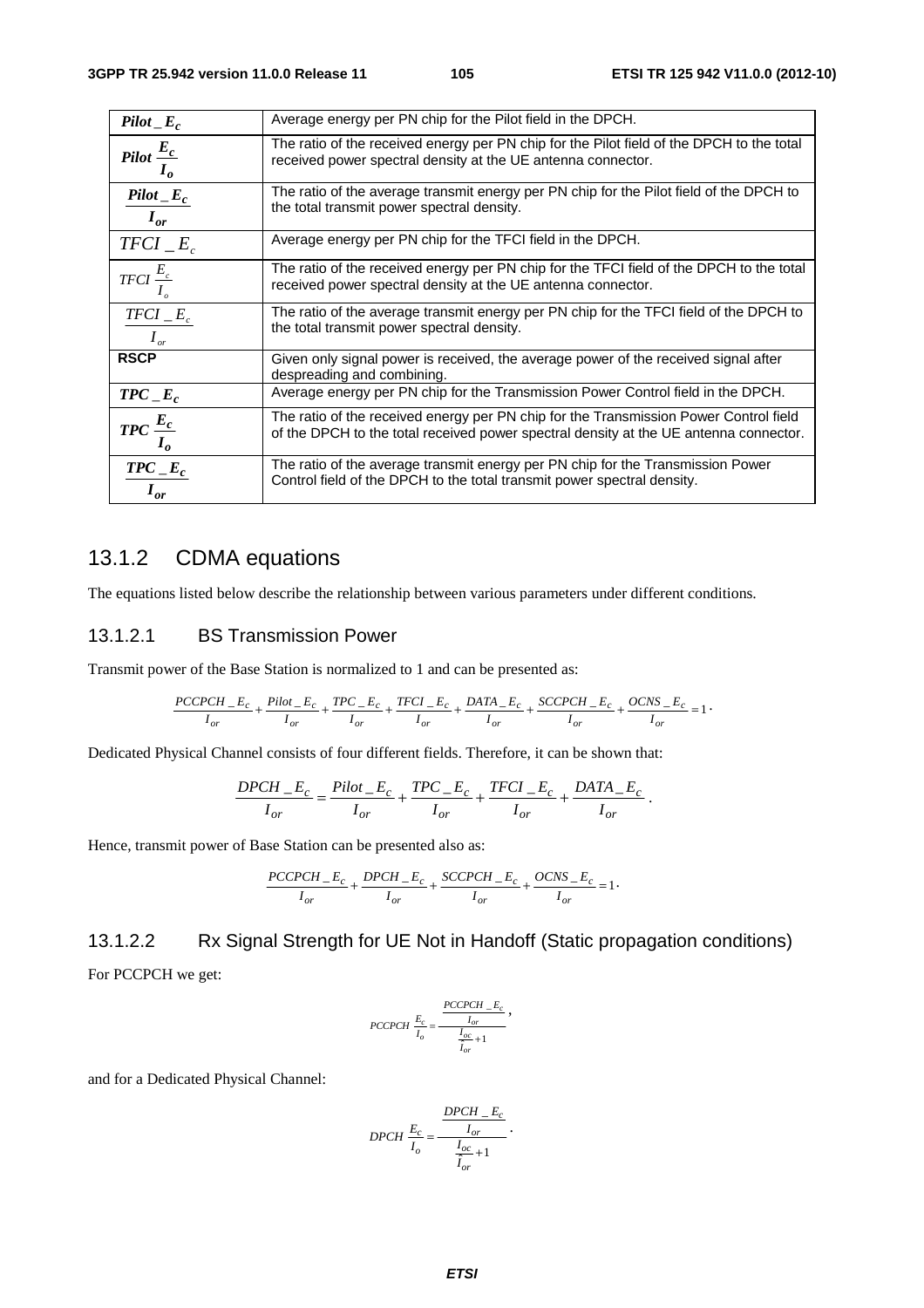#### **3GPP TR 25.942 version 11.0.0 Release 11 106 ETSI TR 125 942 V11.0.0 (2012-10)**

.

For the Secondary Common Control Physical Channel we get:

$$
SCCPCR \frac{E_c}{I_o} = \frac{\frac{SCCPCH}{I_{or}}}{\frac{I_{oc}}{I_{or}} + 1}.
$$

 $E_b/N_t$  for the PCCPCH is given as:

$$
PCCPCH \frac{E_b}{N_t} = \frac{\frac{PCCPCH}{I_{or}} \times \frac{Chip Rate}{Information Data Rate}}{\frac{I_{oc}}{\hat{I}_{or}}}
$$

The same for Dedicated Channels is given as:

$$
DCH \frac{E_b}{N_t} = \frac{\frac{DPCH - E_c}{I_{or}} \times \frac{\text{Chip Rate}}{\text{Information Data Rate}}}{\frac{I_{oc}}{\hat{I}_{or}}}.
$$

Similar equations can be derived for the Paging Channel and for the Forward Access Channel. For the Paging Channel we get:

$$
PCH \frac{E_b}{N_t} = \frac{\frac{SCCPCH}{I_{or}} \times \frac{Chip Rate}{Paging Data Rate}}{\frac{I_{oc}}{\hat{I}_{or}}},
$$

and the same for FACH is given as:

$$
FACH \frac{E_b}{N_t} = \frac{\frac{SCCPCH}{I_{or}} \times \frac{Chip Rate}{Control Data Rate}}{\frac{I_{oc}}{\hat{I}_{or}}}.
$$

#### 13.1.2.3 Rx Strength for UE Not in Handoff (Static propagation conditions)

Let us assume that the sum of the channel tap powers is equal to one in multi-path propagation conditions with L taps, i.e.:

$$
\sum_{i=1}^L a_i^2 = 1,
$$

where  $a_i$  represent the complex channel coefficient of the tap i. When assuming that a receiver combines all the multipaths  $E_b/N_t$  for PCCPCH is given as:

$$
PCCPCH \frac{E_b}{N_t} = \frac{PCCPCH\_E_c}{I_{or}} \times \frac{\text{Chip Rate}}{\text{Information Data Rate}} \times \sum_{i=1}^{L} \frac{a_i^2}{\frac{I_{oc}}{I_{or}} + (1 - a_i^2)}.
$$

As an example  $E_b/N_t$  for PCCPCH in Indoor channel is:

$$
PCCPCH \frac{E_b}{N_I} = \frac{PCCPCH - E_c}{I_{or}} \times \frac{Chip Rate}{\text{Bearer Data Rate}} \times \left(\frac{0.900824}{\frac{I_{oc}}{\hat{I}_{or}} + 0.099176} + \frac{0.098773}{\frac{I_{oc}}{\hat{I}_{or}} + 0.901227} + \frac{0.000402}{\frac{I_{oc}}{\hat{I}_{or}} + 0.999598}\right)
$$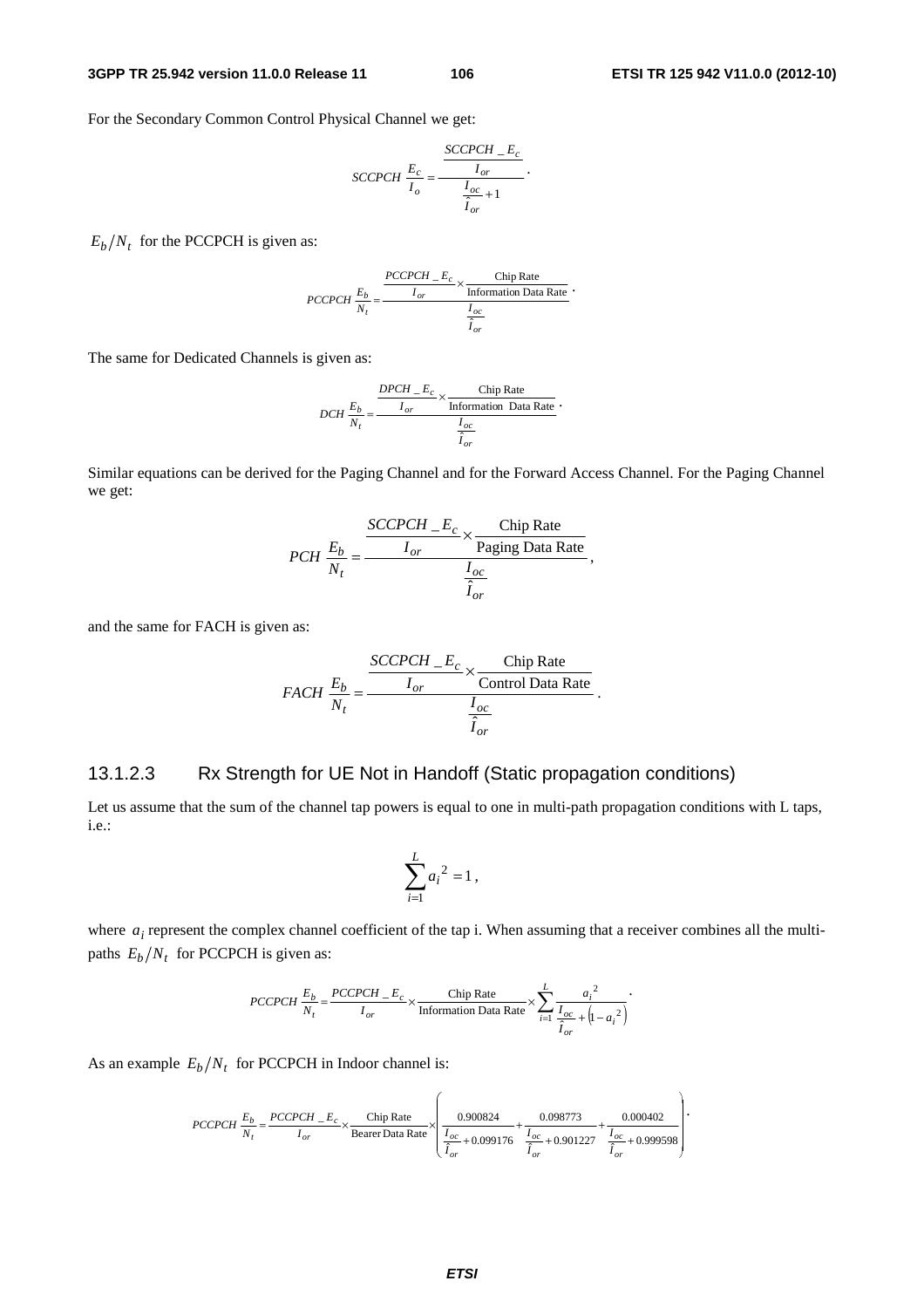Using the same assumptions,  $E_b/N_t$  for Dedicated Channels is given as:

$$
DCH \frac{E_b}{N_t} = \frac{DPCH\_E_c}{I_{or}} \times \frac{\text{Chip Rate}}{\text{Information Data Rate}} \times \sum_{i=1}^{L} \frac{a_i^2}{\frac{I_{oc}}{I_{or}} + (1 - a_i^2)}.
$$

#### 13.1.2.4 Rx Signal Strength for UE in two-way Handover

When the received power from each cell is  $\hat{I}_{or}$  we get for each PCCPCH Channel:

$$
PCCPCH \frac{E_c}{I_o} = \frac{\frac{PCCPCH \_E_c}{I_{or}}}{\frac{I_{oc}}{\tilde{I}_{or}} + 2}.
$$

If the power received from cell 1 and cell 2 are  $\hat{I}_{or1}$  and  $\hat{I}_{or2}$ , respectively, then:

$$
PCCPCH \frac{E_c}{I_o} (Cell 1) = \frac{\frac{PCCPCH \_E_c}{I_{or1}}}{\frac{I_{oc}}{\hat{I}_{or1}} + \frac{\hat{I}_{or2}}{\hat{I}_{or1}} + 1},
$$

and:

$$
PCCPCH \frac{E_c}{I_o} \text{(Cell 2)} = \frac{\frac{PCCPCH}{I_{or2}}}{\frac{I_{oc}}{I_{or2}} + \frac{\hat{I}_{or1}}{\hat{I}_{or2}} + 1}.
$$

Similarly:

$$
DCH \frac{E_b}{N_t} = \frac{DPCH\_E_c}{I_{or}} \times \frac{\text{Chip Rate}}{\text{Information Data Rate}} \times \sum_{i=1}^{L} \frac{2a_i^2}{\frac{I_{oc}}{\hat{I}_{or}} + 1 + (1 - a_i^2)},
$$

if the channel is non-static.

## 13.2 Amplitude statistics for TM1, TM5 and TM6

The amplitude statistics for TM1, TM5 and TM6 carrying QPSK, 16QAM and 64QAM modulation schemes are given for information in Figure E-1 and Figure E-2, both as an unclipped signal and clipped signal (clipping at a PAPR of 7 dB is used as an example) [37].

The unclipped waveforms in Figure 13.1 indicate that TM1 has the highest PAPR compared to TM5 and TM6 while the clipped signals in Figure 13.2 have very similar amplitude properties. The conclusion is that regardless of modulation scheme, TM1 is fully representative for performing the TX requirements identified for testing with TM1 in Clause 6.1.1.1 of TS 25.141 [38].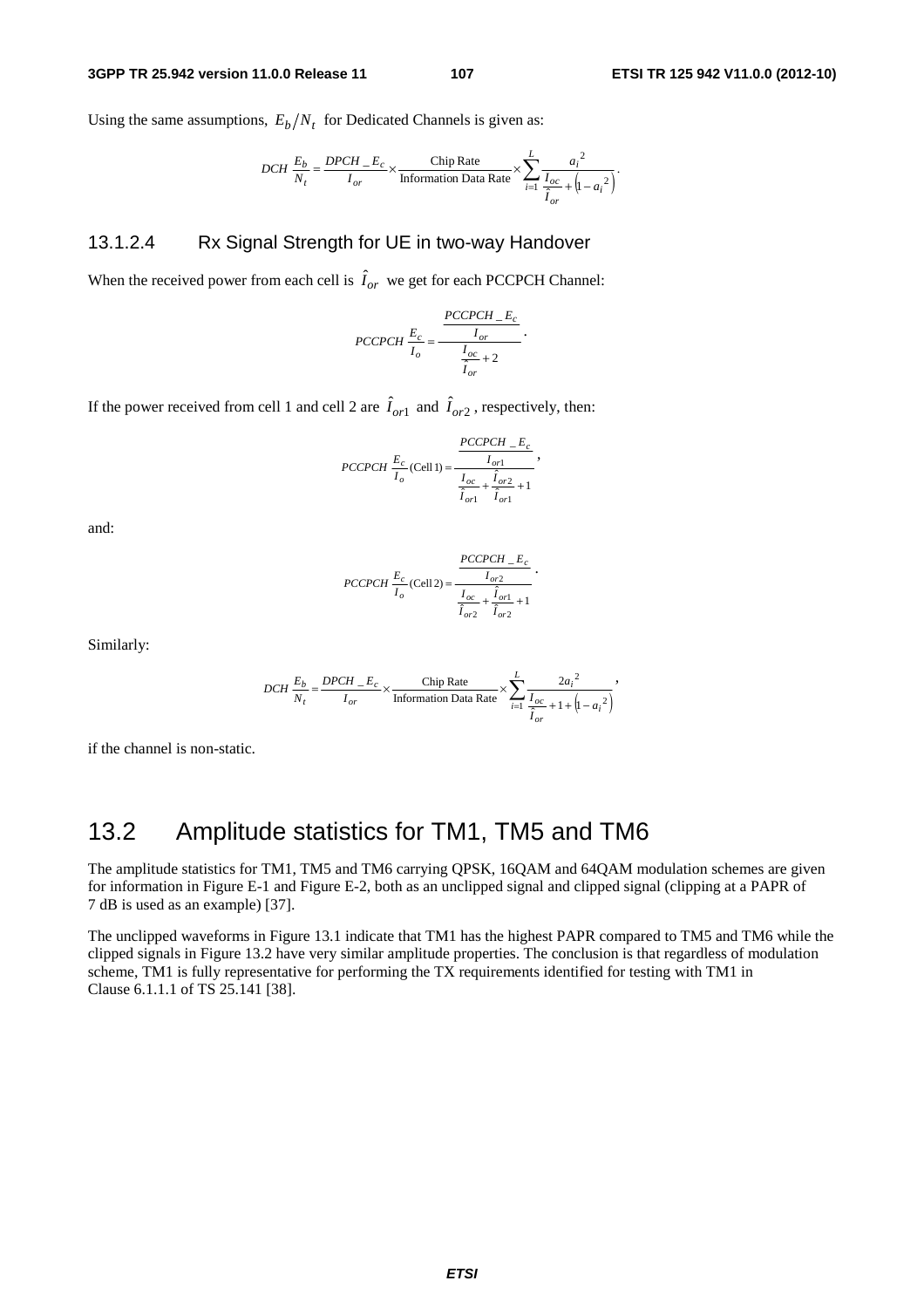

**Figure 13.1: Amplitude statistics for TM1, TM5 and TM6, unclipped.** 



**Figure 13.2: Amplitude statistics for TM1, TM5 and TM6, clipped to PAPR of 7 dB as an example.**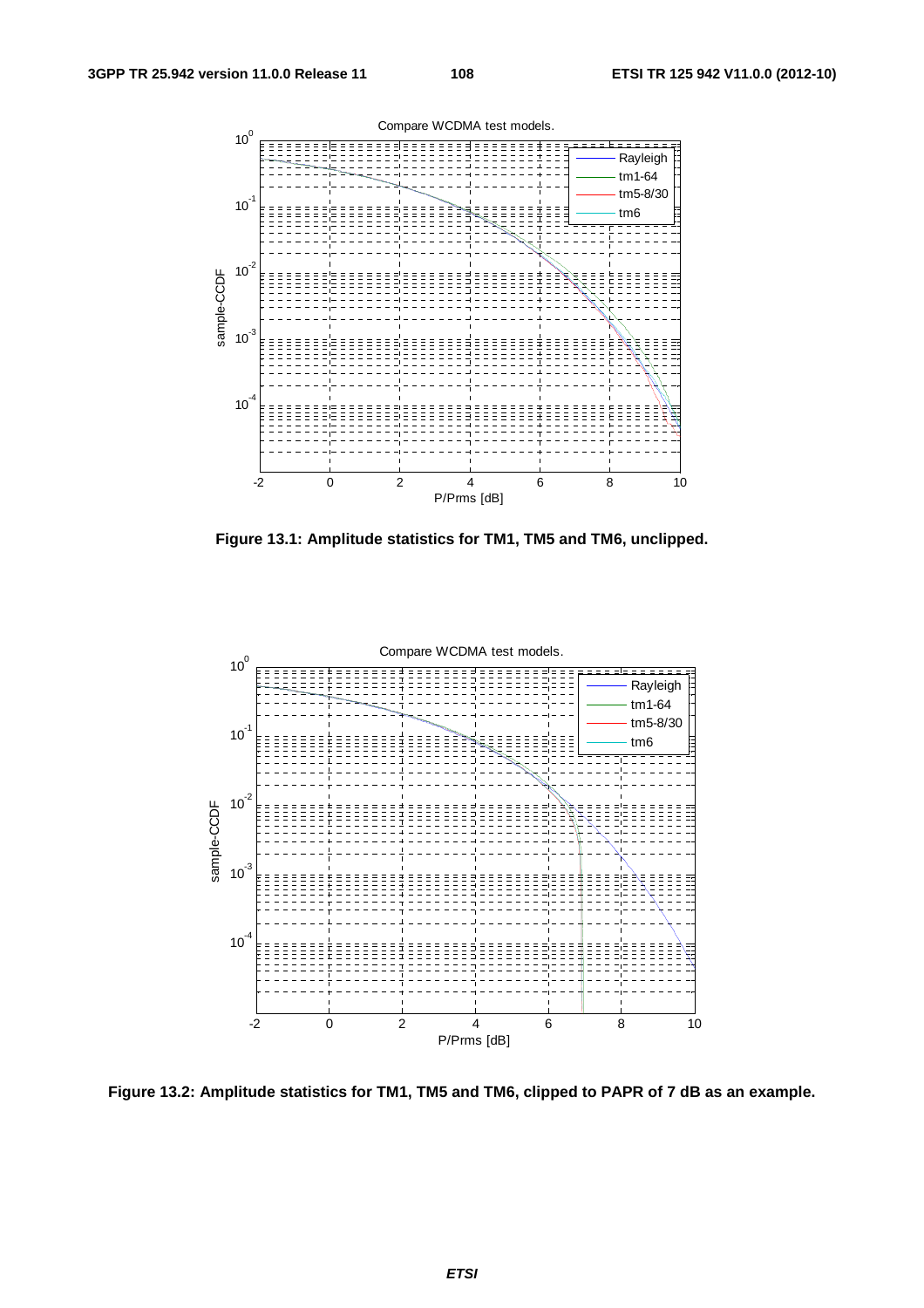# 14 Rationales for unwanted emission specifications

ITU specification splits the unwanted emissions specification in two categories:

- out-of band emissions;
- spurious emissions.

The same approach was used in the TS 25.104 [3].

# 14.1 Out of band Emissions

Out of band emissions are unwanted emissions immediately outside the channel bandwidth resulting from the modulation process and non-linearity in the transmitter but excluding spurious emissions. This out of band emission requirement is specified both in terms of spectrum emission mask (SEM) and adjacent channel power ratio (ACLR) for the transmitter. ACLR is specified mainly as a measure of the capability of the transmitter to guarantee the interfering signal below an acceptable level to the adjacent system to allow-coexistence. ACLR is also a regulatory requirement in certain countries. SEM is specified mainly as a measure of the capability of the transmitter to comply with certain regional regulatory requirements.

# 14.1.1 Adjacent Channel Leakage Ratio

The system performances are linked to the ACIR values. ACIR in downlink depends on ACS of the UE and ACLR of the Base Station. Constraints on the UE PA design leads to UE ACLR value of 33 dB. It was then proposed to use the same value for UE ACS (a note was added in the UE specification to mention that requirement on the UE shall be reconsidered when the state of the art technology progresses).

The minimum requirement for the Base Station was derived from UE ACS in such a way that the BTS contribution on ACIR is low: a 45 dB requirement was adopted.

Due to the small impact of ACLR2 value on system performances, a 5dB margin was applied on ACLR1: BS  $ACLR2 = 50$  dB.

# 14.1.2 Spectrum mask

## 14.1.2.1 Spectrum mask for 43 dBm base station output power per carrier

The starting point for defining spectrum mask for UMTS was the FCC Part 24 recommendation, which is summarised in table 14.1.

**Table 14.1** 

| <b>Frequency Offset from edge</b> | evel.     | <b>Measurement bandwidth</b>        |
|-----------------------------------|-----------|-------------------------------------|
| $\leq$ 1 MHz                      | -13 dBm   | ⋅ "-26 dB modulation bandwidth"/100 |
| $> 1$ MHz                         | $-13$ dBm | 1 MHz                               |

#### The UMTS spectrum mask is derived from the one defined by the FCC specification. The rationales for differences are detailed below:

**Frequency offset:** in FCC, frequency offset reference is the allocated band edge. Since spectrum definition has to be independent of operator allocation, the reference has been changed to the centre frequency of the measured carrier. Assuming that the nominal carrier spacing is 5MHz for UMTS, spectrum mask definition starts at 2,5 MHz offset.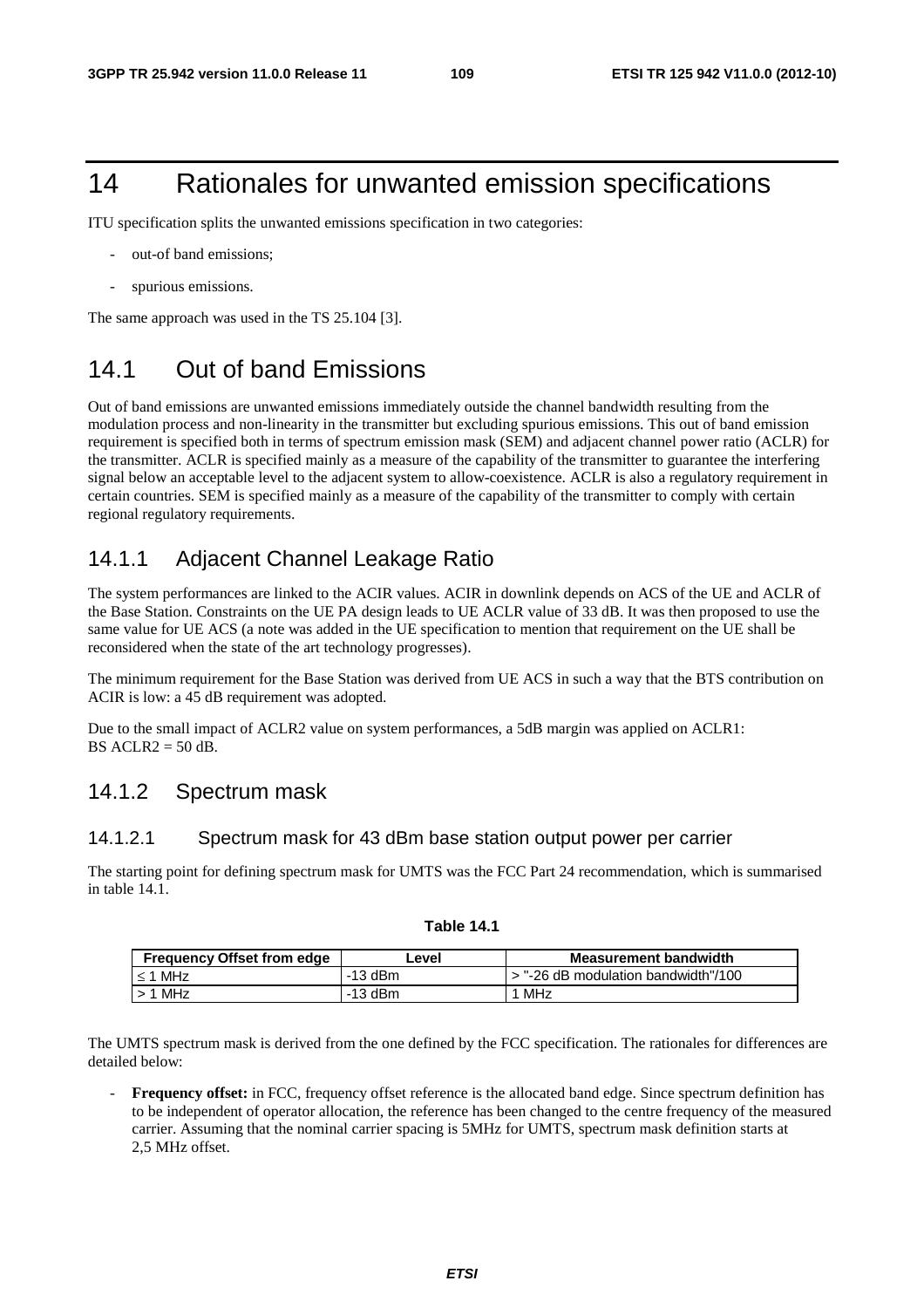**Measurement bandwidth:** the "-26 dB modulation bandwidth" is approximately equal to 4.4 MHz. This leads to 44 kHz-measurement bandwidth. Since this value is not available in most measurement devices such as spectrum analysers, a standard value of 30 kHz was adopted. The level has been modified to reflect that change.

#### - **Mask shape:**

- a flat region  $\Phi$  was defined for the first 200 kHz to take into account imperfections in baseband modulation. The rationales for 200 kHz are:
	- this gives sufficient margin to cope with the unwanted spectral response due to baseband modulation;
	- in case of narrow-band services (using 200 kHz channel raster) in the adjacent channel, it allows to provide additional protection for the second narrow-band channel;
- the shape of the mask defined FCC Part 24 is a step. To reflect more accurately PA behaviour and to provide some further guarantee on levels in the adjacent bandwidth, the slope ② was introduced in replacement of the step;
- the level of the slope  $\mathcal{Q}$  at 3,5 MHz has been set in order to maintain a monotonic requirement around the 3,5 MHz offset where the measurement bandwidth changes from 30 kHz to 1 MHz;
- spectrum mask at offset above 3,5 MHz  $\circledast$  and  $\circledast$  is equivalent to FCC part 24 requirement.



**Figure 14.1** 

# 14.1.2.2 Spectrum masks for other base station output powers

The spectrum masks for other base station output powers were derived from the mask defined for 43 dBm output power.

#### 14.1.2.2.1 Output power > 43 dBm

The FCC Part 24 requirement has to be met for any power. Hence, the spectrum mask defined for 43 dBm is applicable for power above 43 dBm.

#### 14.1.2.2.2 39 dBm ≤ Output power ≤ 43 dBm

The spectrum mask for output power lower than 43 dBm was derived considering:

- ACLR1 requirement is 45 dBc;
- ACLR2 requirement is 50 dBc;
- overall spectrum specification (spectrum mask and spurious emission) must be monotonic.

The ACLR values can be estimated from the spectrum mask defined for 43 dBm base station:

 $-$  ACLR1  $\approx$  49 dBc;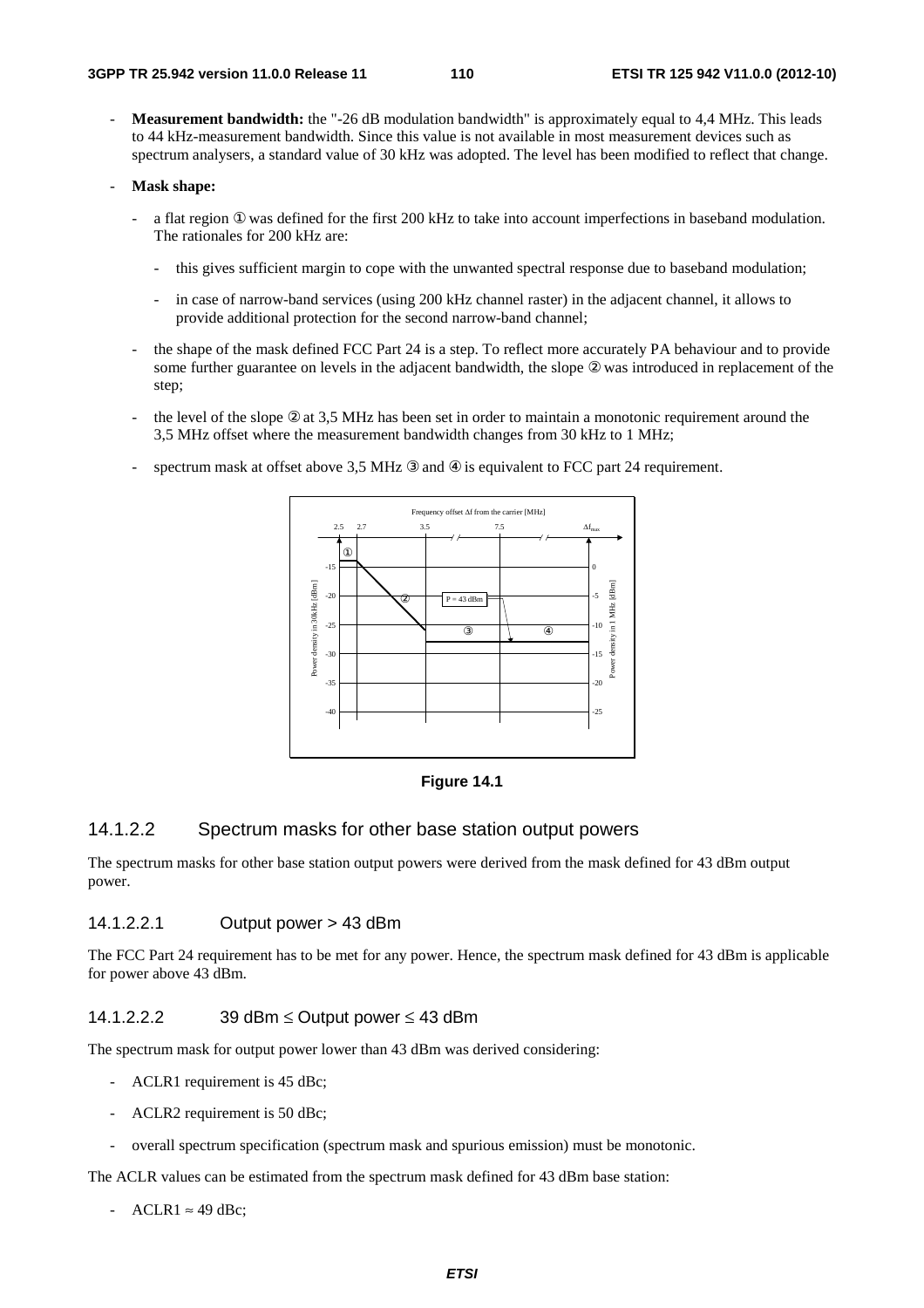#### $ACLR2 = 50$  dBc.

Since ACLR1 has a 4 dB margin, the clauses  $\mathbb{O}$ ,  $\mathbb{Q}$  and  $\mathbb{Q}$  are unchanged when the power decreases up to 39 dBm (= 43 dBm - 4 dB): at 39 dBm, ACLR1 is 45 dBc.

To comply with ACLR2 requirement, the clause  $\circledast$  decreases dB per dB with the output power.





#### 14.1.2.2.3 31 dBm ≤ Output power < 39 dBm

The spectrum mask defined above for 39 dBm output power complies with the ACLR1 and ACLR2 requirements. Hence, the overall mask defined for 39 dBm (clauses  $(0, 0, 0, 0)$  decreases dB per dB with the power.



**Figure 14.3** 

#### 14.1.2.2.4 Output Power < 31 dBm

To take into account the existence of a noise floor in a transmitter, the mask definition has to reach a limit for low output power. Since the levels specified in spectrum mask for 31 dBm are low (compared to the spurious class A level), then this mask is applicable for any power below 31 dBm.

#### 14.1.2.2.5 Frequency range

In ITU-R specification SM329 [32], the frequency limit between out of band emissions and spurious emissions is defined as 250 % of the necessary bandwidth. Applying this to UMTS with a 5 MHz necessary bandwidth lead to 12,5 MHz offset from the carrier frequency.

For low output power base station, the level at offset below 12,5 MHz (defined by the spectrum mask) are lower than the level of spurious emissions Category A as defined in ITU-R Recommendation SM.329 [32].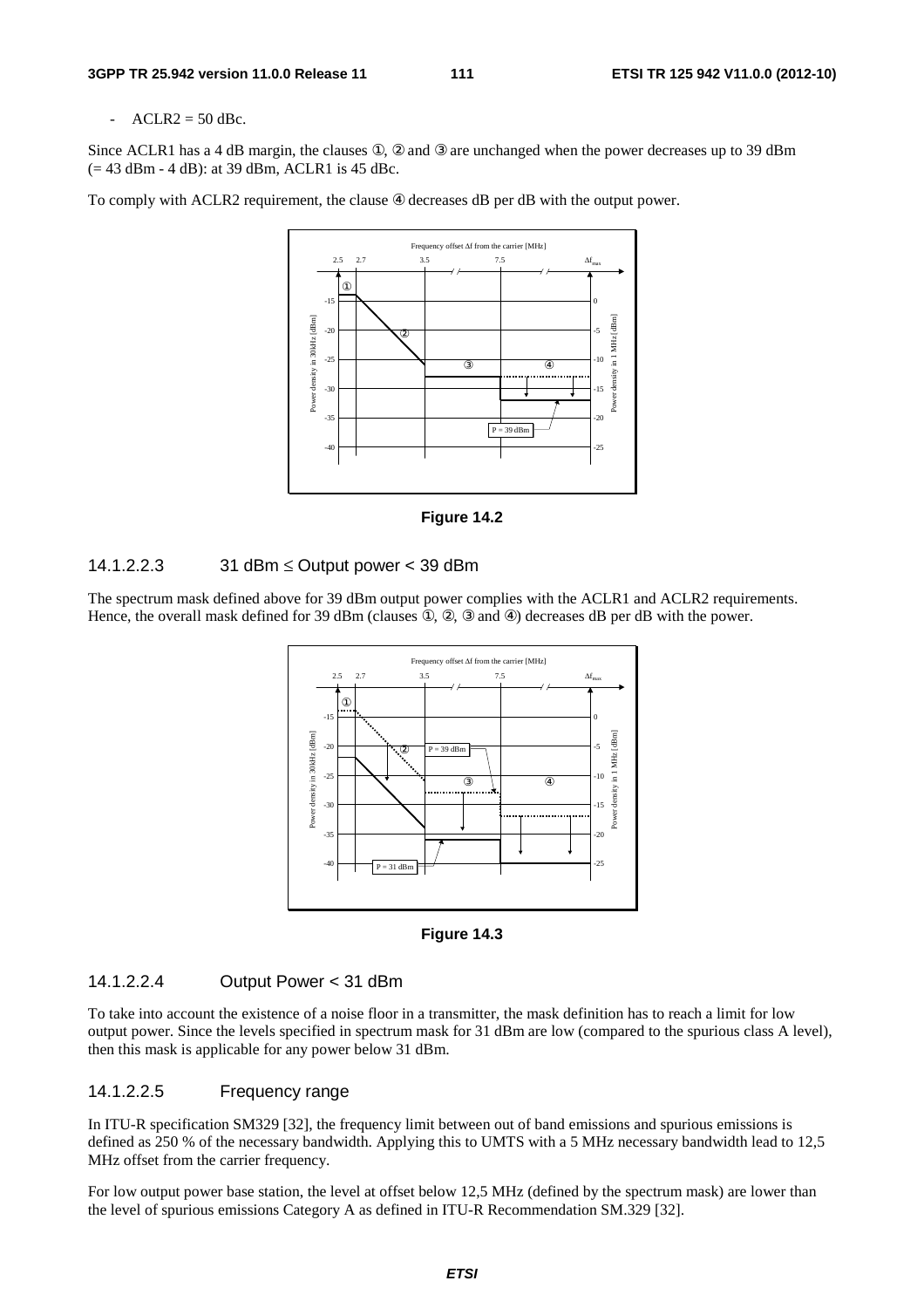To ensure that the transition between spectrum mask specification and spurious emissions specification keeps the requirements monotonous, it was decided to extend this 12,5 MHz offset up to the edge of the UMTS band.

As a result, the level of unwanted emissions at offset greater than 12,5 MHz from the carrier is always lower than or equal to the level of Category A spurious emissions (-13 dBm/1 MHz).

# 14.2 Spurious Emissions

# 14.2.1 Mandatory requirements

Two categories of spurious emissions are defined for the base station in TS 25.104:

- Category A (clause 6.6.3.1.1) is directly transposed from ITU-R Recommendation SM.329 [32];
- Category B (clause 6.6.3.1.2): the levels are derived from ITU-R Recommendation SM.329 [32], where category B limits are an example of more stringent spurious domain emission limits than Category A limits, based on limits defined and adopted in Europe and used by some other countries.

The Category B limits in clause 6.6.3.1.2 are based on the limits in SM.329 [32], clause 4.1, 4.3 and Annex 7, with the following modifications:

- The transition bandwidth definitions are modified to allow more protection outside the UMTS band. ITU-R Recommendation SM.329 [32] Category B would allow a transition bandwidth from 12,5 MHz (250 % necessary bandwidth NB) to 60 MHz (12 x NB) where a reduced measurement bandwidth is applicable. This transition bandwidth was reduced in UMTS spurious emissions specification to ensure that the Category B value is reached at offsets greater than 10MHz from the edges of the operating band allocated for UMTS services. This will ease co-existence between adjacent services.
- There are no steps applied for the reduced measurement bandwidth inside the operating band. Instead the smallest reduced measurement bandwidth is applied across the operating band and up to 10 MHz from the edges. Rationale and analysis of these modified limits is provided below in subclause 14.2.3. The modification was executed in liaison between ETSI, 3GPP and ECC [33].

# 14.2.2 Regional requirements

## 14.2.2.1 Co-existence with adjacent services

To further improve protection between services, a slope in the 10 MHz region on both sides of the UMTS bandwidth may be applicable (clause 6.6.3.6).

## 14.2.2.2 Co-existence with other systems

Specific spurious requirements are defined for co-existence with GSM 900 (clause 6.6.3.3), DCS1800 (clause 6.6.3.4) and PHS (clause 6.6.3.5). The values were derived from the requirements of the system under consideration.

# 14.2.3 Background of Spurious emission limits (Category B)

When the R99 specifications were developed, the limits for spurious and out-of-band emissions were developed in a liaison activity between 3GPP and CEPT/ERC TG1. The resulting limits for spurious emissions were directly transposed from SM.329 [32], including the Category B limits and were included in the 3GPP specifications until the 2006-12 versions.

A modification of the limits were considered as a result of new frequency bands being added that gave different boundary conditions for the limits, plus the work on E-UTRA which also includes flexible RF bandwidths. This modification of the limits for UTRA is included in the specifications after 2006-12. After a liaison activity between 3GPP, ETSI and ECC, the following is concluded about the new limits as reported in [33]:

1) Compatibility between UTRA and adjacent band services has been addressed in the relevant CEPT studies, such as ERC Report 065 [35]. It is essential that the out-of-band and spurious emission limits used to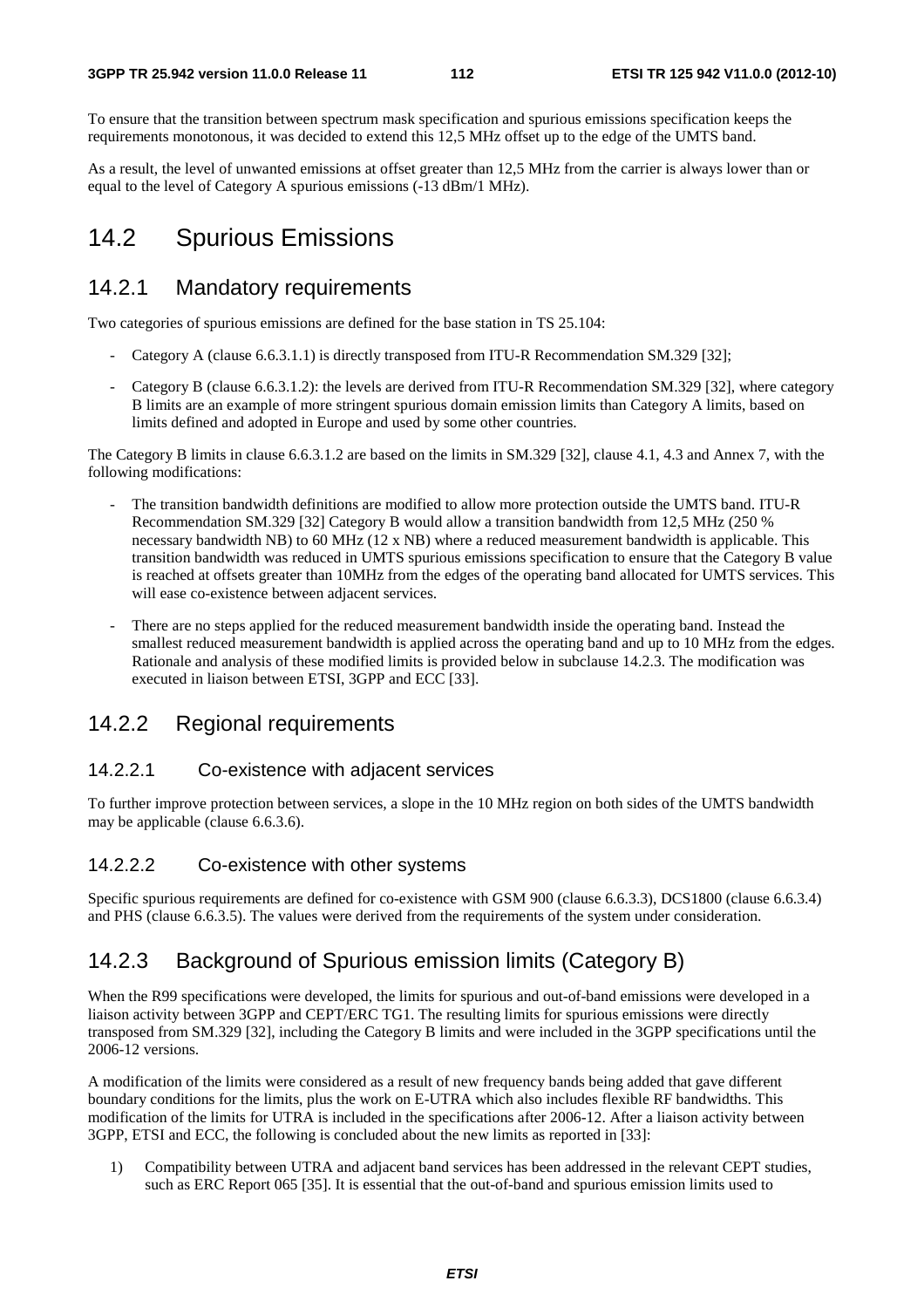demonstrate compatibility for UTRA in those studies are respected. The new limits do not change any such limits used to demonstrate adjacent band compatibility, and are thus consistent with ERC Report 065.

- 2) The potential impact on the in-band sharing was considered, and it was concluded that compatibility with existing technologies in the 3G bands will not be affected by the change. Compatibility for future similar technologies in the band will also not be affected, since the new spurious emission limits across the band is identical to the existing spurious emission limit for UTRA that applies for in-band compatibility analysis.
- 3) It is also noted that the new spurious emission limit can be applied not only to UTRA, but also to other similar technologies in the UTRA operating bands. This can give mutual advantages when multiple operators are deployed in the 3G operating bands. The new limits can from this aspect be technology neutral and fair between operators, since they do not depend on technology, carrier bandwidth, number of carriers or the position of the operator's license block.

It was for these reasons agreed between 3GPP, ETSI and CETPT/ECC that the new limits can be included in the 3GPP and ETSI specifications.

# 14.2.3.1 Old Category B spurious emission limits (until 2006-12)

The spurious emission requirements applicable for UTRA base stations (R99) include as one part the Category B requirements in ITU-R Rec. SM.329 [32]. These requirements as applied to UTRA are illustrated in Figure 14.4 for two example carrier positions in operating Band I, which has a downlink band of 2110-2170 MHz. Figure 14.5 shows examples with two 5 MHz carriers in the band.

NOTE: There is an additional limit in 3GPP specs to protect the services in the bands adjacent to the BS transmit band as explained in 14.2.2.1, giving extra protection in the bands immediately adjacent to the operating band. This additional limit is stricter than the corresponding Category B limits and is visible as a "slope" outside the operating band edges in Figure 14.4.

The category B requirements allow for a reduced measurement bandwidth close to the carrier. This is described for land mobile services in Annex 7 of [32]. The reduced measurement bandwidth is in 3GPP interpreted as an increase of the spurious emission limit for the base station in TS 25.104 Category B requirements and applies up to  $+/-$  60 MHz from the carrier center for UTRA (12 times the necessary bandwidth), with transition point at  $+/-50$  MHz.

The 3GPP interpretation has however been stricter than the ITU-R recommendations when applied to UTRA, since the increased spurious emission limit is only applied in the downlink part of the UMTS operating band plus an additional 10 MHz on each side of the band as shown in Figure 14.4 for two example carrier positions. In this band, the Category B requirements allow an increased limit up to  $+/60$  MHz from the carrier. In 3GPP BS specifications however, the spurious emissions limit outside of 2100-2180 MHz is always set to the stricter level of -30 dBm, regardless of the position of the carrier in the band.

For the Band I example in Figure 14.4, where the operating band is 60 MHz wide, the 50 MHz transition point for the "reduced measurement bandwidth" falls *inside* the band at one operating band edge if the carrier is positioned at the other band edge. It gives a substantial 10dB tightening of the spurious emission requirement for a small part of the band in this specific case It is also shown in Figure 14.4 that the tightening does not apply if the carrier is in the middle of the band. For operating bands II and VII, which are 75 and 70 MHz wide respectively, the tightened requriement will apply for a larger part of the operating band. This additional requirement has a considerable implementation impact, but as shown in subclause 14.2.3.3, it gives no benefits in terms of improved co-existence with other services in the band or in adjacent bands.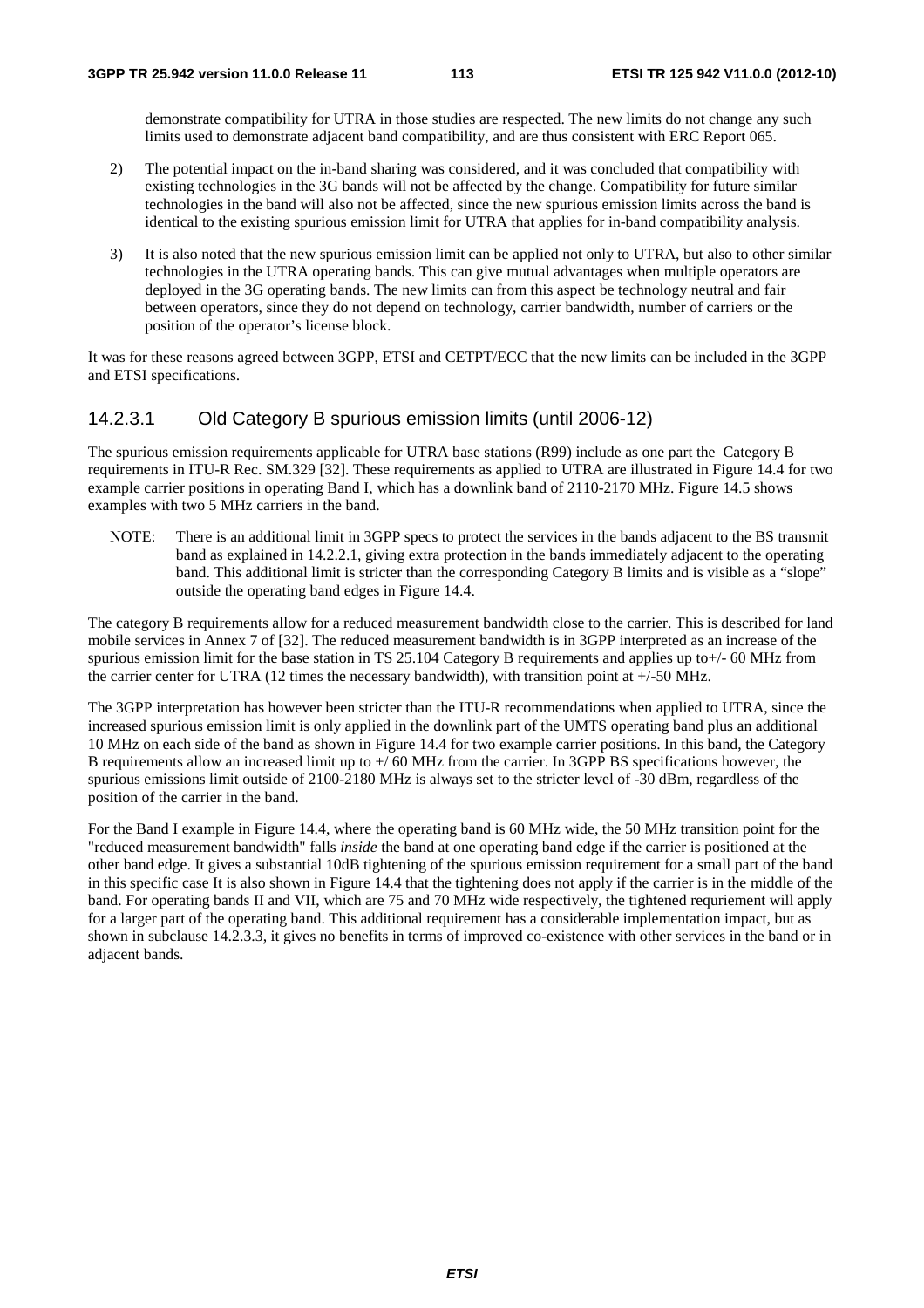

**Figure 14.4 Old UTRA Category B spurious emission limits for a single 5 MHz carrier in two example carrier positions. The dotted red line shows the limits as in ITU-R SM.329 [32].** 



**Figure 14.5 Old UTRA Category B spurious emission limits for two 5 MHz carriers in two example carrier positions. The dotted red line shows the limits as in ITU-R SM.329 [32].**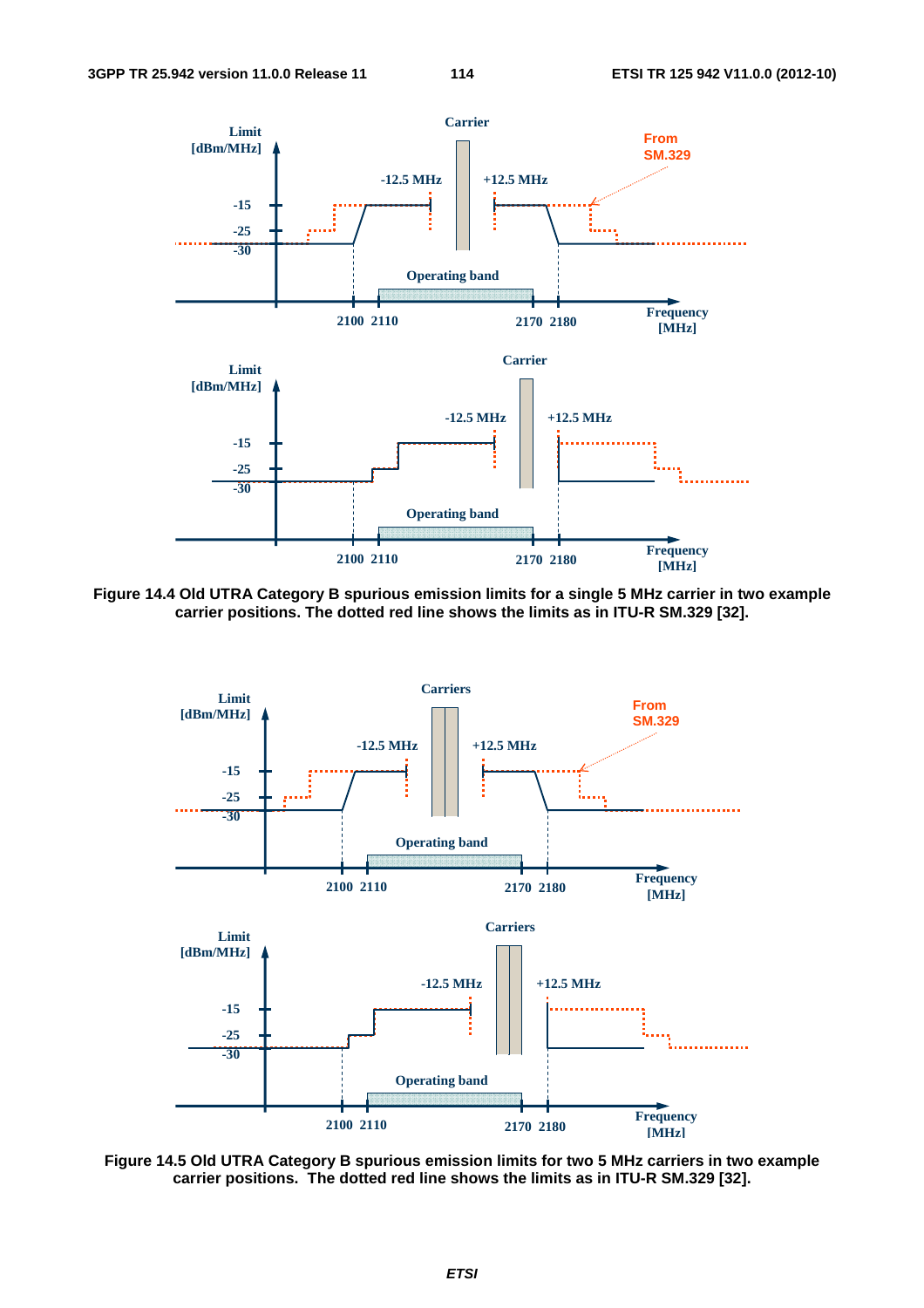# 14.2.3.2 Implications for Evolved UTRA (Long Term Evolution in 3GPP)

For the evolution of UTRA to E-UTRA, the requirements in TR 25.913 [34] state that "E-UTRA shall operate in spectrum allocations of different sizes, including 1.25 MHz, 2.5 MHz, 5 MHz, 10 MHz, 15 MHz and 20 MHz in both the uplink and downlink." Operation with bandwidths other than 5 MHz will have major implications for the category B limits.

The +/-50 MHz and +/-60 MHz transition points for the Category B limits are derived as 10 and 12 times the necessary bandwidth respectively for bands above 1 GHz [32]. With a necessary bandwidth varying from 1.25 to 20 MHz for E-UTRA, the transition points between limits will vary accordingly from 12.5 to 200 MHz and 15 to 240 MHz respectively. For the bandwidth options 10, 15 and 20 MHz, the transition points would now always fall outside the operating band as shown in Figure 14.6. It is not obvious how the widening of the OOB domain should affect the spurious emission limits immediately outside the band edge.

The limits for the 10 MHz carrier in Figure 14.6 should be compared with the limits for 2x5 MHz in Figure 14.5. The base station is in both cases transmitting a wideband 10 MHz signal, but the Category B limits turn out to be very different.



#### **Figure 14.6 The situation for one 10 MHz E-UTRA carrier in two example carrier positions. The dotted red line shows the limits as in ITU-R SM.329 [32] for a 10 MHz carrier.**

A base station can also transmit a mix of different carrier bandwidths, e.g.  $2x5 + 10$  MHz or any other combination of the possible bandwidths. It then becomes more unclear what the transition points are for the limits and how the spurious emission limits should apply.

## 14.2.3.3 New Category B spurious emission limits (after 2006-12)

Because of the implications in different operating bands and for a variable bandwidth system like E-UTRA, a modification is made to the spurious emission limits. The limits are based on Category B in ITU-R Rec. SM.329 [32] with the following difference compared to the present limits:

1) The -15 dBm limit (corresponding to the reduced measurement BW of 30 kHz in [32]) is applied in the spurious domain over the whole operating band, plus in 10 MHz on each side.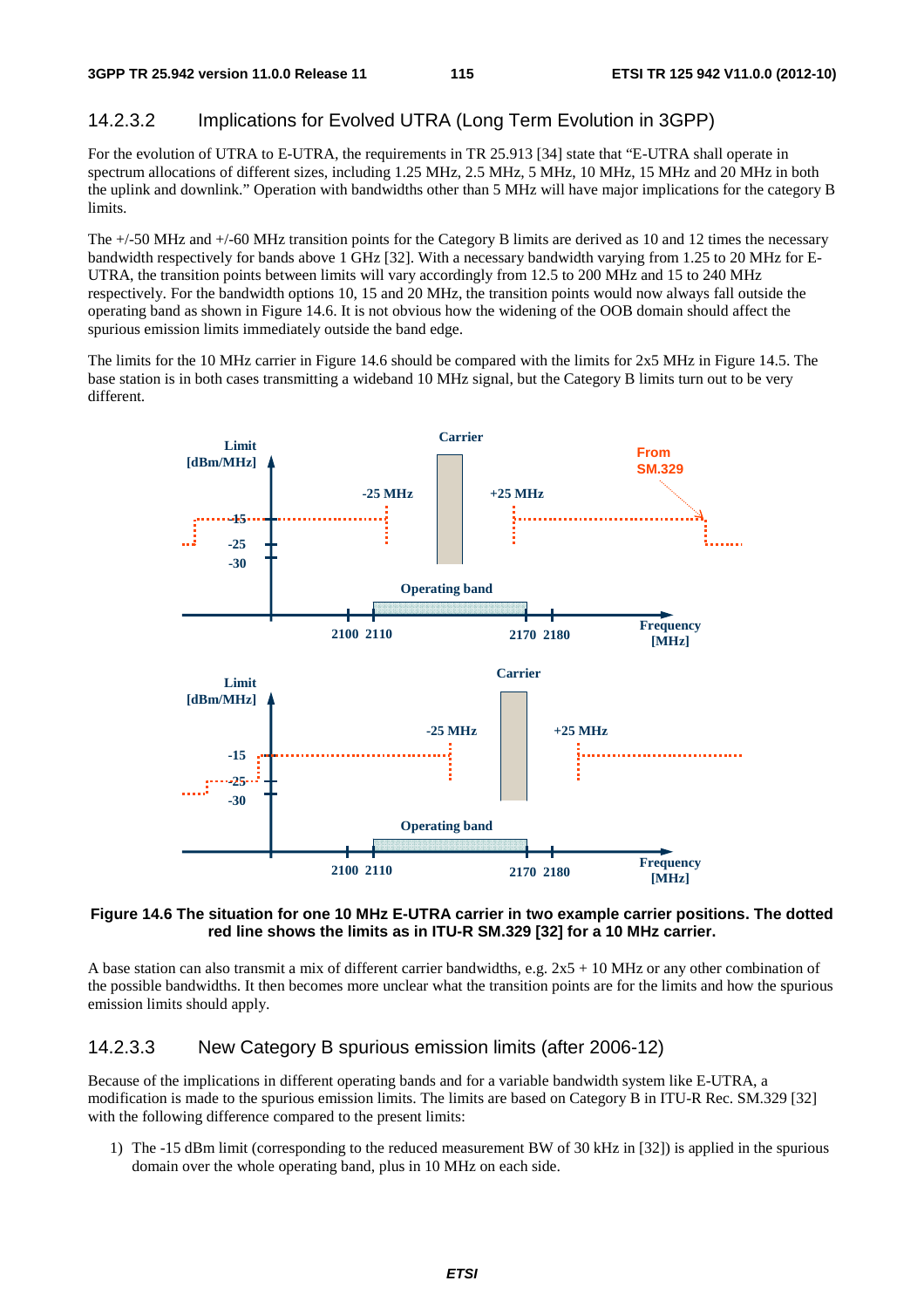2) The spurious emission limit inside the operating band is independent of both the carrier bandwidth(s) and the number of carriers transmitted.

For the 5 MHz bandwidth in today's UTRA specification, point 1) above will in most cases not make any difference for the limits, unless the base station transmits one or two isolated carriers at one of the band edges, as shown in Figure 14.7.



#### **Figure 14.7 New UTRA Category B spurious emission limits (thick line) for a single 5 MHz carrier in two example carrier positions. The dotted red line shows the limits as in ITU-R SM.329 [32].**

With point 2) above, limits become homogenous over the operating band independent of carrier bandwidth, the width of the operating band and the number of carriers. This is shown in Figure 14.8 for a 10 MHz carrier example. Note that limits for a 2x5 MHz configuration will be the same as for the 10 MHz example and that the spurious domain limits in Figure 14.7 and Figure 14.8 are also the same.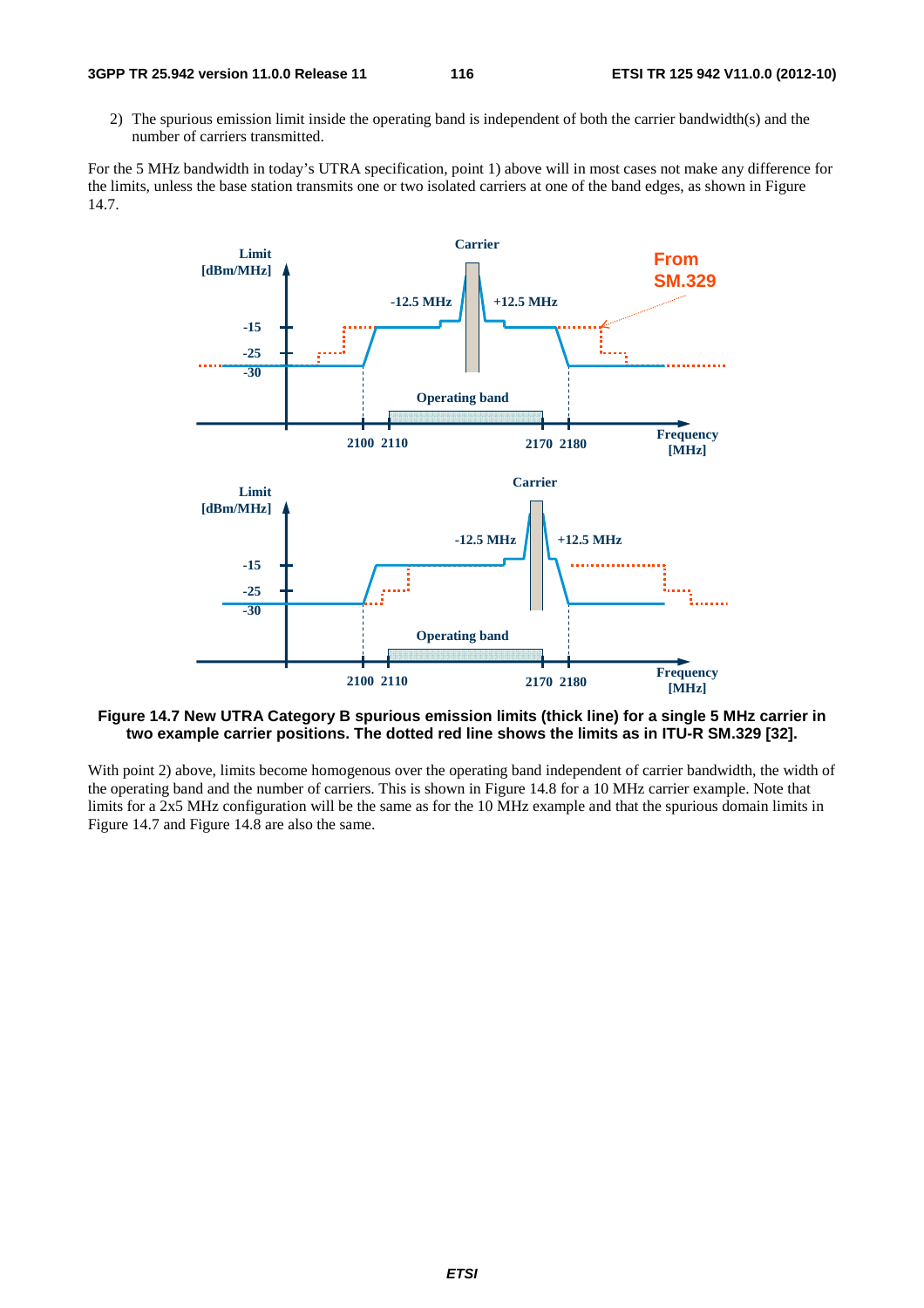

#### **Figure 14.8 New E-UTRA Category B spurious emission limits (thick line) for 2x5 MHz carriers in two example carrier positions. The dotted red line shows the limits as in ITU-R SM.329 [32]. Note that the ne spurious emission limits would be identical for a 10 MHz carrier.**

#### 14.2.3.4 Co-existence studies performed for UTRA

During the development of UTRA in 3GPP, the study of limits on unwanted emissions to facilitate in-band co-existence with other systems has been one of the major tasks in 3GPP TSG RAN WG4. The methodology used is well documented in the present document, aiming at repeatable results, full understanding of the process and mutual agreements between all parties on how to turn the analysis into useful requirements.

The present document contains a collection of system scenarios, methodology, parameters, results and studies of UTRA co-existence, including assumptions and models of cell layout (macro, micro, pico, and Hierarchical cells), antennas, propagation, mobility, power control, handoff models and system loading. Co-existence scenarios between UTRA systems and with other technologies are described, including step-by-step simulation descriptions. Similar studies are documented in ECC Report 082 [36].

Important aspects of the methodology used in the RAN4 studies are

- Semi-static simulations of one victim and one aggressor network.
- Commonly agreed simulation assumptions, scenarios and parameters, including network layout, propagation models, services used, power control, radio resource management, interference models, performance targets, capacity assessment etc.
- A requirement that at least two (often 4-6) companies contribute to *each* simulations, in order to verify the validity of the results.

The co-existence studies in the present document and in [38] are used to tailor the unwanted emissions requirements for UTRA, using the parameter ACIR, which defines the Adjacent Channel Interference Ratio. UTRA-to-UTRA sharing on adjacent carriers is shown feasible down to ACIR values of 30 dB for the downlink (see clause 8 of this report). The corresponding ACLR (Adjacent Channel Leakage ratio) for the base station was set to 45 dB, i.e. with a 15 dB margin to this value, in order to not let the base station be the limiting link for co-existence.

The implication is that for the unwanted emissions from a UTRA base station to have an *adverse* impact on sharing with another system, the ACLR would have to be close to 30 dB. This corresponds to an unwanted emission level of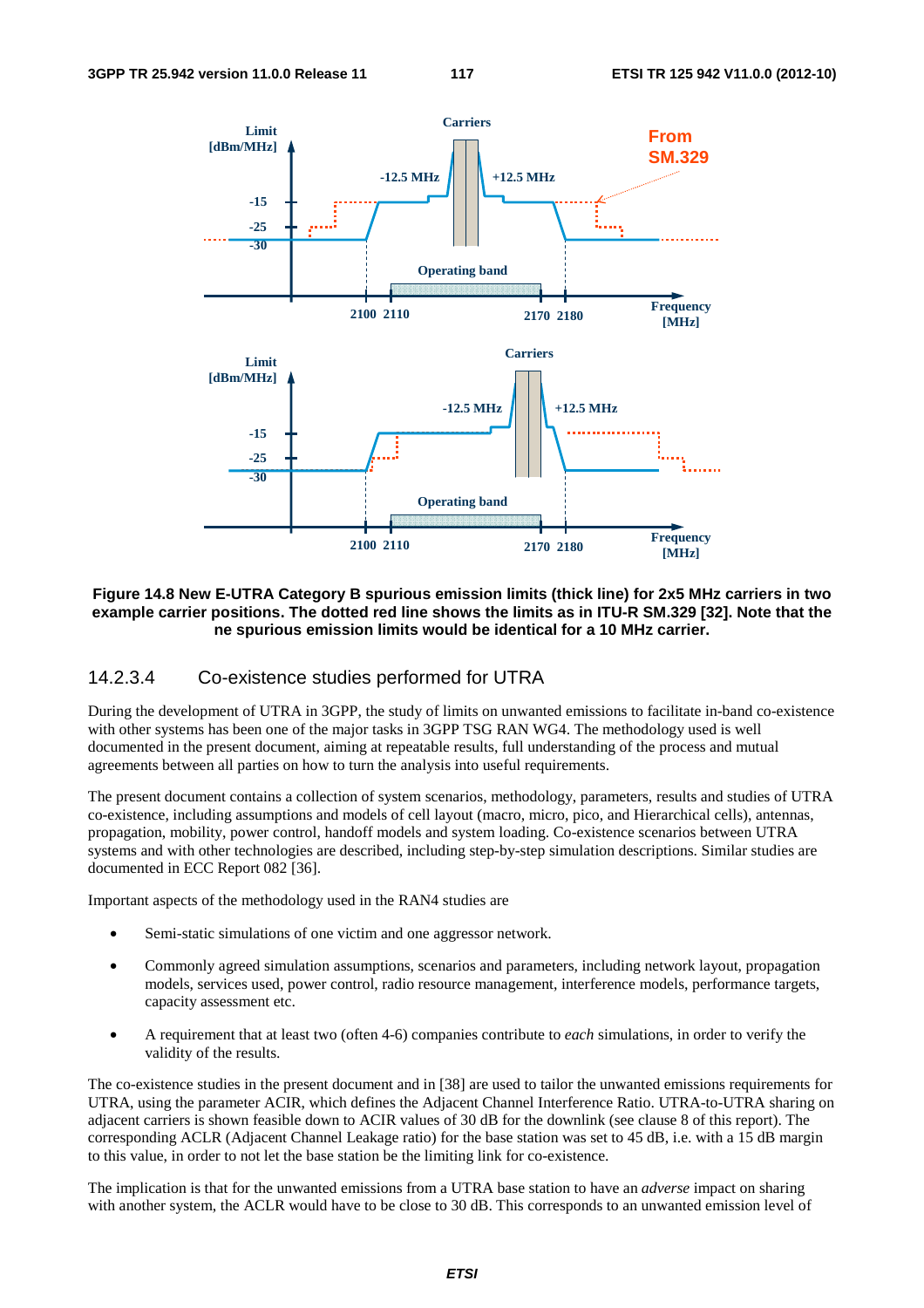+7 dBm/MHz for a UTRA base station transmitting with 43 dBm output power, which is the level assumed in the studies. Note that this level is *22 dB above* the -15 dBm/MHz spurious emission limit (Category B) for UTRA.

It should also be noted that the -15 dBm/MHz limit is today the existing limit across the band for almost all scenarios, and it is not to be changed. It is for the scenario with a carrier at one band edge, where the old limit today is -25 or - 30 dBm/MHz, that the same -15 dBm/MHz limit will apply as in the rest of the operating band. From an in-band sharing point of view, this means that with today's UTRA spurious emission limits, -15 dBm/MHz is already the level to apply for in-band sharing between systems and this will not be different with the new limit.

The studies performed in 3GPP cover sharing between UTRA and other UTRA systems, GSM and cdma2000. This includes systems with bandwidths ranging from 200 kHz to 5 MHz. Present sharing studies ongoing in 3GPP for the Evolution of UTRA include also 10 MHz systems (flexible bandwidth).

It would be reasonable to assume that the results of the co-existence studies performed for UTRA could to a large extent be applied also for in-band sharing with systems of similar bandwidths and RF properties under similar scenarios. Considering the very large margin of more than 20 dB between the limit of -15 dBm/MHz and the level where studies show an adverse impact from BS emissions on a victim system in the band, an adverse effect on the in-band sharing between UTRA and future technologies in the UTRA bands is very unlikely.

# 15 Link Level performances

# 15.1 Propagation Models

# 15.1.1 Rationale for the choice of multipath fading Case 2

Propagation conditions are used to derive performance measurements in static conditions or multi-path fading environment.

In the following the rationale for the choice of multi-path fading called "Case 2" is described.

Propagation condition "Case 2" is aimed at testing the receiver under high delay spread conditions. It contains 3 taps that for FDD are spread over 20 μs and for TDD over 12 μs. The choice is a trade-off between the delay spread performance desired, the resulting receiver performance and the complexity imposed on the receiver.

From a practical point of view, this scenario will be very infrequently encountered in reality, since it is an extreme case. For FDD however, the 20 μs tap does not give an unreasonable complexity or performance impact and is therefore included in the propagation conditions. Also, for FDD an extra "margin" in the propagation delay requirement may be needed to give efficient support of repeaters, since repeaters introduce additional delay.

Although TDD is also designed to work under such conditions, it has been concluded not to test all devices with a 20 μs tap. In this extreme case TDD will work, but not without either degraded performance, reduced capacity, and/or increased receiver complexity. It is also not expected that TDD will support repeaters. For these reasons, a "Case 2" for TDD has been chosen with 12 μs delay for the last tap.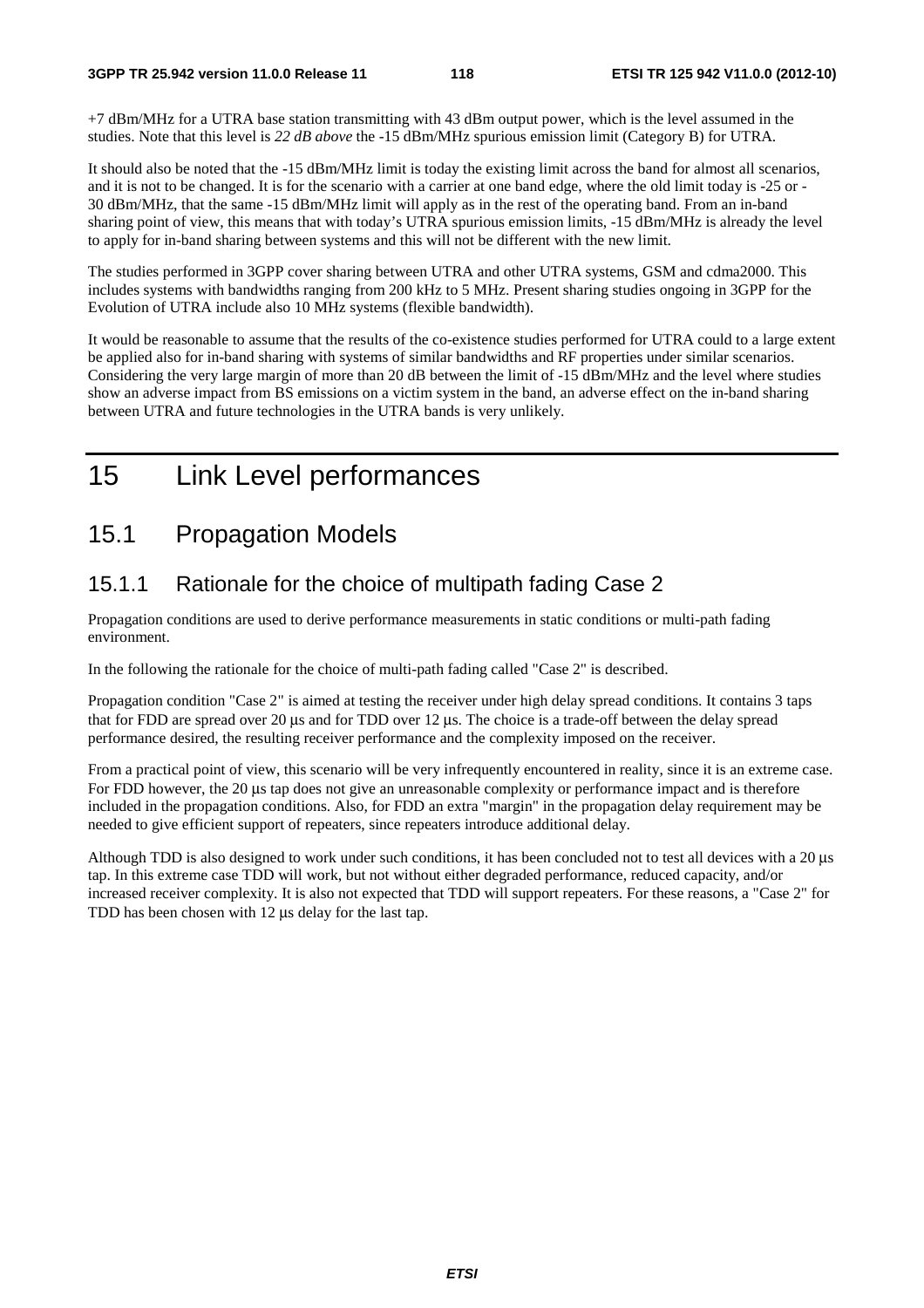# 15.2 Simulation results for UE TDD performance test

# 15.2.1 Downlink Simulation assumptions

# 15.2.1.1 General

## **Table 15.1**

| <b>Parameter</b>               | <b>Explanation/Assumption</b>                                                                                                                   |
|--------------------------------|-------------------------------------------------------------------------------------------------------------------------------------------------|
| Chip Rate                      | 3,84 Mcps                                                                                                                                       |
| Duration of TDMA frame         | $10 \text{ ms}$                                                                                                                                 |
| Number of time slots per frame | 15                                                                                                                                              |
| Closed loop power control      | <b>OFF</b>                                                                                                                                      |
| AGC                            | <b>OFF</b>                                                                                                                                      |
| Number of samples per chip     | 1 sample per chip                                                                                                                               |
| <b>Propagation Conditions</b>  | As specified in annex B of TS 25.102 [2]. Hint: The delay taps has to<br>be adopted to the nearest value in the chip raster for the simulations |
| Numerical precision            | Floating point simulations                                                                                                                      |
| <b>BLER</b> target             | 10 E-1: 10 E-2: 10 E-3                                                                                                                          |
| <b>BLER</b> calculation        | BLER will be calculated by comparing with transmitted and received<br>bits                                                                      |
| DCCH model                     | Random symbols transmitted, not evaluated in the receiver                                                                                       |
| <b>TFCI</b> model              | Random symbols, not evaluated in the receiver but it is assumed that<br>receiver gets error free reception of TFCI information                  |
| Turbo decoding                 | Max Log Map with 4 iterations                                                                                                                   |
| <b>Measurement Channels</b>    | As specified in annex A of TS 25.102 [2] and TS 25.105 [4]<br>(Refer to Tdoc TSGR4#7(99)554 as well)                                            |
| Other L1 parameters            | As Specified in latest L1 specifications                                                                                                        |

# 15.2.1.2 Additional downlink parameters

| $I_{\rm or}/I_{\rm oc}$                            | Ratio to meet the required BLER target                                 |        |        |          |        |  |
|----------------------------------------------------|------------------------------------------------------------------------|--------|--------|----------|--------|--|
| $\Sigma$ DPCH_E <sub>c</sub> /I <sub>or</sub> [dB] | Bit rate                                                               | Static | Case 1 | Case 2   | Case 3 |  |
|                                                    | $12.2$ kbps                                                            | -6     | -6     | -3       | -3     |  |
|                                                    | 64 kbps                                                                | -3     | $-3$   | $\Omega$ | 0      |  |
|                                                    | 144 kbps                                                               | 0      | 0      | $\Omega$ | 0      |  |
|                                                    | 384 kbps                                                               | 0      | 0      | 0        | 0      |  |
| Number of timeslots per frame per user             | 12,2 kbps: TS=1                                                        |        |        |          |        |  |
|                                                    | 64 kbps: TS=1                                                          |        |        |          |        |  |
|                                                    | 144 kbps: TS=1                                                         |        |        |          |        |  |
|                                                    | 384 kbps: TS=3                                                         |        |        |          |        |  |
| Transmit diversity, "TxAA", "TSTD"                 | <b>OFF</b>                                                             |        |        |          |        |  |
| Receiver antenna diversity                         | <b>OFF</b>                                                             |        |        |          |        |  |
| Receiver                                           | Architecture open to simulation, but should be stated together with    |        |        |          |        |  |
|                                                    | simulation results.                                                    |        |        |          |        |  |
| Parameters for RAKE receiver:                      |                                                                        |        |        |          |        |  |
| <b>Channel Estimation</b>                          | Ideal on midamble                                                      |        |        |          |        |  |
| Number of fingers                                  | Equal to number of taps                                                |        |        |          |        |  |
| Parameters for Joint-Detector receiver:            |                                                                        |        |        |          |        |  |
| Joint-Detector                                     | ZF-BLE                                                                 |        |        |          |        |  |
| <b>Channel Estimation</b>                          | Joint channel estimator according to article from Steiner and Baier in |        |        |          |        |  |
|                                                    | Freq., vol. 47, 1993, pp.292-298, based on correlation                 |        |        |          |        |  |

#### **Table 15.2**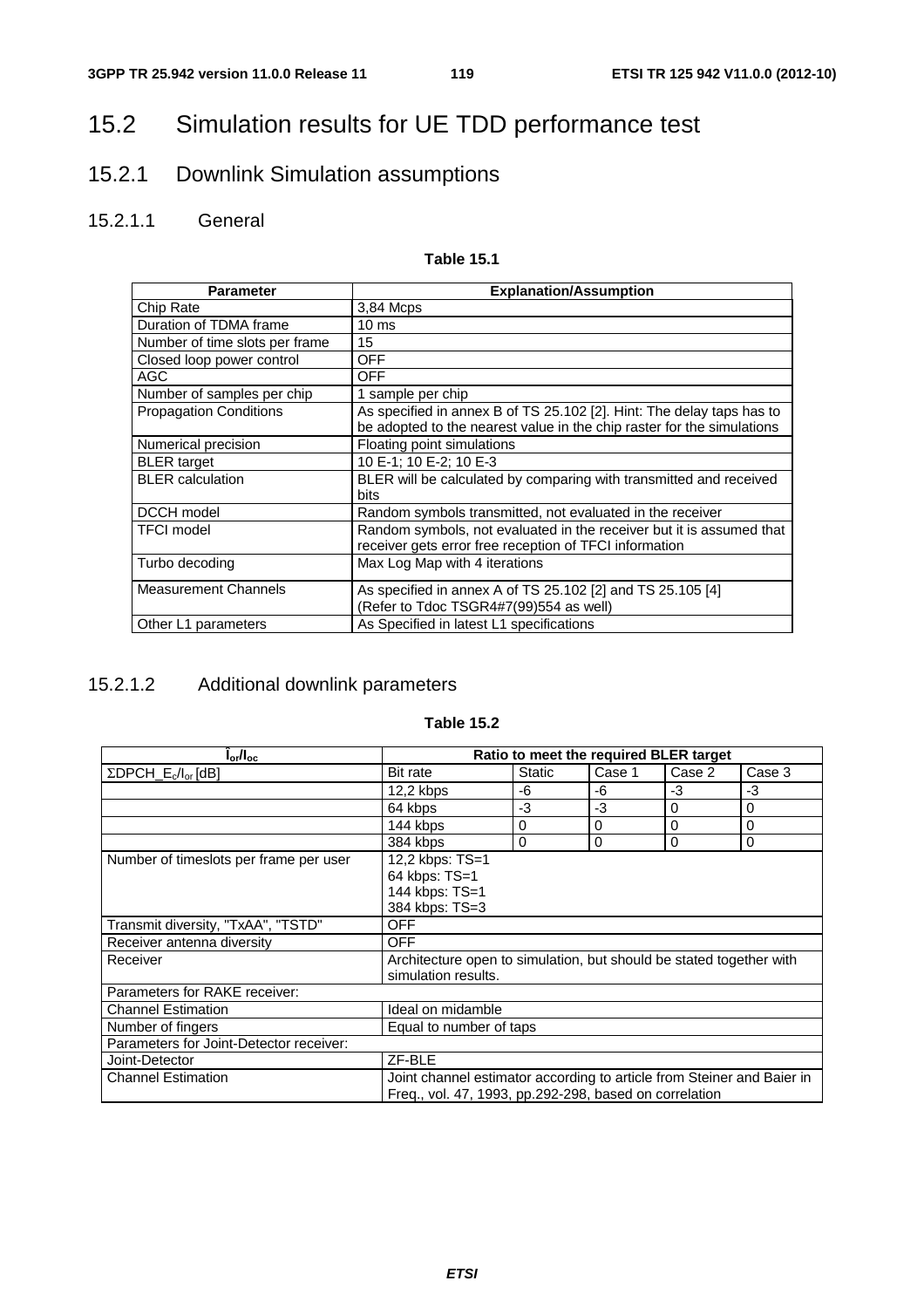# 15.2.2 Downlink Simulation results and discussion

Simulations were performed for the 12,2 kbps, 64 kbps, 144 kbps and 384 kbps measurement channels. Propagation conditions were AWGN, Case 1, Case 2 and Case 3. Two different receiver architecture were used in the simulations, a conventional RAKE receiver and a Joint-Detector receiver with a zero forcing algorithm (ZF-BLE).

The results for the 12,2 kbps measurement channel with RAKE receiver structure were already presented at the last meeting. They are repeated here for convenience. The simulations for Case 2 were redone, because the propagation model was changed at the last meeting.

The results for the RAKE receiver in the static case (AWGN) were compared to the FDD-mode results for the 12,2 kbps channel in Tdoc R4-99739 and the results agreed very well. For the other measurement channels, the coding schemes differ. In this case no direct comparison from FDD-mode to TDD-mode can be drawn. Thus, no further benchmarking results are presented.

Because a margin due to real channel estimation is more difficult to determine for a joint detector than for a RAKE receiver, real channel estimation was used in the simulations of the joint detector receiver. Due to this, the Joint-Detector results are slightly worse compared to ideal channel estimation. This can be observed especially under static conditions (AWGN), where the same results are expected for RAKE and Joint-Detector.

The simulation results for  $\hat{I}_{or}/I_{oc}$  in dB are summarised in table 15.3.

In general, the values obtained by the RAKE receiver are proposed. However, for the high date rate services (144 kbps and 384 kbps) the RAKE receiver and Joint-Detector differ significantly in some cases (384 kbps Case 1 with BLER 10E-2 and 384 kbps Case 3 with BLER 10E-3) or the BLER target can not be reached with a RAKE receiver (144 kbps Case 3 with BLER 10E-2 and BLER 10E-3). If the results for the two receivers differ by more than 3 dB, the value obtained from the Joint-Detector plus additional 3 dB margin is proposed.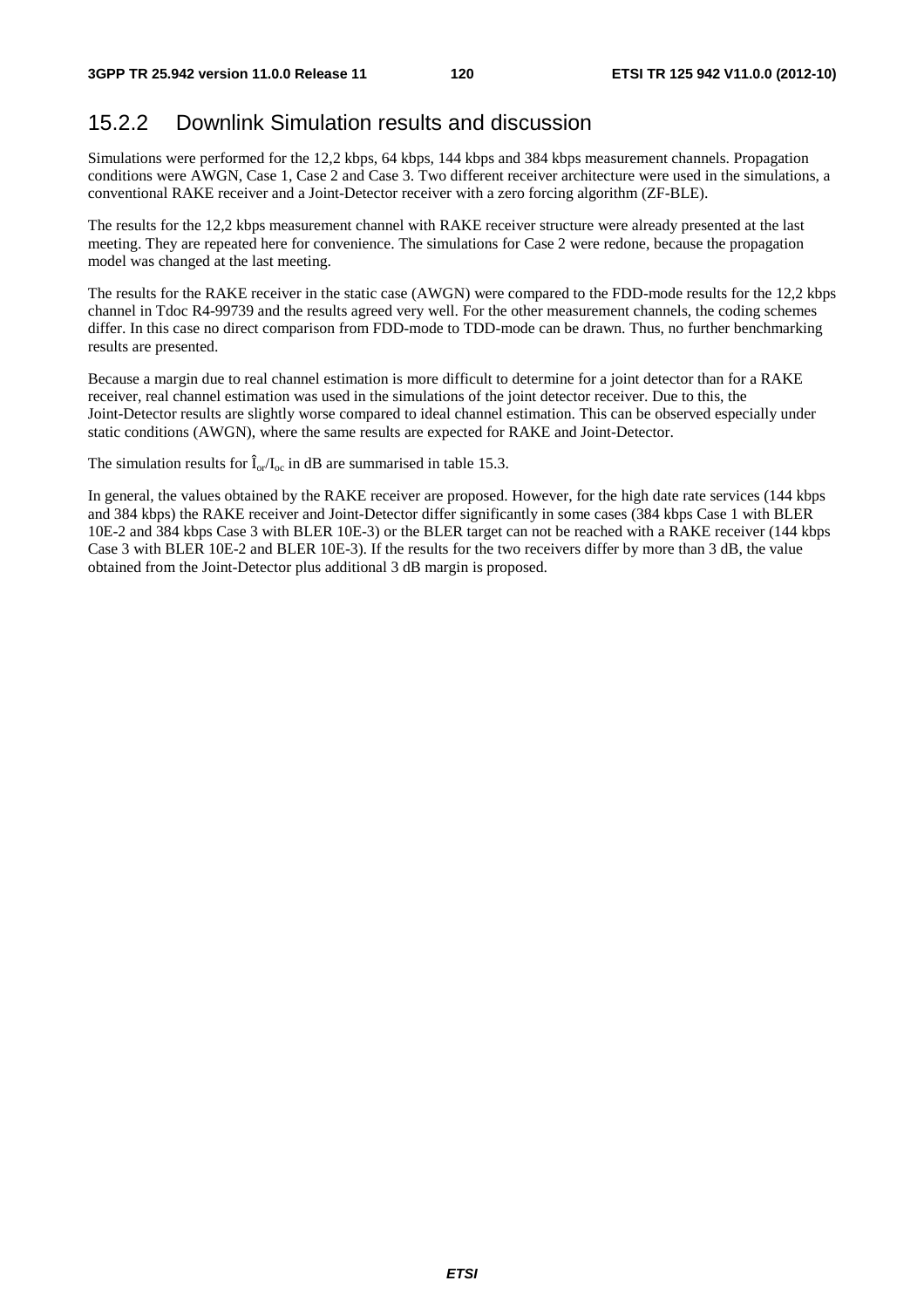| <b>Service</b> | <b>Environment</b> | <b>BLER</b> | <b>RAKE</b>      | JD               | <b>Proposed</b><br>value |
|----------------|--------------------|-------------|------------------|------------------|--------------------------|
| 12.2 kbps      | <b>AWGN</b>        | 10 E-2      | $-1,9$           | $-1,6$           | $-1,9$                   |
|                | Case 1             | 10 E-2      | 11,0             | 9,8              | 11,0                     |
|                | Case 2             | 10E-2       | 3,0              | 2,7              | 3,0                      |
|                | Case 3             | 10 E-2      | 1,7              | 0,4              | 1,7                      |
|                |                    |             |                  |                  |                          |
| 64 kbps        | <b>AWGN</b>        | 10 E-1      | 0,3              | 0,8              | 0,3                      |
|                |                    | $10E-2$     | 0,6              | 1,0              | 0,6                      |
|                | Case 1             | 10 E-1      | 10,8             | 9,2              | 10,8                     |
|                |                    | 10 E-2      | 17,1             | 15,1             | 17,1                     |
|                | Case 2             | $10E-1$     | 3,3              | 2,4              | 3,3                      |
|                |                    | 10 E-2      | $\overline{7,2}$ | 6,4              | 7,2                      |
|                | Case 3             | 10 E-1      | 2,2              | 1,9              | 2,2                      |
|                |                    | 10 E-2      | 5,4              | 4,9              | 5,4                      |
|                |                    | $10E - 3$   | 9,1              | $7,\overline{3}$ | 9,1                      |
|                |                    |             |                  |                  |                          |
| 144 kbps       | <b>AWGN</b>        | 10 E-1      | 0,2              | 0,4              | 0,2                      |
|                |                    | 10 E-2      | 0,4              | 0,7              | 0,4                      |
|                | Case 1             | 10 E-1      | 10,8             | 9,0              | 10,8                     |
|                |                    | 10 E-2      | 17,2             | 14,3             | 17,2                     |
|                | Case 2             | 10 E-1      | 7,0              | 5,4              | 7,0                      |
|                |                    | $10E-2$     | 10,7             | 9,3              | 10,7                     |
|                | Case 3             | $10E-1$     | 8,7              | 5,4              | 8,7                      |
|                |                    | 10 E-2      | Error floor      | 9,2              | 12,2                     |
|                |                    | $10E-3$     | Error floor      | 11,8             | 14,8                     |
|                |                    |             |                  |                  |                          |
| 384 kbps       | <b>AWGN</b>        | 10 E-1      | $-0,4$           | $-0,2$           | $-0,4$                   |
|                |                    | $10E-2$     | $-0,2$           | 0,0              | $-0,2$                   |
|                | Case 1             | $10E-1$     | 11,0             | 8,7              | 11,0                     |
|                |                    | 10 E-2      | 17,7             | 13,9             | 16,9                     |
|                | Case 2             | 10 E-1      | 6,0              | 4,5              | 6,0                      |
|                |                    | 10 E-2      | 10,1             | 8,4              | 10,1                     |
|                | Case 3             | $10E-1$     | 5,2              | 3,3              | 5,2                      |
|                |                    | 10 E-2      | 8,3              | 5,3              | 8,3                      |
|                |                    | $10E-3$     | 14,7             | 7,0              | 10,0                     |

**Table 15.3: Downlink Îor/Ioc values in dB**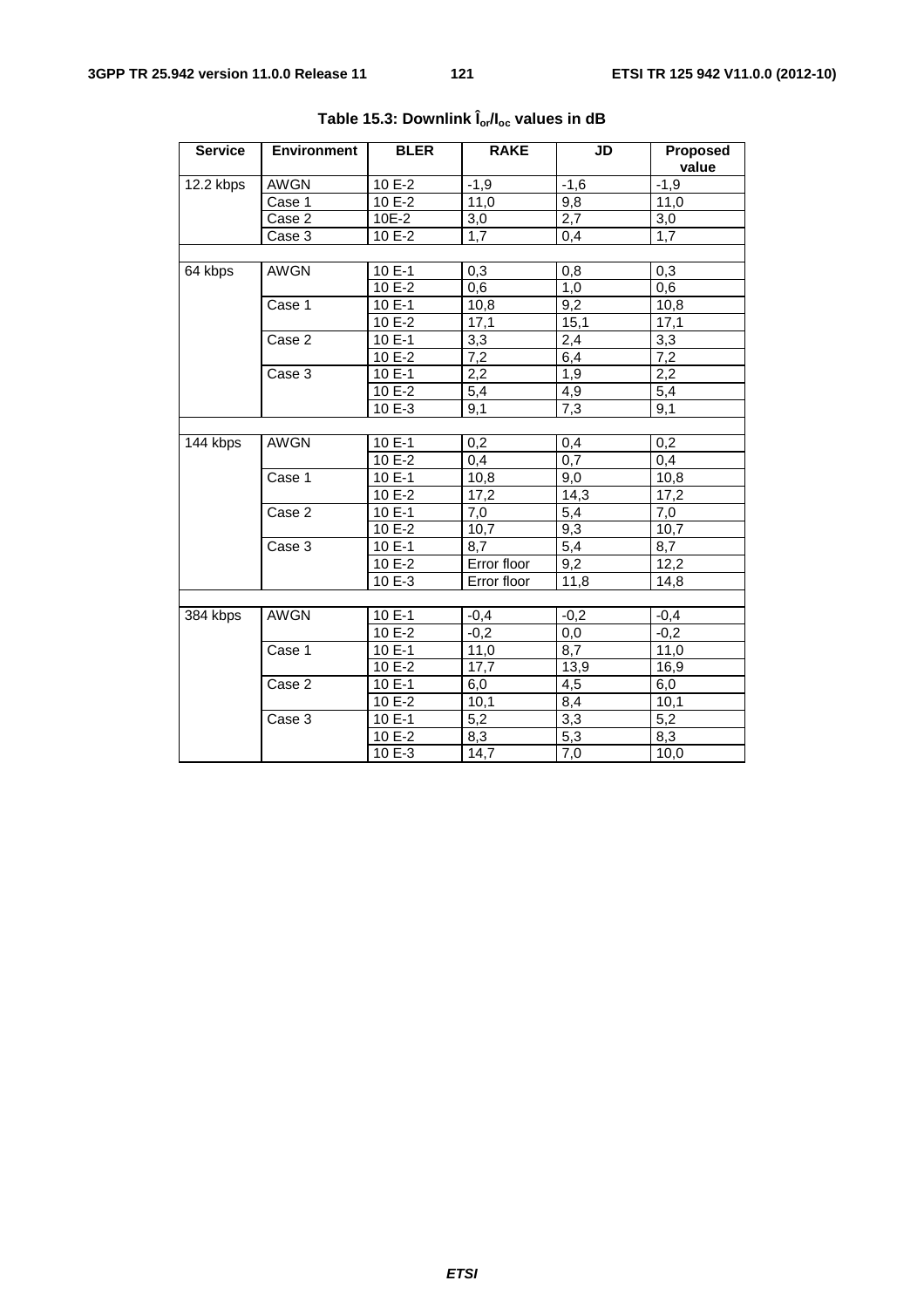# 15.2.3 Uplink Simulation assumptions

# 15.2.3.1 General

#### **Table 15.4**

| <b>Parameter</b>               | <b>Explanation/Assumption</b>                                                                                                                   |
|--------------------------------|-------------------------------------------------------------------------------------------------------------------------------------------------|
| Chip Rate                      | 3,84 Mcps                                                                                                                                       |
| Duration of TDMA frame         | 10 <sub>ms</sub>                                                                                                                                |
| Number of time slots per frame | 15                                                                                                                                              |
| Closed loop power control      | <b>OFF</b>                                                                                                                                      |
| AGC                            | <b>OFF</b>                                                                                                                                      |
| Number of samples per chip     | 1 sample per chip                                                                                                                               |
| <b>Propagation Conditions</b>  | As specified in annex B of TS 25.102 [2]. Hint: The delay taps has to<br>be adopted to the nearest value in the chip raster for the simulations |
| Numerical precision            | Floating point simulations                                                                                                                      |
| <b>BLER</b> target             | 10 E-1; 10 E-2; 10 E-3                                                                                                                          |
| <b>BLER</b> calculation        | BLER will be calculated by comparing with transmitted and received<br>bits                                                                      |
| DCCH model                     | Random symbols transmitted, not evaluated in the receiver                                                                                       |
| <b>TFCI</b> model              | Random symbols, not evaluated in the receiver but it is assumed that<br>receiver gets error free reception of TFCI information                  |
| Turbo decoding                 | Max Log Map with 4 iterations                                                                                                                   |
| <b>Measurement Channels</b>    | As specified in annex A of TS 25.102 [2] and TS 25.105 [4]<br>(Refer to Tdoc TSGR4#7(99)554 as well)                                            |
| Other L1 parameters            | As Specified in latest L1 specifications                                                                                                        |

# 15.2.3.2 Additional uplink parameters

#### **Table 15.5**

| <b>Channel Estimation</b>                 | Joint channel estimator according to article from Steiner and Baier in<br>Freq., vol. 47, 1993, pp.292-298, based on correlation |                                                                  |        |        |          |  |
|-------------------------------------------|----------------------------------------------------------------------------------------------------------------------------------|------------------------------------------------------------------|--------|--------|----------|--|
| TPC model                                 |                                                                                                                                  | Random symbols, not evaluated in receiver (power control is OFF) |        |        |          |  |
| Receiver antenna diversity                | <b>ON</b>                                                                                                                        |                                                                  |        |        |          |  |
| $\int_{\text{or}}$ / $I_{\text{oc}}$ [dB] |                                                                                                                                  | Parameter to meet the required BLER                              |        |        |          |  |
| # of $DPCH_{oi}$                          | <b>Bit rate</b>                                                                                                                  | <b>Static</b>                                                    | Case 1 | Case 2 | Case 3   |  |
|                                           | $12.2$ kbps<br>6<br>2<br>6<br>2                                                                                                  |                                                                  |        |        |          |  |
|                                           | 4<br>64 kbps<br>0<br>4<br>0                                                                                                      |                                                                  |        |        |          |  |
|                                           | 144 kbps                                                                                                                         | 0                                                                | 0      | 0      | $\Omega$ |  |
|                                           | 384 kbps                                                                                                                         | $\Omega$                                                         | 0      | 0      | $\Omega$ |  |
| Number of timeslots per frame per user    | 12,2 kbps: TS=1<br>64 kbps: TS=1<br>144 kbps: TS=1<br>384 kbps: TS=3                                                             |                                                                  |        |        |          |  |
| Receiver                                  | Joint Detector (ZF-BLE)                                                                                                          |                                                                  |        |        |          |  |

# 15.2.4 Uplink Simulation results and discussion

Simulations were performed for the 12,2 kbps, 64 kbps, 144 kbps and 384 kbps measurement channels. Propagation conditions were AWGN, Case 1, Case 2 and Case 3. A joint-detector receiver with a zero forcing algorithm (ZF-BLE) and real channel estimation was used in the simulations.

No direct comparison from FDD-mode to TDD-mode can be drawn, because of the different modulation scheme and coding. Thus, no benchmarking results are presented.

The simulation results for  $\hat{I}_{or}/I_{oc}$  in dB are summarised in table 15.6.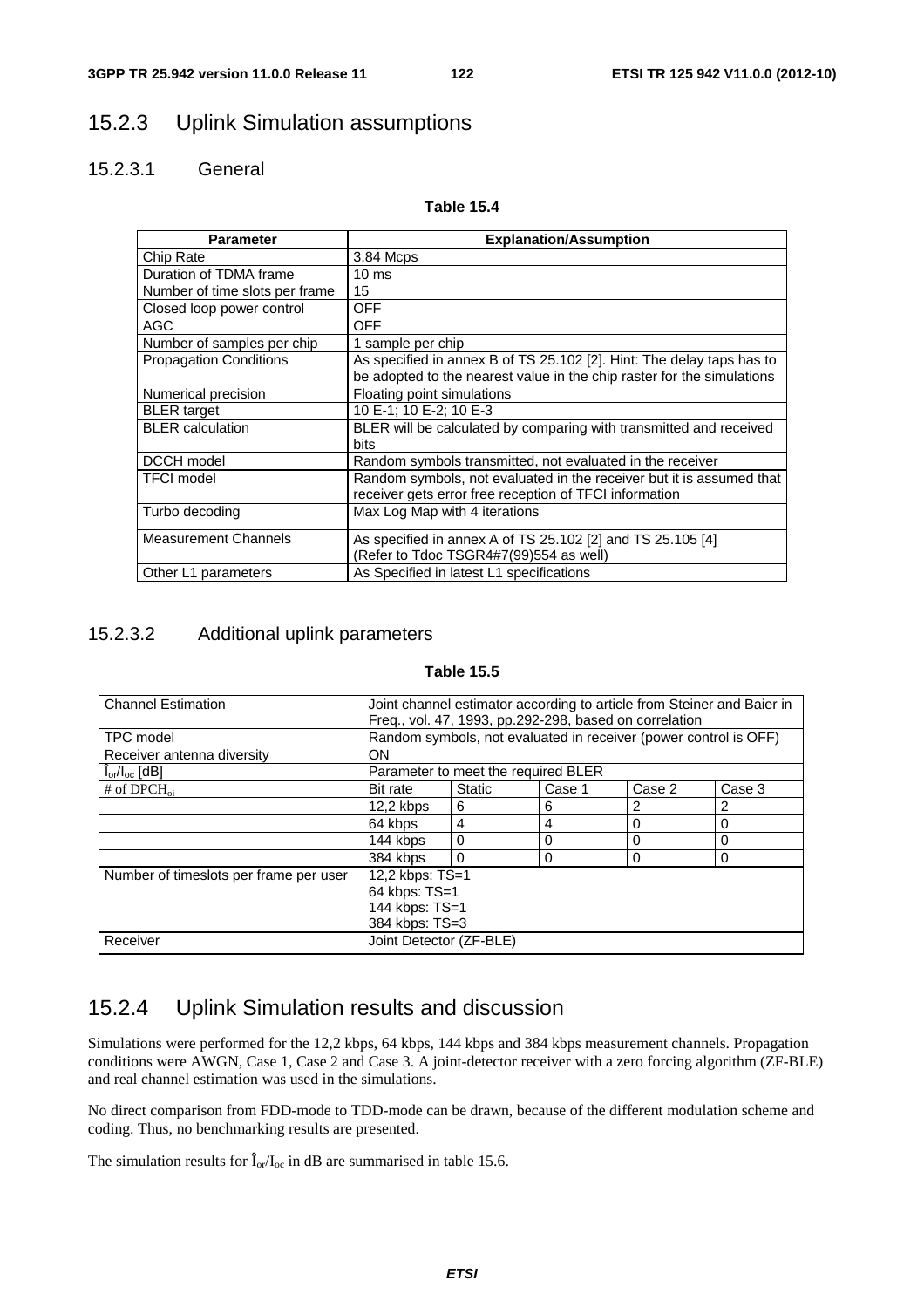| <b>Service</b> | <b>Environment</b> | <b>BLER</b> | $\overline{\mathsf{J}\mathsf{D}}$ |
|----------------|--------------------|-------------|-----------------------------------|
| 12,2 kbps      | AWGN               | 10 E-2      | $-4,4$                            |
|                | Case 1             | 10 E-2      | 3,3                               |
|                | Case 2             | 10 E-2      | -2,9                              |
|                | Case 3             | 10 E-2      | $-4,1$                            |
|                |                    |             |                                   |
| 64 kbps        | <b>AWGN</b>        | 10 E-1      | $-2,8$                            |
|                |                    | 10 E-2      | $-2,5$                            |
|                | Case 1             | 10 E-1      | 2,5                               |
|                |                    | 10 E-2      | 6,4                               |
|                | Case 2             | 10 E-1      | $-2,6$                            |
|                |                    | 10 E-2      | $-0,2$                            |
|                | Case 3             | 10 E-1      | $-2,8$                            |
|                |                    | 10 E-2      | $-1,1$                            |
|                |                    | 10 E-3      | 0,3                               |
|                |                    |             |                                   |
| 144 kbps       | <b>AWGN</b>        | 10 E-1      | $-2,5$                            |
|                |                    | 10 E-2      | $-2,3$                            |
|                | Case 1             | 10 E-1      | 2,6                               |
|                |                    | 10 E-2      | 6,4                               |
|                | Case 2             | 10 E-1      | 0,6                               |
|                |                    | 10 E-2      | 3,0                               |
|                | Case 3             | 10 E-1      | 0,4                               |
|                |                    | 10 E-2      | 2,4                               |
|                |                    | 10 E-3      | 3,8                               |
|                |                    |             |                                   |
| 384 kbps       | <b>AWGN</b>        | 10 E-1      | $-3,0$                            |
|                |                    | 10 E-2      | $-2,8$                            |
|                | Case 1             | 10 E-1      | 2,5                               |
|                |                    | 10 E-2      | 5,7                               |
|                | Case 2             | $10E-1$     | 0,0                               |
|                |                    | $10E - 2$   | 2,4                               |
|                | Case 3             | 10 E-1      | $-0,7$                            |
|                |                    | 10 E-2      | 0,7                               |
|                |                    | 10 E-3      | 1,3                               |

**Table 15.6: Uplink Îor/Ioc values in dB** 

# 15.3 Simulation results for UE FDD performance test

# 15.3.1 BTFD performance simulation

# 15.3.1.1 Introduction

Blind Transport format Detection (BTFD) is a technique that UE estimate the Transport Formats of Downlink channels without TFCI bits. The followings are simulation results for BTFD performance.

## 15.3.1.2 Assumption

Table 15.7 shows the simulation assumptions of this simulation. Another assumptions are defined as follows:

- 9 diferent Transport Format Combinations (table 15.8) are informed during the call set up procedure, so that UE have to detect correct transport format from this 9 candidates;
- reference measurement channels defined in annex A.4 of TS 25.101 [1] are used in this simulation.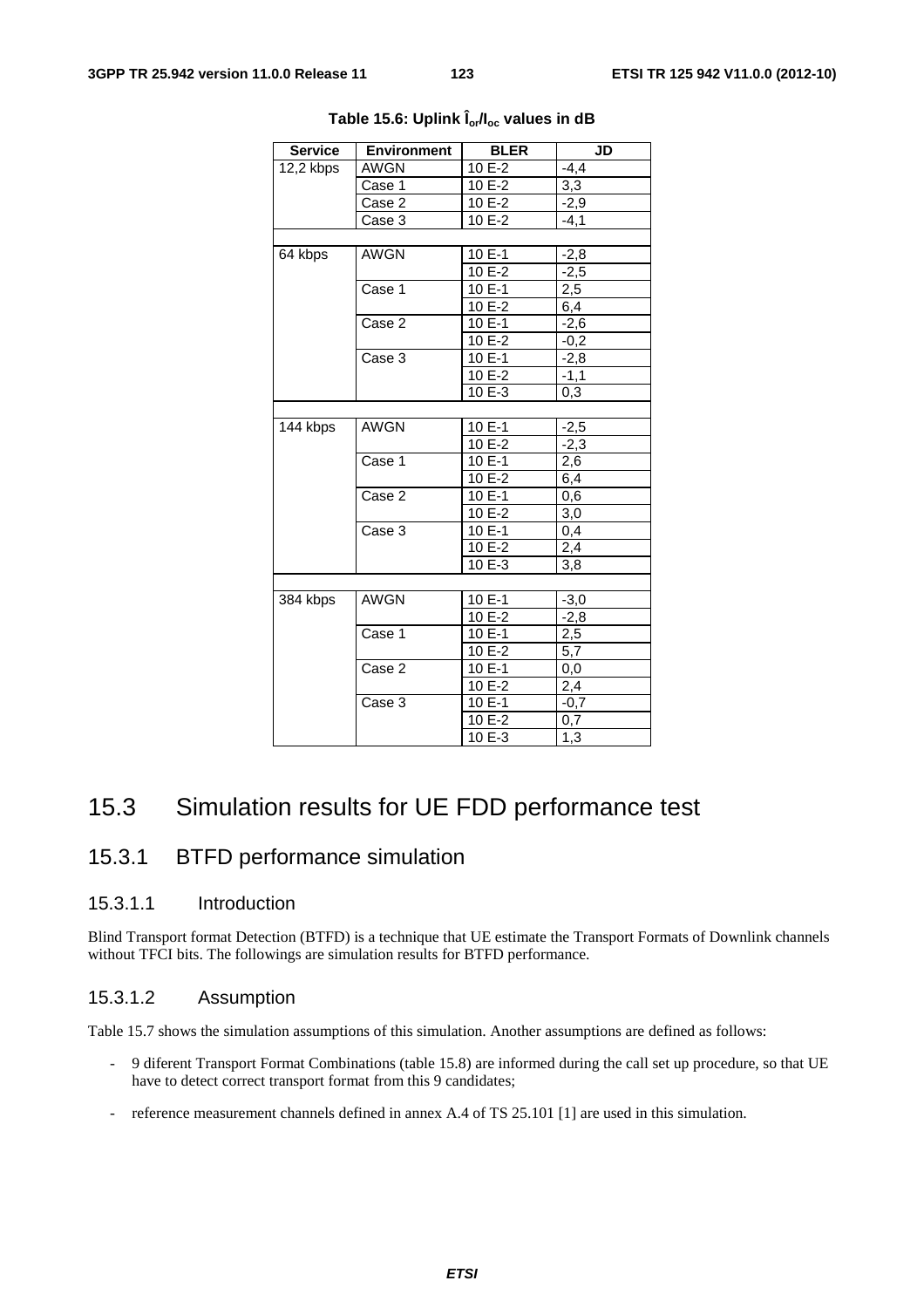Moreover, it is pointed out that "Even if CRC check result is O.K., UE might detect false Transport Format", and proposed to regard this case as Block Error. It is obvious that the fault detection of transport format causes significant degradation to the service quality (e.g. AMR speech glitch). Therefore it should be evaluate the probability of these cases independently. In order to evaluate it, both BLER and FDR (False Transport Format Detection Ratio) are defined and evaluated in this simulation. The definitions of BLER and FDR are as follows:

- BLER: the probability of CRC check result is N.G;
- FDR: the probability that UE detect false transport format even CRC check is O.K.

Considering the FDR, the additional CRC parity bit length was specified to achieve, the better Transport Format detection performance in UE. (this study has shown in detail in Tdoc R1-99c54). Since 16bit CRC provides very good FDR performance (FDR=~1E-6), it has less necessity to evaluate such a good performance of rate detection. Besides the testing point of view, to test higher probability with higher confidence needs longer testing time. Therefore it is used CRC = 12bit in the reference measurement channels.

| <b>Parameter</b>                               | <b>Explanation/Assumption</b>                             |
|------------------------------------------------|-----------------------------------------------------------|
| Chip Rate                                      | 3,84 Mcps                                                 |
| Symbol rate (S.F.)                             | 30 ksps ( $SF = 128$ )                                    |
| Number of pilot symbols                        | 2 symbols                                                 |
| <b>Closed loop Power Control</b>               | <b>OFF</b>                                                |
| <b>AGC</b>                                     | <b>OFF</b>                                                |
| <b>Channel Estimation</b>                      | Ideal                                                     |
| Number of samples per chip                     | 1                                                         |
| <b>Propagation Conditions</b>                  | static, and multi-path fading case 3                      |
| Number of bits in AD converter                 | Floating point simulations                                |
| Number of Rake Fingers                         | Equals to number of taps in propagation condition models  |
|                                                | CPICHP $Ec/lor = -10 dB$ ,                                |
|                                                | PCCPCH $Ec/lor = -12 dB$ ,                                |
|                                                | SCH $Ec/lor = -12 dB$                                     |
| Downlink Physical Channels and<br>Power Levels | (Combined energy of Primary and Secondary SCH)            |
|                                                | $PICH$ Ec/lor = -15 dB                                    |
|                                                | OCNS_Ec/lor = power needed to get total power spectral    |
|                                                | density (lor) to 1.                                       |
|                                                | DPCH_Ec/lor = power needed to get meet the required       |
|                                                | <b>BLER</b> target                                        |
| <b>BLER</b> target                             | $10^{-2}$                                                 |
| <b>BLER</b> calculation                        | BLER has been calculated by comparing with transmitted    |
|                                                | and received bits. So CRC is not used for BLER estimation |
| PCCPCH model                                   | Random symbols transmitted, ignored in a receiver         |
| PICH model                                     | Random symbols transmitted, ignored in a receiver         |
| <b>DCCH</b> model                              | Random symbols transmitted, ignored in a receiver         |
| $I_{or}$ / $I_{oc}$ values                     | -1 for static propagation condition                       |
|                                                | -3 for multi-path fading condition (case 3)               |
|                                                | Offset between SCH and DPCH is zero chips meaning that    |
| <b>SCH</b> position                            | SCH is overlapping with the first symbols in DPCH in the  |
|                                                | beginning of DPCH slot structure                          |
| <b>Measurement Channels</b>                    | Additional 3 types of measurement channel                 |
|                                                | (figure 15.1, figure 15.2, figure 15.3)                   |
| Other L1 parameters                            | As Specified in latest L1 specifications                  |
| Parameter for BTFD simulation                  | Threshold $D =$ infinity                                  |

**Table 15.7: Simulation assumptions** 

#### **Table 15.8: Transport format combinations informed during the call set up procedure in the test**

|             |                | -                 | ີ      |                      | ັ                                             |      | -                            |        | ×.     |
|-------------|----------------|-------------------|--------|----------------------|-----------------------------------------------|------|------------------------------|--------|--------|
| <b>DTCH</b> | 1つつし<br>12.Z N | 10.2 <sub>k</sub> | 7,95 k | <b>7</b> A L<br>.4 K | フレ<br>$\sim$<br>h<br>$\mathbf{U}$<br><b>N</b> | 5.9k | 5.15 <sub>k</sub><br><b></b> | 4,75 k | 1,95 k |
| <b>DCCH</b> |                |                   |        |                      | 2.4k                                          |      |                              |        |        |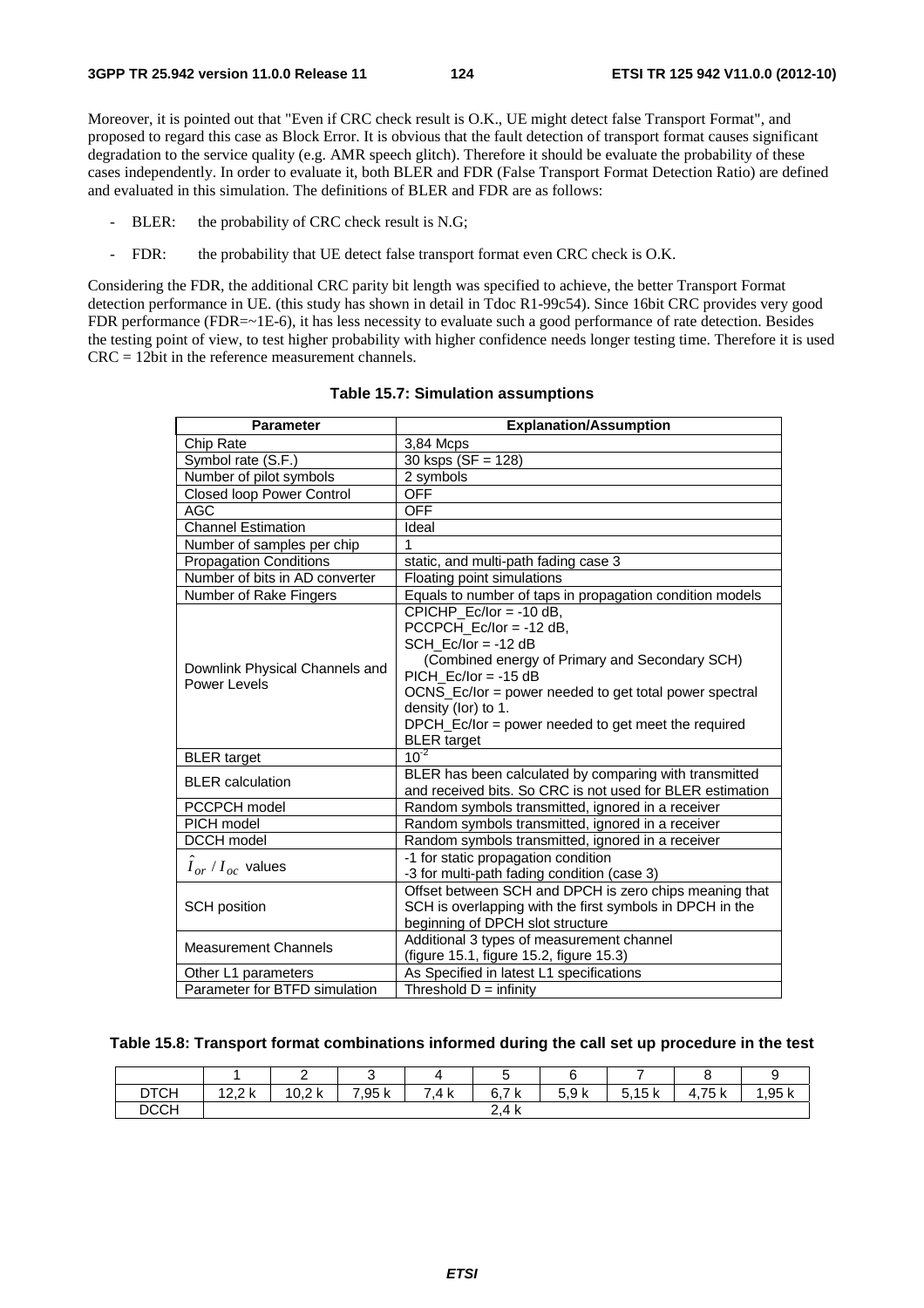# 15.3.1.3 Simulation results

Figure 15.1, figure 15.2 and figure 15.3 are simulation results for BTFD in case of static condition. Figure 15.4, figure 15.5 and figure 15.6 are results in case of multi-path fading condition case 3.

Every events are distinguish as in table 15.9.

#### **Table 15.9: Events on the performance test of BTFD**

|                  |      | No error in Received Tr BLK |          | Some error in Received Tr BLK |          |  |
|------------------|------|-----------------------------|----------|-------------------------------|----------|--|
|                  |      | CRC O.K.                    | CRC N.G. | CRC O.K.                      | CRC N.G. |  |
| Transport Format |      |                             | N/A      |                               |          |  |
| <b>Detection</b> | N.G. |                             |          |                               | G        |  |

Event (A) is a normal received case, and Event (D) can ignore because occurrence probability is below 1E-5. Simulation results are shown by three curves. Each curve is defined as follows:

BLER(CUN) is BLock Error Ratio calculated on the simulation. It can be defined as following formula:

 $BLER(CUN) = {(D)+(E)+(F)+(G)}$  / total frame;

BLER(PRAC) is BLock Error Ratio measured in the test. Because, in the test, whether the Block Error is correct or not can be distinguished only from CRC check result. It can be defined as following formula:

 $BLER(PRAC) = {(C)+(F)+(G)}$  / total\_frame;

- FDR is False transport format Detection Ratio. It can be defined as following formula:

 $FDR = \{(B)+(E)\}\/$  total\_frame.

Both BLER(CUN) and BLER(PRAC) can regard almost same from the following simulation result, therefore it is possible to evaluate BLER correctly in the test.

Simulation is performed to have 500 000 Blocks for all cases.



**Figure 15.1: Ec/Ior vs. BLER (STATIC, 12,2 k)**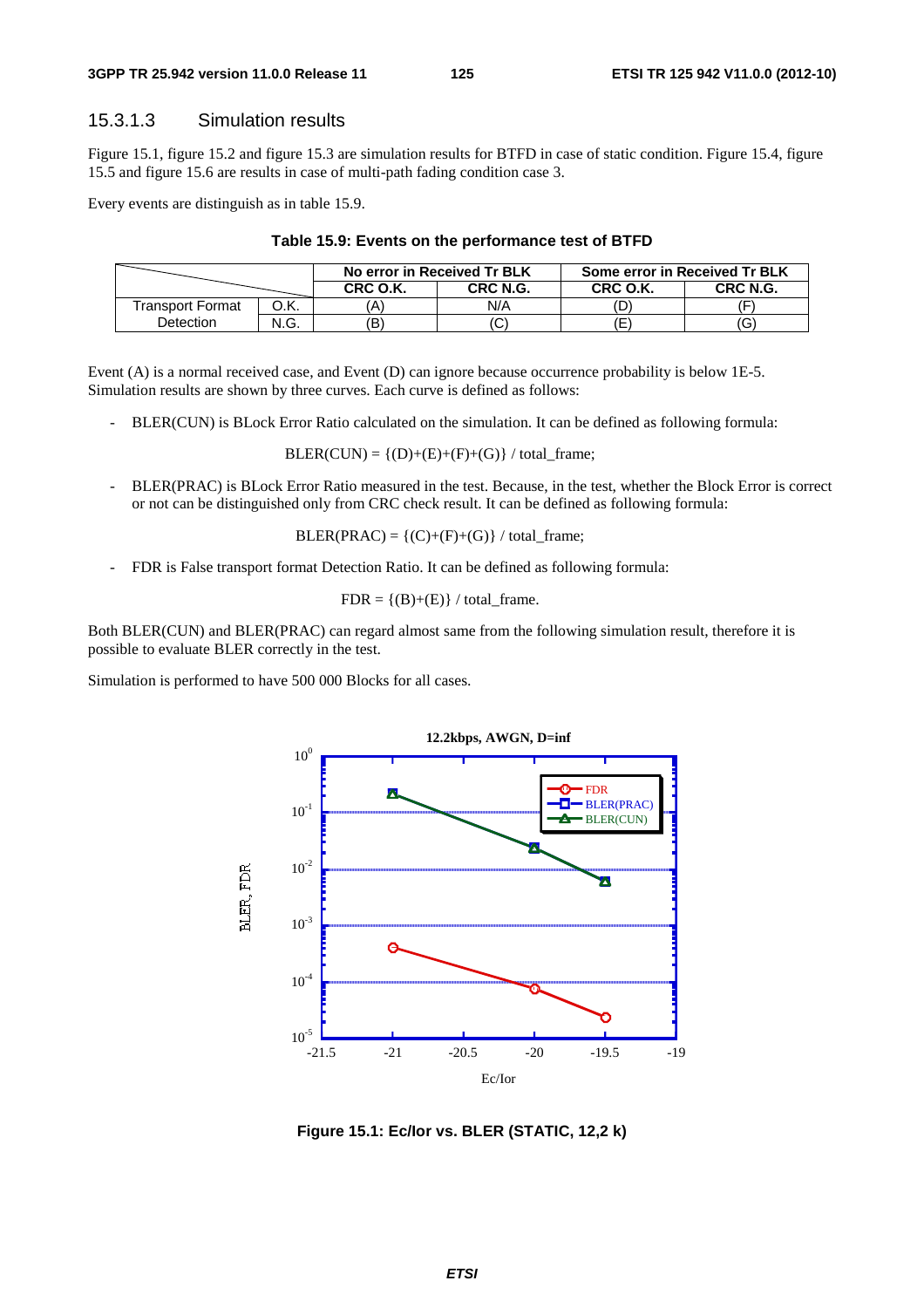





**Figure 15.3: Ec/Ior vs. BLER (STATIC, 1,95 k)**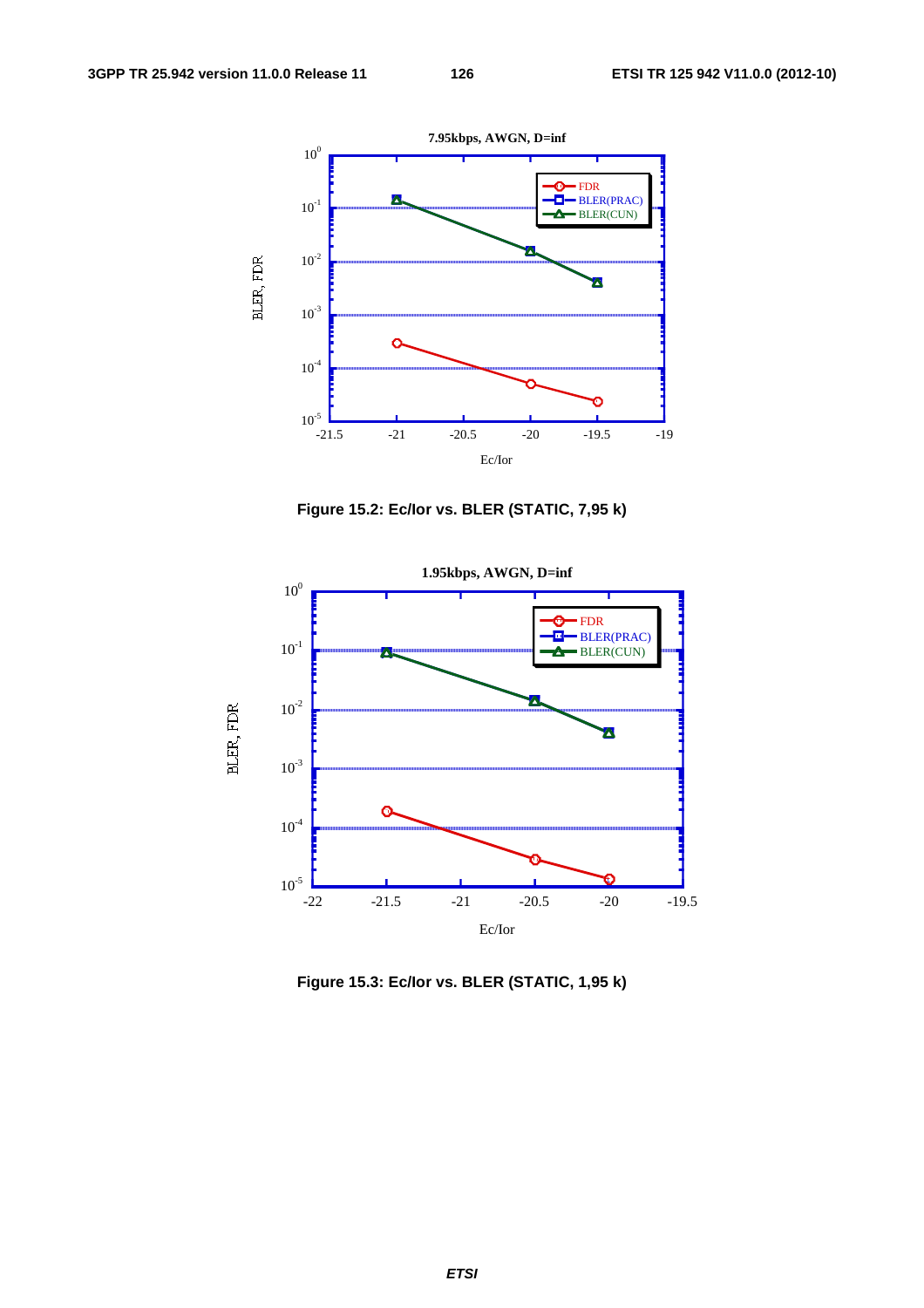

**Figure 15.4: Ec/Ior vs. BLER (CASE3, 12,2 k)** 



**Figure 15.5: Ec/Ior vs. BLER (CASE3, 7,95 k)**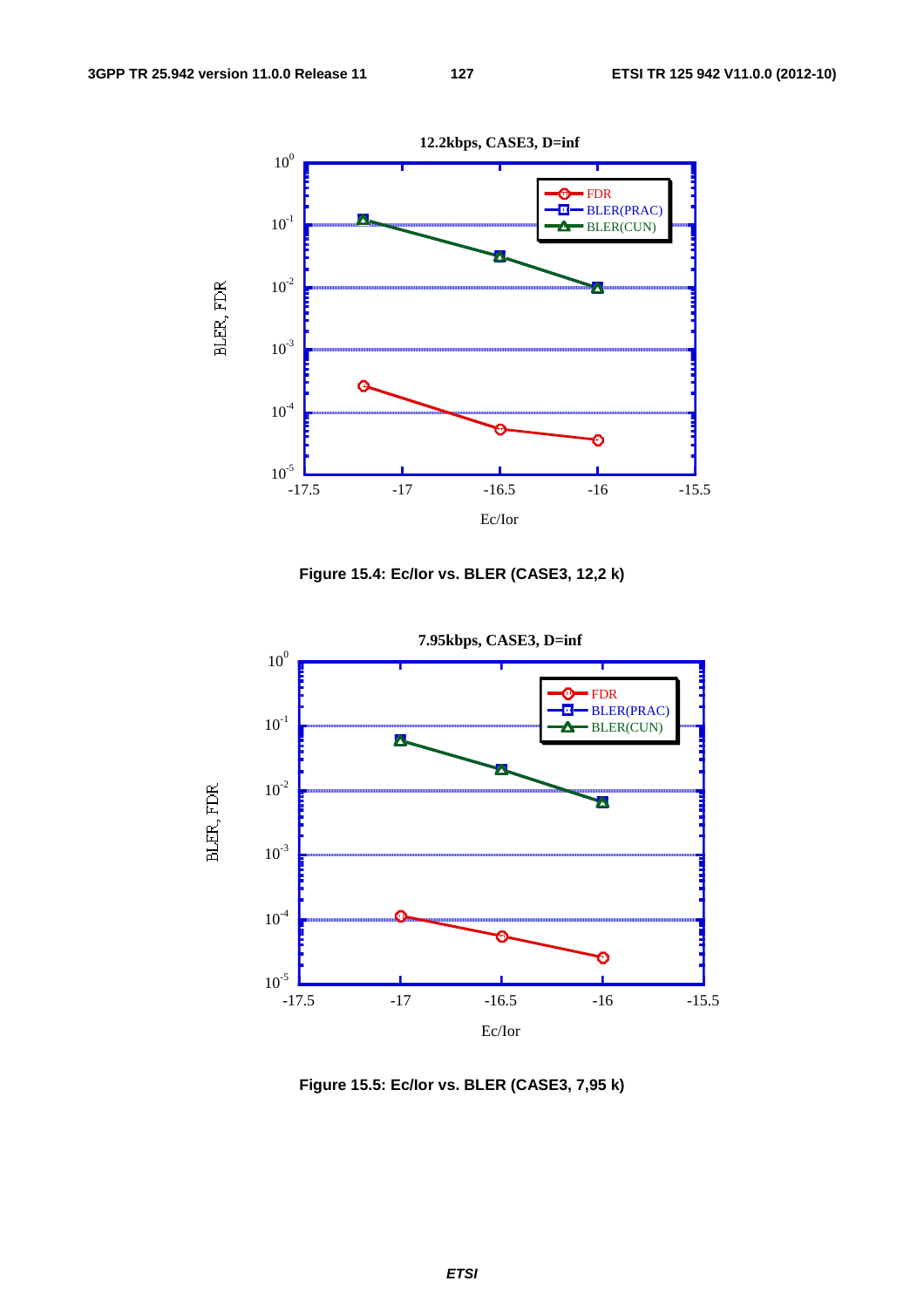

**Figure 15.6: Ec/Ior vs. BLER (CASE3, 1,95 k)** 

## 15.3.1.4 Conclusion

From these simulation results, the value of DPCH\_Ec/Ior on BLER = 1 % can be had. It can be decided specification values of DPCH\_Ec/Ior with appropriate implementation margin. It is proposed the implementation margins 2 dB for static case, and 3dB for case 3 (same as the case using TFCI). It is because that there are no additional factor compare with the case using TFCI).

Additionally, from the results FDR can achieve below 10<sup>-4</sup> on the point of BLER =  $10^{-2}$  in all cases. So it can be specified that FDR should not exceed  $10^{-4}$  on this DPCH\_Ec/Ior value.

| Propagation<br><b>Condition</b> | Rate               | $DPCH\_E_c$<br>$I_{\alpha r}$<br>(simulation) | Implementation<br><b>Margin</b> | $DPCH$ <sub>-E<sub>c</sub></sub><br>$I_{\alpha r}$<br>(specification) | <b>BLER</b> | <b>FDR</b> |
|---------------------------------|--------------------|-----------------------------------------------|---------------------------------|-----------------------------------------------------------------------|-------------|------------|
|                                 | Rate 1 (12,2 kbps) | $-19.7$ dB                                    |                                 | $-17.7 \text{ dB}$                                                    | $10^{-2}$   | $10^{-4}$  |
| <b>Static</b>                   | Rate 2 (7,95 kbps) | $-19.8$ dB                                    | 2.0 dB                          | $-17,8$ dB                                                            | $10^{-2}$   | $10^{-4}$  |
|                                 | Rate 3 (1,95 kbps) | $-20,4$ dB                                    |                                 | $-18.4$ dB                                                            | $10^{-2}$   | $10^{-4}$  |
| Multi-path                      | Rate 1 (12,2 kbps) | $-16dB$                                       |                                 | $-13$ dB                                                              | $10^{-2}$   | $10^{-4}$  |
| Fading                          | Rate 2 (7,95 kbps) | $-16,2$ dB                                    | 3.0 dB                          | $-13,2$ dB                                                            | $10^{-2}$   | $10^{-4}$  |
| Case 3                          | Rate 3 (1,95 kbps) | $-16,8$ dB                                    |                                 | $-13,8$ dB                                                            | $10^{-2}$   | $10^{-4}$  |

**Table 15.10: proposing specifications value for BTFD performance test**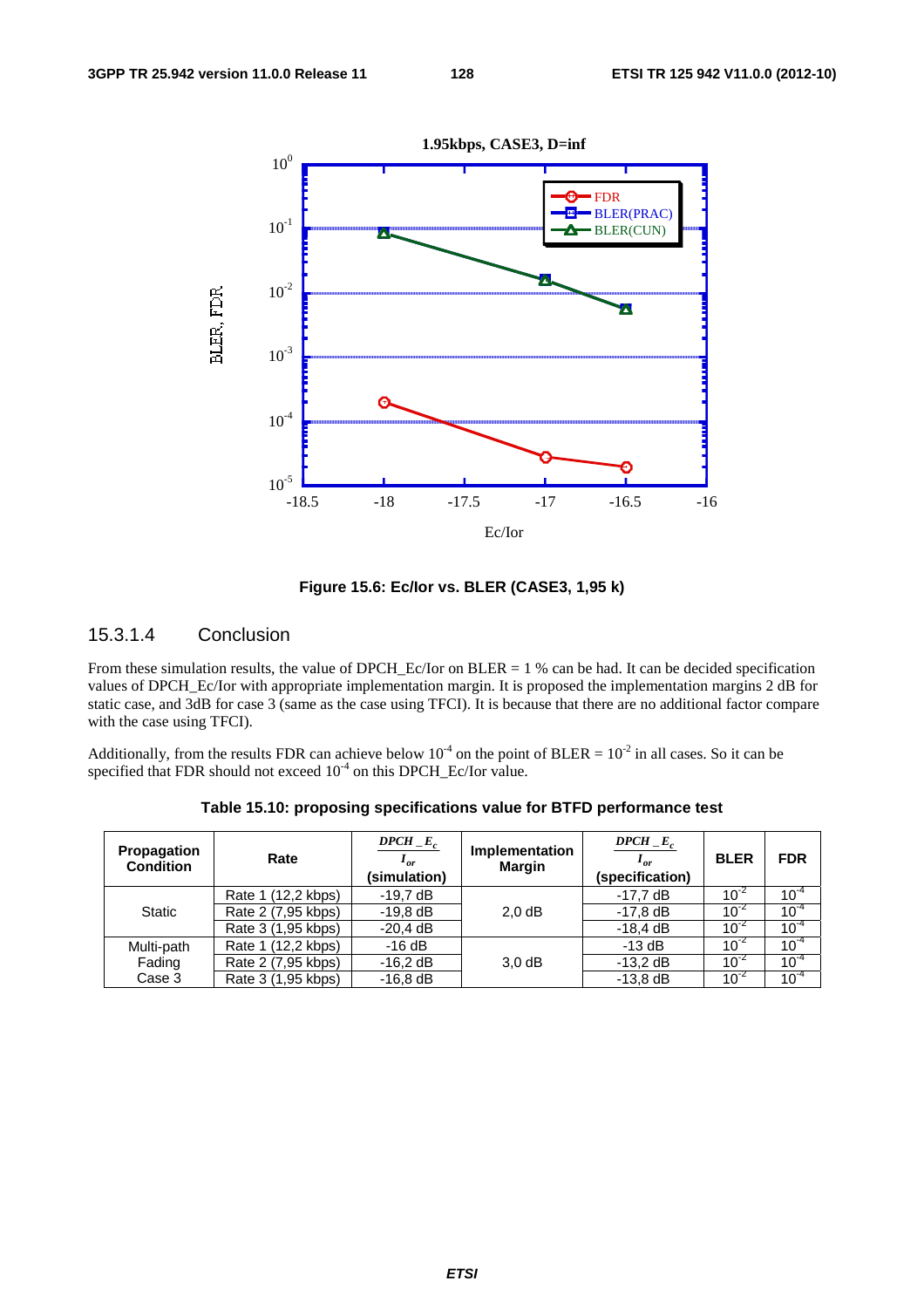# 15.4 Simulation results for compressed mode

# 15.4.1 Simulation assumptions for compressed mode by spreading factor reduction

The link performance of a physical channel in compressed mode is simulated. The compressed mode reference pattern is as defined in table 15.11 and the other link simulation parameters as defined in table 15.12 are used. The power control is on and the results give the probability distribution of the envelope when BLER target is set to 0,01. The compressed mode off shows the same results as the static performance of the downlink power control.

Measurements of  $\frac{TxDPCH}{E_c}$  and block error ratio (BLER) starts after 600 TTI's when the power controller is *or I* assumed to perform at the BLER-target. Sampling then continues for 10 000 TTI´s before simulation stops.

| <b>Parameter</b>                                            | Set 1         | <b>Comments</b>                   |
|-------------------------------------------------------------|---------------|-----------------------------------|
| <b>TGSN (Transmission Gap Starting Slot Number)</b>         | 11            |                                   |
| TGL1 (Transmission Gap Length 1)                            | 7             | Also 4 and<br>14 are<br>simulated |
| TGL2 (Transmission Gap Length 2)                            |               |                                   |
| <b>TGD (Transmission Gap Distance)</b>                      | 0             |                                   |
| TGPL1 (Transmission Gap Pattern Length)                     | $\mathcal{P}$ |                                   |
| TGPL2 (Transmission Gap Pattern Length)                     |               |                                   |
| <b>TGPRC (Transmission Gap Pattern Repetition</b><br>Count) | NA            |                                   |
| <b>TGCFN (Transmission Gap Connection Frame</b><br>Number): | <b>NA</b>     |                                   |
| UL/DL compressed mode selection                             | DL & UL       | Only DL is                        |
| UL compressed mode method                                   | SF/2          | simulated                         |
| DL compressed mode method                                   | SF/2          |                                   |
| Downlink frame type and Slot format                         | 11B           |                                   |
| Scrambling code change                                      | No            |                                   |
| RPP (Recovery period power control mode)                    | 0             |                                   |
| ITP (Initial transmission power control mode)               | 0             |                                   |

**Table 15.11: Compressed mode reference pattern 1 parameters** 

#### **Table 15.12: Link layer parameters**

| <b>Parameter</b>                      | <b>Explanation/Assumption</b>                                               |  |  |  |
|---------------------------------------|-----------------------------------------------------------------------------|--|--|--|
| Inner Loop Power Control              | On.                                                                         |  |  |  |
| Implementation margin                 | Not included                                                                |  |  |  |
| Number of Rake Fingers                | Equals to number of taps in propagation condition models                    |  |  |  |
| Downlink Physical Channels and        | Annex C.                                                                    |  |  |  |
| Power Levels                          | Power relation of DPDCH and DPCCH during compressed mode shall be<br>fixed. |  |  |  |
| Data rate                             | $12.2$ kbps                                                                 |  |  |  |
| <b>BLER</b> target                    | BLER target is $10^{-2}$                                                    |  |  |  |
| <b>SCH</b> position                   | Offset between SCH and DPCH is zero chips meaning that SCH is               |  |  |  |
|                                       | overlapping with the first symbols in DPCH in the beginning of DPCH slot    |  |  |  |
|                                       | structure                                                                   |  |  |  |
| $\hat{I}_{or}$ / $I_{oc}$ values (dB) | 9 dB                                                                        |  |  |  |
|                                       |                                                                             |  |  |  |
| Propagation conditions                | annex B, clause B.2.2. Case 2 (3 km/h)                                      |  |  |  |
| Measurement channels                  | annex A, clause A.3, Downlink reference measurement channels                |  |  |  |
|                                       |                                                                             |  |  |  |
| DeltaSIR1                             | 0 dB                                                                        |  |  |  |
| DeltaSIR after1                       | 0 dB                                                                        |  |  |  |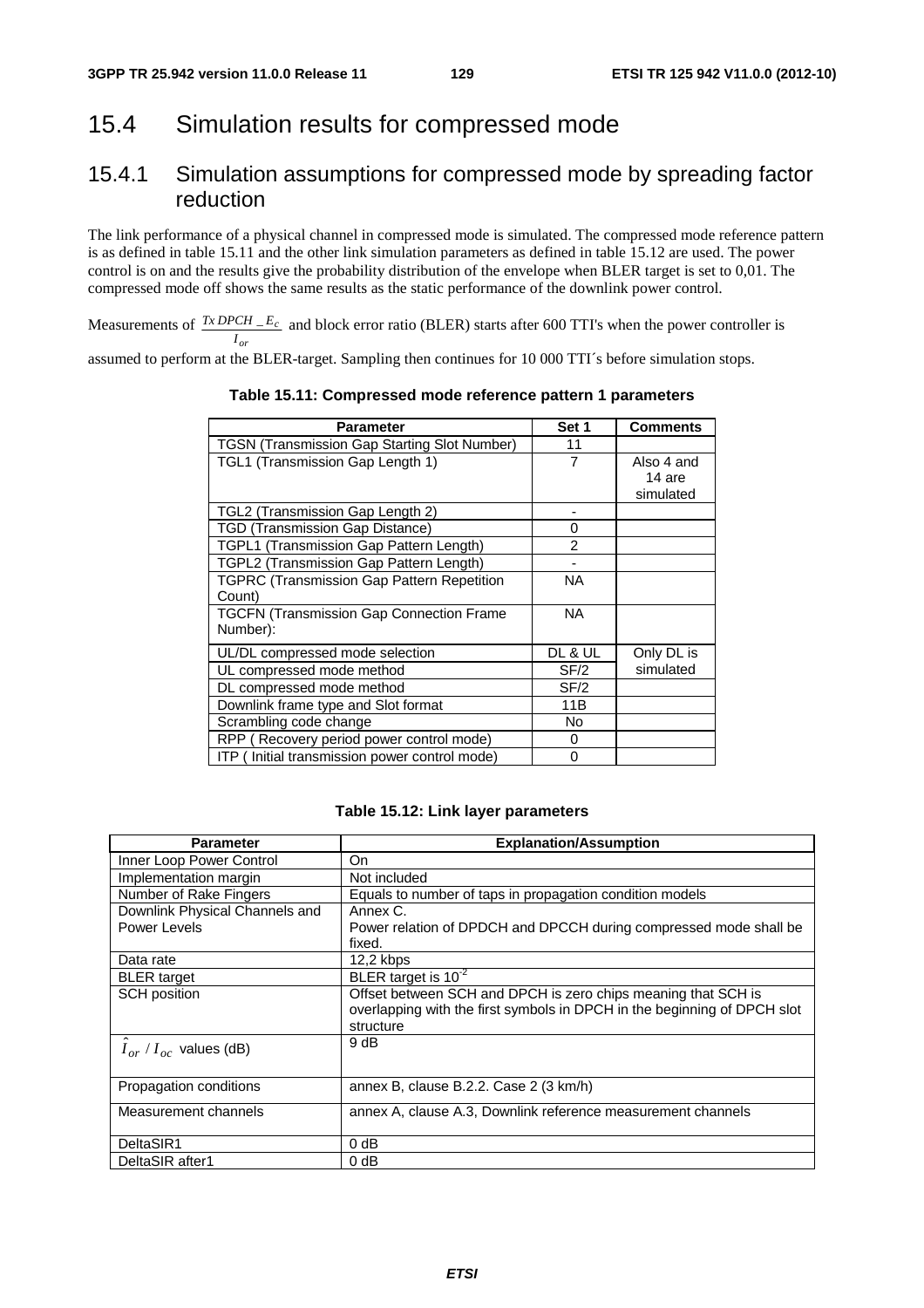# 15.4.2 Simulation results for compressed mode by spreading factor reduction

# 15.4.2.1 Summary of performance results

The simulation results presented in this clause show that average downlink power is not really affected by the compressed mode, which is related to the interference level in the system. However the variance of the transmitted power is increased, in this case the required additional downlink power is less than 1,5 dB to 1,6 dB for 90 % to 95 % of the samples (in time). This result is valid for all lengths of the time gaps. It seems the loss of power control due to the compressed gaps does not increase with a longer gap. The compressed mode pattern in this case is quite extreme, having 7 slot gaps every double frame.

| <b>Parameter</b>                           | Unit | <b>Compressed mode off</b> |         |         | <b>TGL</b> | Compressed mode on<br>$(TGL = 4, 7, 14)$ |                               |                               |  |
|--------------------------------------------|------|----------------------------|---------|---------|------------|------------------------------------------|-------------------------------|-------------------------------|--|
| Confidence level                           |      | 95 %                       | 90%     | 50 %    |            | 95 %                                     | 90%                           | 50 %                          |  |
| $Tx$ DPCH $E_c$<br>$^{\prime}$ or          | dB   | $-17.3$                    | $-18.1$ | $-20,6$ | 14         | $-15.9$<br>$-15.9$<br>$-15.8$            | $-16.5$<br>$-16,6$<br>$-16,6$ | $-20.2$<br>$-20,6$<br>$-22,0$ |  |
| Average reported<br><b>DTCH BLER value</b> |      | $0,0087 < BLER$ -target    |         |         |            |                                          |                               |                               |  |

## **Table 15.13**

#### **Table 15.14**

|                                                                                                            | Unit | TGL     | $TGL = 4,7,14$             |                            |                            |  |
|------------------------------------------------------------------------------------------------------------|------|---------|----------------------------|----------------------------|----------------------------|--|
| Confidence level                                                                                           |      |         | 95 %                       | 90%                        | 50 %                       |  |
| Difference in $\frac{TxDPCH}{x}$ – $E_c$<br>$^{\prime}$ or<br>from the case when<br>compressed mode is off | dB   | 4<br>14 | $+1,4$<br>$+1,4$<br>$+1,5$ | $+1,6$<br>$+1,6$<br>$+1,5$ | $+0,4$<br>$+0,0$<br>$-1,4$ |  |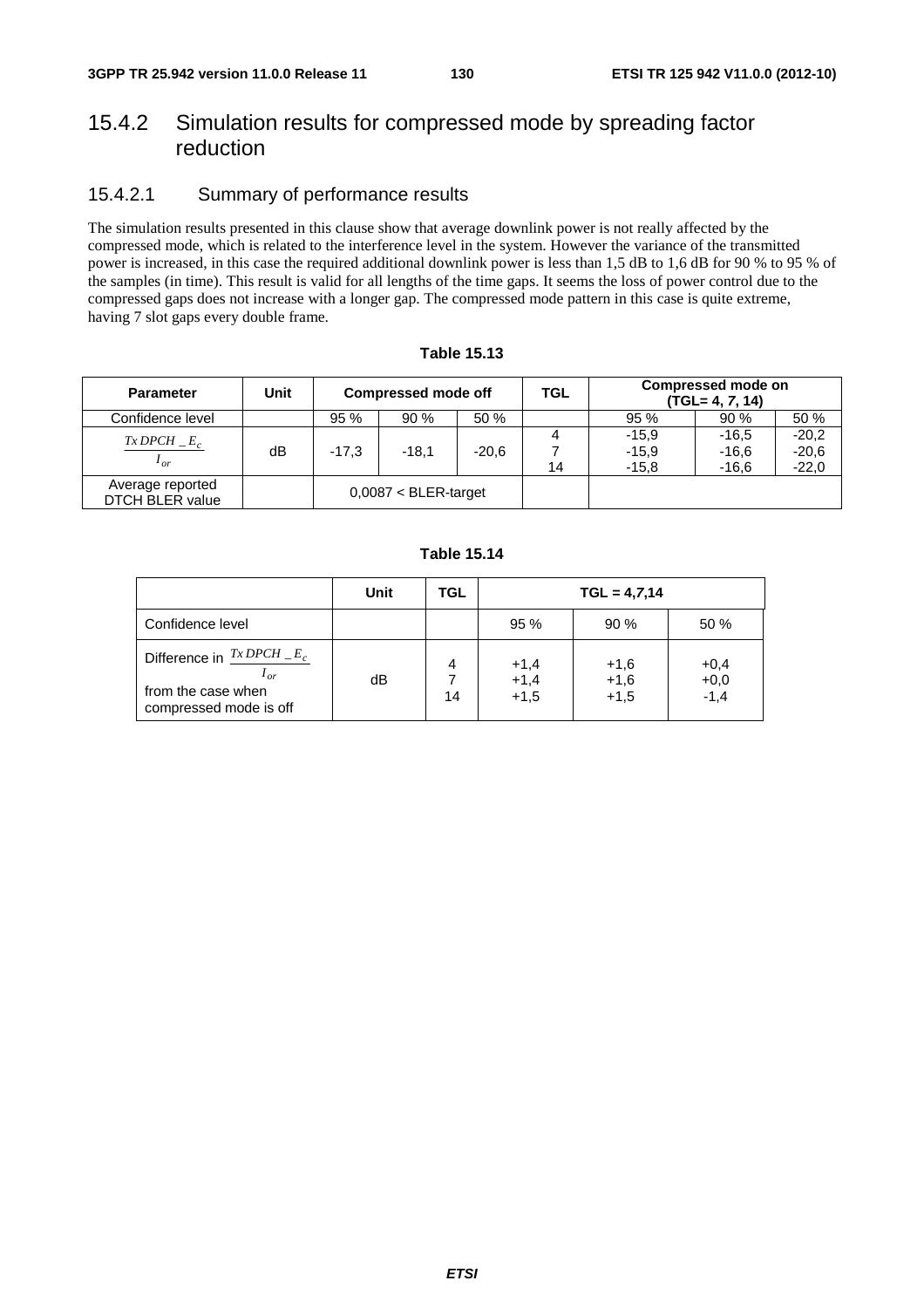# 15.4.2.2 Results



**Figure 15.7: Distribution of transmission power DPCH\_Ec/Ior for when compressed mode is off** 



**Figure 15.8: Cumulative distribution of transmission power DPCH\_Ec/Ior when compressed mode is off**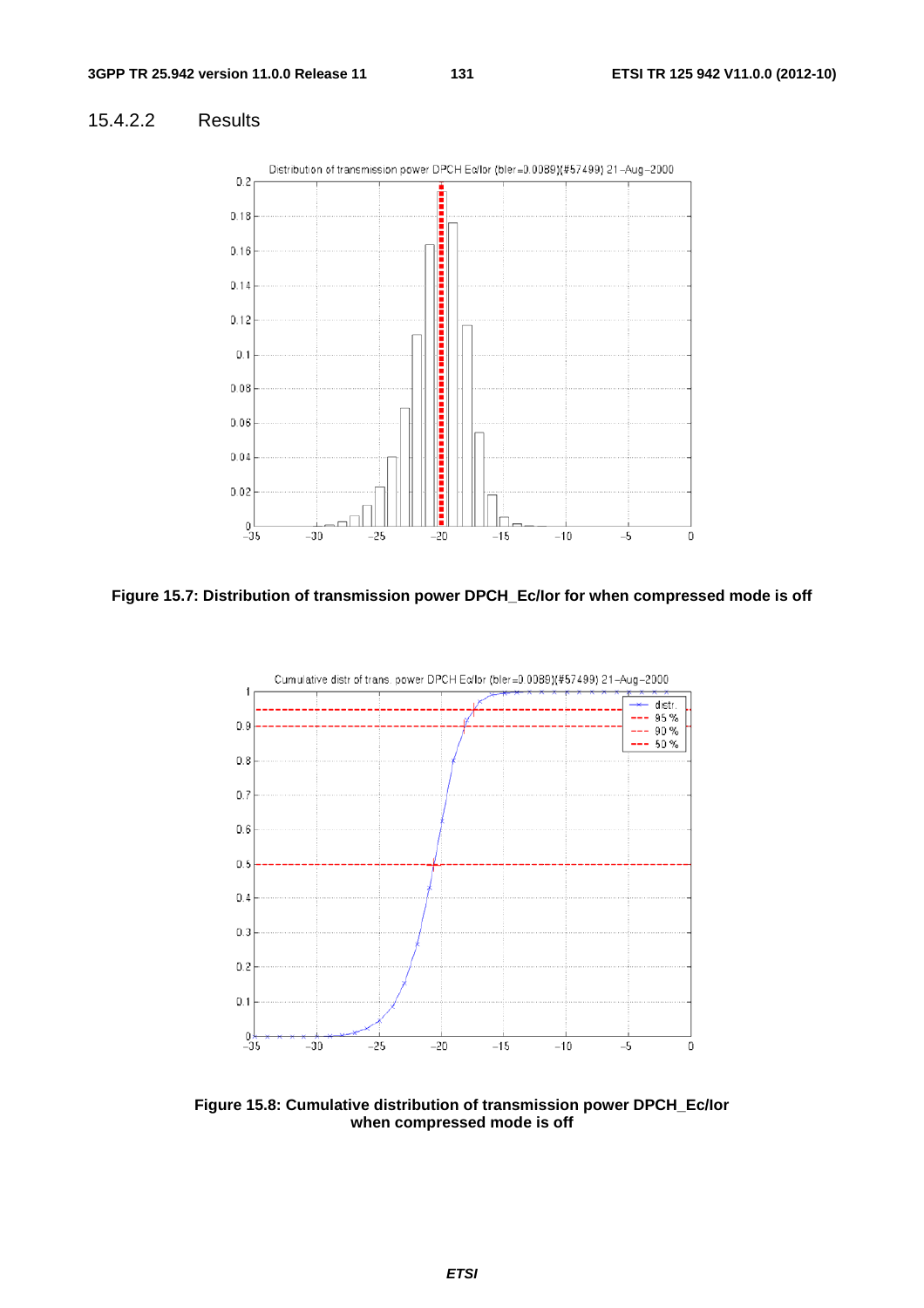

**Figure 15.9: Distribution of transmission power DPCH\_Ec/Ior when compressed mode is on. TGL = 4 slots. The gap in the PDF probably exists because of the bin widths** 



**Figure 15.10: Cumulative distribution of transmission power DPCH\_Ec/Ior when compressed mode is on. TGL = 4 slots**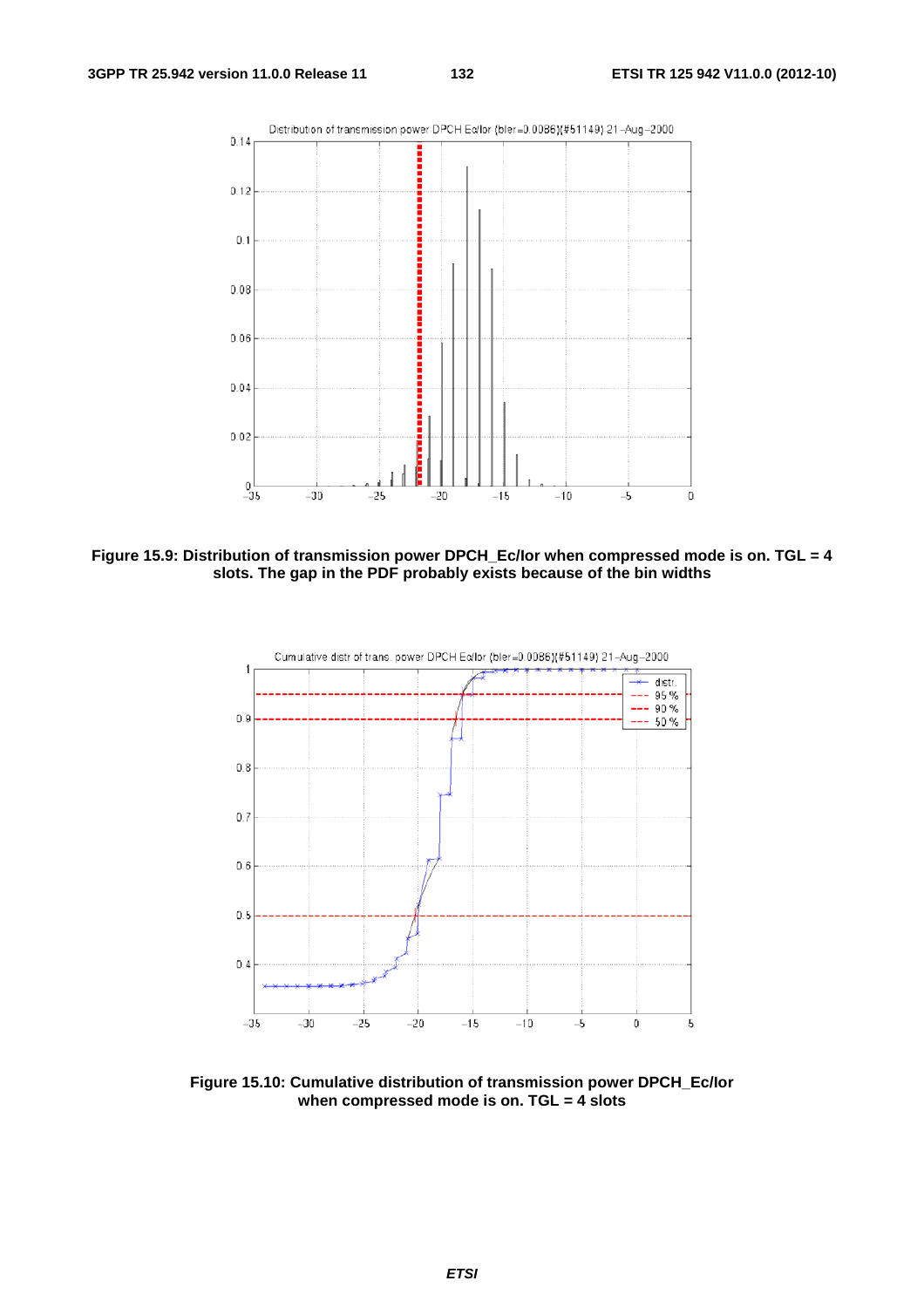

**Figure 15.11: Distribution of transmission power DPCH\_Ec/Ior when compressed mode is on. TGL = 7 slots. The gap in the PDF probably exists because of the bin widths** 



**Figure 15.12: Cumulative distribution of transmission power DPCH\_Ec/Ior when compressed mode is on. TGL = 7 slots**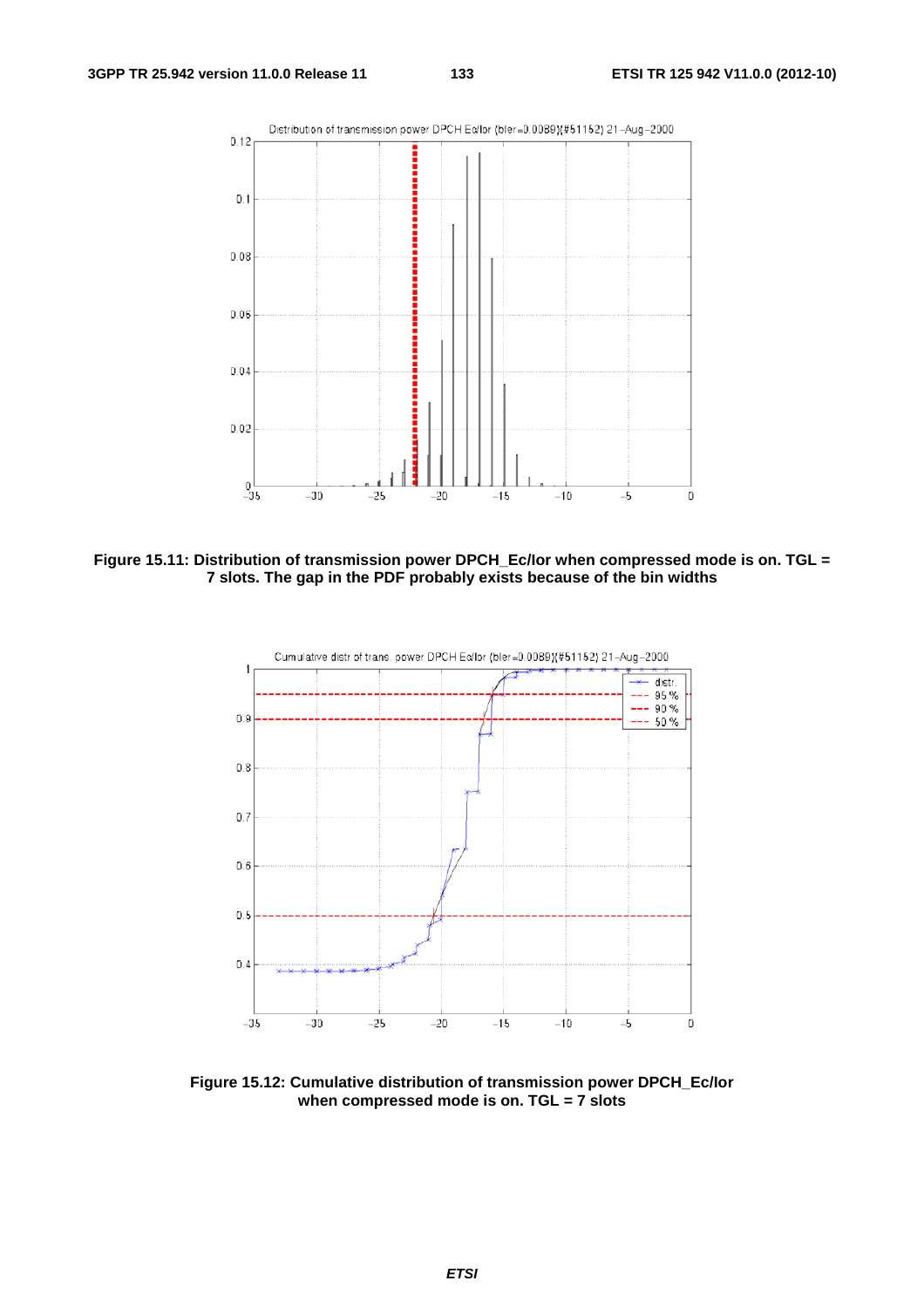

**Figure 15.13: Distribution of transmission power DPCH\_Ec/Ior when compressed mode is on. TGL = 14 slots. The gap in the PDF probably exists because of the bin widths** 



**Figure 15.14: Cumulative distribution of transmission power DPCH\_Ec/Ior when compressed mode is on. TGL = 14 slots**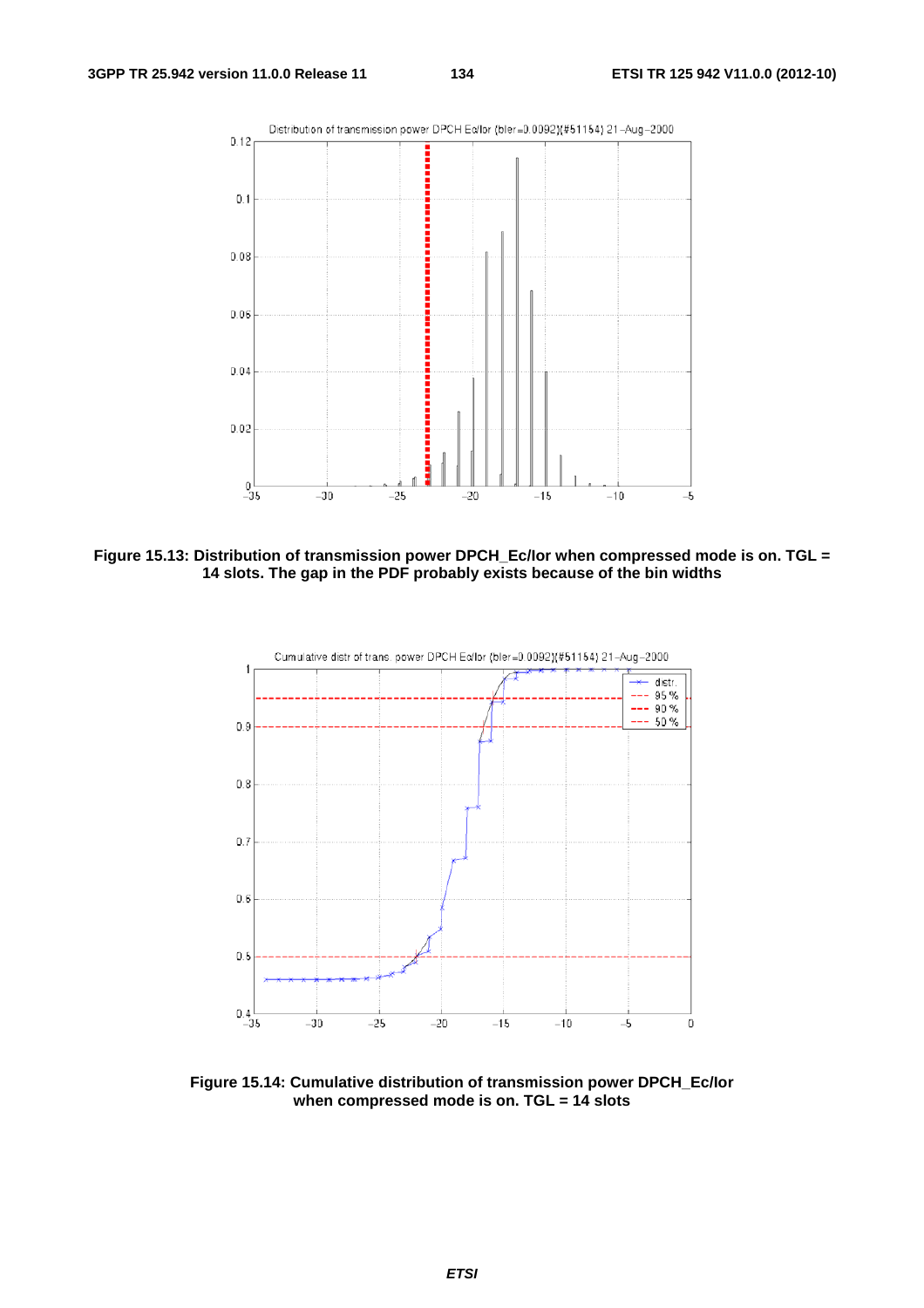# Annex A: Change History

# **Table A.1: Change History**

| TSG /        | <b>Doc</b>     | <b>CR</b> | R | Title                                                                           |   | <b>Cat Curr</b> | <b>New</b> | <b>Work Item</b> |
|--------------|----------------|-----------|---|---------------------------------------------------------------------------------|---|-----------------|------------|------------------|
| Date         |                |           |   |                                                                                 |   |                 |            |                  |
| $RP-42$      | RP-08090410021 |           |   | Clarification for test model 1                                                  |   | 7.1.0           | 8.0.0      | TEI7             |
| <b>SP-46</b> |                |           |   | Automatic upgrade from previous Release                                         |   | 8.0.0           | 9.0.0      |                  |
| <b>SP-51</b> |                |           |   | Upgraded unchanged from Rel-9                                                   |   | 9.0.0           | 10.0.0     |                  |
| <b>RP-56</b> | RP-120778      | 022       |   | Clarification of unwanted emissions requirements for TS 25.942<br><b>Rel-10</b> | Е | 10.0.0          | 10.1.0     | RP-56            |
| <b>SP-57</b> |                |           |   | Update to Rel-11 version (MCC)-                                                 |   | 10.1.0          | 11.0.0     |                  |